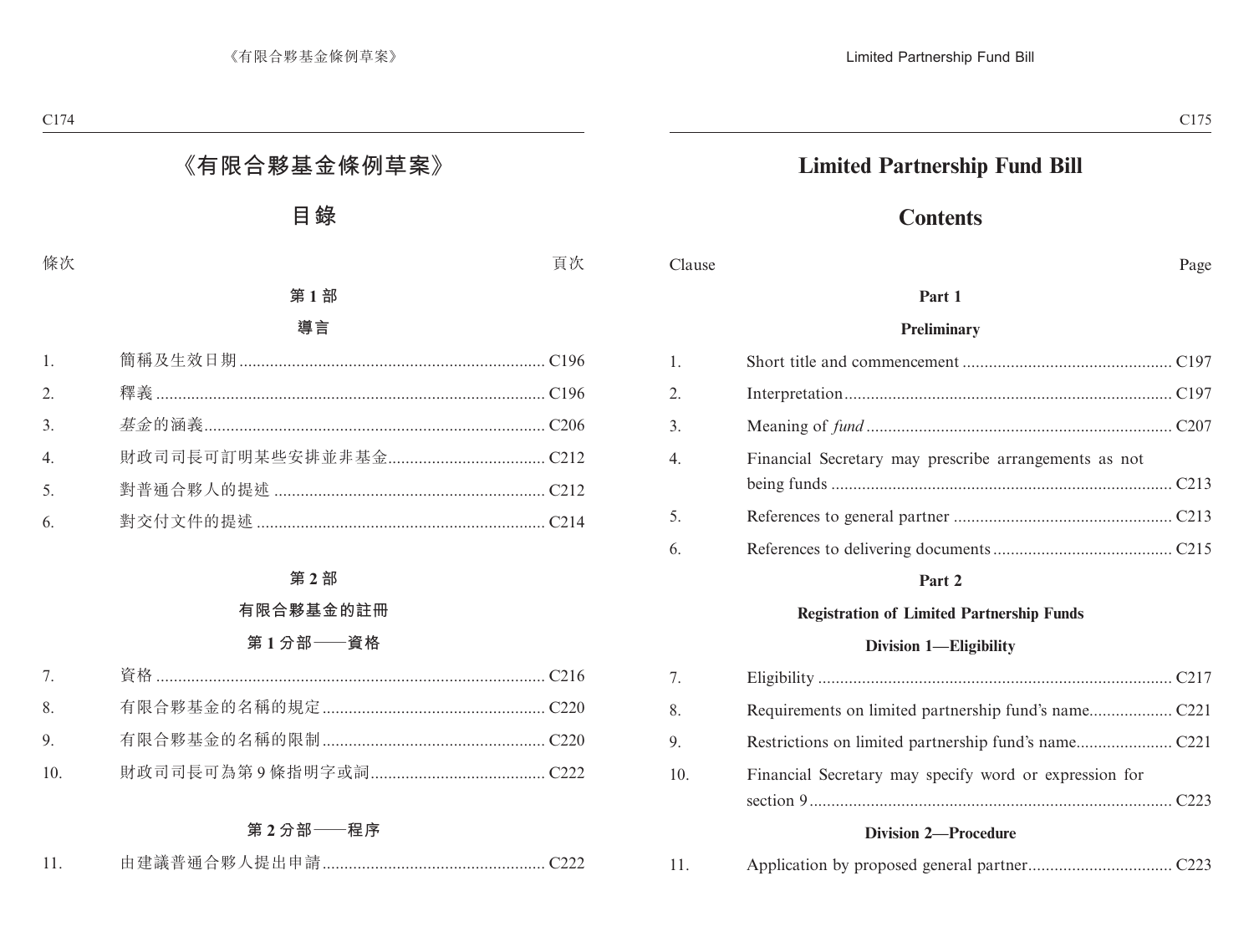|        | C177                                                            |
|--------|-----------------------------------------------------------------|
| Clause | Page                                                            |
| 12.    |                                                                 |
| 13.    |                                                                 |
| 14.    | Appeal against Registrar's decision to refuse registration C227 |
|        | Part 3                                                          |
|        | <b>Operation of Limited Partnership Funds</b>                   |
|        | <b>Division 1-Limited Partnership Fund</b>                      |
| 15.    |                                                                 |
| 16.    |                                                                 |
| 17.    |                                                                 |
| 18.    |                                                                 |
|        | <b>Division 2-General Partner</b>                               |
| 19.    |                                                                 |
| 20.    |                                                                 |
| 21.    |                                                                 |
| 22.    |                                                                 |
| 23.    |                                                                 |
| 24.    |                                                                 |
| 25.    |                                                                 |
|        | <b>Division 3—Limited Partners</b>                              |
| 26.    |                                                                 |
| 27.    |                                                                 |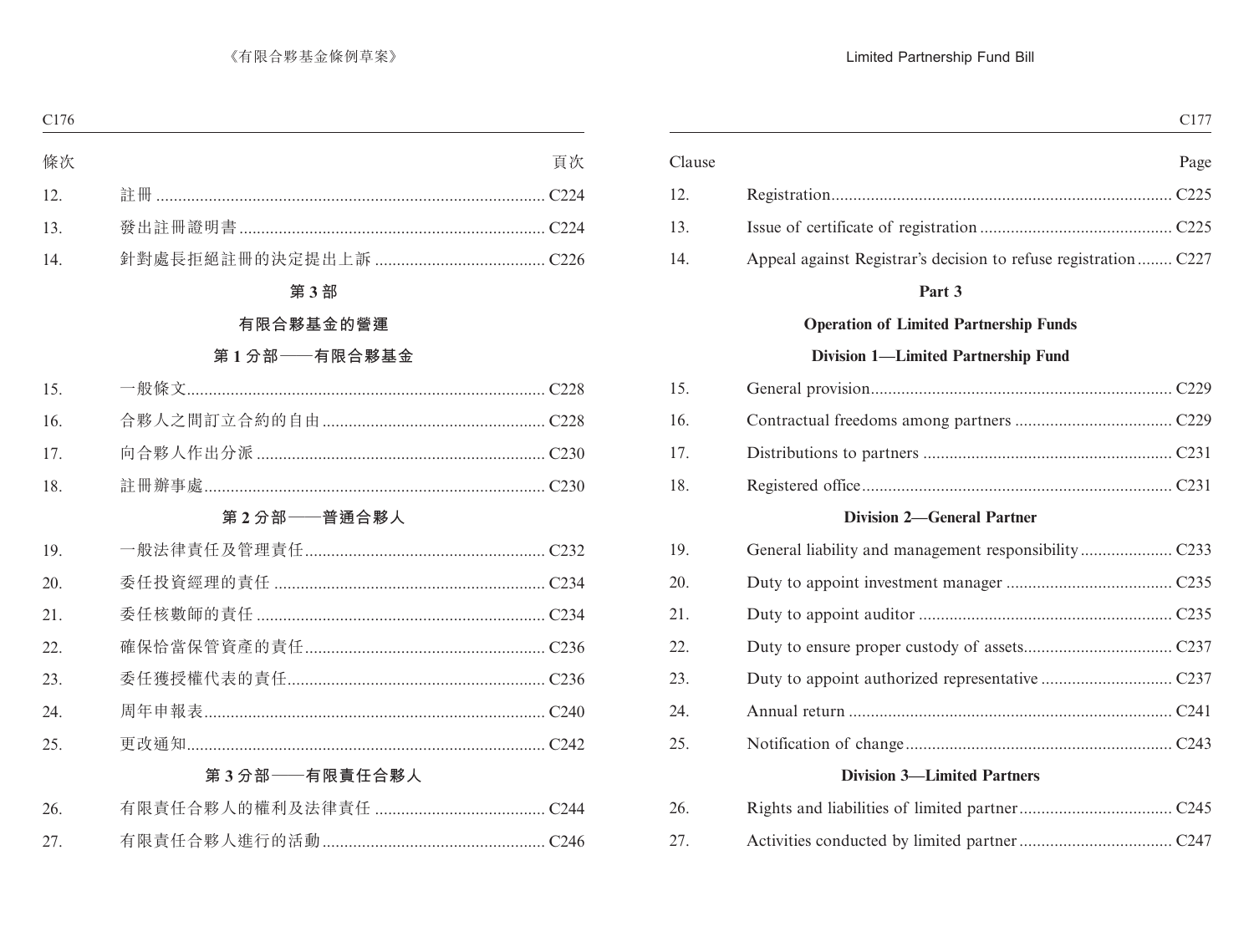| Clause                                                           |  |
|------------------------------------------------------------------|--|
| Division 4-Keeping of Records                                    |  |
| 28.                                                              |  |
| 29.                                                              |  |
| 30.                                                              |  |
| 31.<br>Notification of change of place in which records are      |  |
|                                                                  |  |
| Division 5—Anti-money Laundering and Counter-terrorist Financing |  |
| 32.                                                              |  |
| 33.                                                              |  |
| 34.<br>Schedule 2 to Cap. 615 has effect with respect to         |  |
| 35.                                                              |  |
| 36.                                                              |  |
| 37.                                                              |  |
| 38.                                                              |  |
| 39.                                                              |  |
| Division 6-Change of Name                                        |  |
| 40.<br>Limited partnership fund may change name by               |  |
| 41.                                                              |  |
| Registrar may direct limited partnership fund to change<br>42.   |  |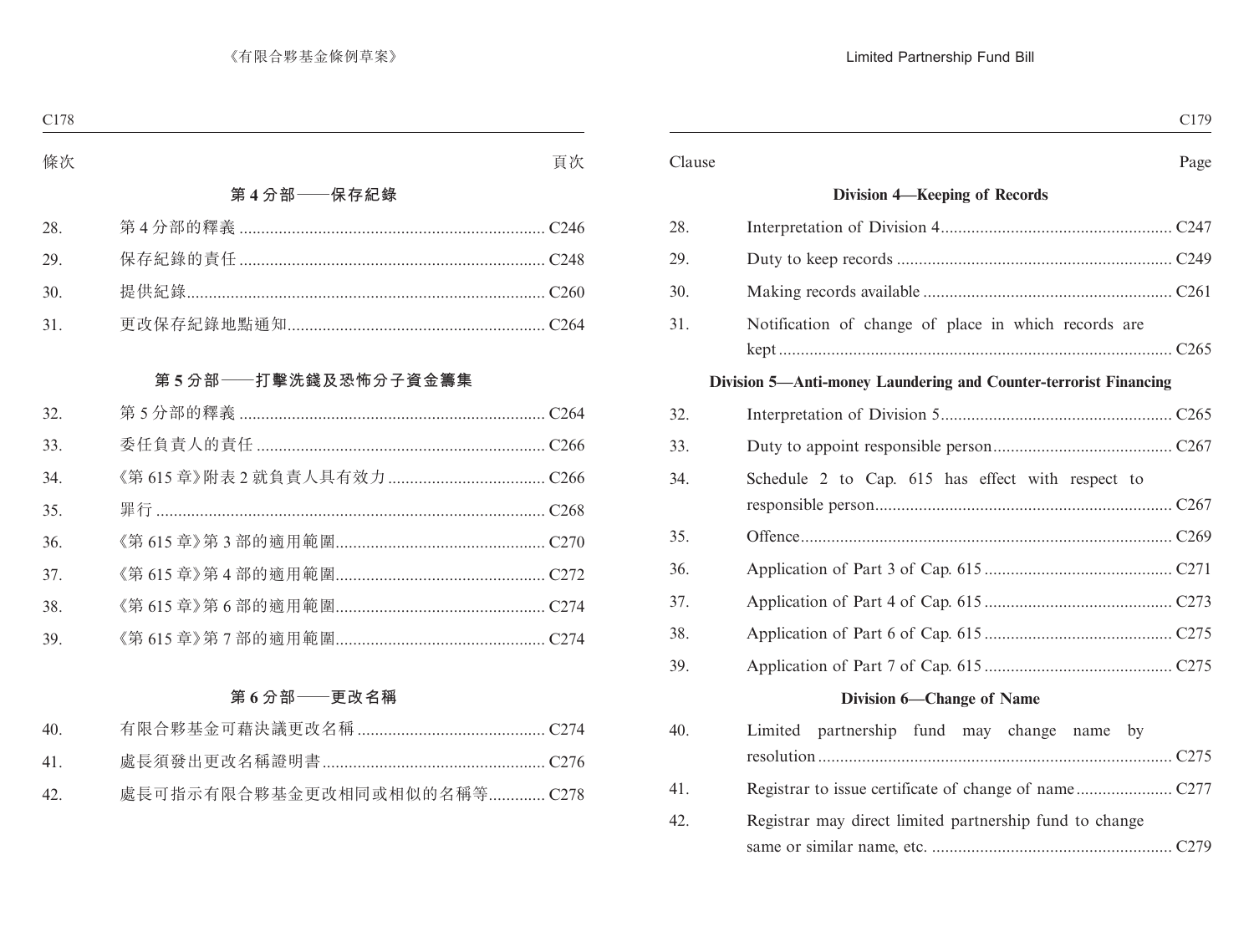|                                                                    | C <sub>181</sub> |
|--------------------------------------------------------------------|------------------|
|                                                                    | Page             |
| Registrar may direct limited partnership fund to change            |                  |
| Registrar may change limited partnership fund's name in            |                  |
| Appeal against Registrar's direction to change limited             |                  |
| Determining whether name is same as or similar to<br>another name. | C287             |
|                                                                    |                  |

### **LPF Register and LPF Index**

# **Division 1—Registrar Must Establish and Maintain LPF Register and LPF Index**

| 47. |                                                 |
|-----|-------------------------------------------------|
| 48. |                                                 |
| 49. |                                                 |
| 50. |                                                 |
|     | <b>Division 2—Registration of Documents</b>     |
| 51. |                                                 |
| 52. |                                                 |
| 53. | Registrar may withhold registration of document |
| 54. |                                                 |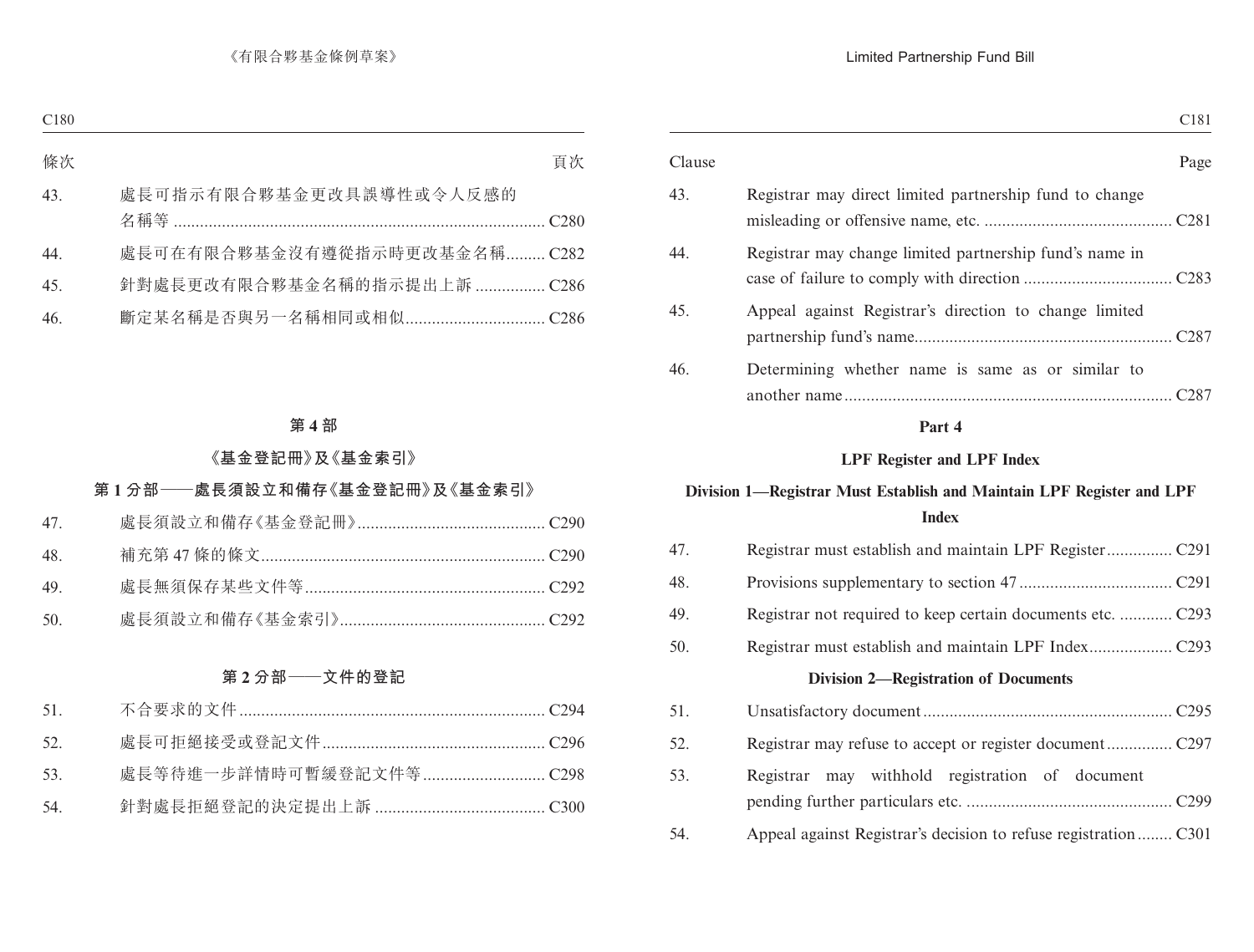| Page<br>Certain period to be disregarded for calculating daily<br>Division 3—Registrar's Powers in relation to Maintaining LPF Register<br>Registrar may require general partner to resolve<br>Registrar may require further information for updating<br>Registrar may rectify typographical or clerical error on<br>Registrar must rectify information on LPF Register on<br>Division 4-Inspection of LPF Register and LPF Index<br>Registrar must make LPF Register available for public<br>Registrar's certified true copy admissible as evidence  C317<br>Registrar must make LPF Index available for public | C <sub>183</sub> |        |
|------------------------------------------------------------------------------------------------------------------------------------------------------------------------------------------------------------------------------------------------------------------------------------------------------------------------------------------------------------------------------------------------------------------------------------------------------------------------------------------------------------------------------------------------------------------------------------------------------------------|------------------|--------|
|                                                                                                                                                                                                                                                                                                                                                                                                                                                                                                                                                                                                                  |                  | Clause |
|                                                                                                                                                                                                                                                                                                                                                                                                                                                                                                                                                                                                                  |                  | 55.    |
|                                                                                                                                                                                                                                                                                                                                                                                                                                                                                                                                                                                                                  |                  |        |
|                                                                                                                                                                                                                                                                                                                                                                                                                                                                                                                                                                                                                  |                  | 56.    |
|                                                                                                                                                                                                                                                                                                                                                                                                                                                                                                                                                                                                                  |                  | 57.    |
|                                                                                                                                                                                                                                                                                                                                                                                                                                                                                                                                                                                                                  |                  | 58.    |
|                                                                                                                                                                                                                                                                                                                                                                                                                                                                                                                                                                                                                  |                  | 59.    |
|                                                                                                                                                                                                                                                                                                                                                                                                                                                                                                                                                                                                                  |                  | 60.    |
|                                                                                                                                                                                                                                                                                                                                                                                                                                                                                                                                                                                                                  |                  | 61.    |
|                                                                                                                                                                                                                                                                                                                                                                                                                                                                                                                                                                                                                  |                  |        |
|                                                                                                                                                                                                                                                                                                                                                                                                                                                                                                                                                                                                                  |                  | 62.    |
|                                                                                                                                                                                                                                                                                                                                                                                                                                                                                                                                                                                                                  |                  | 63.    |
|                                                                                                                                                                                                                                                                                                                                                                                                                                                                                                                                                                                                                  |                  | 64.    |

### **Striking off and Deregistration of Limited Partnership Funds**

### **Division 1—Striking off**

65. Registrar may send inquiry letter to general partner ............... C321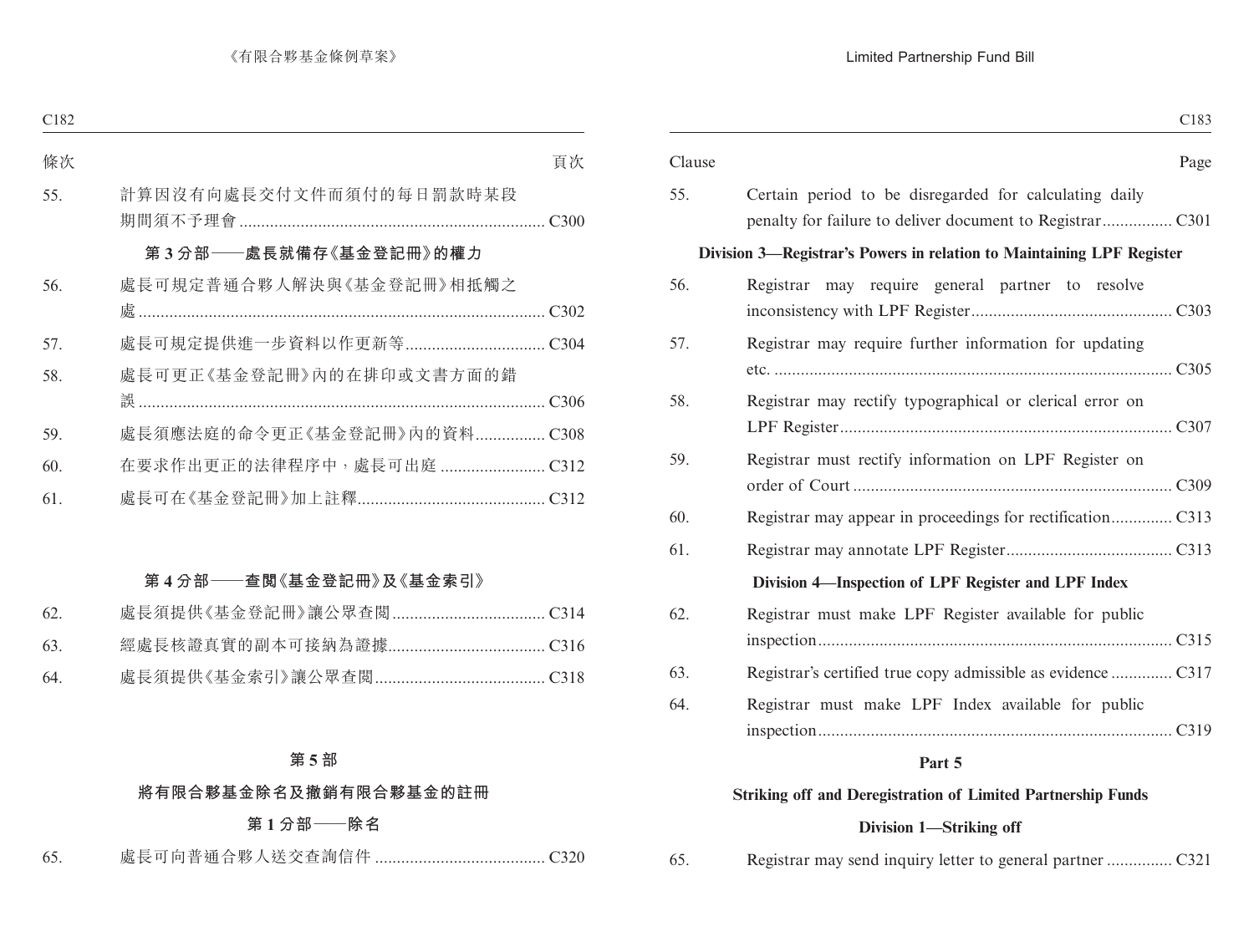|                                                               | Clause |
|---------------------------------------------------------------|--------|
| Registrar must follow up under certain circumstances C323     | 66.    |
| Registrar may strike off limited partnership fund's name C325 | 67.    |
| <b>Division 2-Deregistration</b>                              |        |
|                                                               | 68.    |
|                                                               | 69.    |
| Part 6                                                        |        |
| Dissolution and Winding up of Limited Partnership Funds       |        |
| <b>Division 1-Dissolution</b>                                 |        |
|                                                               | 70.    |
|                                                               | 71.    |
| Keeping of records of dissolved limited partnership fund C339 | 72.    |
| Division 2—Winding up                                         |        |
|                                                               | 73.    |
|                                                               | 74.    |
| Application of Part X of Cap. 32 to winding up of             | 75.    |
|                                                               |        |
| Application of other provisions of Cap. 32 to winding up      | 76.    |
|                                                               |        |
|                                                               | 77.    |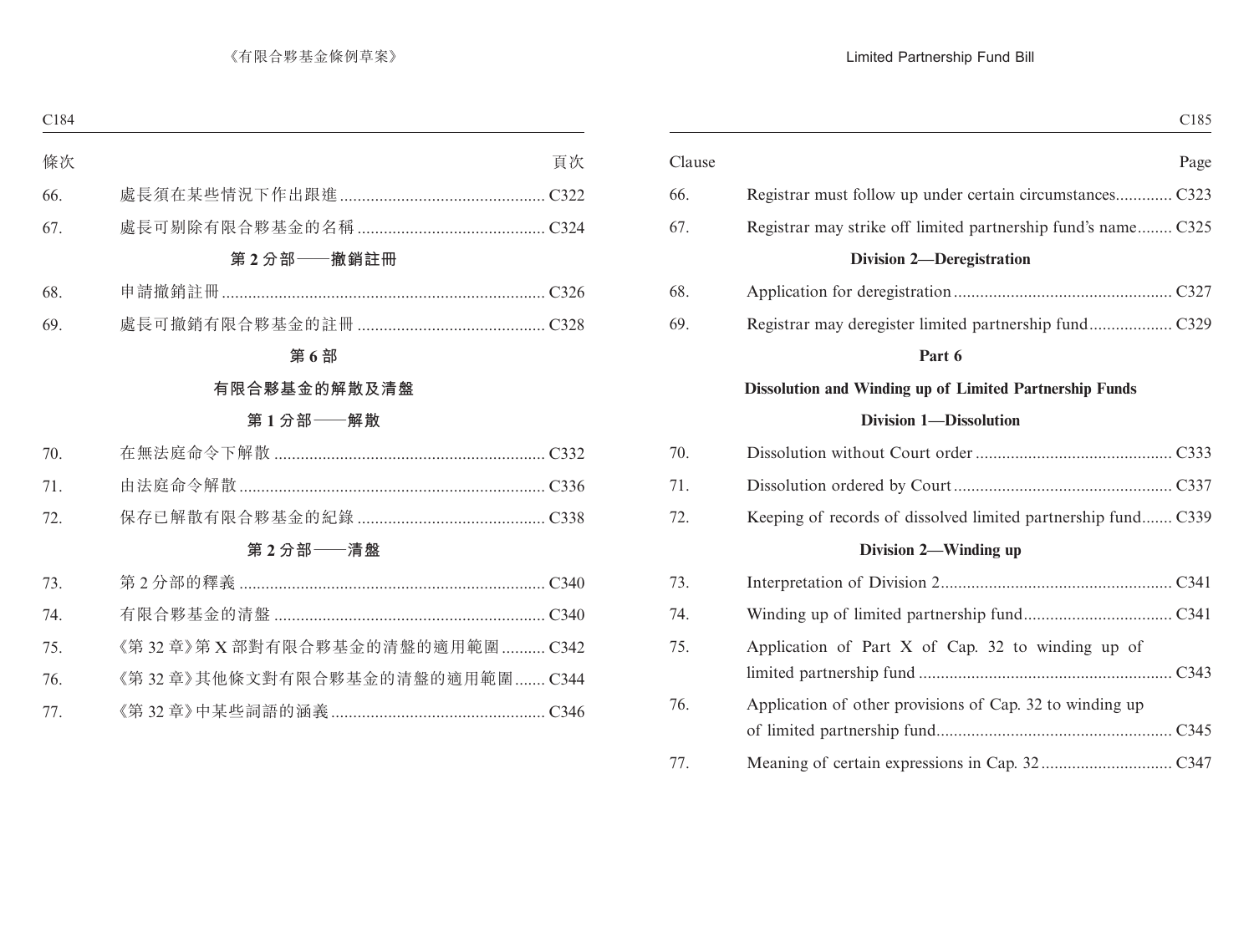| C <sub>187</sub>                                                                                                                    |        |
|-------------------------------------------------------------------------------------------------------------------------------------|--------|
| Page                                                                                                                                | Clause |
| Part 7                                                                                                                              |        |
| Migration of Fund Set up in Form of Limited Partnership Registered under<br><b>Limited Partnerships Ordinance to this Ordinance</b> |        |
|                                                                                                                                     | 78.    |
| Application for registration of specified fund as limited                                                                           | 79.    |
|                                                                                                                                     | 80.    |
| Effect of registration of specified fund as limited                                                                                 | 81     |
|                                                                                                                                     | 82     |

### **Offences**

| 83. | Offence for claiming entity as limited partnership fund  C359                                               |
|-----|-------------------------------------------------------------------------------------------------------------|
| 84. | Offence for pretending to be carrying on business of                                                        |
| 85. |                                                                                                             |
| 86. |                                                                                                             |
| 87. |                                                                                                             |
| 88. | Offence for purported dissolution of limited partnership<br>fund not in compliance with limited partnership |
|     |                                                                                                             |
| 89. |                                                                                                             |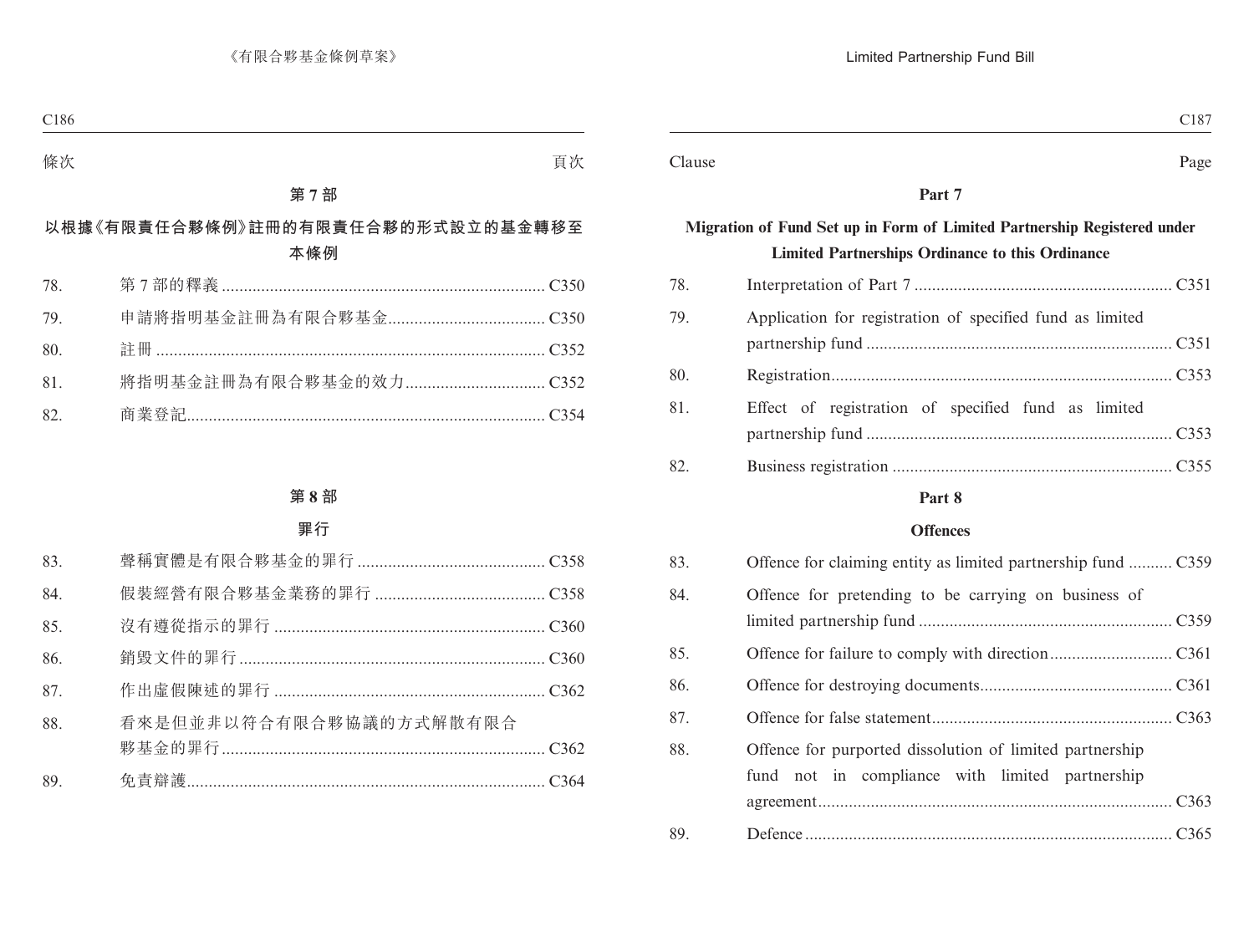#### Clause Page

### **Part 9**

#### **Miscellaneous Provisions**

| 90. | Application of Partnership Ordinance to limited  |
|-----|--------------------------------------------------|
|     |                                                  |
| 91. |                                                  |
| 92. |                                                  |
| 93. |                                                  |
| 94. |                                                  |
| 95. |                                                  |
| 96. | Power of Registrar to notify relevant regulatory |
|     |                                                  |
| 97. |                                                  |
| 98. |                                                  |
| 99. |                                                  |

#### **Part 10**

#### **Related and Consequential Amendments**

### **Division 1—Enactments Amended**

| 100. |                                                                |
|------|----------------------------------------------------------------|
|      | Division 2—Amendment to Specification of Public Offices Notice |
|      | (Cap. 1 sub. leg. C)                                           |
| 101. |                                                                |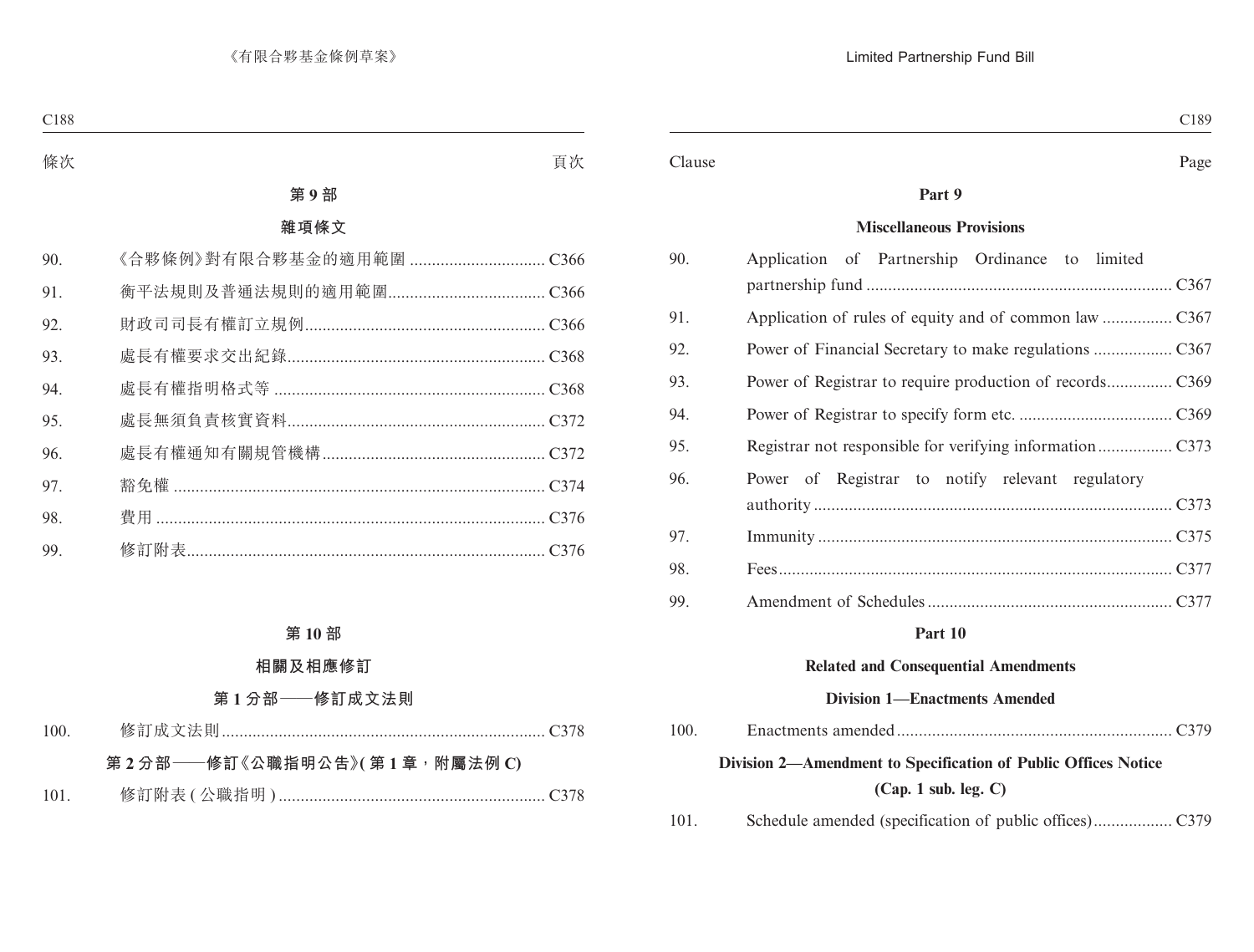|        |                                                                                                    | C <sub>191</sub> |
|--------|----------------------------------------------------------------------------------------------------|------------------|
| Clause |                                                                                                    | Page             |
|        | Division 3—Amendments to Bankruptcy Ordinance (Cap. 6)                                             |                  |
| 102.   | Section 111 amended (exclusion of corporations,                                                    |                  |
|        | Division 4—Amendment to Bankruptcy Rules (Cap. 6 sub. leg. A)                                      |                  |
| 103.   |                                                                                                    |                  |
|        | 136A.                                                                                              |                  |
|        | Division 5—Amendment to Companies (Winding Up and Miscellaneous<br>Provisions) Ordinance (Cap. 32) |                  |
| 104.   | Section 326 amended (meaning of unregistered                                                       |                  |
|        | Division 6—Amendments to Limited Partnerships Ordinance (Cap. 37)                                  |                  |
| 105.   | Section 4 amended (registration of limited partnership)                                            |                  |
|        | Division 7—Amendments to Professional Accountants Ordinance (Cap. 50)                              |                  |
| 106.   |                                                                                                    |                  |
|        | Division 8—Amendments to Inland Revenue Ordinance (Cap. 112)                                       |                  |
| 107.   |                                                                                                    |                  |
| 108.   |                                                                                                    |                  |
| 109.   |                                                                                                    |                  |
| 110.   |                                                                                                    |                  |
|        | 56AA.<br>General partner in limited partnership fund                                               |                  |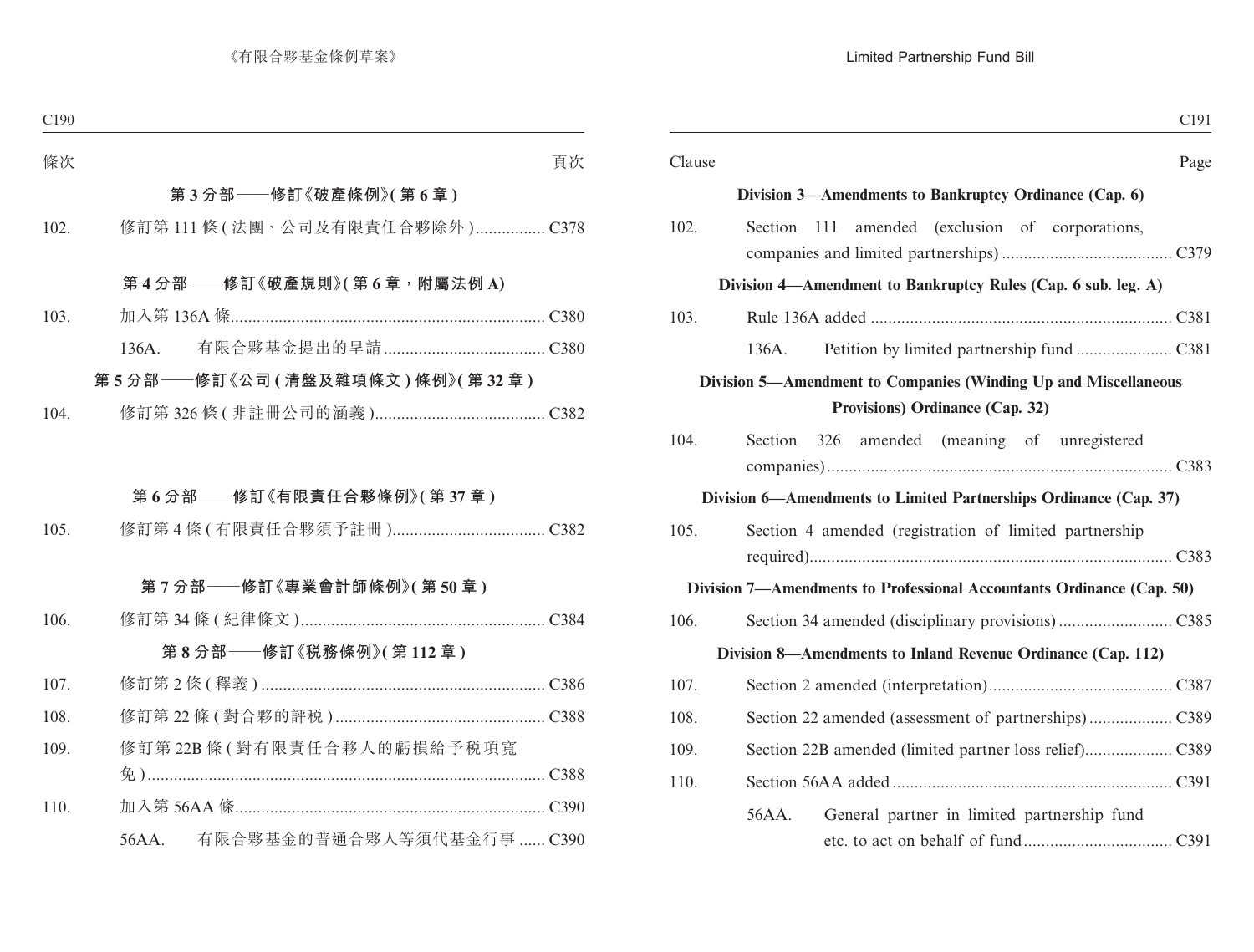| C <sub>193</sub>                                                                                                   |        |
|--------------------------------------------------------------------------------------------------------------------|--------|
| Page                                                                                                               | Clause |
| Section 88B amended (notice of no objection in respect)<br>of an application to deregister a private company under | 111.   |
| Division 9—Amendments to Legal Practitioners Ordinance (Cap. 159)                                                  |        |
| Section 9A amended (complaint about conduct of                                                                     | 112.   |
| Division 10—Amendments to Business Registration Ordinance (Cap. 310)                                               |        |
|                                                                                                                    | 113.   |
| Section 3 amended (persons answerable for doing all acts,                                                          | 114.   |
| Section 6 amended (registration of business and issue of                                                           | 115.   |
| Section 7A amended (refund of prescribed business<br>registration fees, prescribed branch registration fees or     | 116.   |
| Section 9 amended (exemption from payments of fees for                                                             | 117.   |
| Division 11-Amendments to Business Registration Regulations<br>(Cap. 310 sub. leg. A)                              |        |
|                                                                                                                    | 118.   |
|                                                                                                                    | 119.   |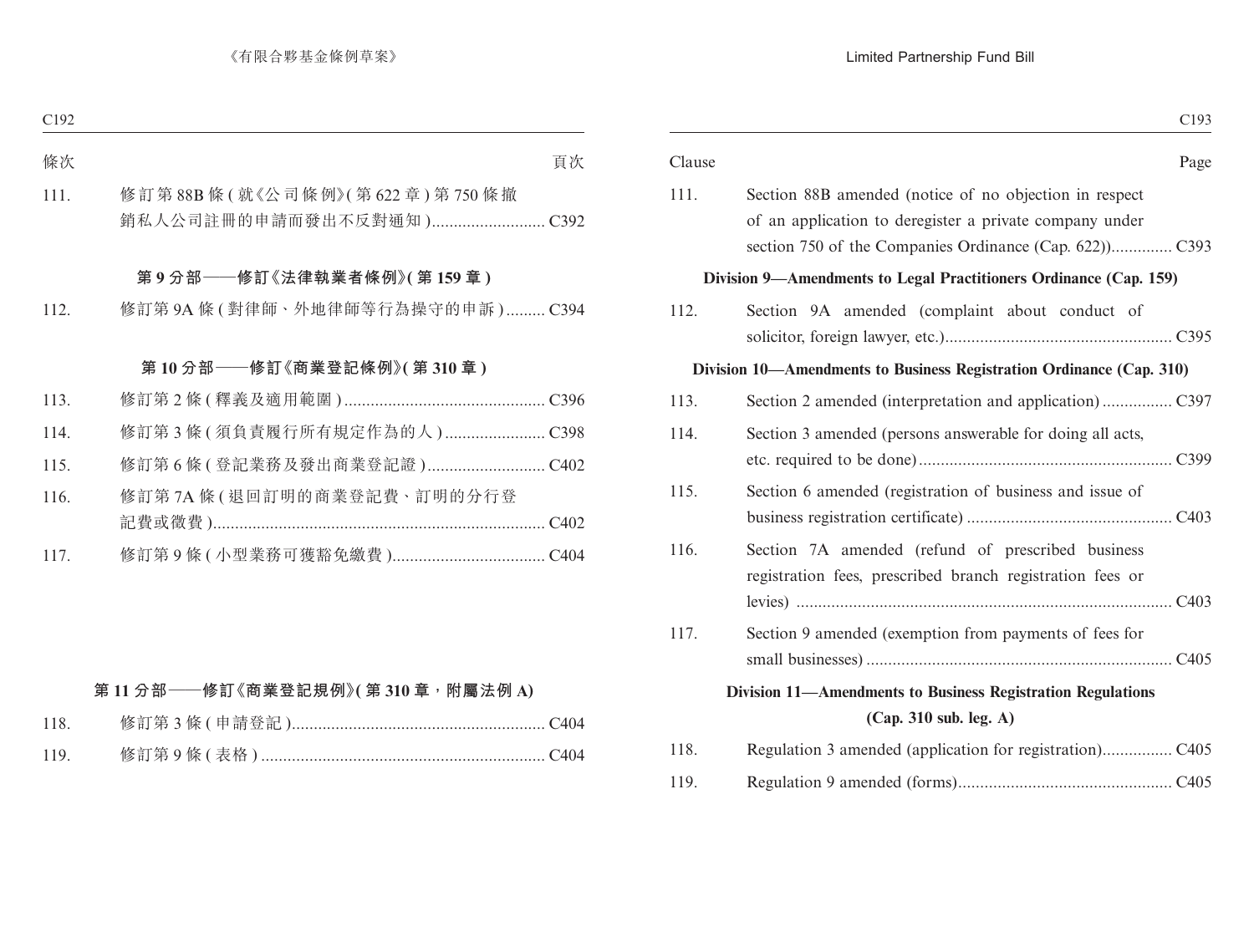| C <sub>195</sub>                                                                                                                      |        |
|---------------------------------------------------------------------------------------------------------------------------------------|--------|
| Page                                                                                                                                  | Clause |
| Division 12—Amendment to Resolution of the Legislative Council Establishing<br>Companies Registry Trading Fund (Cap. 430 sub. leg. B) |        |
| 120.<br>Schedule 1 amended (services to be provided by the                                                                            |        |
| Division 13—Amendment to Administrative Appeals Board Ordinance<br>(Cap. 442)                                                         |        |
| 121.                                                                                                                                  |        |
| Division 14—Amendment to Securities and Futures Ordinance (Cap. 571)                                                                  |        |
| 122.                                                                                                                                  |        |
| Schedule 1<br>Information Required in Application for                                                                                 |        |
| Schedule 2<br>Activities not Regarded as Management of Limited                                                                        |        |
|                                                                                                                                       |        |
| Schedule 3                                                                                                                            |        |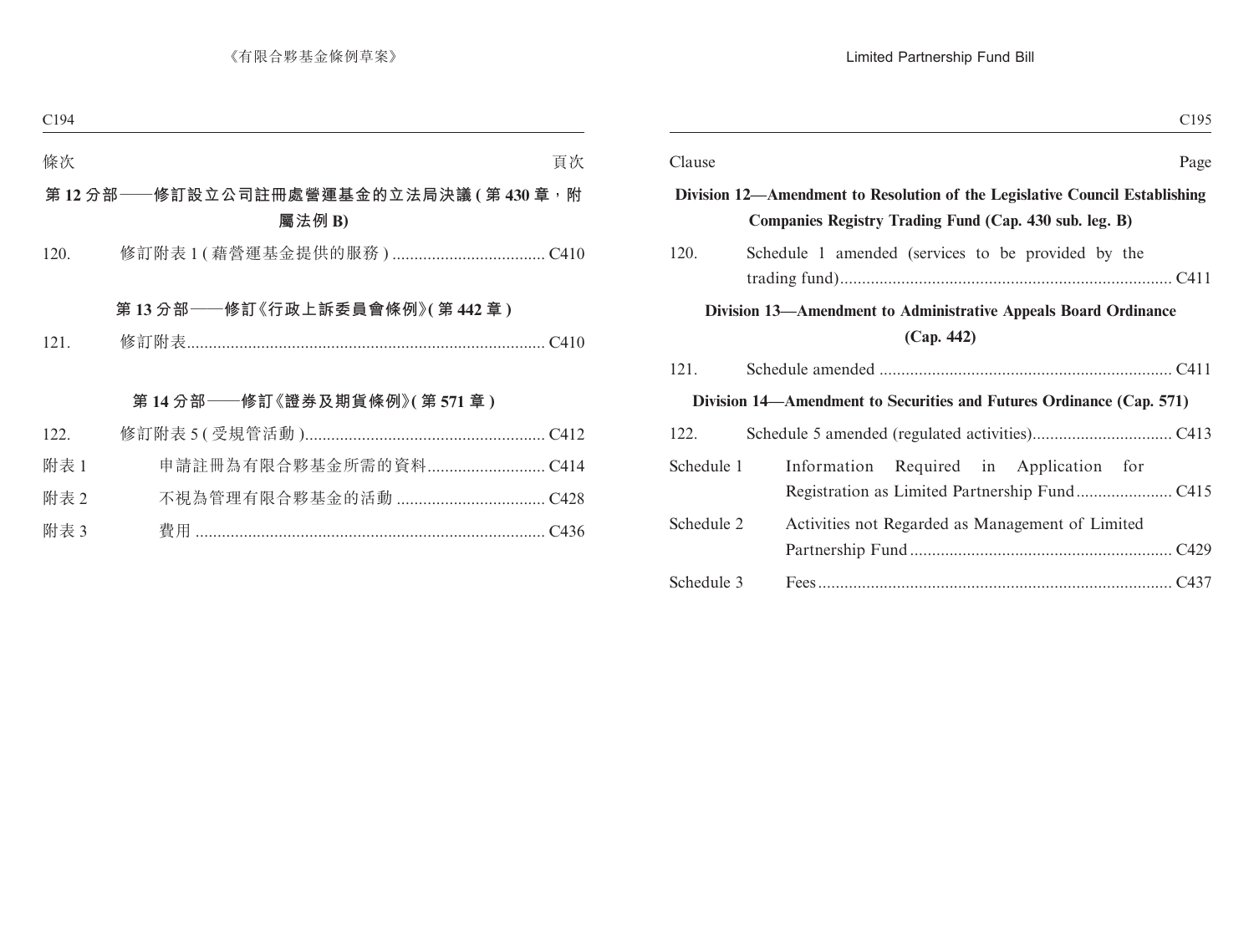# A BILL

# To

Provide for the registration of funds as limited partnership funds; to provide for the operation, striking off, deregistration, dissolution and winding up of the registered funds; and to provide for incidental and related matters.

Enacted by the Legislative Council.

# **Part 1**

# **Preliminary**

### **1. Short title and commencement**

- (1) This Ordinance may be cited as the Limited Partnership Fund Ordinance.
- (2) This Ordinance comes into operation on 31 August 2020.

## **2. Interpretation**

In this Ordinance—

*agreed contribution* (協定注資), in relation to a limited partner in a limited partnership fund, means any contribution (whether in the form of property, services or otherwise), valued at a stated amount, that the limited partner has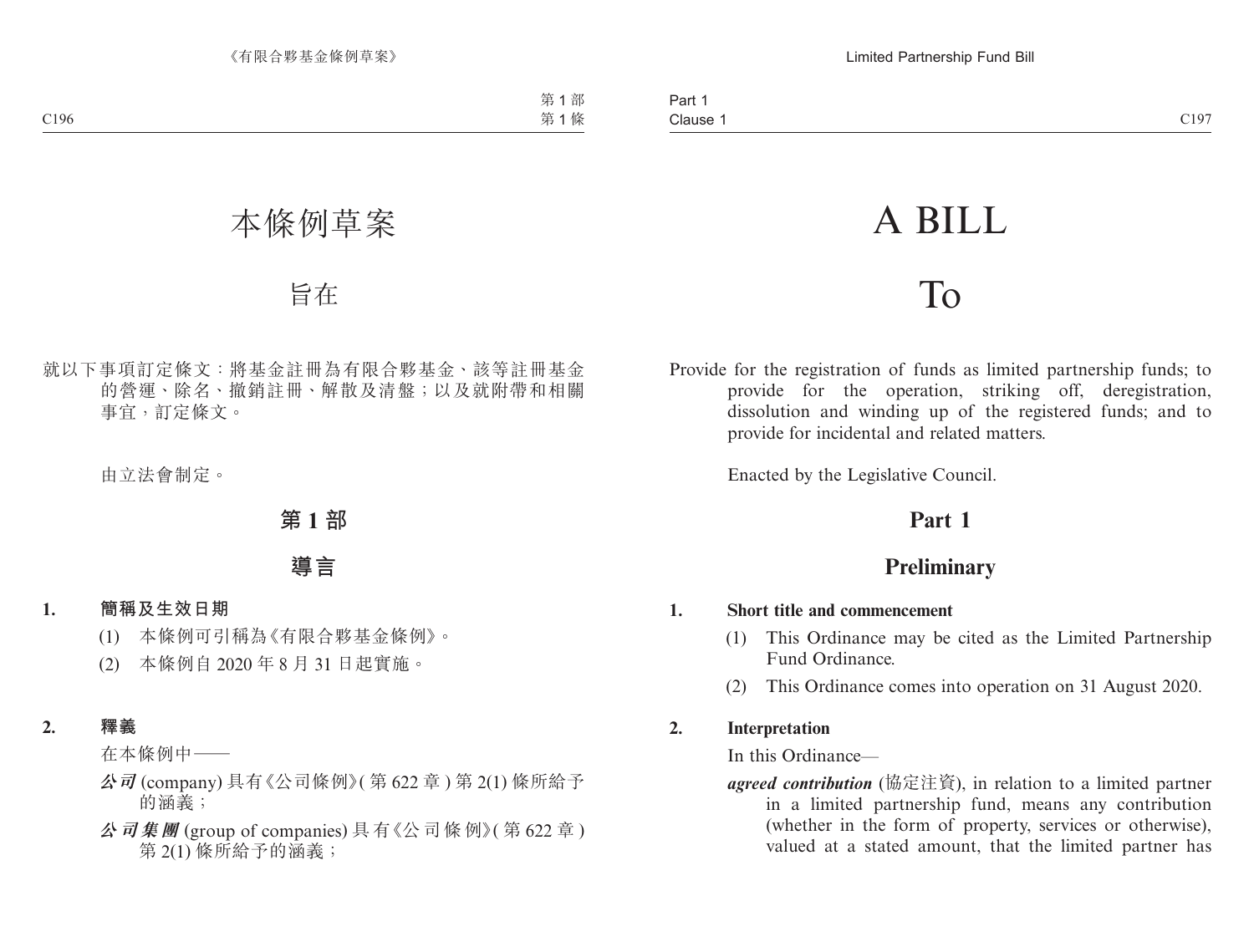| Part.              |      |
|--------------------|------|
| Clause 2<br>$   -$ | C199 |
|                    |      |

agreed to make to the fund in the capacity of a limited partner;

- *authorized institution* (認可機構) has the meaning given by section 2(1) of the Banking Ordinance (Cap. 155);
- *authorized representative* (獲授權代表), in relation to a limited partnership fund, means a person appointed under section 23;
- *business registration certificate* (商業登記證) means a certificate issued under section 6(3) of the Business Registration Ordinance (Cap. 310);
- *company* (公司) has the meaning given by section  $2(1)$  of the Companies Ordinance (Cap. 622);
- *Court* (法庭) means the Court of First Instance;
- *document* (文件) includes a document in electronic form or any other form;
- *entity* (實體) means a natural person, a body of persons (incorporated or unincorporated) or a legal arrangement, and includes—
	- (a) a corporation;
	- (b) a partnership; and
	- (c) a trust;
- *former Companies Ordinance* (《舊有公司條例》) has the meaning given by section 2(1) of the Companies Ordinance (Cap. 622);

*fund*  $(\frac{\text{4k}}{2})$ —see section 3;

- *general partner* (普通合夥人), in relation to a limited partnership fund, means a partner in the fund that is not a limited partner;
- *group of companies* (公司集團) has the meaning given by section 2(1) of the Companies Ordinance (Cap. 622);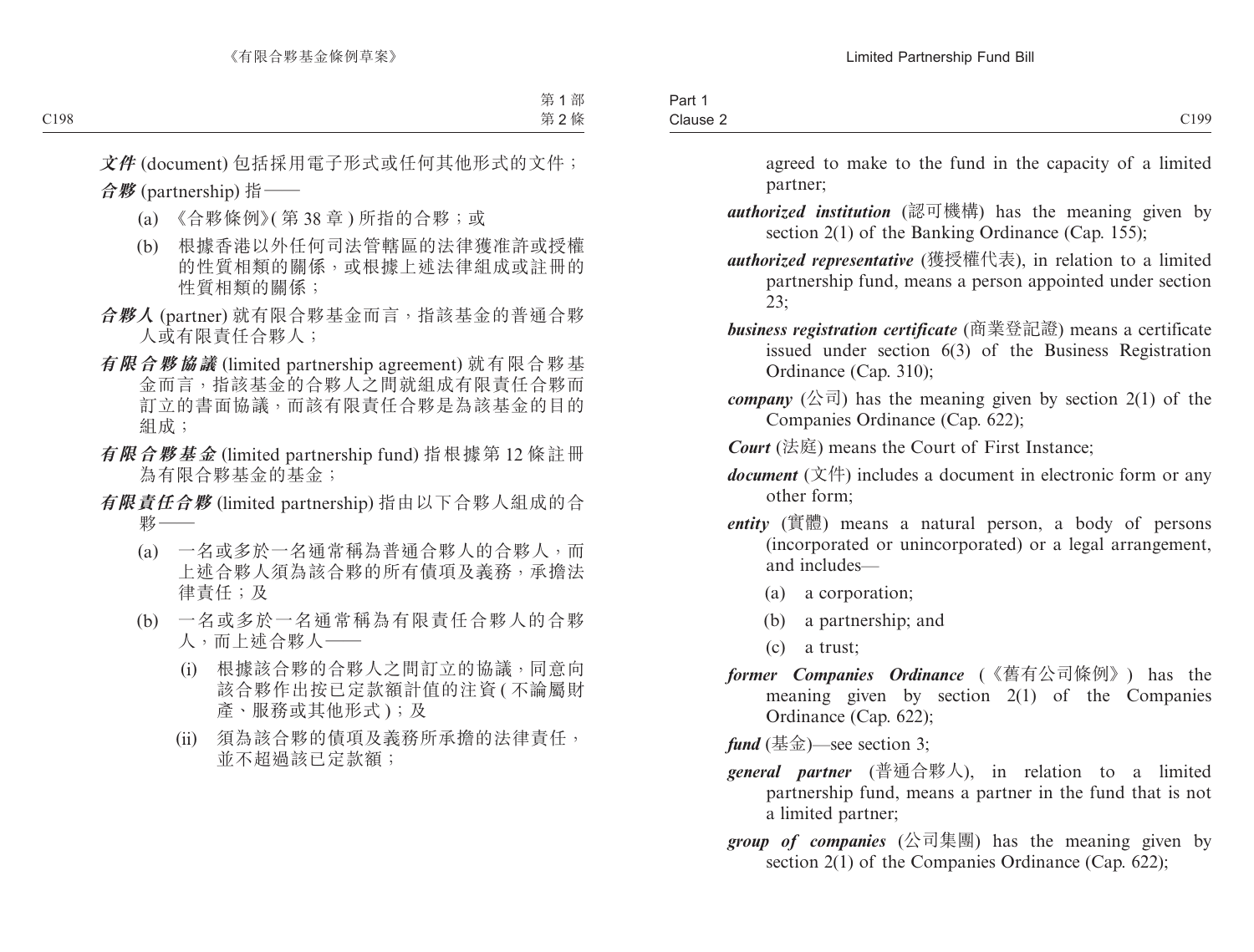| Clause 2 | C201<br>$\sim$ $\sim$ $\sim$ $\sim$ |
|----------|-------------------------------------|

- *identity card* (身分證) has the meaning given by section  $1A(1)$ of the Registration of Persons Ordinance (Cap. 177);
- *in electronic form* (電子形式) has the meaning given by section 20(1) of the Companies Ordinance (Cap. 622);
- *investment manager* (投資經理), in relation to a limited partnership fund, means a person appointed under section  $20(1);$
- *licensed corporation* (持牌法團) has the meaning given by section 1 of Part 1 of Schedule 1 to the Securities and Futures Ordinance (Cap. 571);
- *limited partner* (有限責任合夥人), in relation to a limited partnership fund, means a partner in the fund whose liability for the debts or obligations of the fund is, under the terms of the limited partnership agreement of the fund, limited to the amount of the partner's agreed contribution;
- *limited partnership* (有限責任合夥) means a partnership consisting of—
	- (a) one or more than one partner, each commonly called a general partner, who is liable for all debts and obligations of the partnership; and
	- (b) one or more than one partner, each commonly called a limited partner, who—
		- (i) under an agreement entered into among the partners in the partnership, agrees to make contributions (whether in the form of property, services or otherwise) valued at a stated amount to the partnership; and
		- (ii) is not liable for the debts and obligations of the partnership beyond the stated amount;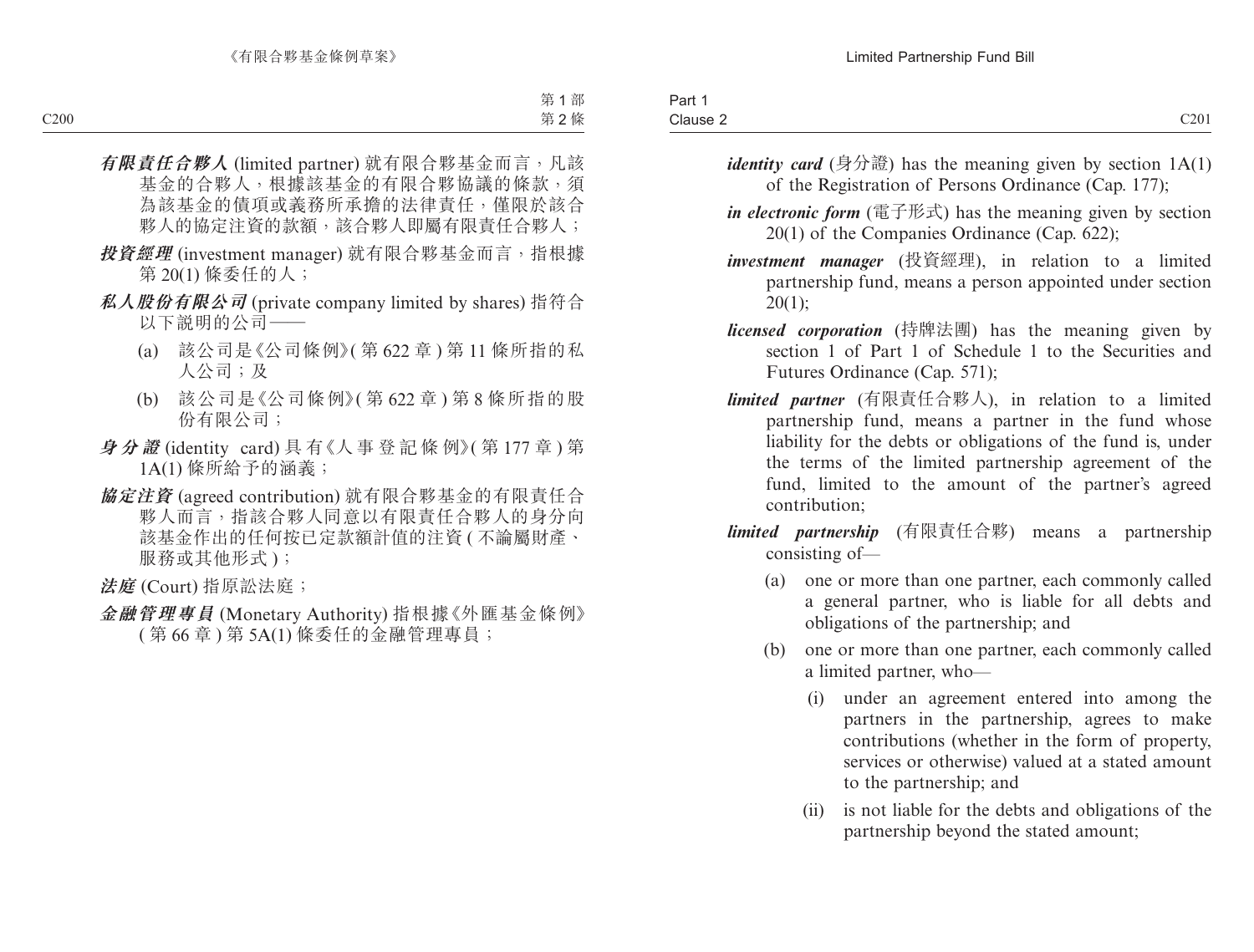| Part<br>__        |      |
|-------------------|------|
| Clause.<br>$   -$ | C203 |

- *limited partnership agreement* (有限合夥協議), in relation to a limited partnership fund, means a written agreement entered into among the partners in the fund for forming a limited partnership for the purposes of the fund;
- *limited partnership fund* (有限合夥基金) means a fund registered as a limited partnership fund under section 12;
- *LPF Index* (《基金索引》) means the index of the names of limited partnership funds established and maintained under section 50;
- *LPF Register* (《基金登記冊》) means the register of limited partnership funds established and maintained under section 47;
- *Monetary Authority* (金融管理專員) means the Monetary Authority appointed under section 5A(1) of the Exchange Fund Ordinance (Cap. 66);
- *non-Hong Kong limited partnership* (非香港有限責任合夥) means a limited partnership that—
	- (a) is not a limited partnership fund or a limited partnership registered under the Limited Partnerships Ordinance (Cap. 37); and
	- (b) is permitted, authorized, formed or registered under the laws of a jurisdiction outside Hong Kong;
- *partner* (合夥人), in relation to a limited partnership fund, means the general partner or a limited partner in the fund; *partnership* (合夥) means—
	- (a) a partnership within the meaning of the Partnership Ordinance (Cap. 38); or
	- (b) a relation of a similar nature that is permitted, authorized, formed or registered under the laws of a jurisdiction outside Hong Kong;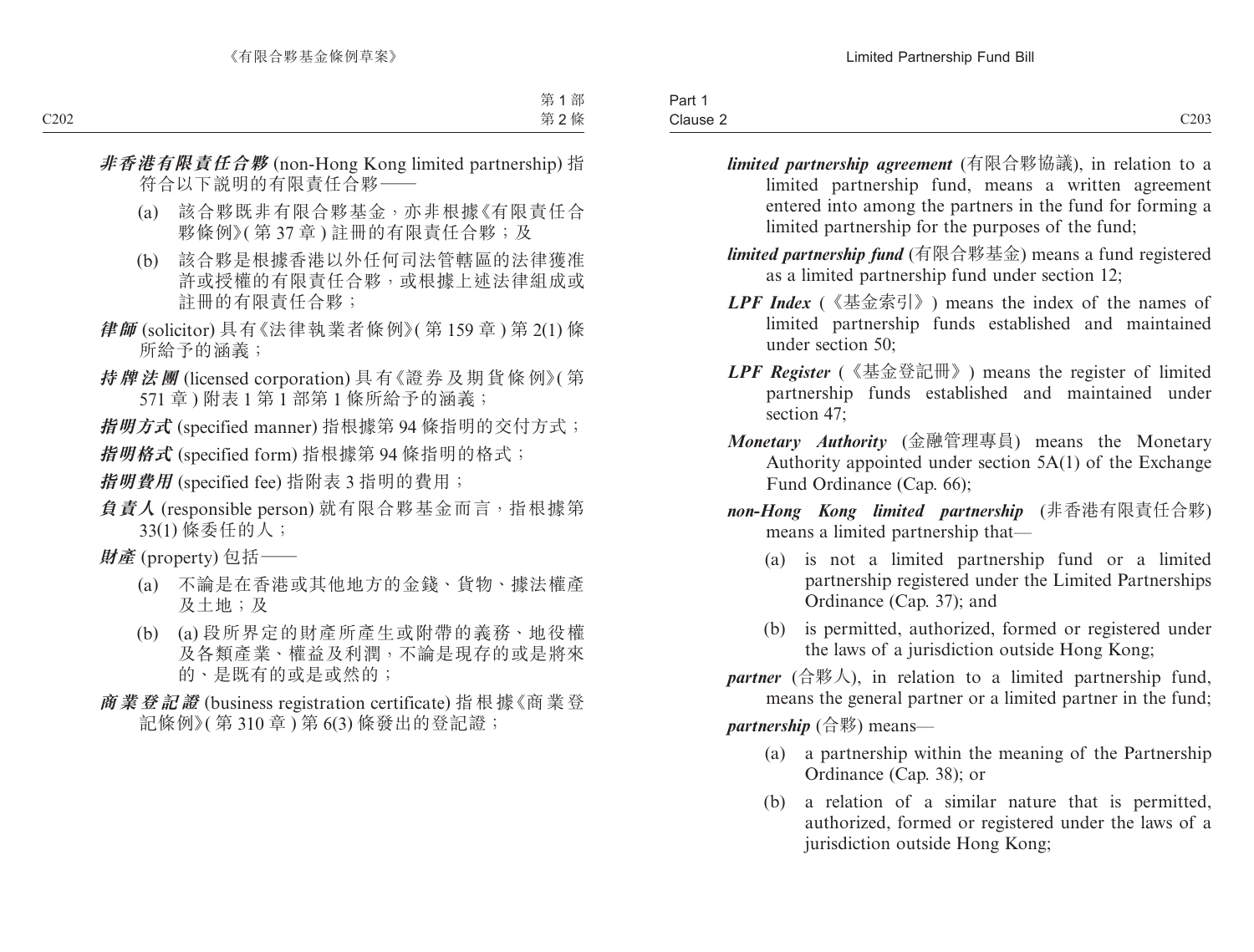| Part 1             |      |
|--------------------|------|
| $\sim$<br>Clause 2 | C205 |

*private company limited by shares* (私人股份有限公司) means a company that is—

- (a) a private company within the meaning of section 11 of the Companies Ordinance (Cap. 622); and
- (b) a company limited by shares within the meaning of section 8 of the Companies Ordinance (Cap. 622);

*property* (財產) includes—

- (a) money, goods, choses in action and land, whether in Hong Kong or elsewhere; and
- (b) obligations, easements and every description of estate, interest and profit, present or future, vested or contingent, arising out of or incident to property defined in paragraph (a);
- *registered non-Hong Kong company* (註冊非香港公司) has the meaning given by section 2(1) of the Companies Ordinance (Cap. 622);
- *registered office* (註冊辦事處), in relation to a limited partnership fund, means the registered office of the fund referred to in section 18;
- *Registrar* (處長) means the Registrar of Companies appointed under section 21(1) of the Companies Ordinance (Cap. 622);
- *responsible person* (負責人), in relation to a limited partnership fund, means a person appointed under section 33(1);
- *Securities and Futures Commission* (證監會) means the Securities and Futures Commission referred to in section 3(1) of the Securities and Futures Ordinance (Cap. 571);
- *solicitor* (律師) has the meaning given by section  $2(1)$  of the Legal Practitioners Ordinance (Cap. 159);
- *specified fee* (指明費用) means a fee specified in Schedule 3;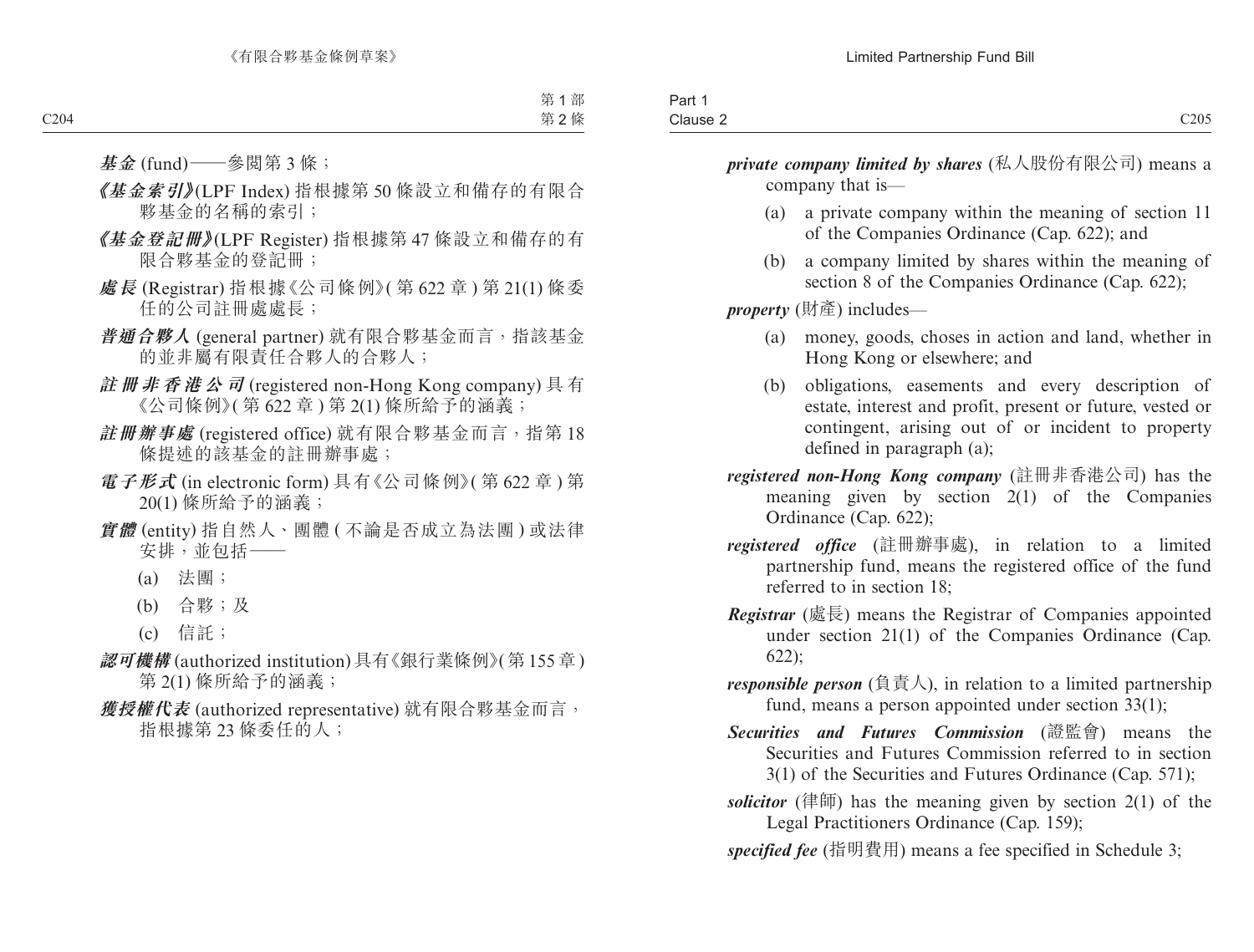| Part :   |      |
|----------|------|
| Clause 3 | C207 |

*specified form* (指明格式) means a form specified under section 94;

*specified manner* (指明方式) means the manner of delivery specified under section 94.

### **3. Meaning of** *fund*

- (1) Subject to subsection (2), an arrangement in respect of any property is a fund if—
	- (a) either or both of the following apply—
		- (i) the property is managed as a whole by, or on behalf of, the persons operating the arrangement (*operating persons*);
		- (ii) the contributions of the persons participating in the arrangement (*participating persons*), and the profits or income from which payments are made to them, are pooled;
	- (b) under the arrangement, the participating persons do not have day-to-day control over the management of the property, whether or not they have the right to be consulted or to give directions in respect of the management; and
	- (c) the purpose or effect, or purported purpose or effect, of the arrangement is to enable one or more operating persons and participating persons, whether by acquiring any right, interest, title or benefit in the arrangement, to participate in or receive—
		- (i) profits, income, gains or other returns which arise, or are expected to arise, from the acquisition, holding, management or disposal of all or any part of the property, or sums to be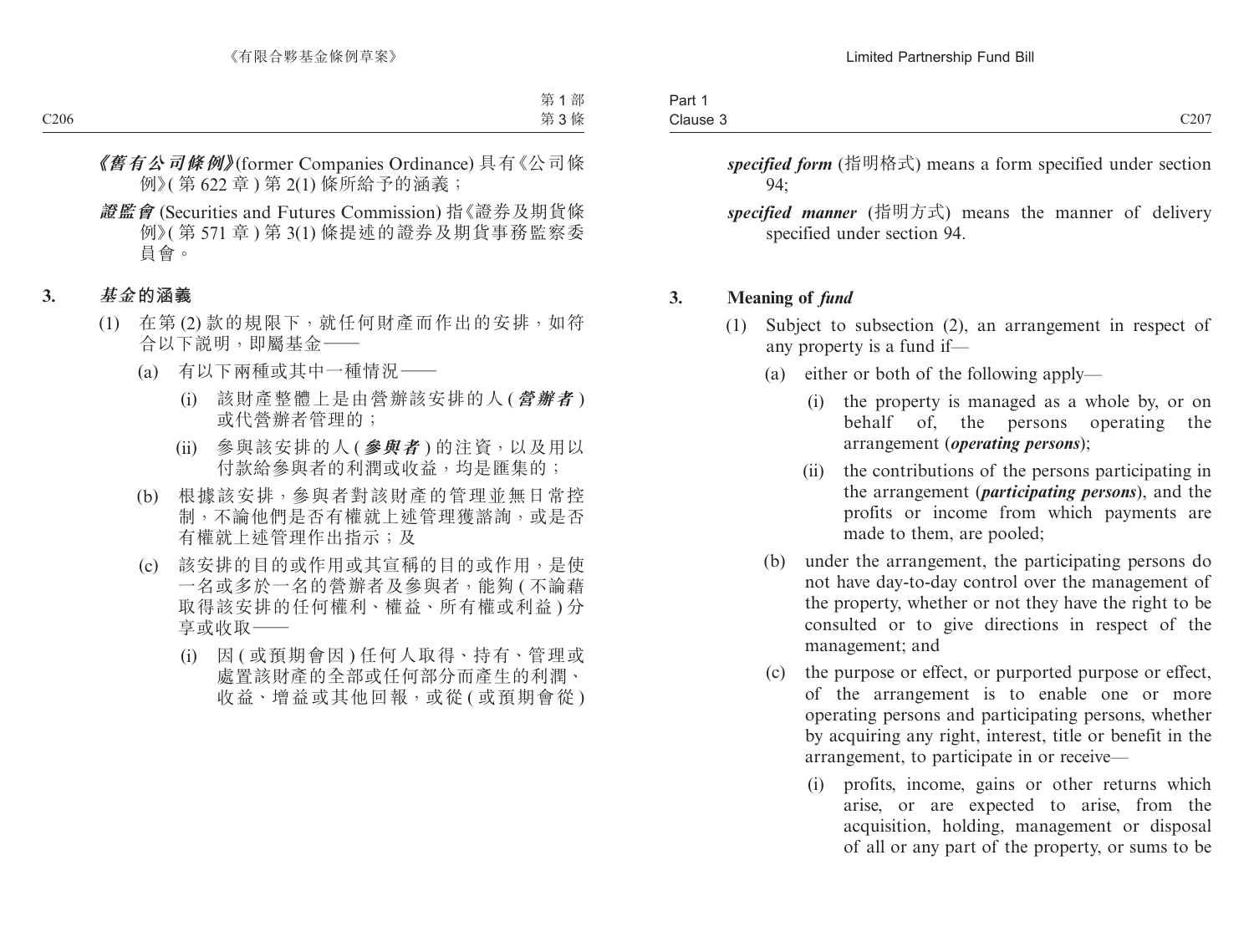paid or expected to be paid out of any such profits, income, gains or other returns;

- (ii) a payment or other returns arising from the acquisition, holding, management or disposal of all or any part of the property; or
- (iii) a payment or other returns arising from the exercise of any right in, or redemption or expiry of, any right, interest, title or benefit in the arrangement.
- (2) An arrangement is not a fund if—
	- (a) the arrangement is operated by a person otherwise than by way of business;
	- (b) each of the persons participating in the arrangement is—
		- (i) a bona fide employee or former employee of a corporation in the same group of companies as the person operating the arrangement; or
		- (ii) a spouse, widow, widower, minor child (natural or adopted) or minor step-child of such employee or former employee;
	- (c) the arrangement is a franchise arrangement under which the franchisor or franchisee earns profits or income by exploiting a right conferred by the arrangement to use a trade name or design or other intellectual property or the goodwill attached to it;
	- (d) money under the arrangement is taken by a solicitor (whether from the solicitor's client or as a stakeholder) acting in the solicitor's professional capacity in the ordinary course of practice;
	- (e) the arrangement is made for the purposes of a fund or scheme maintained by—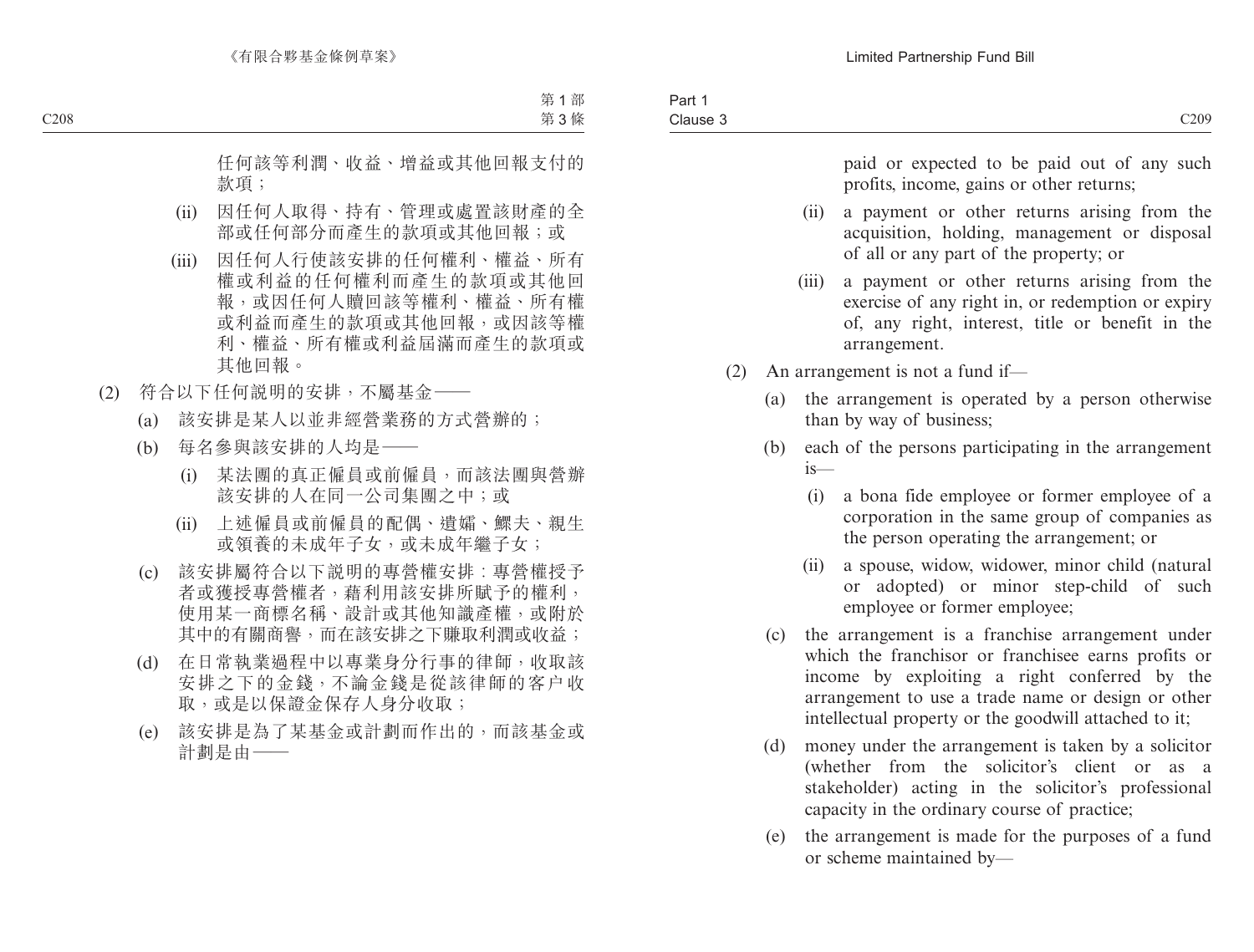- (i) the Securities and Futures Commission; or
- (ii) a recognized exchange company, recognized clearing house, recognized exchange controller or recognized investor compensation company,

under the Securities and Futures Ordinance (Cap. 571) for providing compensation in the event of default by an exchange participant or a clearing participant;

- (f) the arrangement is made by a credit union registered under the Credit Unions Ordinance (Cap. 119) in accordance with the objects of the credit union;
- (g) the arrangement is made for the purposes of a chitfund permitted to operate under the Chit-Fund Businesses (Prohibition) Ordinance (Cap. 262); or
- (h) the arrangement is an arrangement, or is of a class or description of arrangements, prescribed by notice under section 4 as not being regarded as a fund in accordance with the terms of the notice.
- (3) In this section—
- *clearing participant* (結算所參與者) has the meaning given by section 1 of Part 1 of Schedule 1 to the Securities and Futures Ordinance (Cap. 571);
- *exchange participant* (交易所參與者) has the meaning given by section 1 of Part 1 of Schedule 1 to the Securities and Futures Ordinance (Cap. 571);
- *recognized clearing house* (認可結算所) has the meaning given by section 1 of Part 1 of Schedule 1 to the Securities and Futures Ordinance (Cap. 571);
- *recognized exchange company* (認可交易所) has the meaning given by section 1 of Part 1 of Schedule 1 to the Securities and Futures Ordinance (Cap. 571);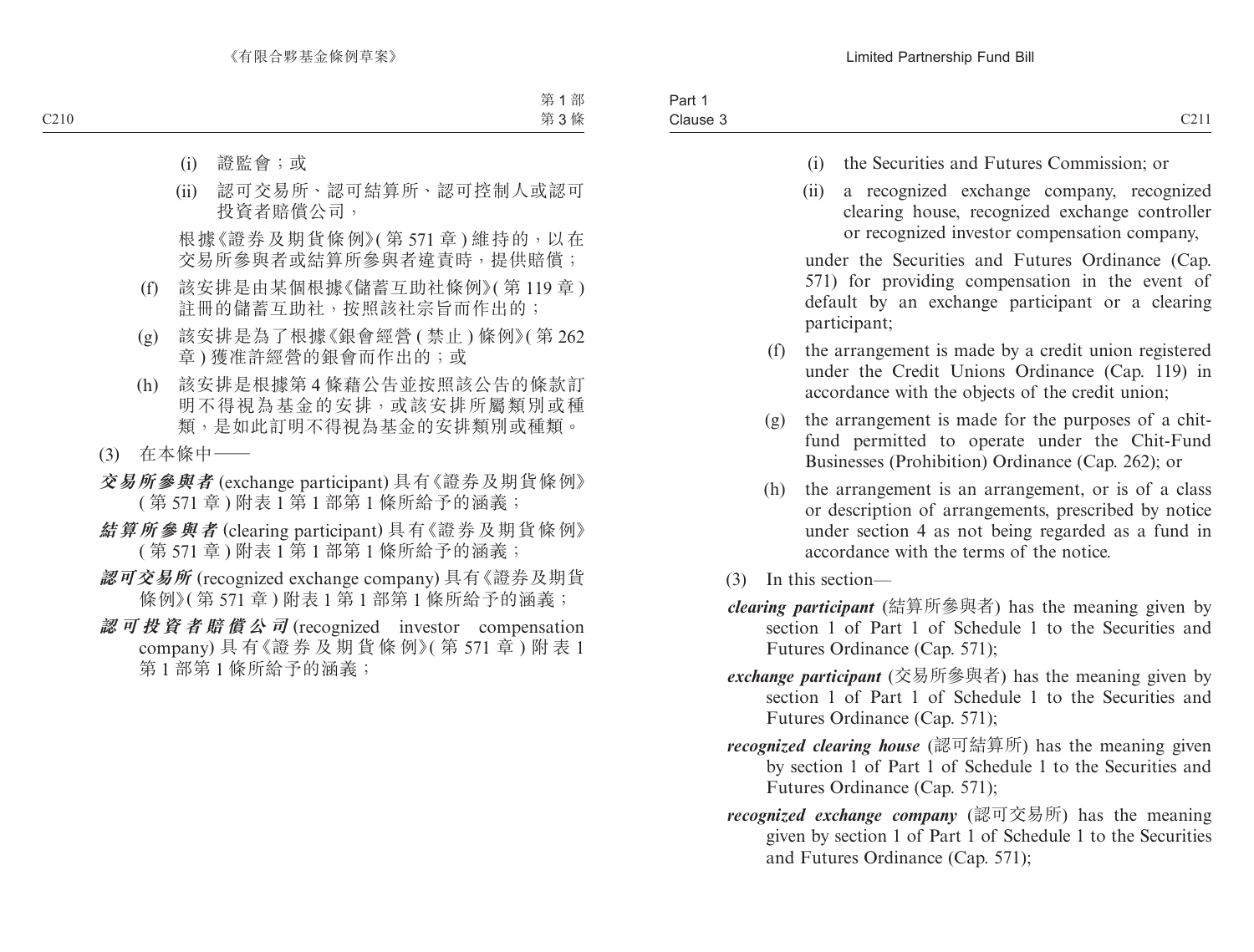| $\sim$ $\sim$ $\sim$<br>$\sim$<br>Clause | $\sim$<br>-all<br>$ -$ |                      |
|------------------------------------------|------------------------|----------------------|
|                                          |                        | $\sim$ $\sim$ $\sim$ |

- *recognized exchange controller* (認可控制人) has the meaning given by section 1 of Part 1 of Schedule 1 to the Securities and Futures Ordinance (Cap. 571);
- *recognized investor compensation company* (認可投資者賠償公 司) has the meaning given by section 1 of Part 1 of Schedule 1 to the Securities and Futures Ordinance (Cap. 571).

### **4. Financial Secretary may prescribe arrangements as not being funds**

- (1) For the purposes of section 3(2)(h), the Financial Secretary may by notice published in the Gazette prescribe, either generally or in a particular case, that an arrangement, or a class or description of arrangements, is not to be regarded as a fund.
- (2) Without limiting subsection (1), a notice under that subsection may prescribe the circumstances under which or the purposes for which an arrangement, or a class or description of arrangements, referred to in the notice is not to be regarded as a fund.

### **5. References to general partner**

If a limited partnership fund has an authorized representative, a reference to the general partner in the fund in the following provisions is a reference to the authorized representative—

- (a) section 18(3);
- (b) section 20(1);
- (c) section  $21(1)$ ;
- (d) section 22;
- (e) section 24(1), (2)(c) and (3);
- (f) section  $25(1)$  (except paragraphs (a) and (b)) and (4);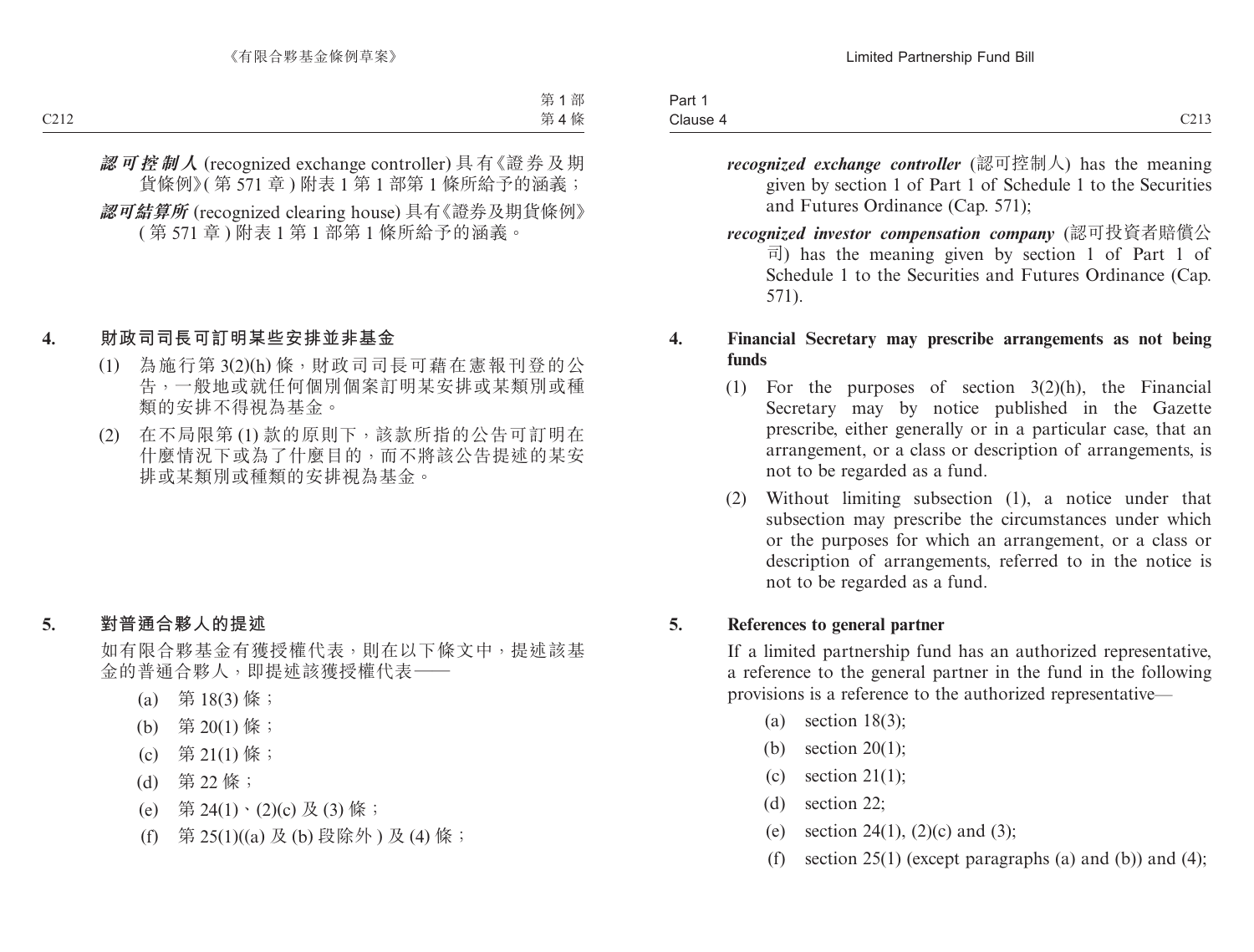- (g) section  $26(1)$ ;
- (h) section 28;
- (i) section  $29(2)(a)$ ;
- (i) section  $30(2)(b)$ ;
- (k) section 31(1) and (4);
- (l) section 33(1);
- (m) section  $40(2)$  and  $(4)$ ;
- (n) section  $51(1)(h)(ii)$ ;
- (o) section 56(1), (2) (except paragraph (b)) and (3);
- (p) section  $57(2)$  and  $(3)$ ;
- (q) section  $58(2)$ ;
- $(r)$  section 59(1)(b)(ii);
- (s) section  $65(1)$ ,  $(3)(b)$  and  $(4)$ ;
- (t) section  $66(2)(a)$ ,  $(3)(c)(ii)$  and  $(4)$ ;
- (u) section  $68(1)$ ;
- (v) section  $71(1)(e)$  and  $(2)(a)$  and  $(b)$ ;
- (w) section 72(1) and  $(2)(a)$ ;
- $(x)$  section 82(1) and (2);
- (y) section 85;
- (z) section 95(2).

## **6. References to delivering documents**

In this Ordinance, a reference to delivering a document includes sending, supplying, forwarding or producing it.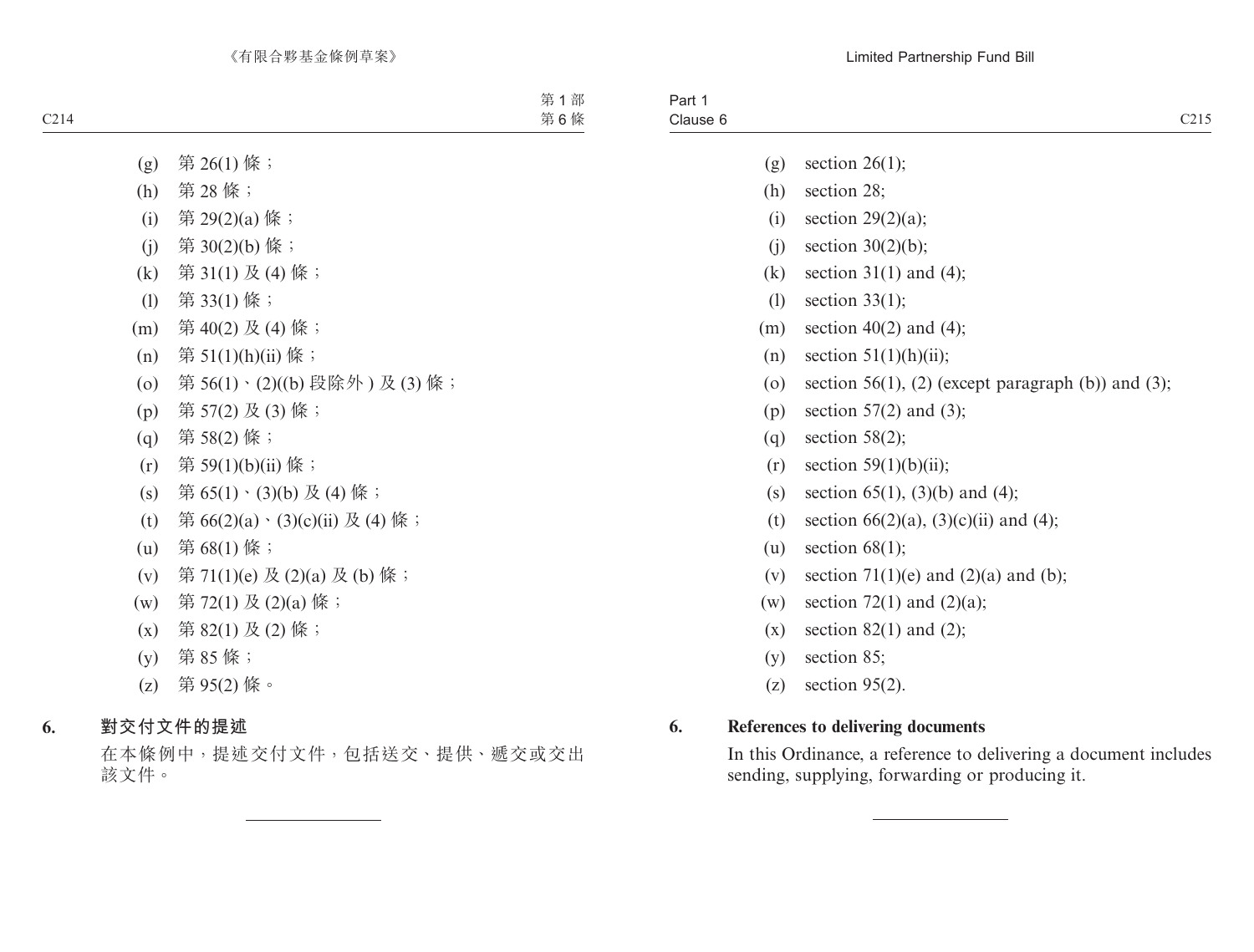# **Registration of Limited Partnership Funds**

# **Division 1—Eligibility**

# **7. Eligibility**

- (1) A fund is eligible to be registered as a limited partnership fund if, on its registration as a limited partnership fund—
	- (a) the fund is constituted by a limited partnership agreement, and the arrangements in the agreement do not contravene this Ordinance or any other applicable law;
	- (b) the fund has one general partner and at least one limited partner;
	- (c) the general partner in the fund is—
		- (i) a natural person who is at least 18 years old;
		- (ii) a private company limited by shares incorporated under the Companies Ordinance (Cap. 622) or a former Companies Ordinance;
		- (iii) a registered non-Hong Kong company;
		- (iv) a limited partnership registered under the Limited Partnerships Ordinance (Cap. 37);
		- (v) a limited partnership fund;
		- (vi) a non-Hong Kong limited partnership with a legal personality; or
		- (vii) a non-Hong Kong limited partnership without a legal personality;
	- (d) every limited partner in the fund is—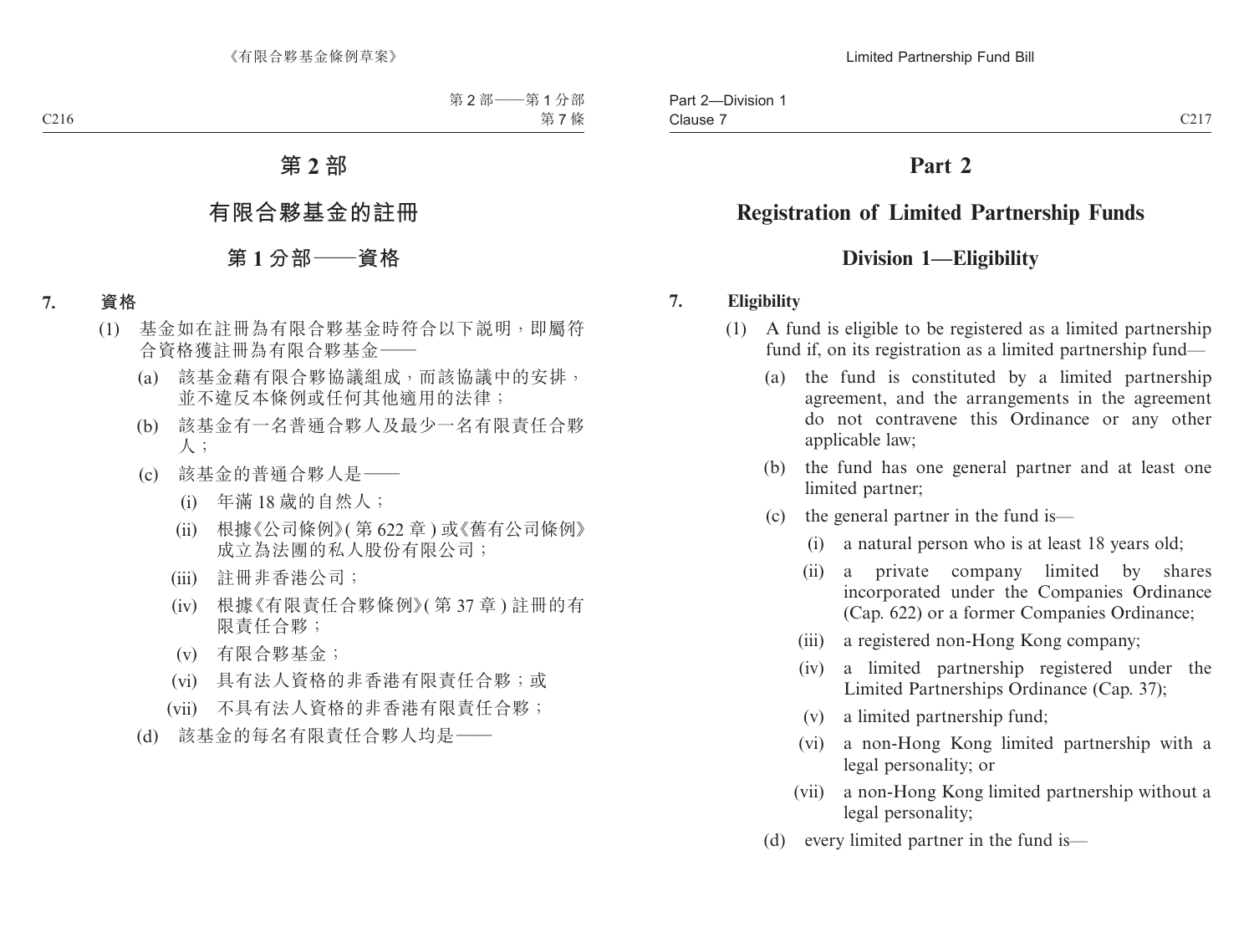- (i) a natural person (whether in the person's capacity as trustee, or in the person's own or any representative capacity); or
- (ii) a corporation, a partnership of any kind, an unincorporated body or any other entity (whether in its capacity as trustee, or in its own or any representative capacity);
- (e) the fund's name complies with the requirements in section 8;
- (f) registration of the fund by its name will not contravene the restrictions in section 9;
- (g) the fund has an office in Hong Kong to which communications and notices may be sent;
- (h) the fund is not set up for an unlawful purpose; and
- (i) not all the partners in the fund are corporations in the same group of companies.
- (2) Despite paragraph (i) of subsection (1), a fund that does not meet the eligibility requirement in that paragraph is eligible to be registered as a limited partnership fund if—
	- (a) it meets all the other eligibility requirements in that subsection; and
	- (b) the application of the fund for registration as a limited partnership fund contains a statement that—
		- (i) all the proposed partners in the fund are corporations in the same group of companies; and
		- (ii) the applicant understands that if the fund is registered as a limited partnership fund, the Registrar may strike the name of the fund off the LPF Register if all the partners in the fund are corporations in the same group of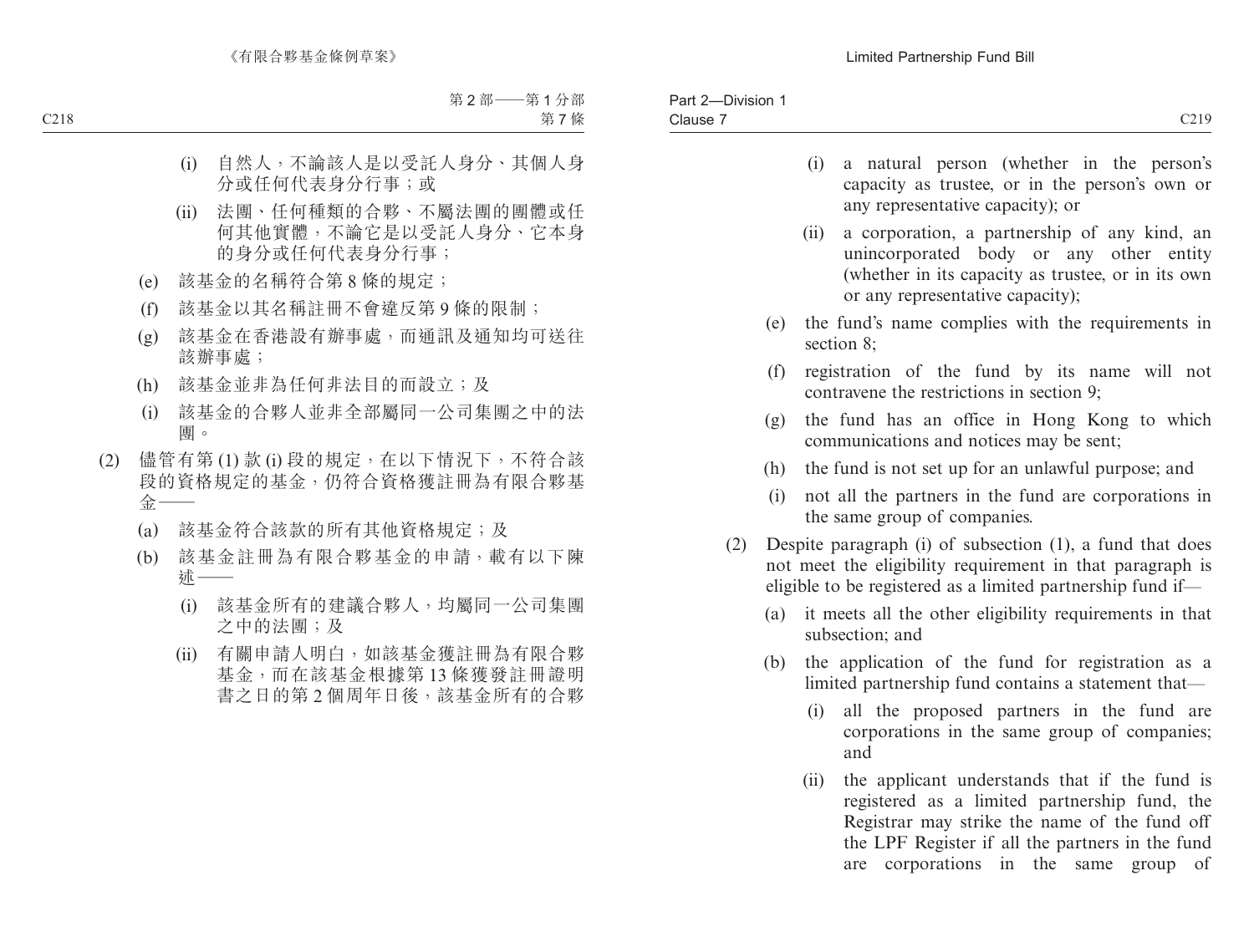companies after the second anniversary of the date on which its certificate of registration is issued under section 13.

#### **8. Requirements on limited partnership fund's name**

- (1) For section 7(1)(e), a limited partnership fund must have—
	- (a) an English name;
	- (b) a Chinese name; or
	- (c) a name consisting of both an English name and a Chinese name.
- (2) The English name of the fund must contain the words "Limited Partnership Fund" as the last 3 words of the name or "LPF" as the last word of the name.
- (3) The Chinese name of the fund must contain the characters "有限合夥基金" as the last 6 characters of the name.

#### **9. Restrictions on limited partnership fund's name**

- (1) A fund must not be registered as a limited partnership fund by a name—
	- (a) that is the same as a name appearing in the LPF Index:
	- (b) that is the same as a name appearing in the index of limited partnerships kept under section 13 of the Limited Partnerships Ordinance (Cap. 37);
	- (c) that is the same as a name of a body corporate incorporated or established under an Ordinance;
	- (d) the use of which by the fund would, in the Registrar's opinion, constitute a criminal offence; or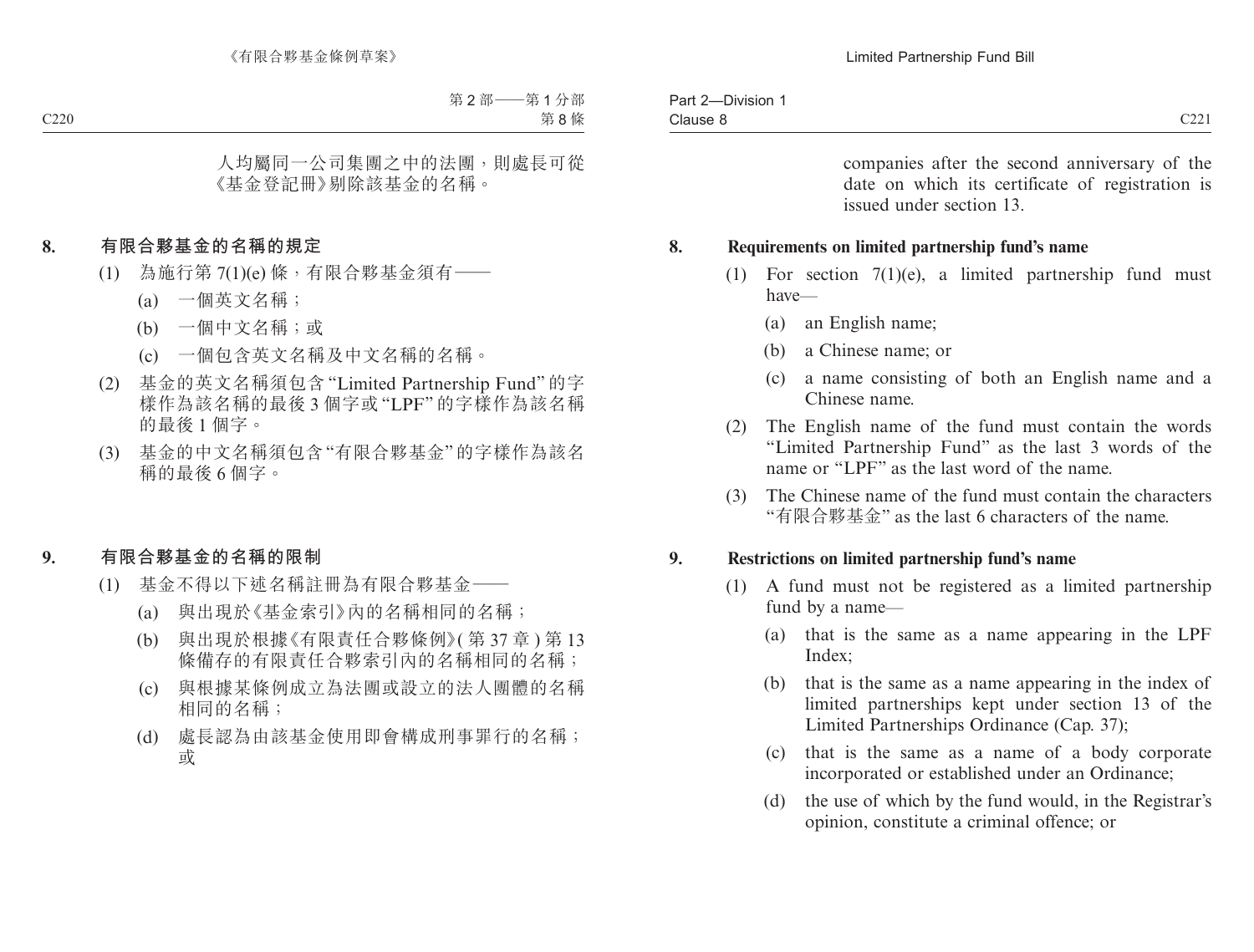| - | Par.<br>'ision<br>' 'الن<br>- |                              |
|---|-------------------------------|------------------------------|
|   | Clause                        | $\sim$ $\sim$<br><u>CLL.</u> |
|   |                               |                              |

- (e) that, in the Registrar's opinion, is offensive or otherwise contrary to the public interest.
- (2) Except with the Registrar's prior approval, a fund must not be registered as a limited partnership fund with—
	- (a) a name that, in the Registrar's opinion, would be likely to give the impression that the fund is connected in any way with—
		- (i) the Central People's Government;
		- (ii) the Government; or
		- (iii) any department or agency of the Central People's Government or the Government;
	- (b) a name containing any word or expression for the time being specified in an order under section 10; or
	- (c) a name that is the same as a name for which a direction of the Registrar has been given under section 42(1) or  $(2)$  or 43(1).

### **10. Financial Secretary may specify word or expression for section 9**

The Financial Secretary may, by order published in the Gazette, specify any word or expression for the purposes of section  $9(2)(b)$ .

# **Division 2—Procedure**

### **11. Application by proposed general partner**

- (1) An application for the registration of a fund as a limited partnership fund must be made to the Registrar by the person proposed to be the general partner in the limited partnership fund (*proposed general partner*).
- (2) The application must—
	- (a) be in the specified form;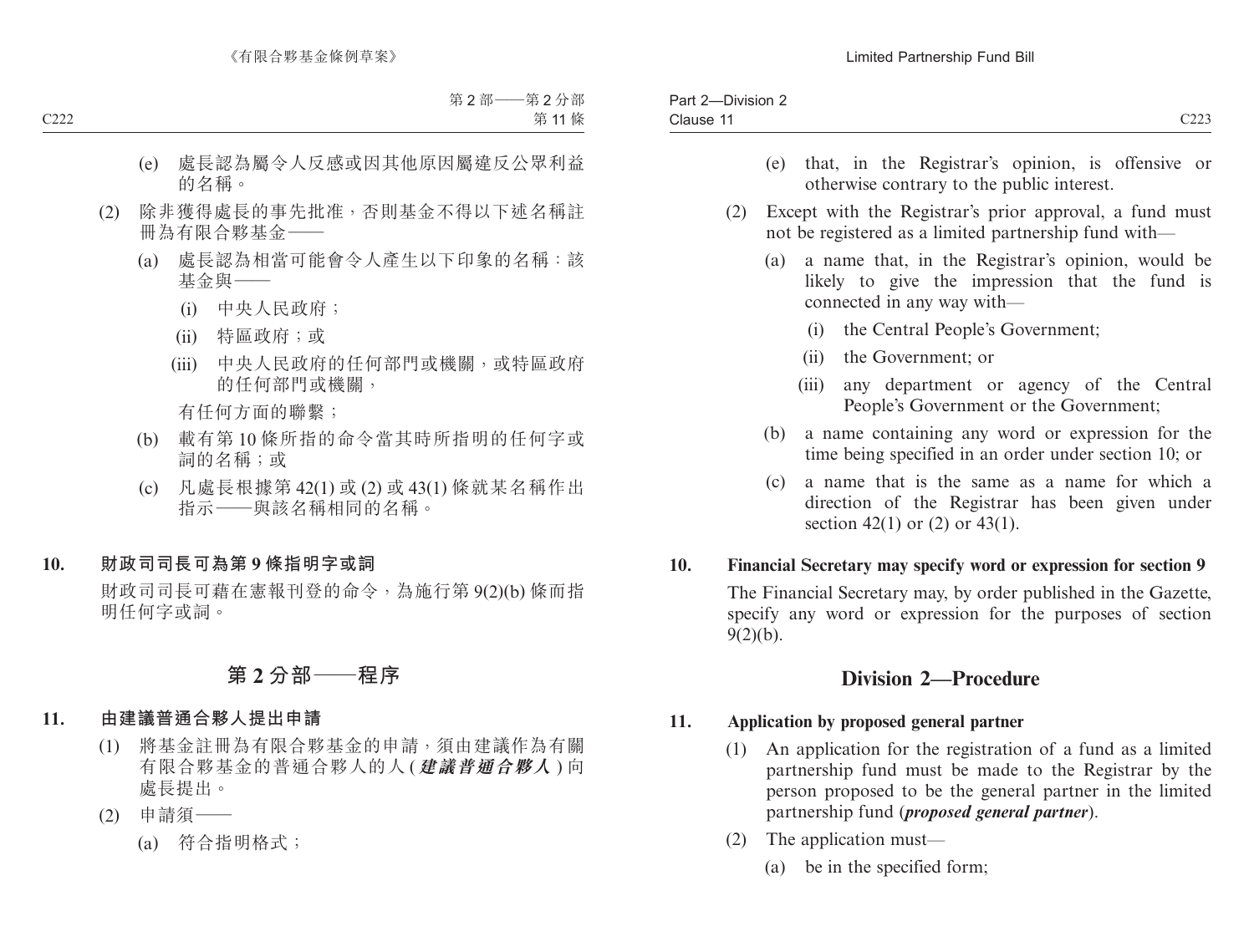| __<br>-<br>Part.<br>-Division 2 |               |
|---------------------------------|---------------|
| Clause                          | 0.227<br>---- |

- (b) be delivered in the specified manner;
- (c) contain the information specified in Schedule 1;
- (d) be submitted on behalf of the proposed general partner by a Hong Kong firm or a solicitor; and
- (e) be accompanied by—
	- (i) the specified fee payable for lodging the application; and
	- (ii) the specified fee payable for the registration.
- (3) In this section—

*Hong Kong firm* (香港律師行) has the meaning given by section 2(1) of the Legal Practitioners Ordinance (Cap. 159).

### **12. Registration**

- (1) The Registrar may, on application, register a fund as a limited partnership fund.
- (2) The Registrar must not register a fund as a limited partnership fund unless the Registrar is satisfied that—
	- (a) on its registration, the fund meets the eligibility requirements in section 7; and
	- (b) the application for registration meets the requirements in section 11(2).

### **13. Issue of certificate of registration**

- (1) On registering a fund as a limited partnership fund, the Registrar must issue a certificate of registration to the fund.
- (2) The certificate of registration is conclusive evidence that the fund is a limited partnership fund.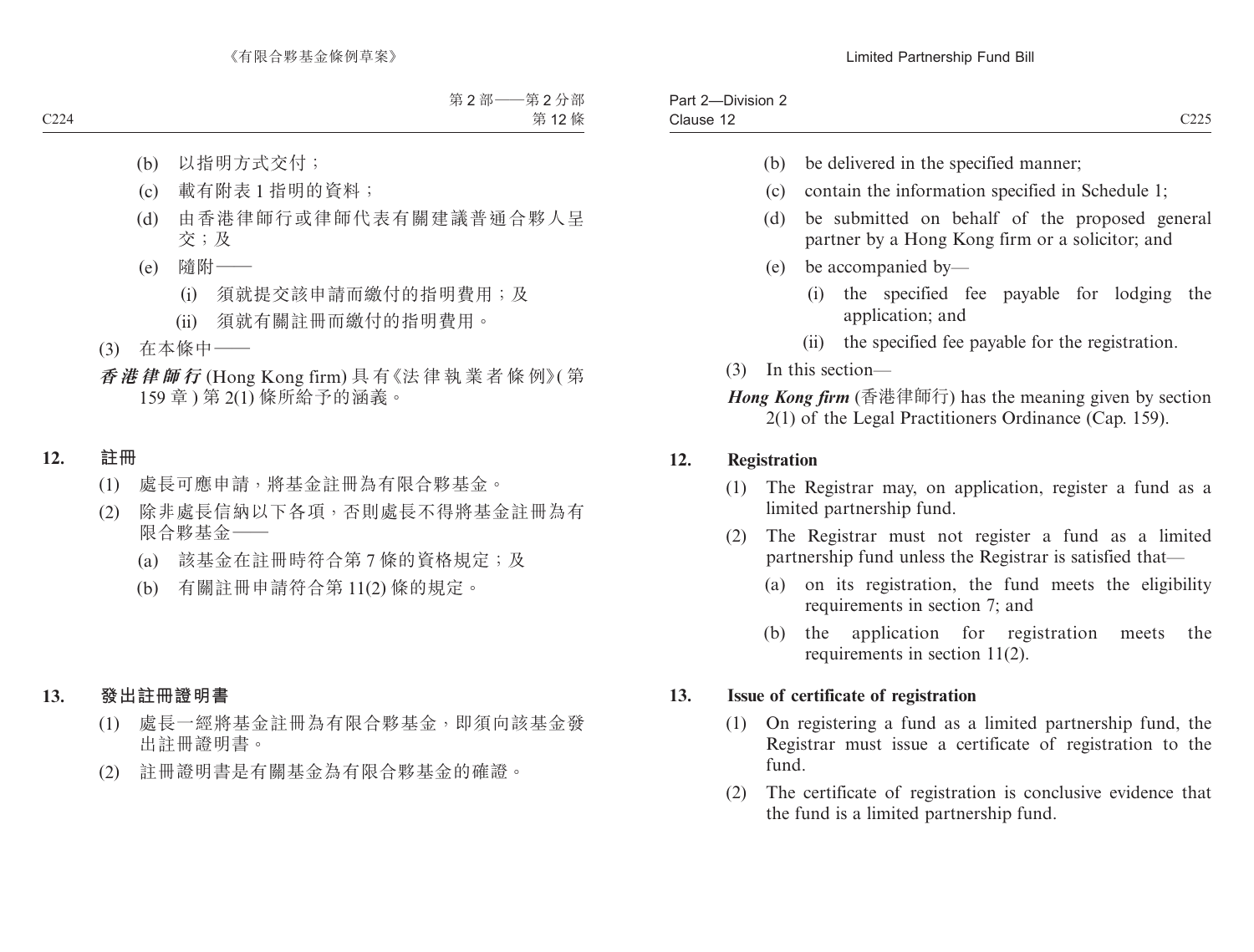| -Division $\sim$<br>Part 2 |                     |
|----------------------------|---------------------|
| Clause<br>- 14             | $\cap$<br>$\sim$ 44 |

### **14. Appeal against Registrar's decision to refuse registration**

- (1) If a person is aggrieved by a decision of the Registrar to refuse an application for registration as a limited partnership fund, the person may appeal to the Court against the decision.
- (2) The appeal must be made within 42 days after the date on which a notice of the decision is issued by the Registrar to the person.
- (3) The Court may make any order that it considers appropriate, including an order as to costs.
- (4) If the Court makes an order as to costs against the Registrar in relation to the appeal, the costs are payable out of the general revenue, and the Registrar is not personally liable for the costs.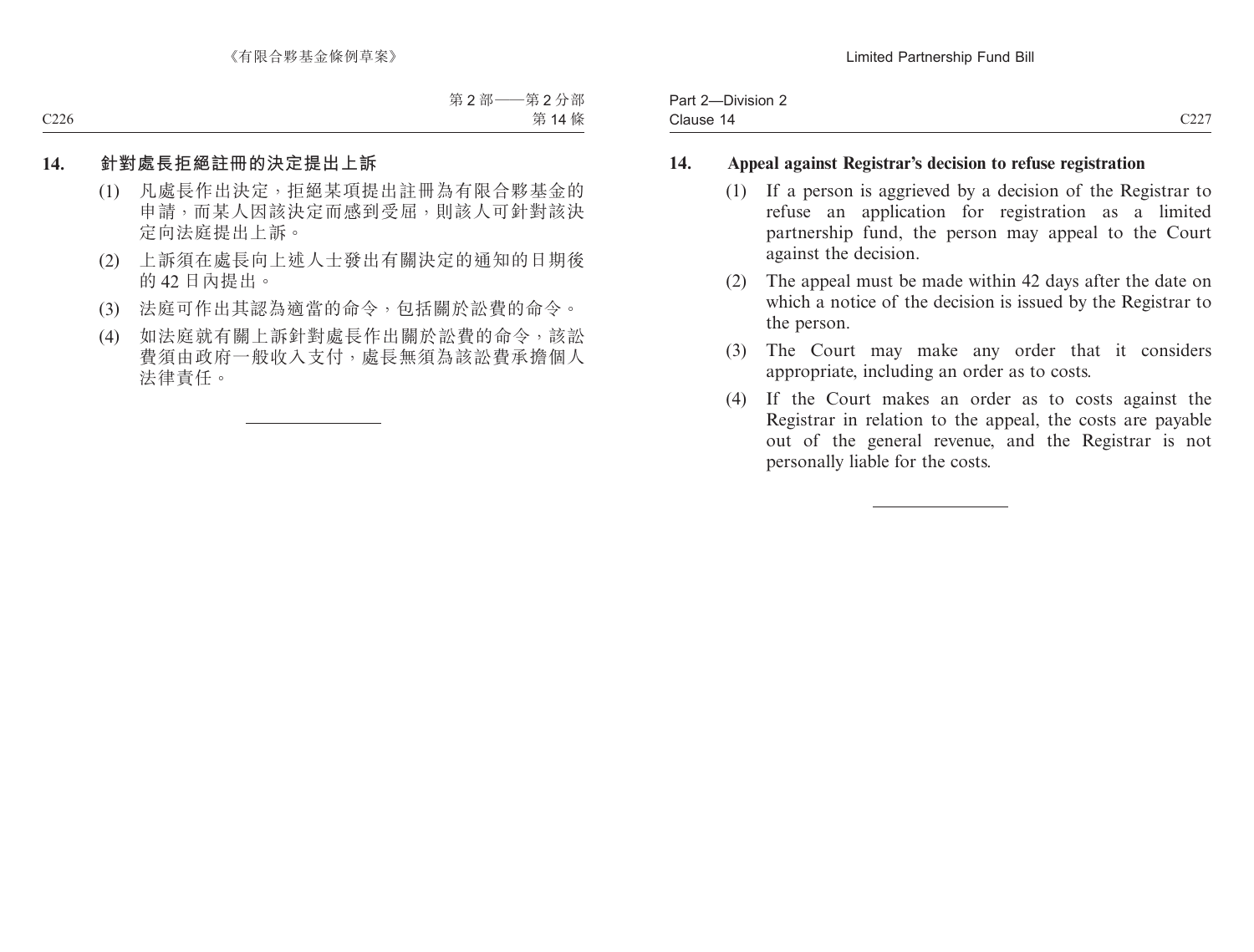# **Operation of Limited Partnership Funds**

# **Division 1—Limited Partnership Fund**

### **15. General provision**

A limited partnership fund—

- (a) is a fund set up in the form of a limited partnership under this Ordinance; and
- (b) does not have a legal personality.

### **16. Contractual freedoms among partners**

- (1) The partners in a limited partnership fund have freedom of contract in respect of the operation of the fund.
- (2) Without limiting subsection (1), the matters that may be determined by the partners in the fund in the limited partnership agreement of the fund include—
	- (a) the admission and withdrawal of partners in the fund;
	- (b) the transfer of interests in the fund by the limited partners in the fund;
	- (c) the organization, management structure, governance and decision-making procedures of the fund;
	- (d) the investment scope and strategy of the fund;
	- (e) the powers, rights and obligations of the partners in the fund;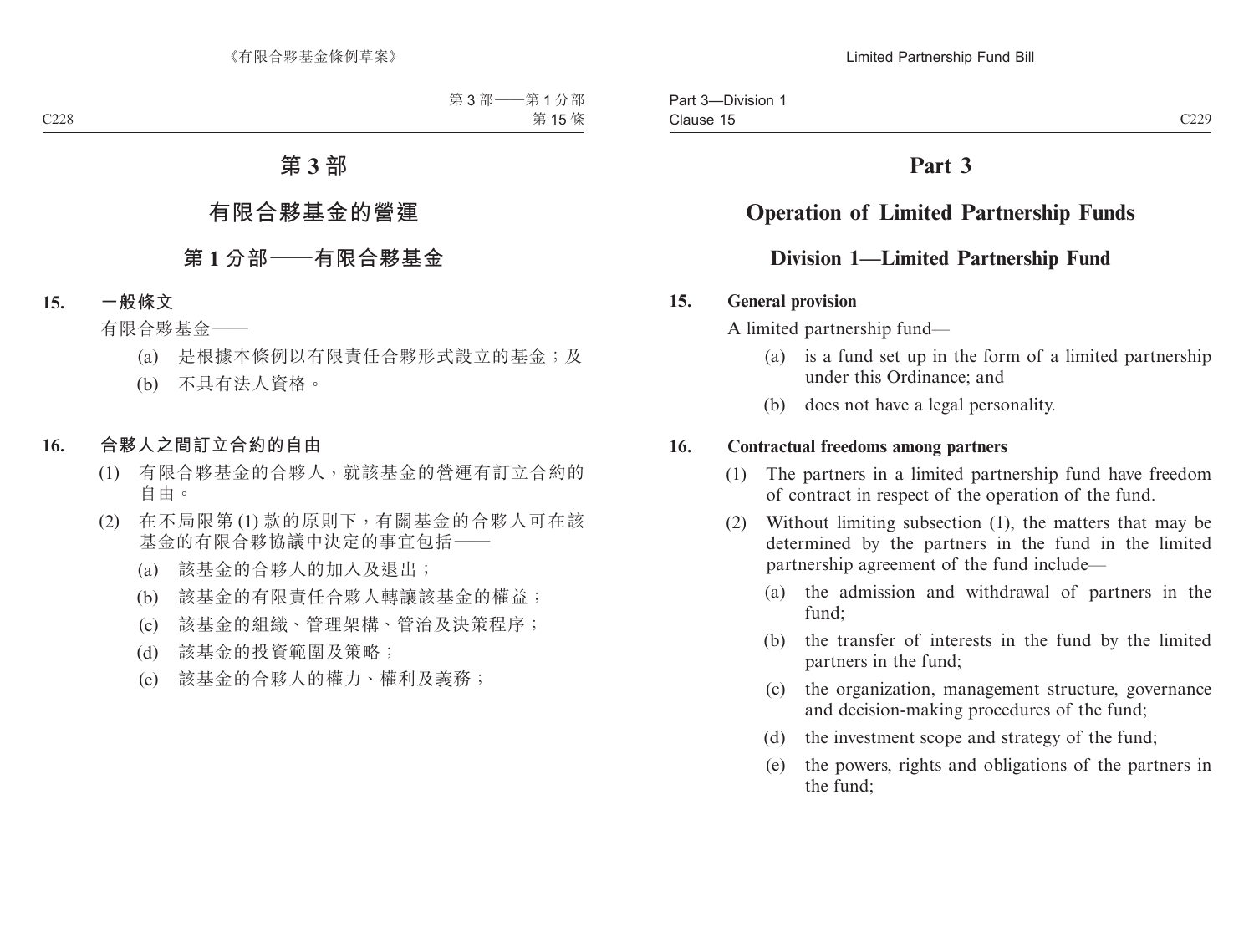- partner in, or (if applicable) the authorized representative of, the fund, and the remedies for breach or default;
- (g) the financial arrangements among the partners in the fund, such as capital contributions to the fund, withdrawal of capital contributions from the fund, distribution of proceeds, and clawback obligations of the partners;
- (h) the life of the fund with possibility of extension;
- (i) the frequency of financial reporting and verification of net asset value;
- (j) the custodial arrangement; and
- (k) the dissolution procedures.
- (3) An arrangement in the limited partnership agreement of a limited partnership fund must not contravene this Ordinance or any other applicable law.

## **17. Distributions to partners**

Withdrawal of capital contributions from a limited partnership fund, and the distribution of profits and assets of the fund, is permitted if the fund remains solvent following such withdrawal or distribution.

## **18. Registered office**

- (1) A limited partnership fund must have a registered office in Hong Kong to which communications and notices may be sent.
- (2) The proposed address of the registered office in the application for the registration of the fund, as required under item 2 of Schedule 1, is taken to be the address of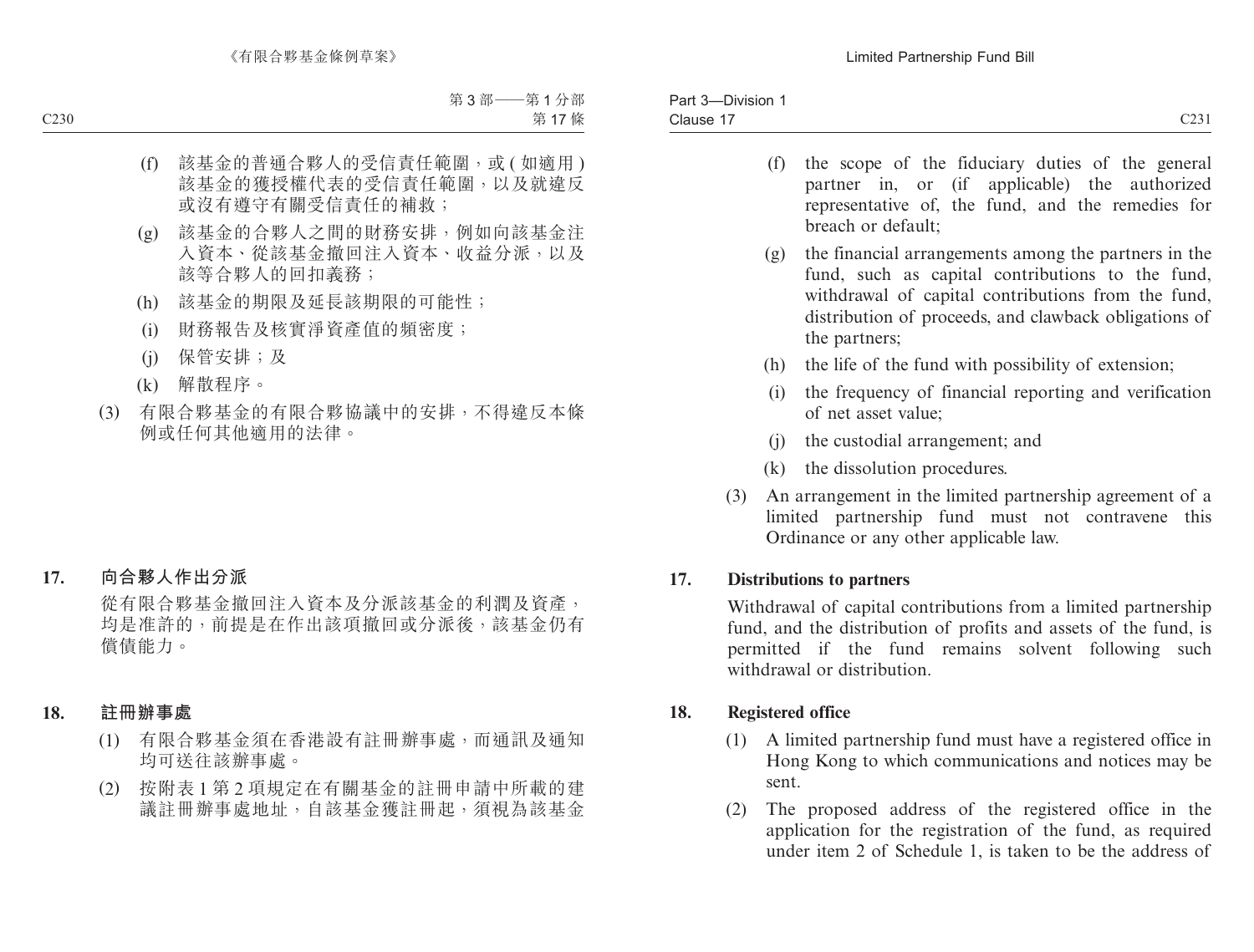| $\sim$<br>Part 3<br>-DIVISION $\sim$ |                           |
|--------------------------------------|---------------------------|
| Clause                               | $\sim$ $\sim$<br>,<br>--- |

the registered office of the fund with effect from the registration until a notification of change in respect of the address is filed with the Registrar under section 25.

- (3) If the fund ceases to have a registered office, the general partner in the fund commits an offence and is liable—
	- (a) to a fine at level 5; and
	- (b) in the case of a continuing offence—to a further fine of \$1,000 for each day during which the offence continues.

# **Division 2—General Partner**

### **19. General liability and management responsibility**

- (1) The general partner in a limited partnership fund has unlimited liability for all the debts and obligations of the fund.
- (2) The general partner in a limited partnership fund has ultimate responsibility for the management and control of the fund.
- (3) Despite subsections (1) and (2), if a limited partnership fund has an authorized representative—
	- (a) the general partner in the fund and the authorized representative are jointly and severally liable for all the debts and obligations of the fund; and
	- (b) both the general partner in the fund and the authorized representative have ultimate responsibility for the management and control of the fund.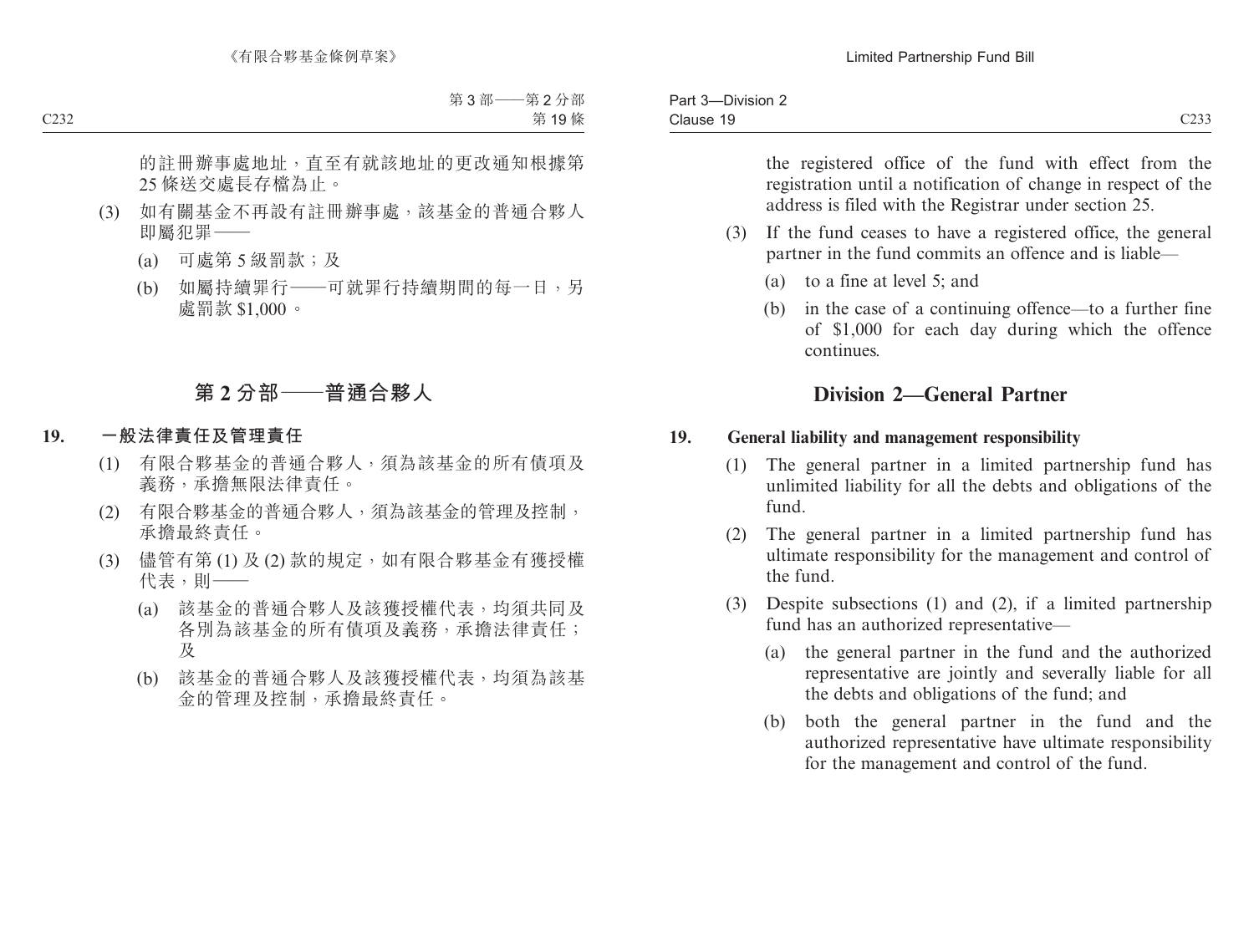| $ -$<br>-<br>-Division 2<br>Part<br>$\cdot$ |                         |
|---------------------------------------------|-------------------------|
| Clause 20                                   | <b>C235</b><br>بالمتفات |

#### **20. Duty to appoint investment manager**

- (1) The general partner in a limited partnership fund must appoint a person (who may be the general partner or another person) as an investment manager to carry out the day-to-day investment management functions of the fund.
- (2) No person may be appointed as an investment manager of a limited partnership fund unless the person is—
	- (a) a Hong Kong resident who is at least 18 years old;
	- (b) a company; or
	- (c) a registered non-Hong Kong company.
- (3) The person proposed to be an investment manager in the application for the registration of the fund, as required under item 12 of Schedule 1, is taken to be appointed as an investment manager of the fund under subsection (1) with effect from the registration until a notification of change in respect of the investment manager is filed with the Registrar under section 25.

### **21. Duty to appoint auditor**

- (1) The general partner in a limited partnership fund must appoint a person as an auditor to carry out audits of the financial statements of the fund.
- (2) No person may be appointed as an auditor of a limited partnership fund unless the person is a practice unit as defined by section 2(1) of the Professional Accountants Ordinance (Cap. 50).
- (3) An auditor appointed for a limited partnership fund must—
	- (a) be independent of the general partner in, and the investment manager of, the fund; and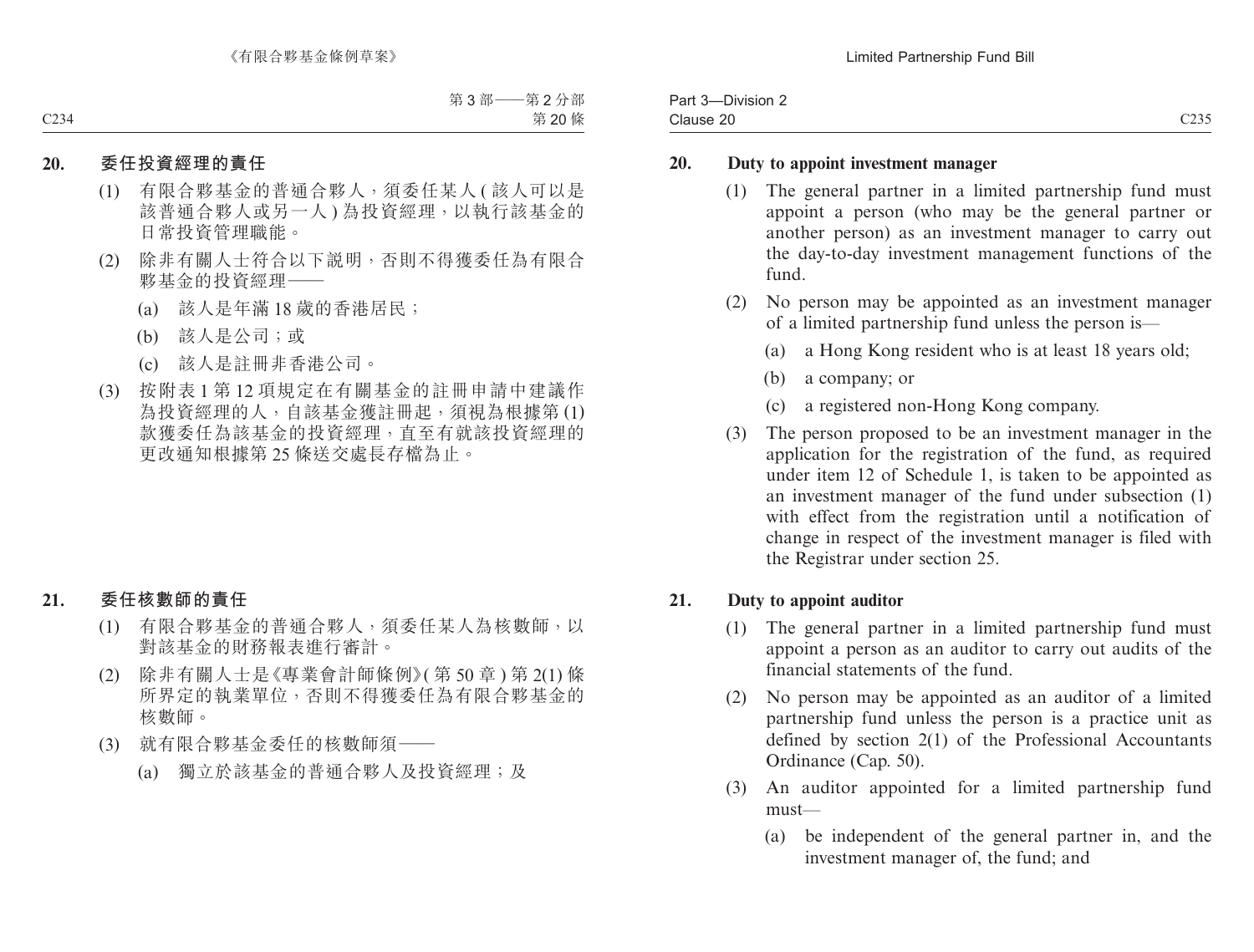| -<br>Pan | $- \cdot$<br>-Division 2<br>. . |                         |
|----------|---------------------------------|-------------------------|
|          | Clause 22<br>ັ້                 | $\sim$<br>$\rightarrow$ |

- (b) carry out audits of the financial statements of the fund annually.
- (4) For subsection (3)(a), if a limited partnership fund has an authorized representative, the reference to the general partner in the fund in that subsection is a reference to the general partner and the authorized representative.

## **22. Duty to ensure proper custody of assets**

The general partner in a limited partnership fund must ensure that there are proper custody arrangements for the assets of the fund as specified in the limited partnership agreement of the fund.

### **23. Duty to appoint authorized representative**

- (1) This section applies if the general partner in a limited partnership fund is—
	- (a) another limited partnership fund; or
	- (b) a non-Hong Kong limited partnership without a legal personality.
- (2) The general partner in the fund must appoint a person as the authorized representative of the fund to be responsible for the management and control of the fund.
- (3) No person may be the authorized representative of the fund unless the person is—
	- (a) a Hong Kong resident who is at least 18 years old;
	- (b) a company; or
	- (c) a registered non-Hong Kong company.
- (4) If the general partner falls within the description of subsection  $(1)(a)$ , the person proposed to be the fund's authorized representative in the application for the registration of the fund, as required under item 8(e) of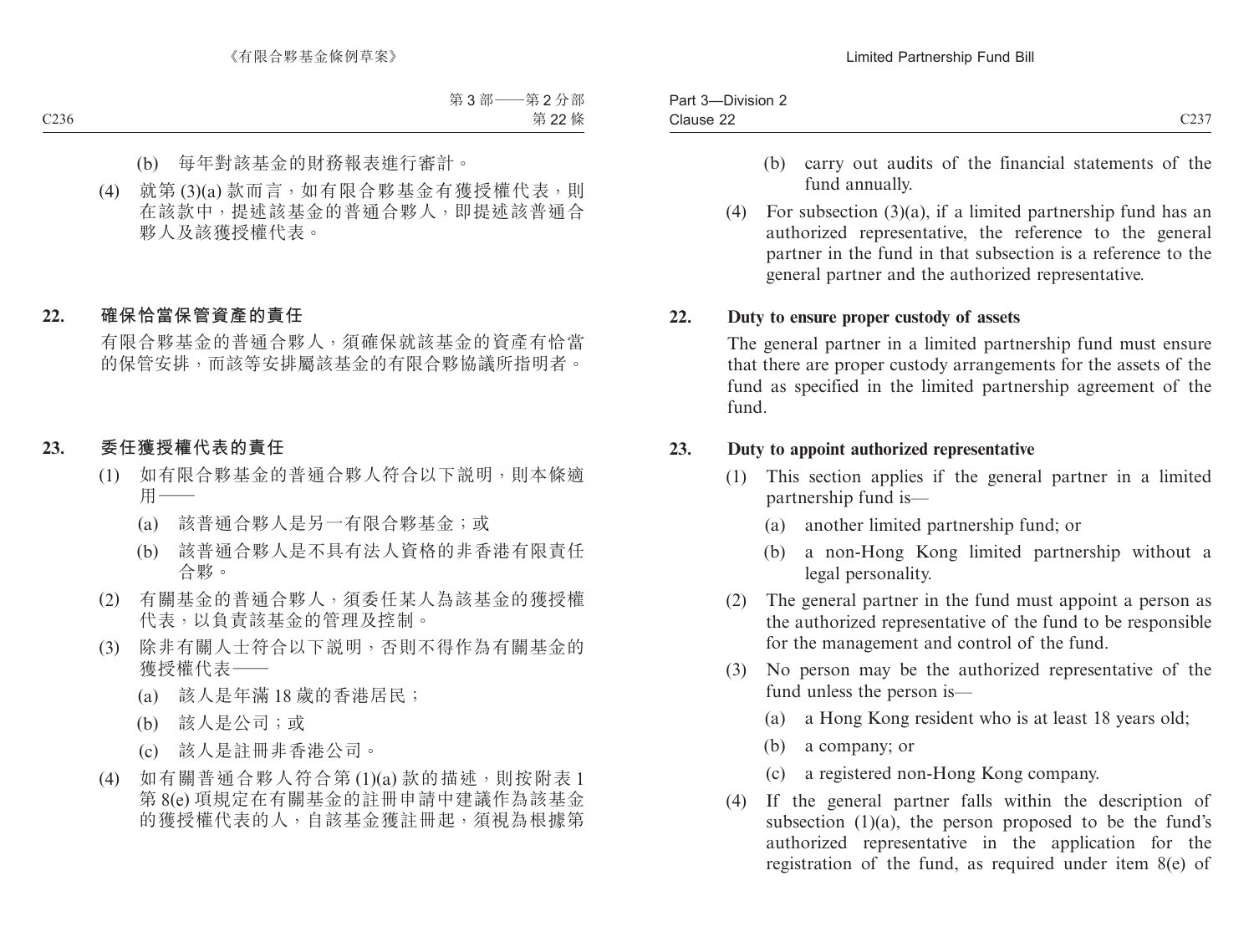Schedule 1, is taken to be appointed as the fund's authorized representative under subsection (2) with effect from the registration until a notification of change in respect of the authorized representative is filed with the

- (5) If the general partner falls within the description of subsection  $(1)(b)$ , the person proposed to be the fund's authorized representative in the application for the registration of the fund, as required under item 10(e) of Schedule 1, is taken to be appointed as the fund's authorized representative under subsection (2) with effect from the registration until a notification of change in respect of the authorized representative is filed with the Registrar under subsection (6).
- (6) The general partner must file a notification with the Registrar if there is a change in the particulars in the LPF Register relating to the fund's authorized representative.
- (7) The notification of change must be filed within 15 days after the change occurs.
- (8) The notification of change must be—

Registrar under subsection (6).

- (a) in the specified form;
- (b) delivered in the specified manner; and
- (c) accompanied by the specified fee payable for filing the notification.
- (9) If the general partner fails to file the notification of change, the general partner commits an offence and is liable—
	- (a) to a fine at level 5; and
	- (b) in the case of a continuing offence—to a further fine of \$1,000 for each day during which the offence continues.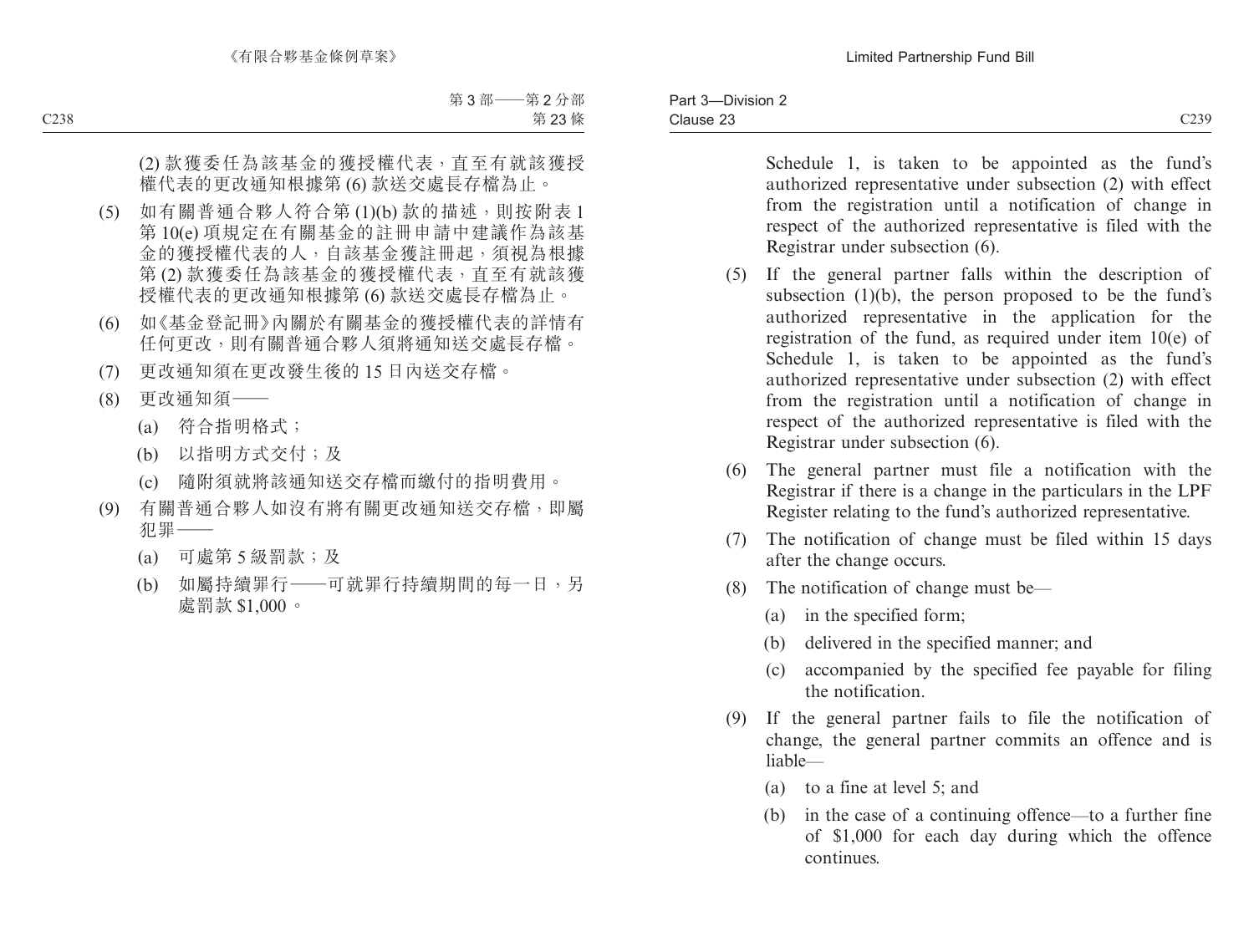| $- \cdot$<br><b>Division</b><br>Part<br>. . |             |
|---------------------------------------------|-------------|
| Clause<br>$\overline{\phantom{0}}$<br>.     | C24<br>~~ ' |

- (10) Without affecting subsection (6), if a person resigns as the authorized representative of a limited partnership fund, the person must file a notification of the resignation with the Registrar.
- (11) The notification of resignation must be—
	- (a) in the specified form; and
	- (b) delivered in the specified manner.

## **24. Annual return**

- (1) The general partner in a limited partnership fund must file a return with the Registrar within 42 days after each anniversary of the date on which the certificate of registration is issued to the fund.
- (2) The annual return must—
	- (a) be in the specified form;
	- (b) be delivered in the specified manner;
	- (c) include a declaration by the general partner that the fund—
		- (i) has been in operation, or has carried on business as a fund, during the 12 months before the anniversary; and
		- (ii) will be in operation, or will carry on business as a fund, in the 12 months after the anniversary; and
	- (d) be accompanied by the specified fee payable for filing the return.
- (3) If the general partner fails to file the annual return, the general partner commits an offence and is liable—
	- (a) to a fine at level 5; and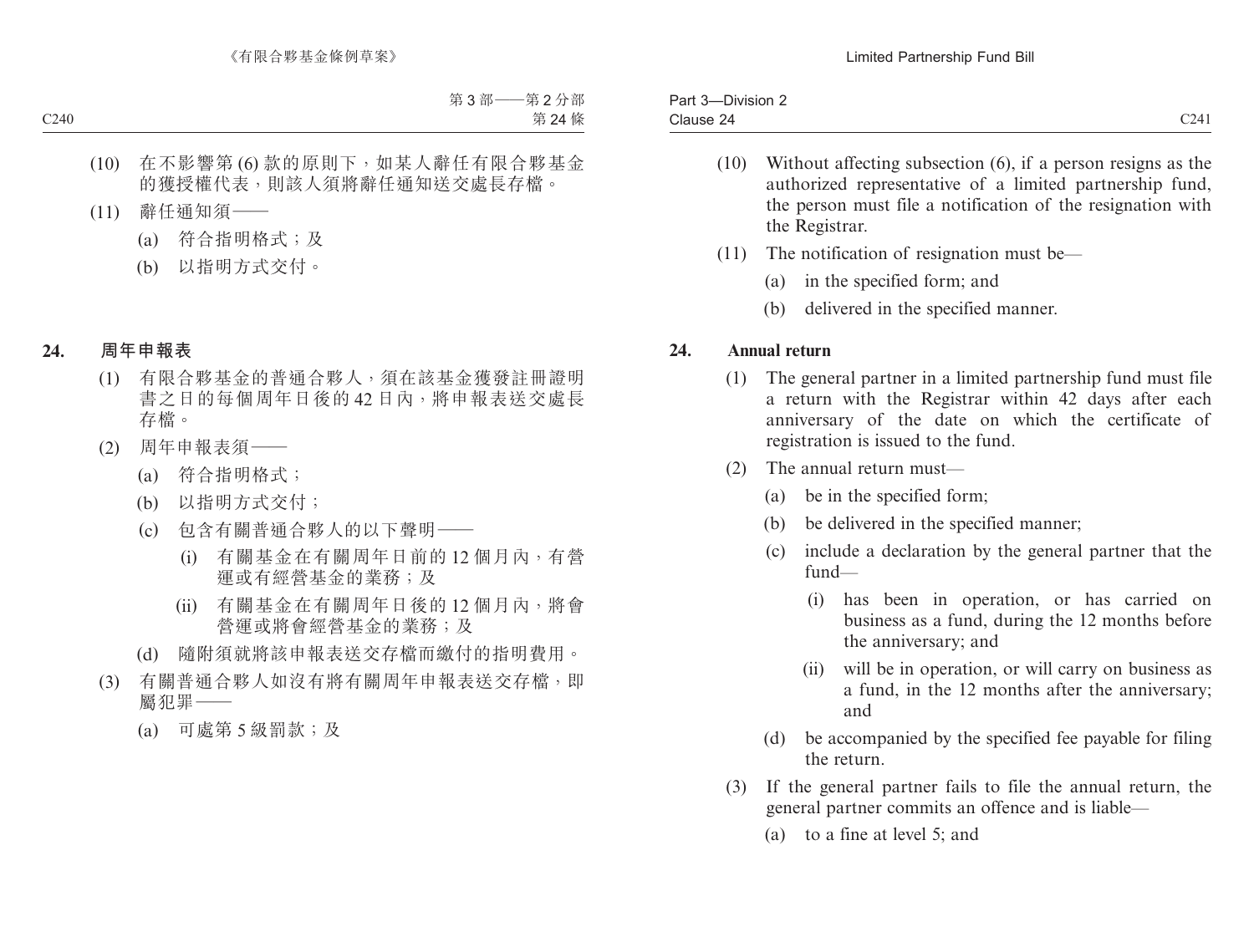| $- \cdot \cdot \cdot$<br>Part 3-<br>Division 2- |              |
|-------------------------------------------------|--------------|
| Clause 25                                       | C243<br>◡▵┭◡ |

(b) in the case of a continuing offence—to a further fine of \$1,000 for each day during which the offence continues.

### **25. Notification of change**

- (1) The general partner in a limited partnership fund must file a notification of change with the Registrar if there is a change in the particulars relating to the fund after the registration, including—
	- (a) the withdrawal, removal or replacement of the general partner in the fund;
	- (b) a change in the particulars of the general partner in the fund contained in the LPF Register;
	- (c) a change in the address of the registered office of the fund;
	- (d) a change in the investment scope or principal place of business of the fund;
	- (e) a change in the identity of the investment manager of the fund, or the particulars of the investment manager contained in the LPF Register;
	- (f) a change in the identity of the responsible person of the fund, or the particulars of the responsible person contained in the LPF Register; and
	- (g) a change in any other particulars that the Registrar may specify.
- (2) The notification of change must be filed within 15 days after the change occurs.
- (3) The notification of change must be—
	- (a) in the specified form;
	- (b) delivered in the specified manner; and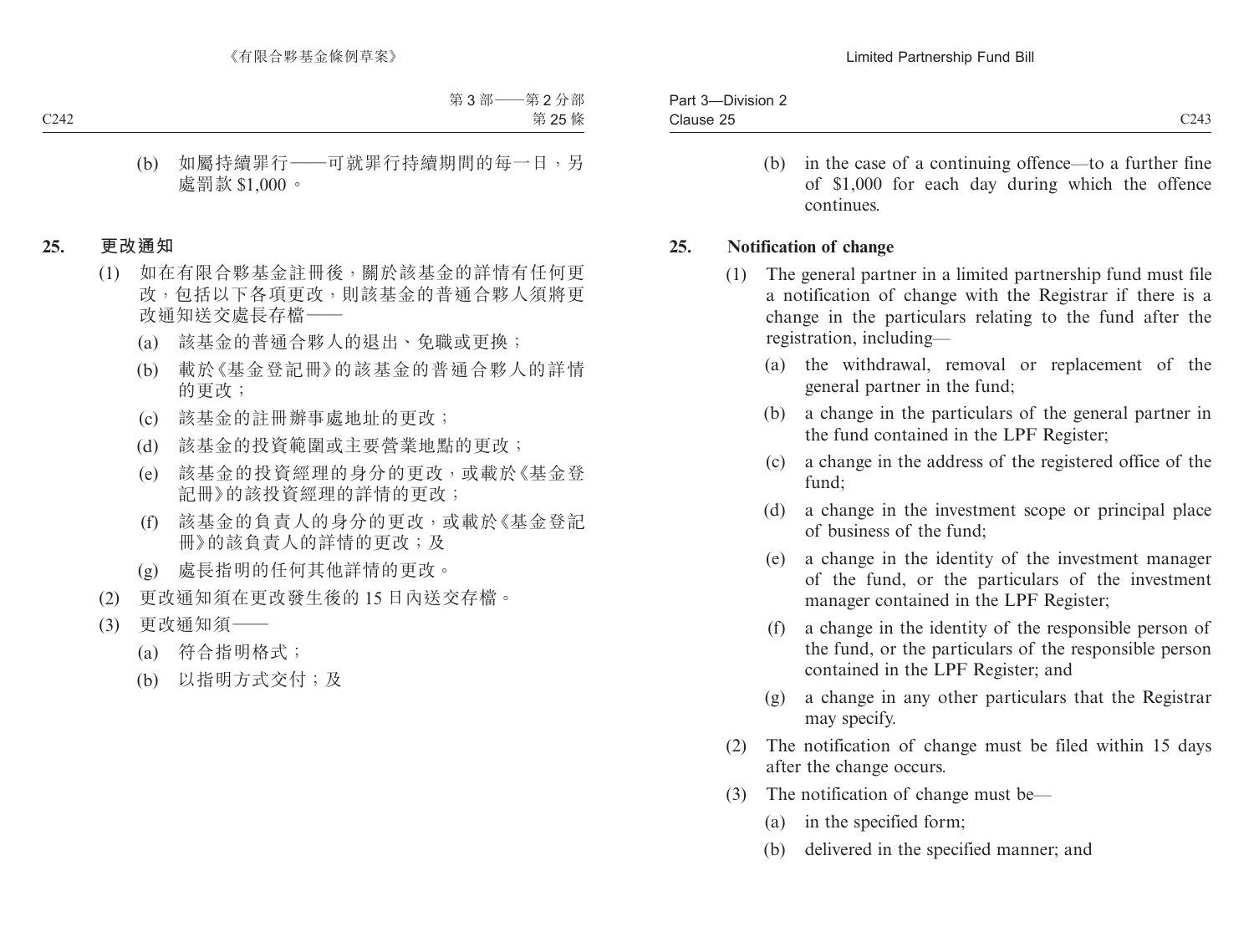| سترد<br>Jivision<br>aı. |                  |
|-------------------------|------------------|
| Clause 26<br>$\sim$     | C <sub>245</sub> |

- (c) accompanied by the specified fee payable for filing the notification.
- (4) If the general partner fails to file the notification of change, the general partner commits an offence and is liable—
	- (a) to a fine at level 5; and
	- (b) in the case of a continuing offence—to a further fine of \$1,000 for each day during which the offence continues.

# **Division 3—Limited Partners**

### **26. Rights and liabilities of limited partner**

- (1) A limited partner in a limited partnership fund has the right to participate in the income and profits arising from the management of the assets and transactions of the fund by the general partner in, and the investment manager of, the fund.
- (2) A limited partner in a limited partnership fund does not owe any fiduciary duty to the general partner, or any other limited partner, in the fund.
- (3) A limited partner in a limited partnership fund does not have day-to-day management rights or control over the assets held by the fund.
- (4) A limited partner in a limited partnership fund is not liable for the debts and obligations of the fund beyond the amount of the partner's agreed contribution.
- (5) However, if a limited partner in a limited partnership fund takes part in the management of the fund, the limited partner and the general partner in the fund (and, if applicable, the fund's authorized representative) are jointly and severally liable for all the debts and obligations of the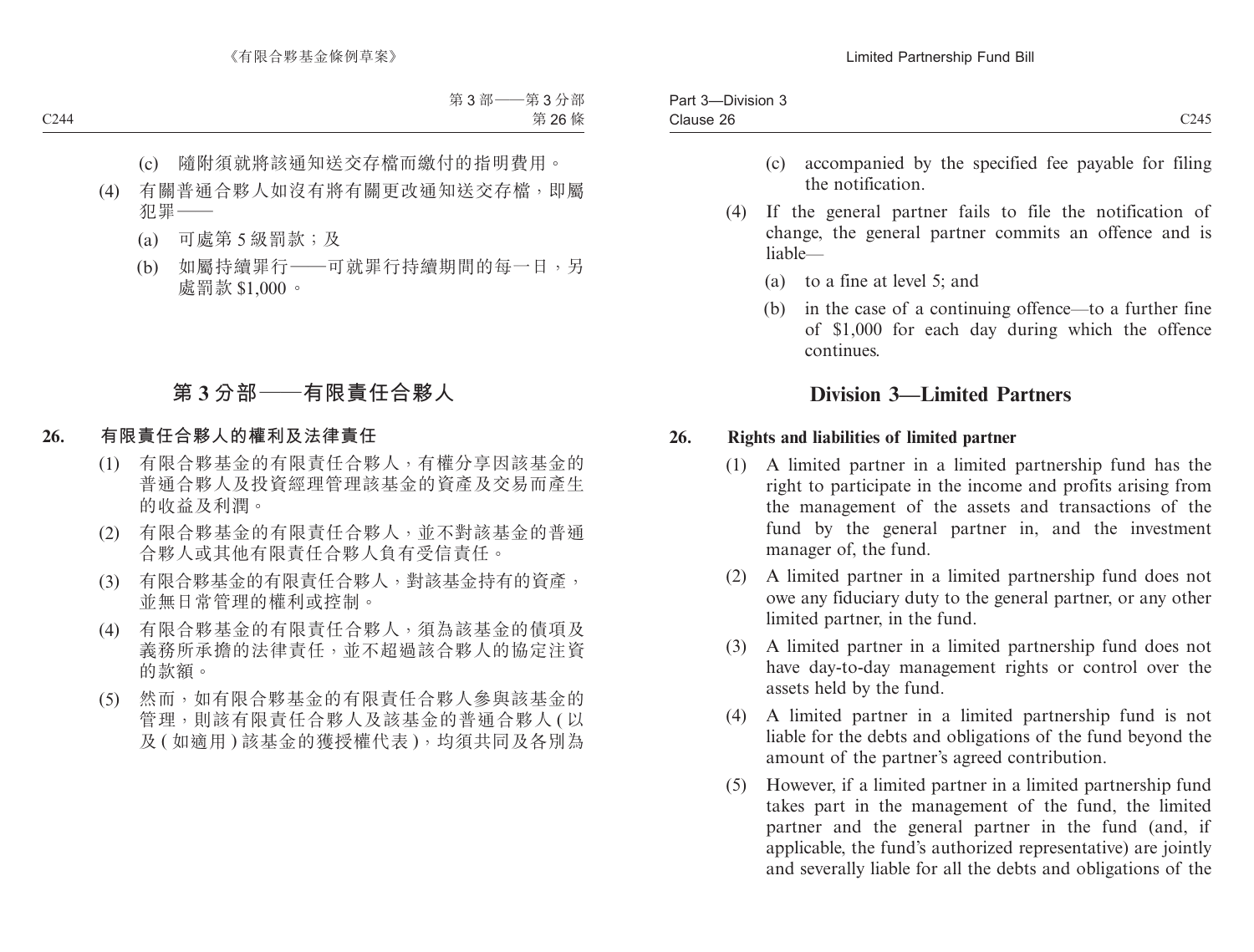| -Division<br>$\sim$<br>Part 3<br>$\overline{\phantom{a}}$ |                                                |
|-----------------------------------------------------------|------------------------------------------------|
| Clause 28                                                 | 0.17<br>$\overline{\phantom{a}}$<br>$C_{\ell}$ |

### **27. Activities conducted by limited partner**

- (1) For the purposes of this Ordinance—
	- (a) a limited partner in a limited partnership fund is not to be regarded as taking part in the management of the fund only because the partner conducts an activity set out in Schedule 2; and
	- (b) the fact that a decision that affects or relates to a limited partnership fund involves an actual or potential conflict of interest is not of itself a reason to regard a limited partner in the fund who takes part in the decision as taking part in the management of the fund.
- (2) The enumeration of activities in Schedule 2 does not limit the circumstances in which a limited partner in a limited partnership fund is not to be regarded as taking part in the management of the fund.
- (3) For subsection (1)(a), if a limited partnership fund has an authorized representative, a reference to the general partner in the fund in Schedule 2 is a reference to the general partner and the authorized representative.

# **Division 4—Keeping of Records**

### **28. Interpretation of Division 4**

In this Division—

*Insurance Authority* (保監局) means the Insurance Authority established under section 4AAA(1) of the Insurance Ordinance (Cap. 41);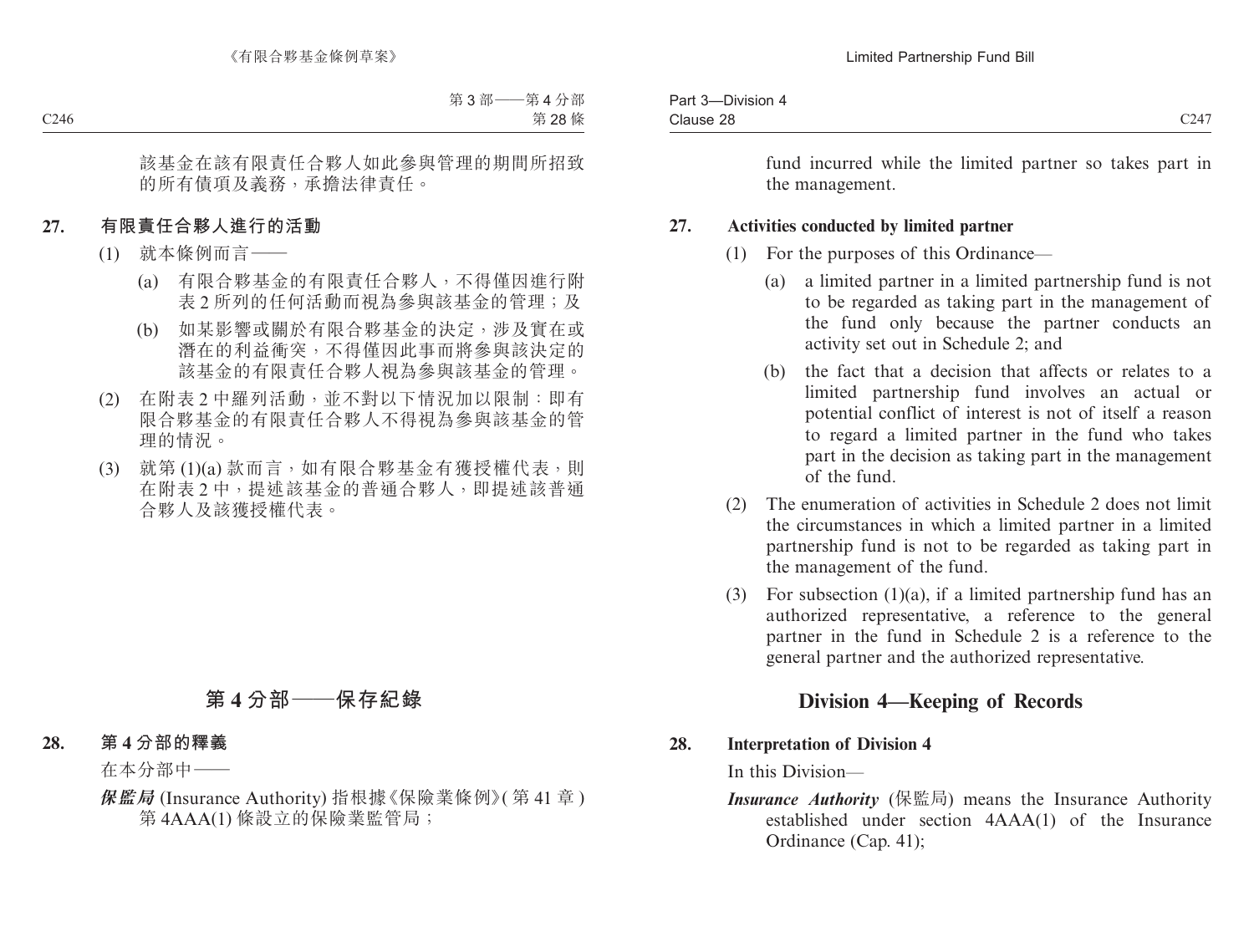| ____<br>$\sim$<br>Part 3<br><b>DIVISION</b><br>$\sim$ |              |
|-------------------------------------------------------|--------------|
| $\sim$<br>Clause 29.                                  | C249<br>◡▱▾◞ |

specified person (指明人士), in relation to a limited partnership fund, means—

- (a) the general partner in the fund; or
- (b) the investment manager of the fund.

#### **29. Duty to keep records**

- (1) The specified person of a limited partnership fund must keep the following records at the registered office of the fund or any other place in Hong Kong made known to the Registrar—
	- (a) the financial statements of the fund audited by the auditor appointed under section 21;
	- (b) a register of partners;
	- (c) in relation to a customer of the fund (including a limited partner in the fund)—the documents, records and files described in section 20(1)(b) of Schedule 2 to the Anti-Money Laundering and Counter-Terrorist Financing Ordinance (Cap. 615);
	- (d) documents and records of each transaction carried out by the fund;
	- (e) the controller of each of the partners in the fund.
- (2) For subsection  $(1)(a)$ 
	- (a) the financial statements must be sufficient to demonstrate and explain each transaction that the general partner in the fund carries out on behalf of the fund and provide an accurate account of the financial condition and performance of the fund; and
	- (b) the financial statements must be kept throughout the period while the fund is registered under this Ordinance.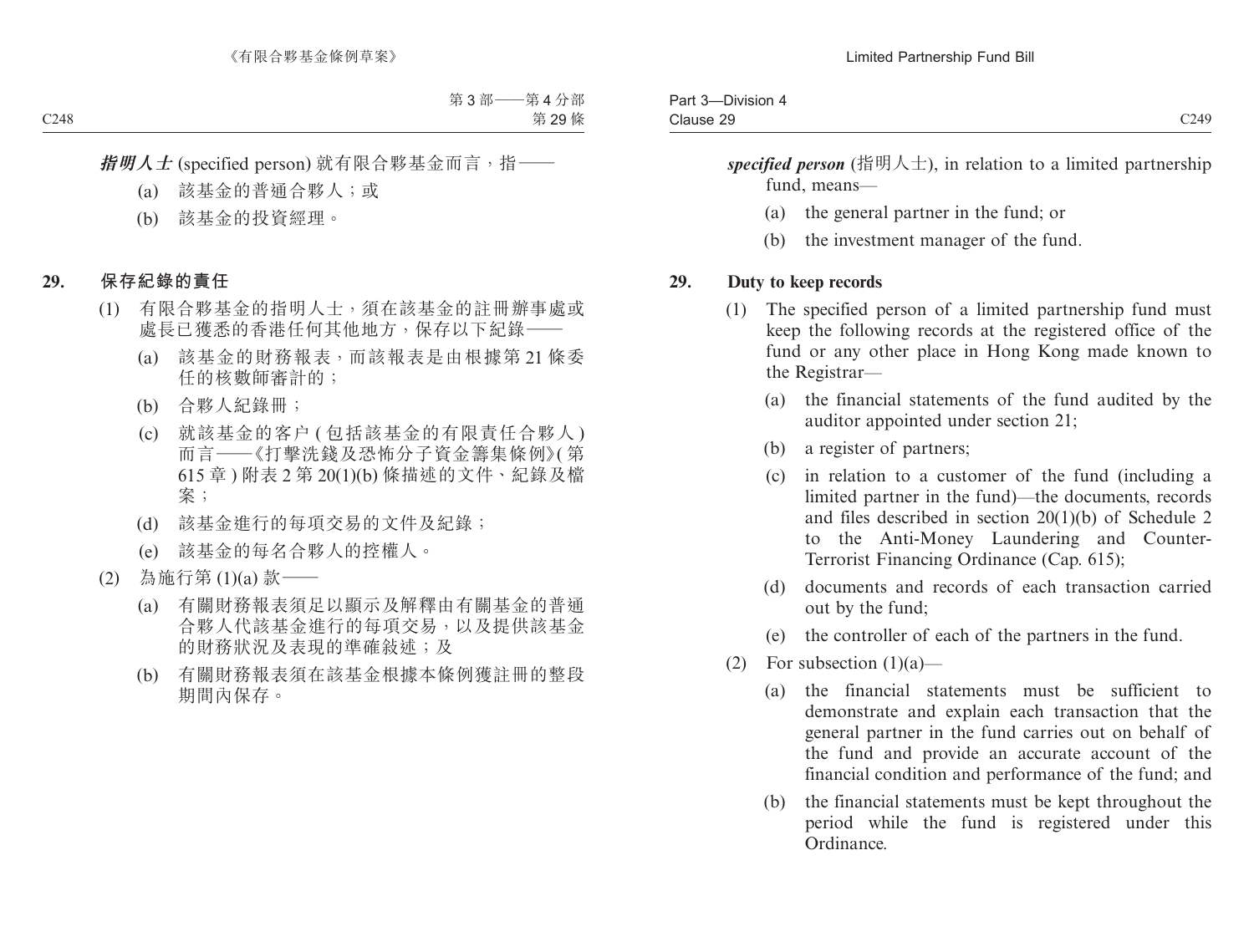| ____<br>$\sim$<br>Part 3<br><b>DIVISION</b><br>$\overline{\phantom{a}}$ |              |
|-------------------------------------------------------------------------|--------------|
| $\sim$<br>Clause 29.                                                    | 0.25<br>◡▵◡ェ |

- (3) For subsection (1)(b), the register of partners must contain the following particulars of the general partner (and, if applicable, the fund's authorized representative) and each limited partner in the fund—
	- (a) if the partner or authorized representative is a natural person—
		- (i) the full name of the person;
		- (ii) the number of the person's identity card or, if the person does not have an identity card, the person's nationality, and the number and issuing country of any passport held by the person;
		- (iii) the person's residential address;
		- (iv) the person's telephone contact number and electronic mail address (if any);
		- (v) the total amount of capital contributed by the person to the fund;
		- (vi) (in the case of a limited partner) the amount of the person's agreed contribution;
		- (vii) the date on which the person becomes and (if applicable) ceases to be the partner in, or authorized representative of, the fund;
		- (viii) the date and amount of each contribution made by the person to the fund;
			- (ix) the date and amount of any withdrawal of capital contributions made by the person from the fund;
	- (b) if the partner or authorized representative is an entity other than a natural person—
		- (i) the full name of the entity;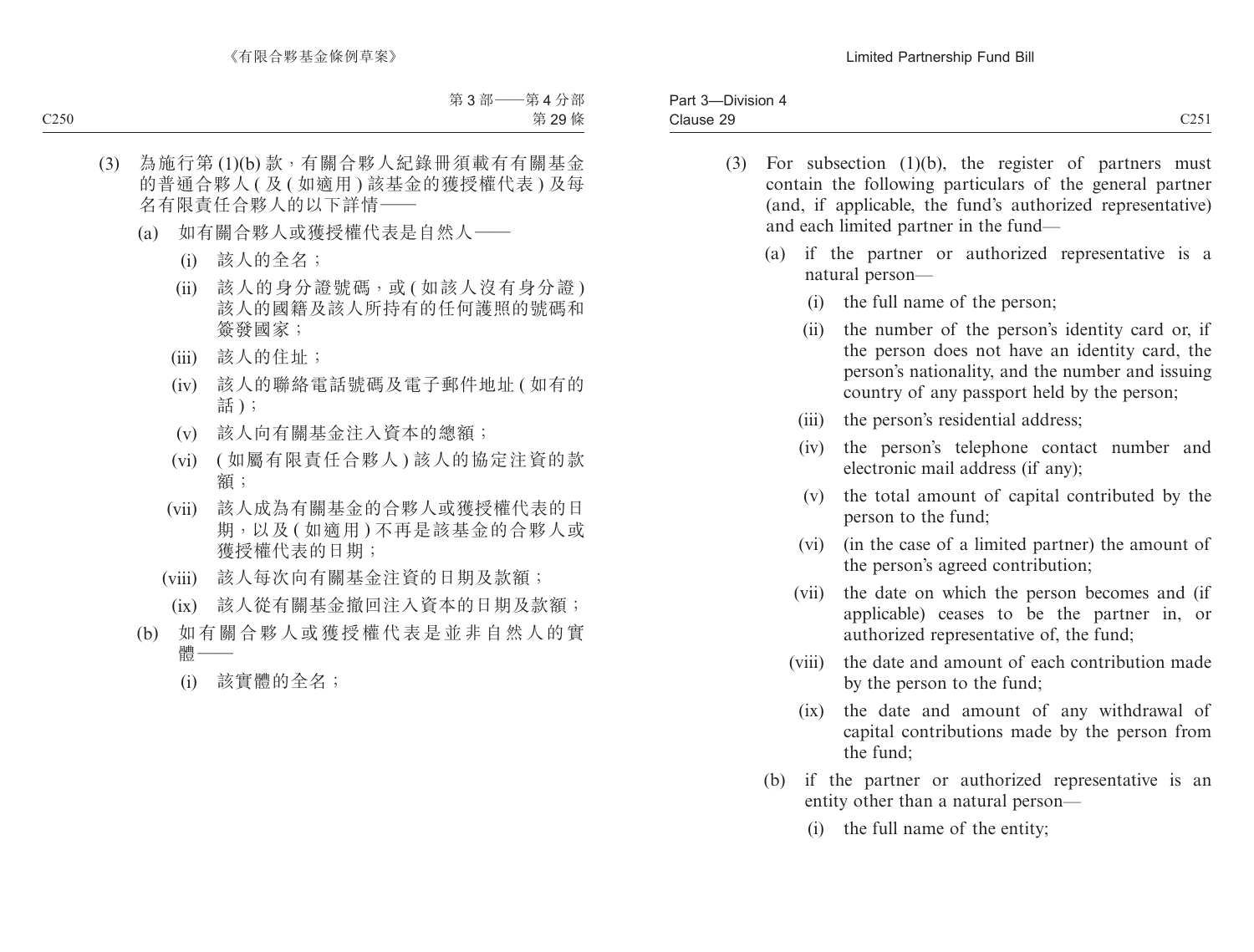- (ii) if the entity is a company incorporated in Hong Kong or a registered non-Hong Kong company—the entity's identification number with the Companies Registry;
- (iii) if the entity is a licensed corporation or registered institution—the entity's Central Entity number with the Securities and Futures Commission;
- (iv) if the entity is an authorized institution—the entity's licence number with the Hong Kong Monetary Authority;
- (v) if the entity is an authorized insurer—the entity's file number with the Insurance Authority;
- (vi) if the entity is a licensed insurance intermediary—the entity's licence number with the Insurance Authority;
- (vii) if the entity is not incorporated or formed in Hong Kong—the place of the entity's incorporation or formation;
- (viii) the address of the entity's registered or principal office;
	- (ix) the entity's telephone contact number and electronic mail address (if any);
	- (x) the total amount of capital contributed by the entity to the fund;
	- (xi) (in the case of a limited partner) the amount of the entity's agreed contribution;
- (xii) the date on which the entity becomes and (if applicable) ceases to be the partner in, or authorized representative of, the fund;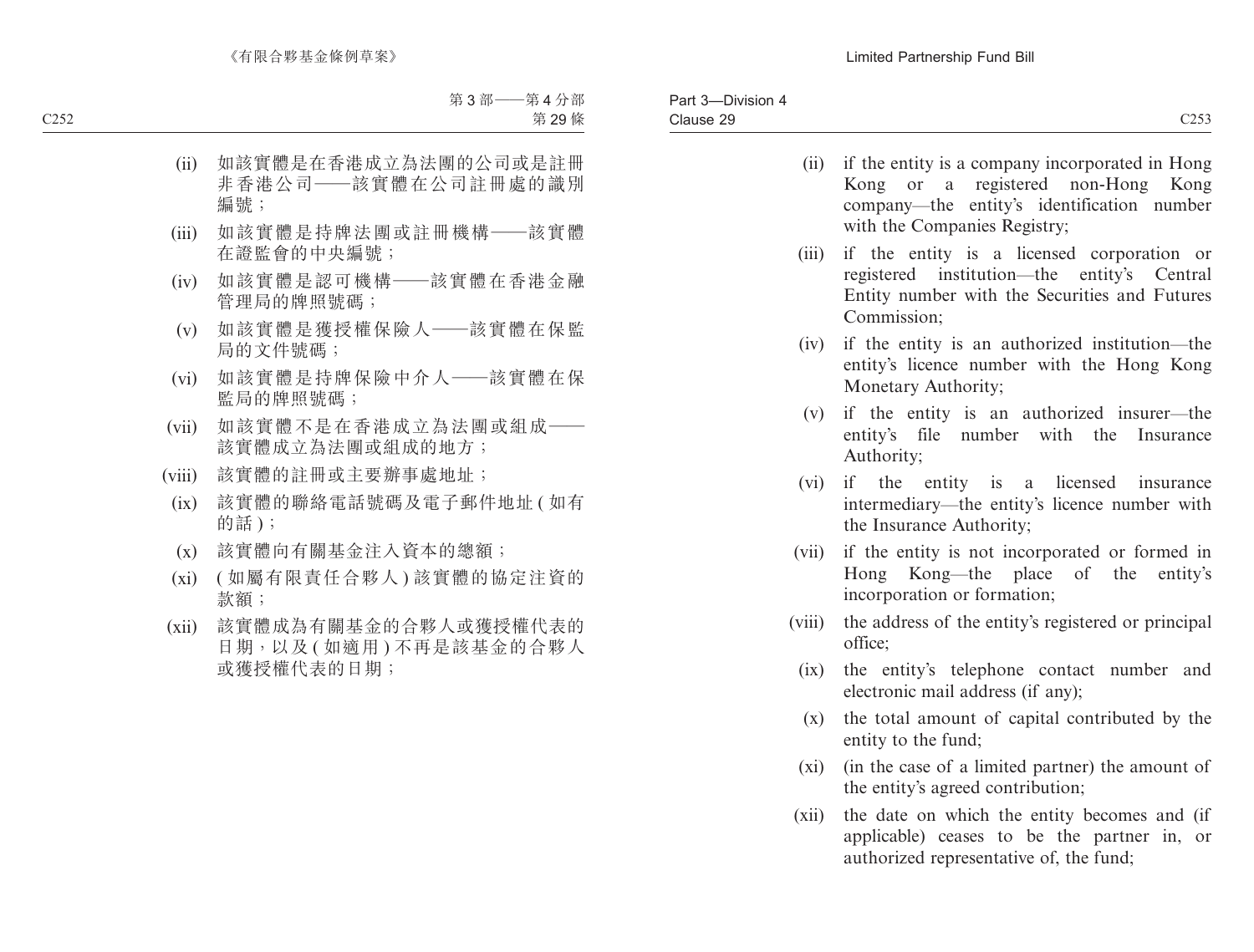- (xiii) the date and amount of each contribution made by the entity to the fund;
- (xiv) the date and amount of any withdrawal of capital contributions made by the entity from the fund.
- (4) For subsection (1)(c), the documents, records and files must be kept for at least 5 years beginning on the date on which the business relationship with the relevant customer ends.
- (5) For subsection (1)(d), the documents and records must be kept for at least 7 years after the completion of the transaction to which they relate.
- (6) For subsection (1)(e), the controller of a partner is—
	- (a) subject to paragraphs (b) and (c), a natural person who exercises control over the partner;
	- (b) if the partner is a trust—
		- (i) a natural person who is the settlor, trustee, protector (if any), enforcer (if any), or a beneficiary or a member of a class of beneficiaries, of the trust; or
		- (ii) if the settlor, trustee, protector, enforcer, or the beneficiary or the member of the class of beneficiaries, of the trust is another entity—a natural person who exercises control over that other entity; or
	- (c) if the partner is equivalent or similar to a trust (regardless of how the entity is described)—
		- (i) a natural person who, in relation to the partner, is in a position similar to the settlor, trustee, protector (if any), enforcer (if any), or a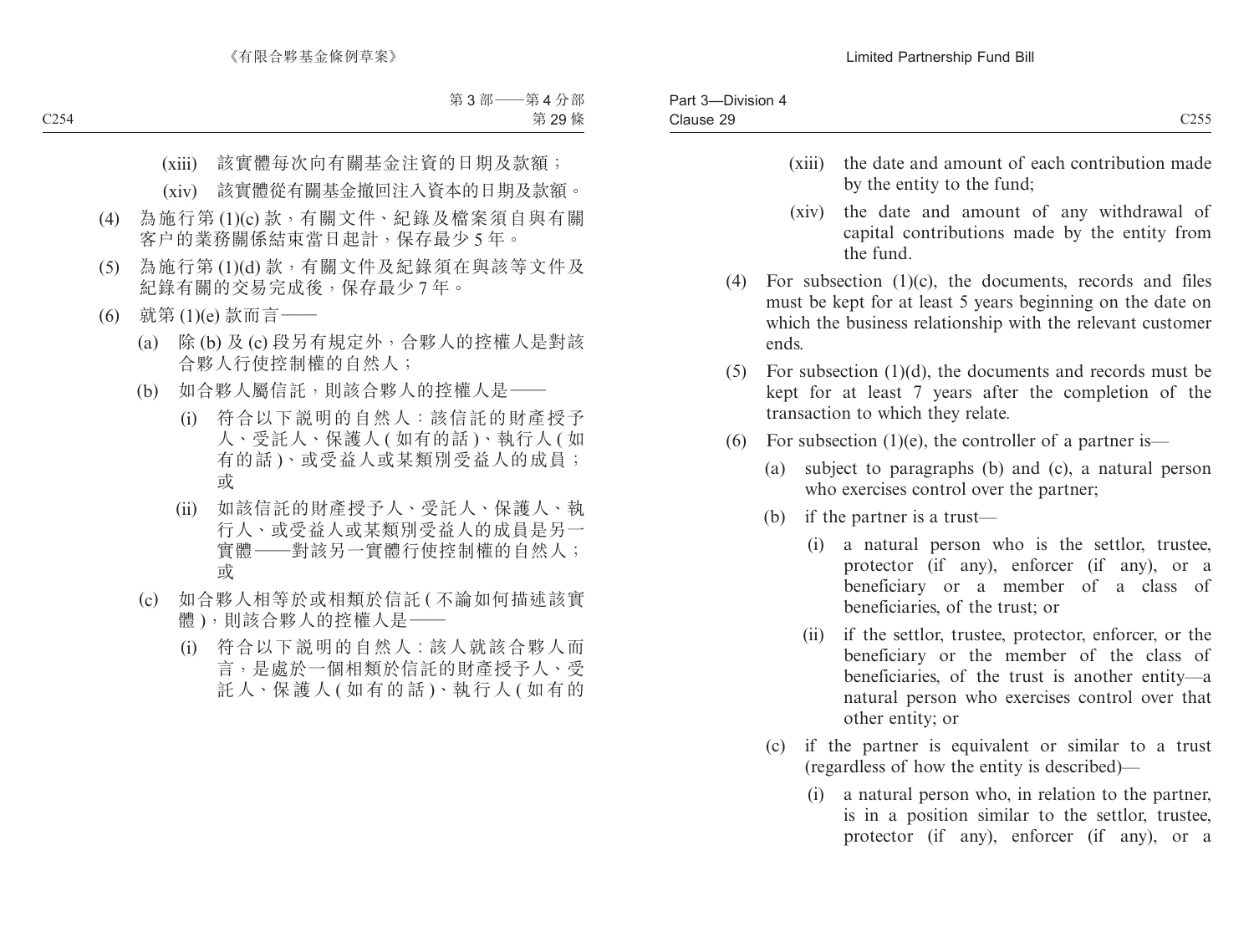beneficiary or a member of a class of beneficiaries, of a trust; or

- (ii) if, in relation to the partner, another entity is in a position similar to the settlor, trustee, protector (if any), enforcer (if any), or a beneficiary or a member of a class of beneficiaries, of a trust—a natural person who exercises control over that other entity.
- (7) For subsection (6) and this subsection—
	- (a) where an entity is a corporation, a natural person exercises control over the entity if—
		- (i) the person—
			- (A) owns or controls, directly or indirectly, including through a trust or bearer share holding, more than 25% of the issued share capital of the entity;
			- (B) is, directly or indirectly, entitled to exercise or control the exercise of more than 25% of the voting rights at general meetings of the entity;
			- (C) exercises ultimate control over the management of the entity; or
			- (D) (if no natural person falls within subsubparagraph  $(A)$ ,  $(B)$  or  $(C)$ ) holds the position of senior managing official of the entity; or
		- (ii) the entity is acting on behalf of another entity over whom the person exercises control;
	- (b) where an entity is a partnership, a natural person exercises control over the entity if—
		- (i) the person—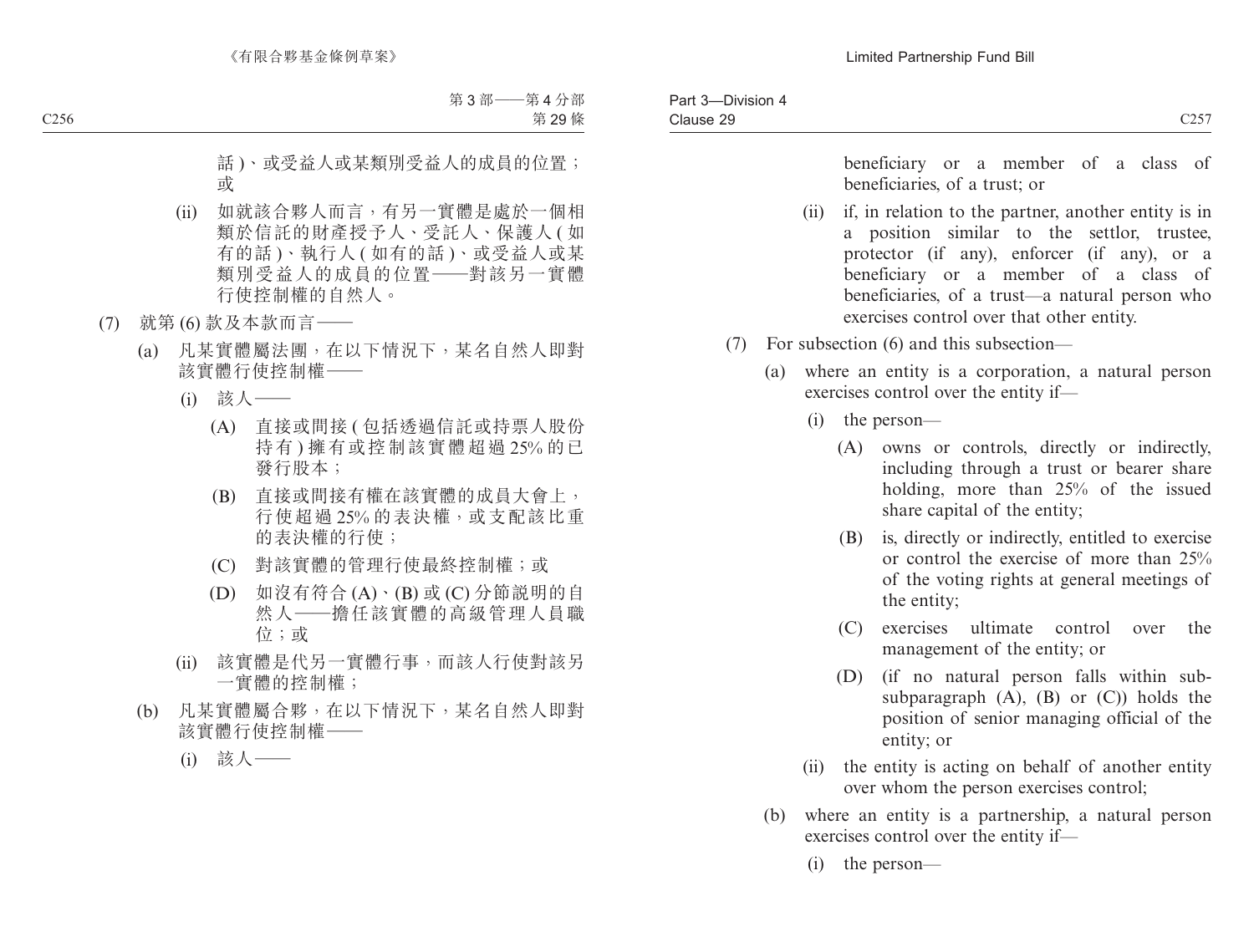- (A) is entitled to or controls, directly or indirectly, more than 25% of the capital or profits of the entity;
- (B) is, directly or indirectly, entitled to exercise or control the exercise of more than 25% of the voting rights in the entity;
- (C) exercises ultimate control over the management of the entity; or
- (D) (if no natural person falls within subsubparagraph  $(A)$ ,  $(B)$  or  $(C)$ ) holds the position of senior managing official of the entity; or
- (ii) the entity is acting on behalf of another entity over whom the person exercises control;
- (c) where an entity is a trust, a natural person exercises control over the entity if the person—
	- (i) is entitled to a vested interest in more than  $25\%$ of the capital of the property of the entity, whether the interest is in possession or in remainder or reversion and whether it is defeasible or not;
	- (ii) is the settlor of the entity;
	- (iii) is the protector or enforcer of the entity;
	- (iv) is the trustee of the entity;
	- (v) is a beneficiary or a member of a class of beneficiaries of the entity; or
	- (vi) has ultimate control over the entity; or
- (d) where an entity is not a corporation, partnership or trust, a natural person exercises control over the entity if—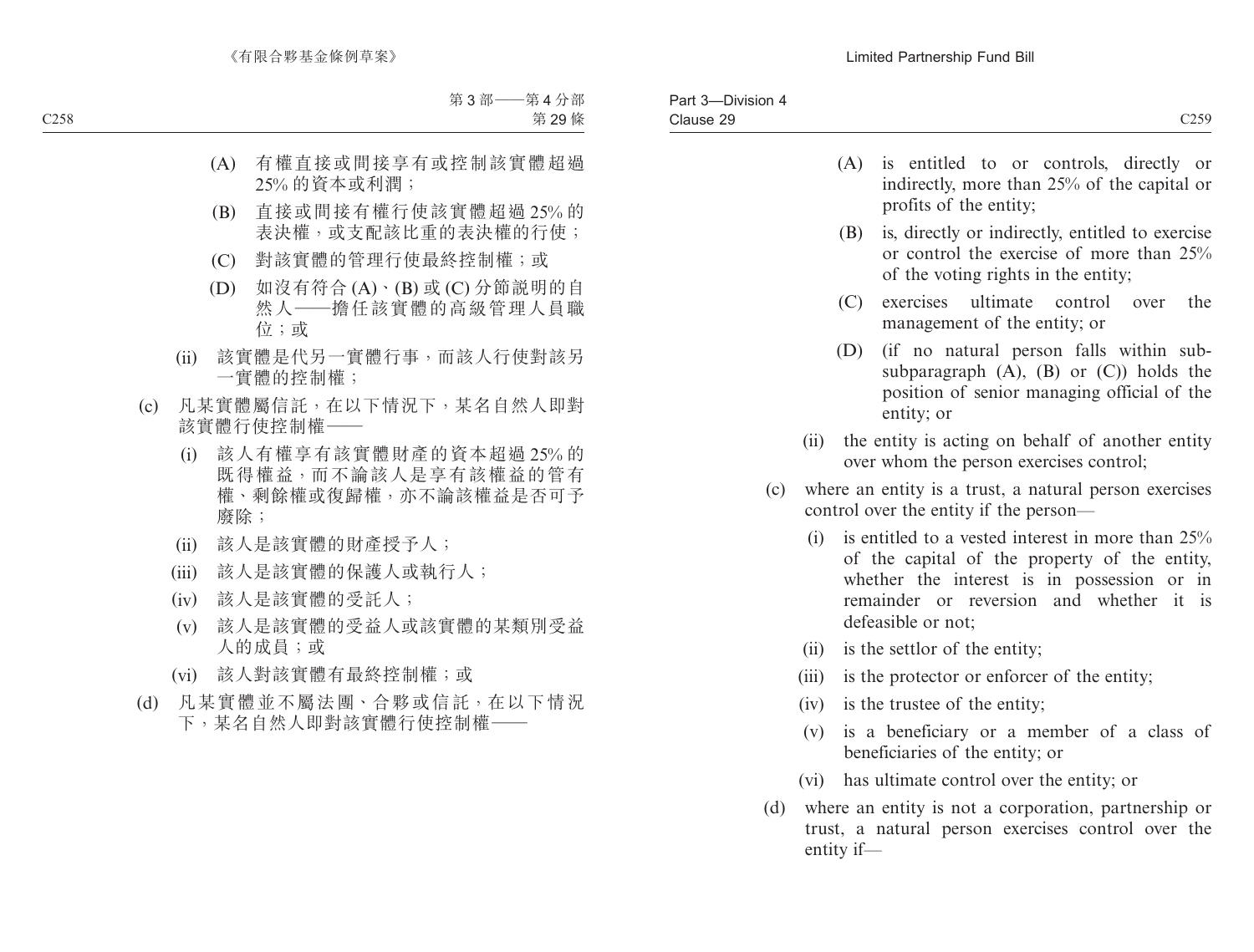- (i) the person ultimately owns or controls the entity; or
- (ii) the entity is acting on behalf of another entity over whom the person exercises control.
- (8) If subsection (1) is not complied with, each of the specified persons commits an offence and is liable—
	- (a) to a fine at level 5; and
	- (b) in the case of a continuing offence—to a further fine of \$1,000 for each day during which the offence continues.
- (9) In this section—
- *authorized insurer* (獲授權保險人) means an insurer authorized under the Insurance Ordinance (Cap. 41);
- *licensed insurance intermediary* (持牌保險中介人) has the meaning given by section 2(1) of the Insurance Ordinance (Cap. 41);
- *registered institution* (註冊機構) has the meaning given by section 1 of Part 1 of Schedule 1 to the Securities and Futures Ordinance (Cap. 571).

### **30. Making records available**

- (1) The specified person of a limited partnership fund must not make the records kept under section 29 available for public inspection.
- (2) The specified person of a limited partnership fund must—
	- (a) make the records kept under section 29 available for inspection and production of copies by an officer  $of$ 
		- (i) the Companies Registry;
		- (ii) the Customs and Excise Department;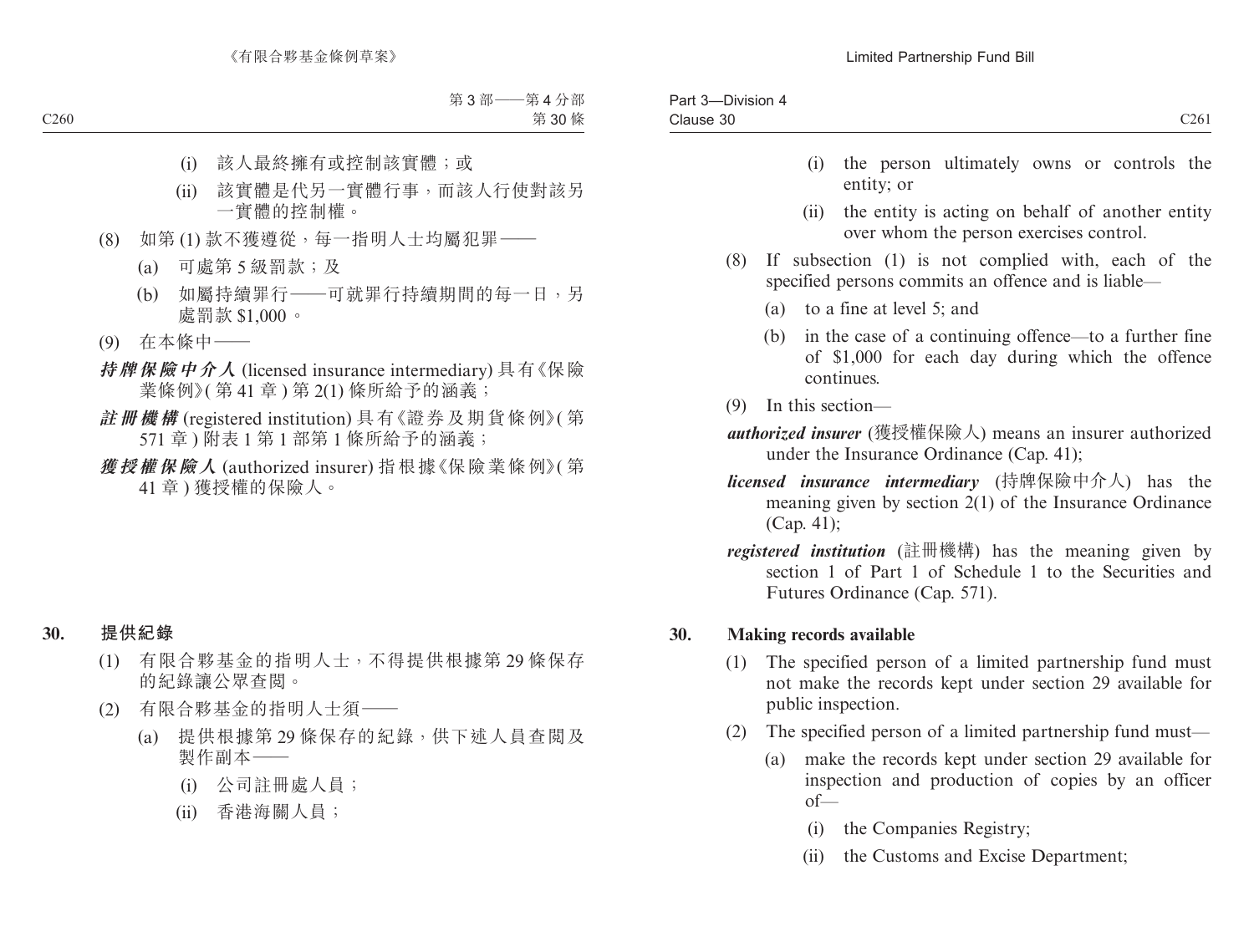- (iii) the Hong Kong Monetary Authority;
- (iv) the Hong Kong Police Force;
- (v) the Immigration Department;
- (vi) the Inland Revenue Department;
- (vii) the Insurance Authority;
- (viii) the Independent Commission Against Corruption established under section 3 of the Independent Commission Against Corruption Ordinance (Cap. 204);
	- (ix) the Securities and Futures Commission; or
	- (x) a department or agency of the Government, or a statutory body, that is specified by the Financial Secretary for the purposes of this paragraph in regulations made under section 92; and
- (b) make the financial statements kept under section  $29(1)(a)$  available to the general partner and all the limited partners in the fund for inspection.
- (3) If subsection (1) or (2) is not complied with, each of the specified persons commits an offence and is liable—
	- (a) to a fine at level 5; and
	- (b) in the case of a continuing offence—to a further fine of \$1,000 for each day during which the offence continues.
- (4) In this section—
- *statutory body* (法定團體) means a body established or constituted by or under the authority of an Ordinance.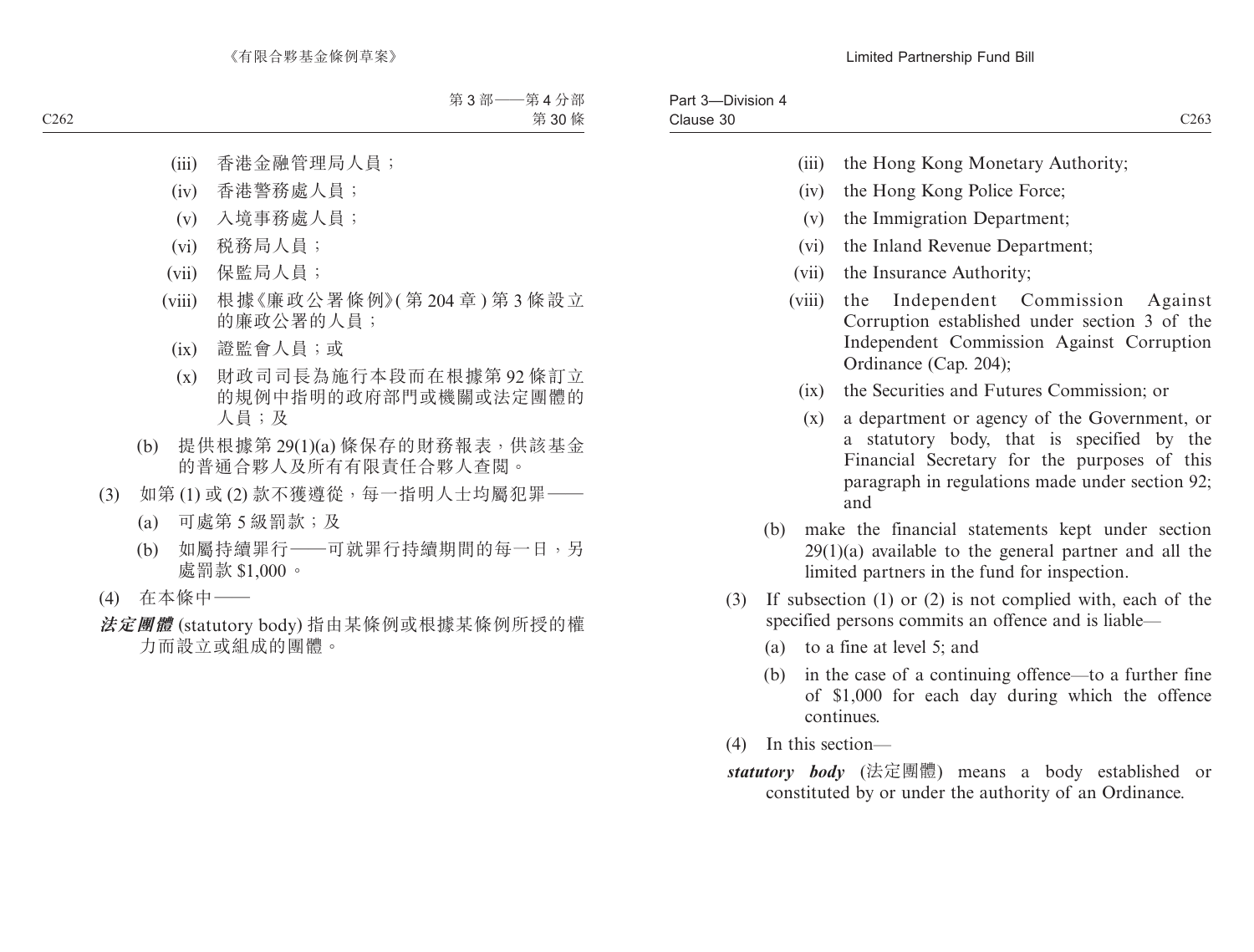| $- \cdot \cdot$<br>Part<br>$\sim$<br>-Division 5<br>. u- |                  |
|----------------------------------------------------------|------------------|
| Clause 32                                                | C <sub>265</sub> |

#### **31. Notification of change of place in which records are kept**

- (1) If there is a change in the place in which the records referred to in section 29 are kept, the general partner in the fund must file a notification of the change with the Registrar.
- (2) The notification of change must be filed within 15 days after the change occurs.
- (3) The notification of change must be—
	- (a) in the specified form;
	- (b) delivered in the specified manner; and
	- (c) accompanied by the specified fee payable for filing the notification.
- (4) If the general partner fails to file the notification of change, the general partner commits an offence and is liable—
	- (a) to a fine at level 5; and
	- (b) in the case of a continuing offence—to a further fine of \$1,000 for each day during which the offence continues.
- (5) Subsection (1) does not apply if there is such a change only because of the change of the address of the fund's registered office.

# **Division 5—Anti-money Laundering and Counter-terrorist Financing**

### **32. Interpretation of Division 5**

In this Division—

*accounting professional* (會計專業人士) has the meaning given by section 1 of Part 2 of Schedule 1 to Cap. 615;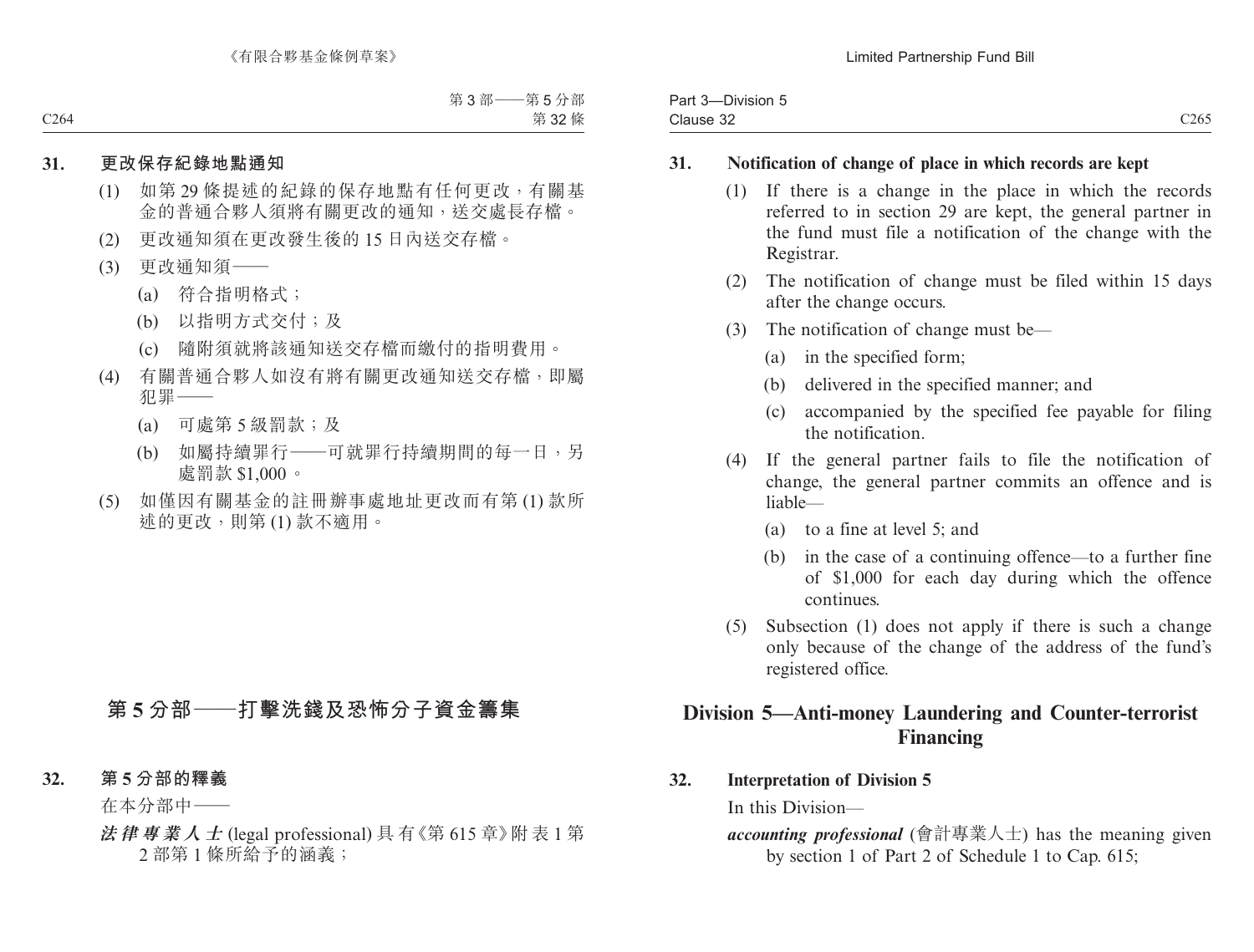| ____<br>$\sim$<br>Part 3<br>-Division 5 |      |
|-----------------------------------------|------|
| $\sim$<br>Clause 33                     | C267 |

*Cap. 615* (《第615章》) means the Anti-Money Laundering and Counter-Terrorist Financing Ordinance (Cap. 615);

*legal professional* (法律專業人士) has the meaning given by section 1 of Part 2 of Schedule 1 to Cap. 615.

#### **33. Duty to appoint responsible person**

- (1) The general partner in a limited partnership fund must appoint a person (who may be the general partner or another person) as a responsible person to carry out the measures set out in Schedule 2 to Cap. 615.
- (2) No person may be appointed as a responsible person of a limited partnership fund unless the person is—
	- (a) an authorized institution;
	- (b) a licensed corporation;
	- (c) an accounting professional; or
	- (d) a legal professional.
- (3) The person proposed to be a responsible person in the application for the registration of the fund, as required under item 13 of Schedule 1, is taken to be appointed as a responsible person of the fund under subsection (1) with effect from the registration until a notification of change in respect of the responsible person is filed with the Registrar under section 25.

### **34. Schedule 2 to Cap. 615 has effect with respect to responsible person**

- (1) Schedule 2 to Cap. 615 has effect with respect to a responsible person of a limited partnership fund.
- (2) For subsection (1)—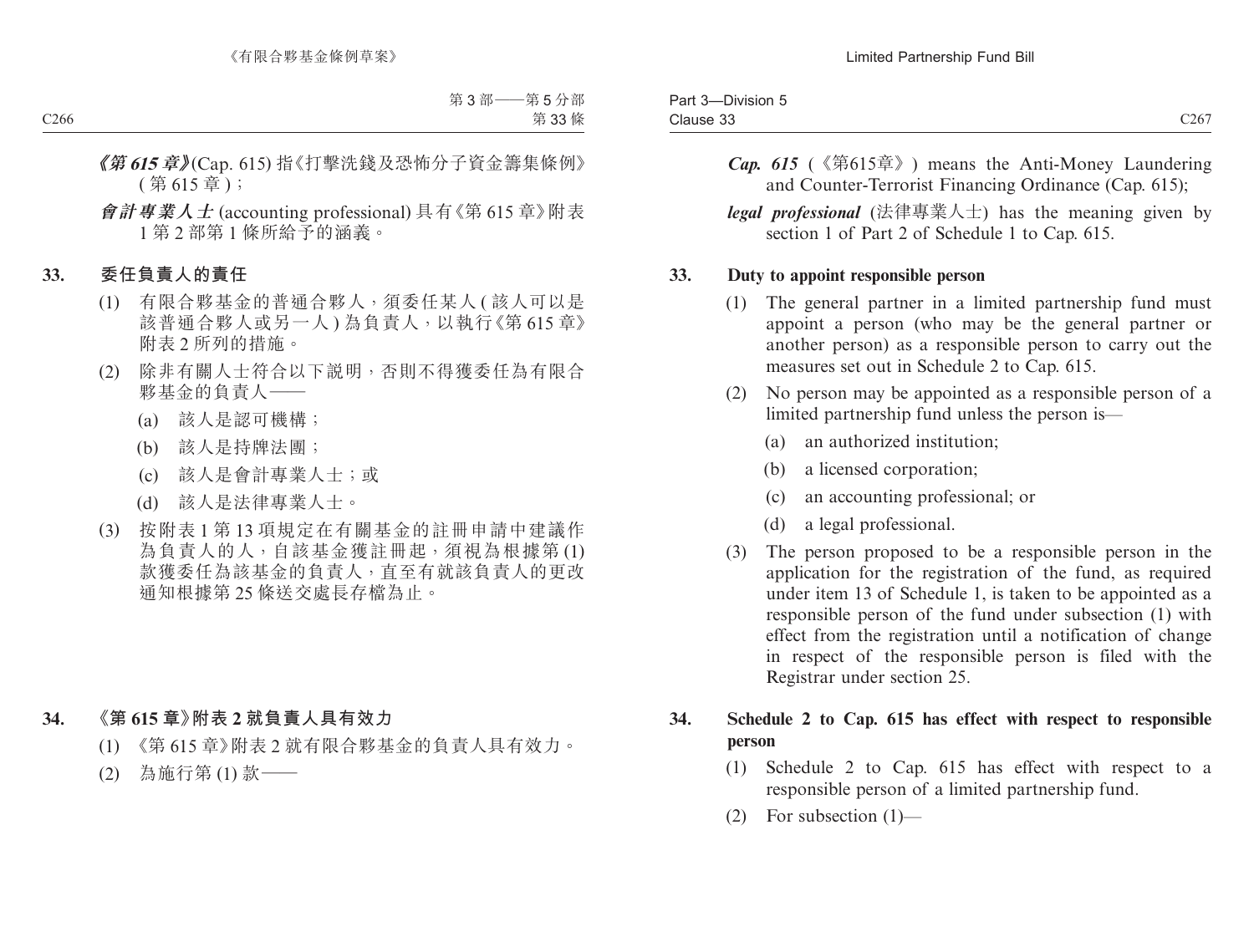| -Division<br>ാം<br>-d<br>$\sim$ |                  |
|---------------------------------|------------------|
| Clause 35<br>--------           | C <sub>269</sub> |
|                                 |                  |

- (a) a reference to a financial institution in Schedule 2 to Cap. 615 is a reference to a responsible person that is—
	- (i) an authorized institution; or
	- (ii) a licensed corporation;
- (b) a reference to a DNFBP in that Schedule is a reference to a responsible person that is—
	- (i) an accounting professional; or
	- (ii) a legal professional;
- (c) a reference to a relevant authority in that Schedule is—
	- (i) for a responsible person that is an authorized institution—a reference to the Monetary Authority; or
	- (ii) for a responsible person that is a licensed corporation—a reference to the Securities and Futures Commission; and
- (d) a reference to a customer in that Schedule is a reference to a customer of the fund (including a limited partner in the fund).

## **35. Offence**

- (1) This section applies to a responsible person of a limited partnership fund that is—
	- (a) an authorized institution; or
	- (b) a licensed corporation.
- (2) If a responsible person knowingly causes or knowingly permits the fund to contravene a specified provision, the person commits an offence and is liable—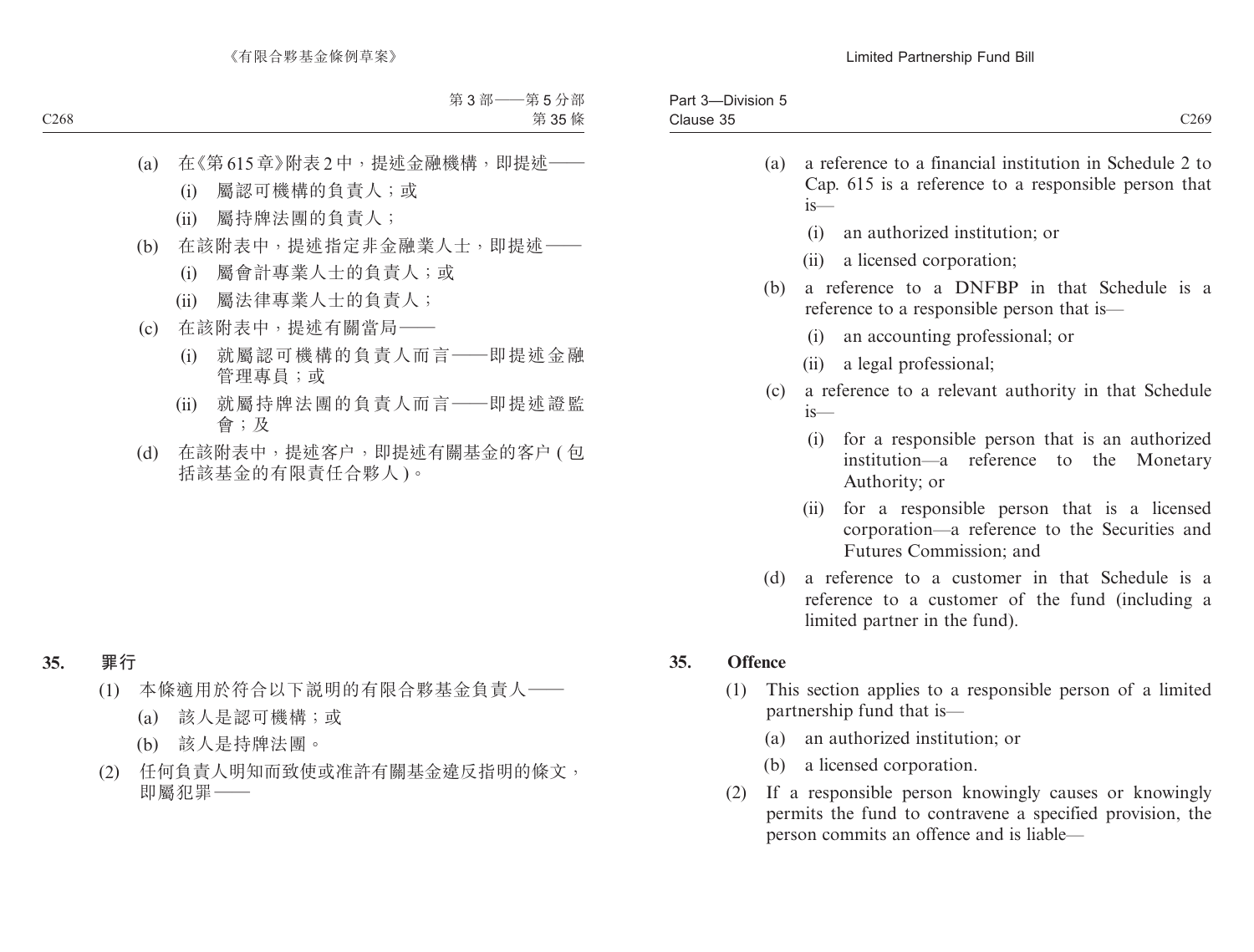| $- \cdot$<br>$\overline{\phantom{a}}$<br>120 <sub>1</sub><br>)ivision<br>$\cdots$ |                        |
|-----------------------------------------------------------------------------------|------------------------|
| $\sim$<br>Clause 36                                                               | $\sim$ $\sim$<br>ا مەب |
|                                                                                   |                        |

- (a) on summary conviction—to a fine at level 6 and to imprisonment for 6 months; or
- (b) on conviction on indictment—to a fine of \$1,000,000 and to imprisonment for 2 years.
- (3) If a responsible person, with intent to defraud any relevant authority, causes or permits the fund to contravene a specified provision, the person commits an offence and is liable—
	- (a) on summary conviction—to a fine at \$500,000 and to imprisonment for 1 year; or
	- (b) on conviction on indictment—to a fine of \$1,000,000 and to imprisonment for 7 years.
- (4) In this section—

# **36. Application of Part 3 of Cap. 615**

- (1) Part 3 of Cap. 615 has effect with respect to a responsible person of a limited partnership fund that is—
	- (a) an authorized institution; or
	- (b) a licensed corporation.
- (2) For subsection (1)—
	- (a) a reference to a financial institution in Part 3 of Cap. 615 is a reference to a responsible person that is—
		- (i) an authorized institution; or
		- (ii) a licensed corporation;
	- (b) a reference to a relevant authority in that Part is—
		- (i) for a responsible person that is an authorized institution—a reference to the Monetary Authority; or

*specified provision* (指明的條文) has the meaning given by section 5(11) of Cap. 615.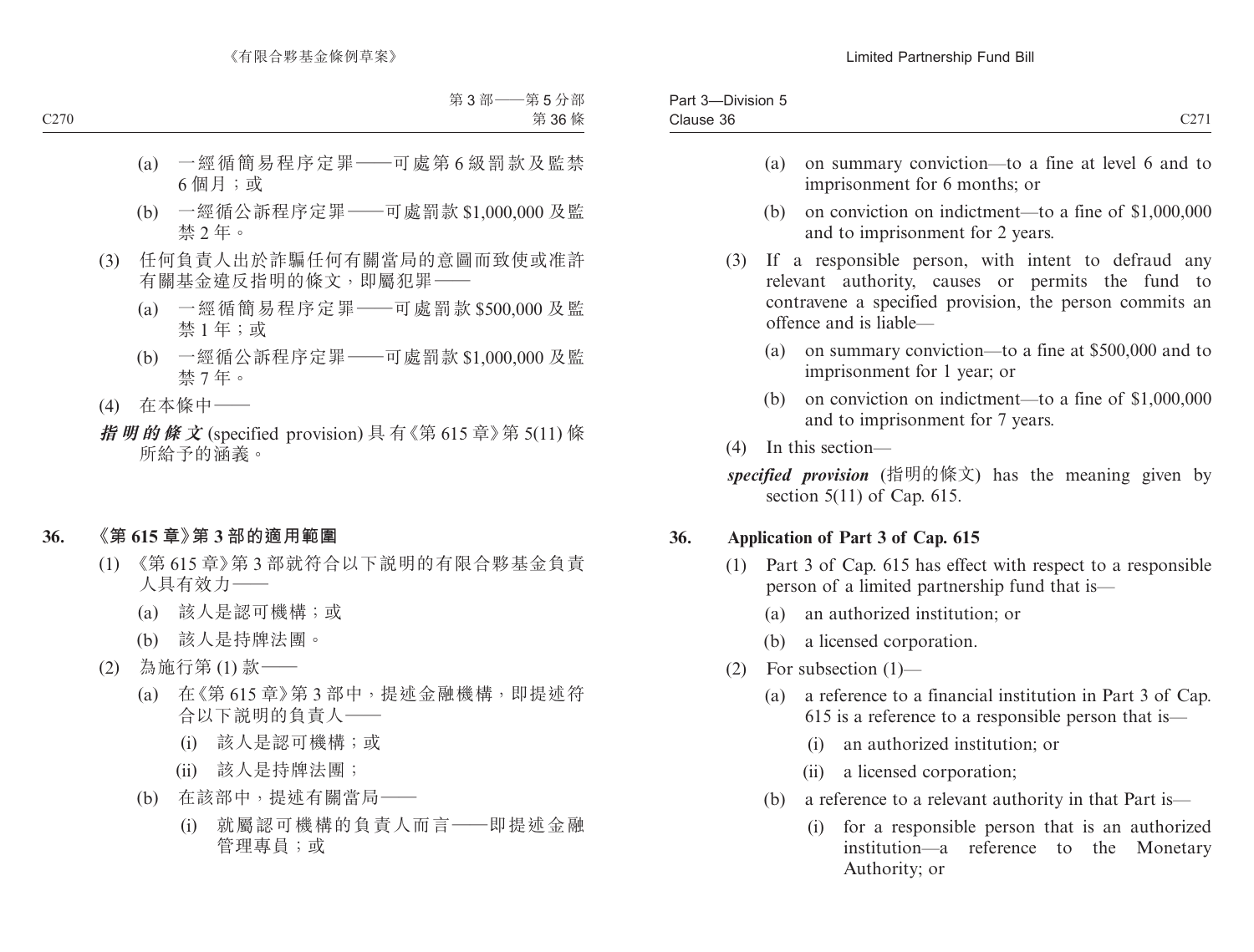- (ii) for a responsible person that is a licensed corporation—a reference to the Securities and Futures Commission;
- (c) the reference to "an offence under this Ordinance" in section  $11(1)(a)$  of Cap. 615 is a reference to an offence under section 35; and
- (d) the reference to "a specified provision as defined by section 5(11) or a provision specified in section 43(1)" in section  $11(1)(b)$  of Cap. 615 is a reference to a specified provision as defined by section 35(4).

## **37. Application of Part 4 of Cap. 615**

- (1) Part 4 of Cap. 615 has effect with respect to a responsible person of a limited partnership fund that is—
	- (a) an authorized institution; or
	- (b) a licensed corporation.
- (2) For subsection  $(1)$ 
	- (a) a reference to a financial institution in Part 4 of Cap. 615 is a reference to a responsible person that is—
		- (i) an authorized institution; or
		- (ii) a licensed corporation; and
	- (b) a reference to a relevant authority in that Part is—
		- (i) for a responsible person that is an authorized institution—a reference to the Monetary Authority; or
		- (ii) for a responsible person that is a licensed corporation—a reference to the Securities and Futures Commission.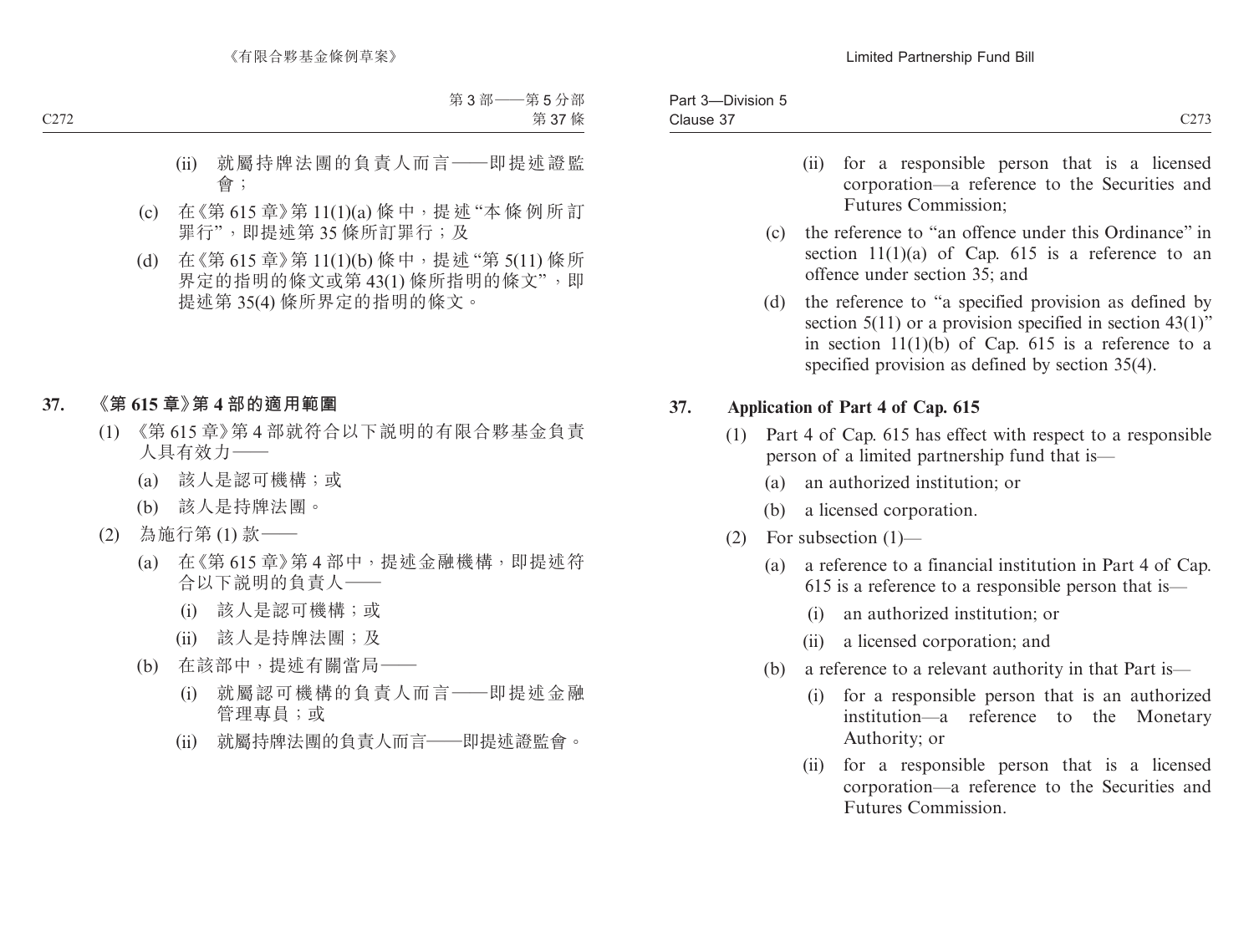Part 3—Division 6 Clause 40 Clause 40 C275

### **38. Application of Part 6 of Cap. 615**

Part 6 of Cap. 615 has effect with respect to a responsible person of a limited partnership fund that is—

- (a) an authorized institution; or
- (b) a licensed corporation.

### **39. Application of Part 7 of Cap. 615**

- (1) Part 7 (except section 82) of Cap. 615 has effect with respect to a responsible person of a limited partnership fund that is—
	- (a) an authorized institution; or
	- (b) a licensed corporation.
- (2) For subsection (1), a reference to a relevant authority in Part 7 of Cap. 615 is—
	- (a) for a responsible person that is an authorized institution—a reference to the Monetary Authority; or
	- (b) for a responsible person that is a licensed corporation—a reference to the Securities and Futures Commission.

# **Division 6—Change of Name**

### **40. Limited partnership fund may change name by resolution**

- (1) The partners in a limited partnership fund may change the fund's name by resolution.
- (2) Within 15 days after the date of passing the resolution, the general partner in the fund must file a notification of the change of name with the Registrar.
- (3) The notification of change must be—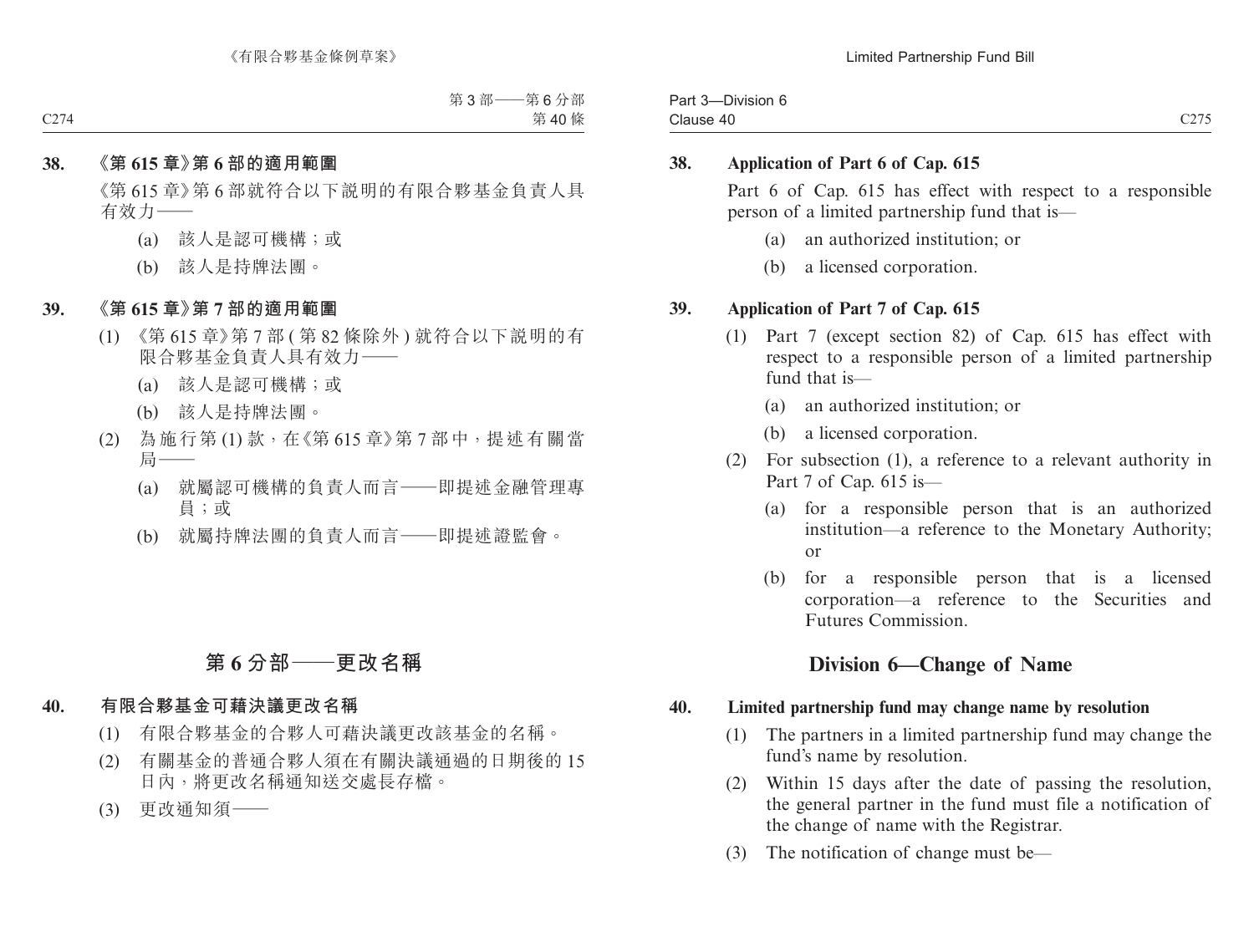| Clause<br>$\overline{ }$<br><u>U41</u> | Part<br>-<br>Division |      |
|----------------------------------------|-----------------------|------|
|                                        |                       | C227 |

- (a) in the specified form;
- (b) delivered in the specified manner; and
- (c) accompanied by the specified fee payable for filing the notification.
- (4) If the general partner fails to file the notification of change, the general partner commits an offence and is liable—
	- (a) to a fine at level 3; and
	- (b) in the case of a continuing offence—to a further fine of \$300 for each day during which the offence continues.

### **41. Registrar to issue certificate of change of name**

- (1) On receiving a notification of the change of a limited partnership fund's name under section 40, the Registrar may issue a certificate of the change of name to the fund.
- (2) The Registrar must not issue the certificate unless the Registrar is satisfied that—
	- (a) the new name of the fund is not a name by which a fund must not be registered because of section 9; and
	- (b) the fund has paid the specified fee payable for the issue of the certificate.
- (3) The Registrar must enter the new name in the LPF Register in place of the former name.
- (4) The change of name has effect from the date on which the certificate of the change of name is issued.
- (5) The change of name does not affect any rights or obligations of the fund or render defective any legal proceedings by or against it. Any legal proceedings that could have been commenced or continued by or against it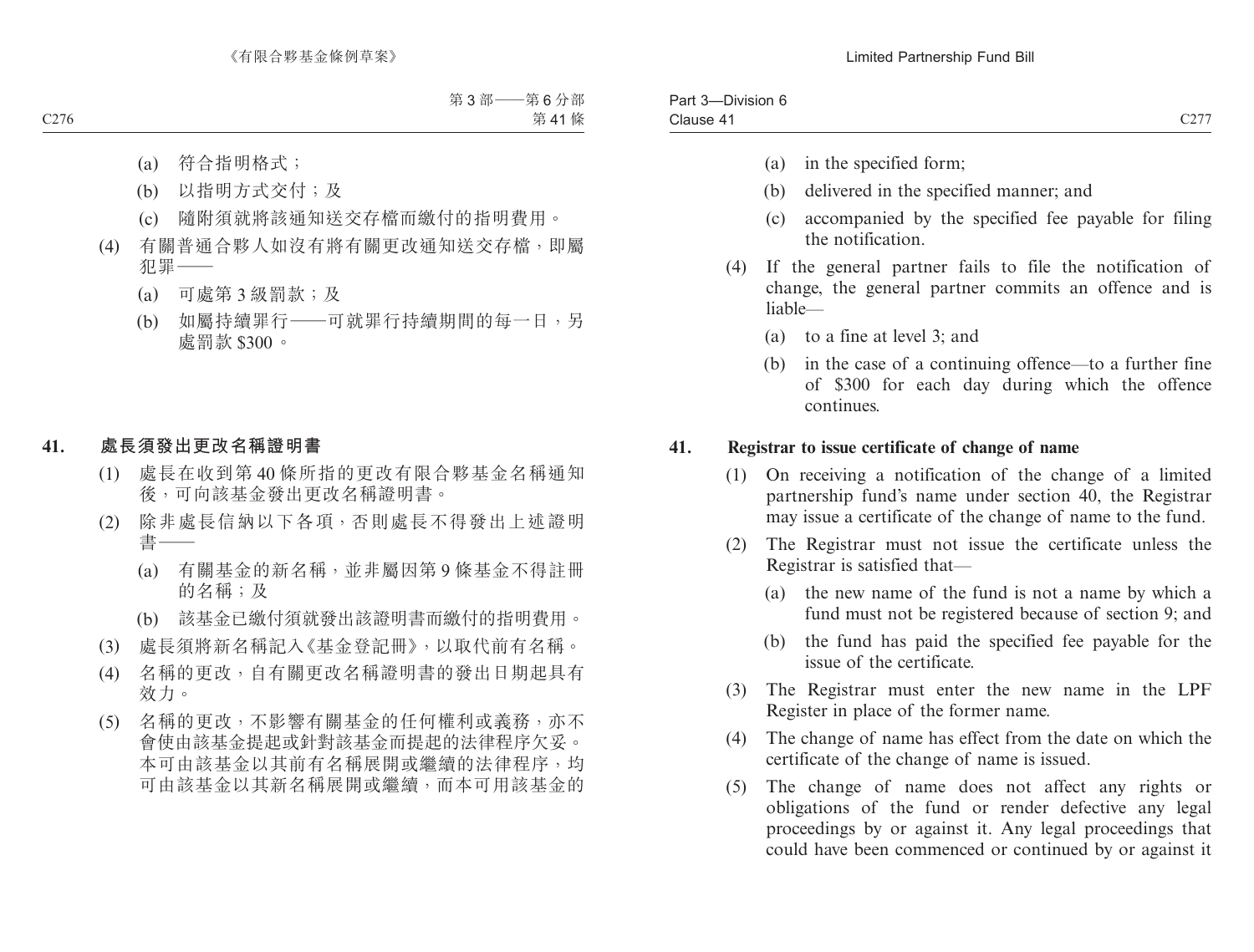| $\sim$<br>-Division 6<br>Part 3 |                                |
|---------------------------------|--------------------------------|
| Clause 42<br>$-T$               | $\sim$ $\sim$ $\sim$<br>$\sim$ |

by its former name may be commenced or continued by or against it by its new name.

### **42. Registrar may direct limited partnership fund to change same or similar name, etc.**

- (1) The Registrar may by written notice direct a limited partnership fund to change, within the period specified in the notice, a name by which the fund is registered if—
	- (a) the name is, at the time of the registration, the same as a name that appeared or should have appeared in—
		- (i) the LPF Index; or
		- (ii) the index of limited partnerships kept under section 13 of the Limited Partnerships Ordinance (Cap. 37);
	- (b) the name is, as at the time of the registration, the same as a name of a body corporate incorporated or established under an Ordinance;
	- (c) in the Registrar's opinion, the name is, as at the time of the registration, too like a name of a body corporate incorporated or established under an Ordinance;
	- (d) in the Registrar's opinion, misleading information has been given for the fund's registration by the name; or
	- (e) the name is a name by which, as at the time of the registration, a fund must not be registered as a limited partnership fund because of section 9(2)(a) or (b).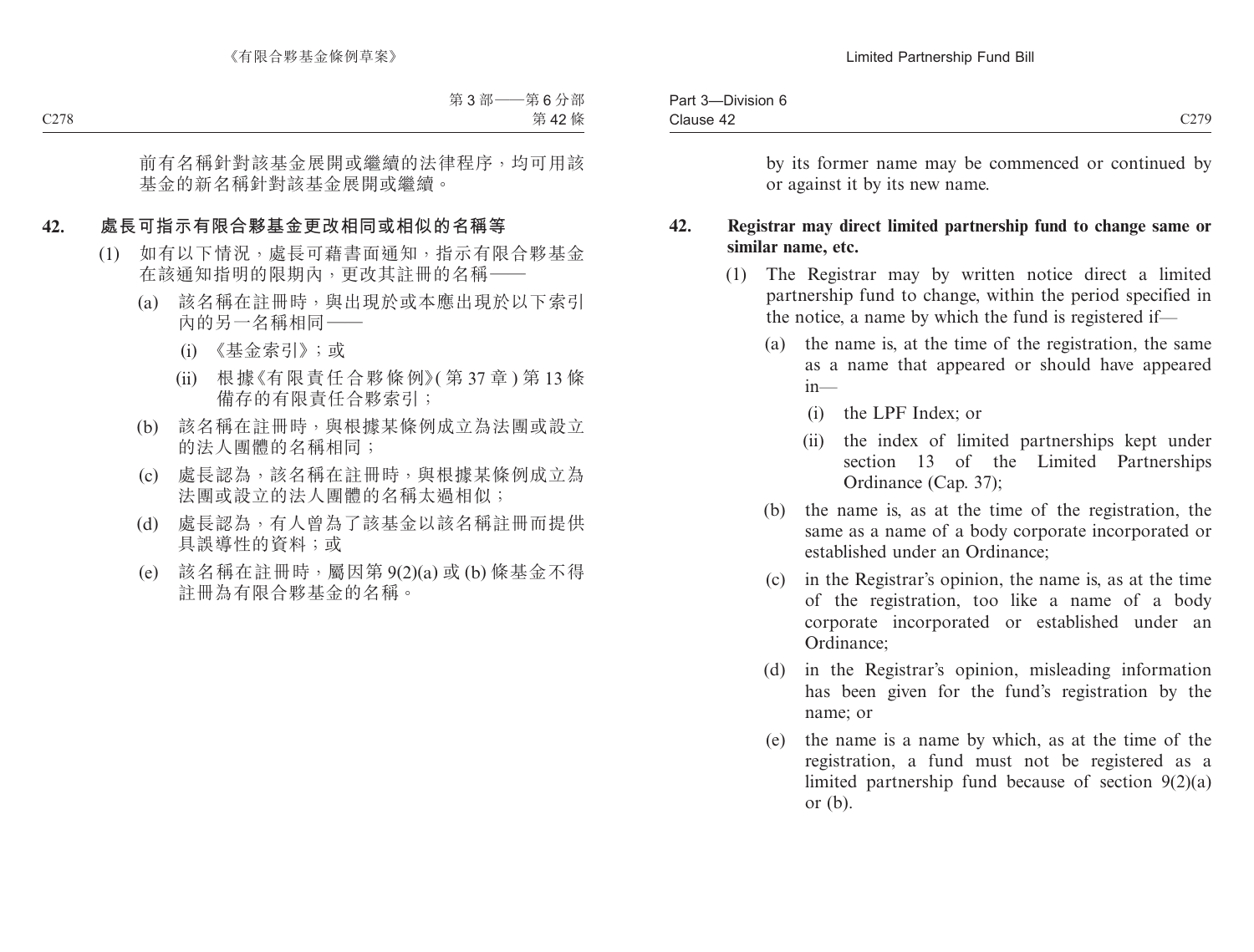| C281<br>-<br>Clause 43<br>$-1.5$ and $-1.5$ | $- \cdot$<br>ستتمرد<br>-Division 6<br>- αι ι<br>$\cdots$ |  |
|---------------------------------------------|----------------------------------------------------------|--|
|                                             |                                                          |  |

- (2) The Registrar may by written notice direct a limited partnership fund to change, within the period specified in the notice, a name by which the fund is registered if, after the fund is registered by the name—
	- (a) a court makes an order restraining the fund from using the name or any part of the name; and
	- (b) an office copy of the order, and a notice in the specified form, are delivered to the Registrar by a person in whose favour the order is made.
- (3) A direction may only be given—
	- (a) for subsection  $(1)(a)$ ,  $(b)$  or  $(c)$ —within 12 months after the date of registration by the name;
	- (b) for subsection  $(1)(d)$ —within 5 years after the date of registration by the name; or
	- (c) for subsection  $(1)(e)$ —within 3 months after the date of registration by the name.
- (4) The Registrar may, before the end of the period specified in a notice given under subsection (1) or (2), by written notice extend the period.
- (5) In this section—
- *court* (法院) means a court of competent jurisdiction of the Hong Kong Special Administrative Region and includes a magistrate.

### **43. Registrar may direct limited partnership fund to change misleading or offensive name, etc.**

(1) The Registrar may by written notice direct a limited partnership fund to change a name by which the fund is registered if—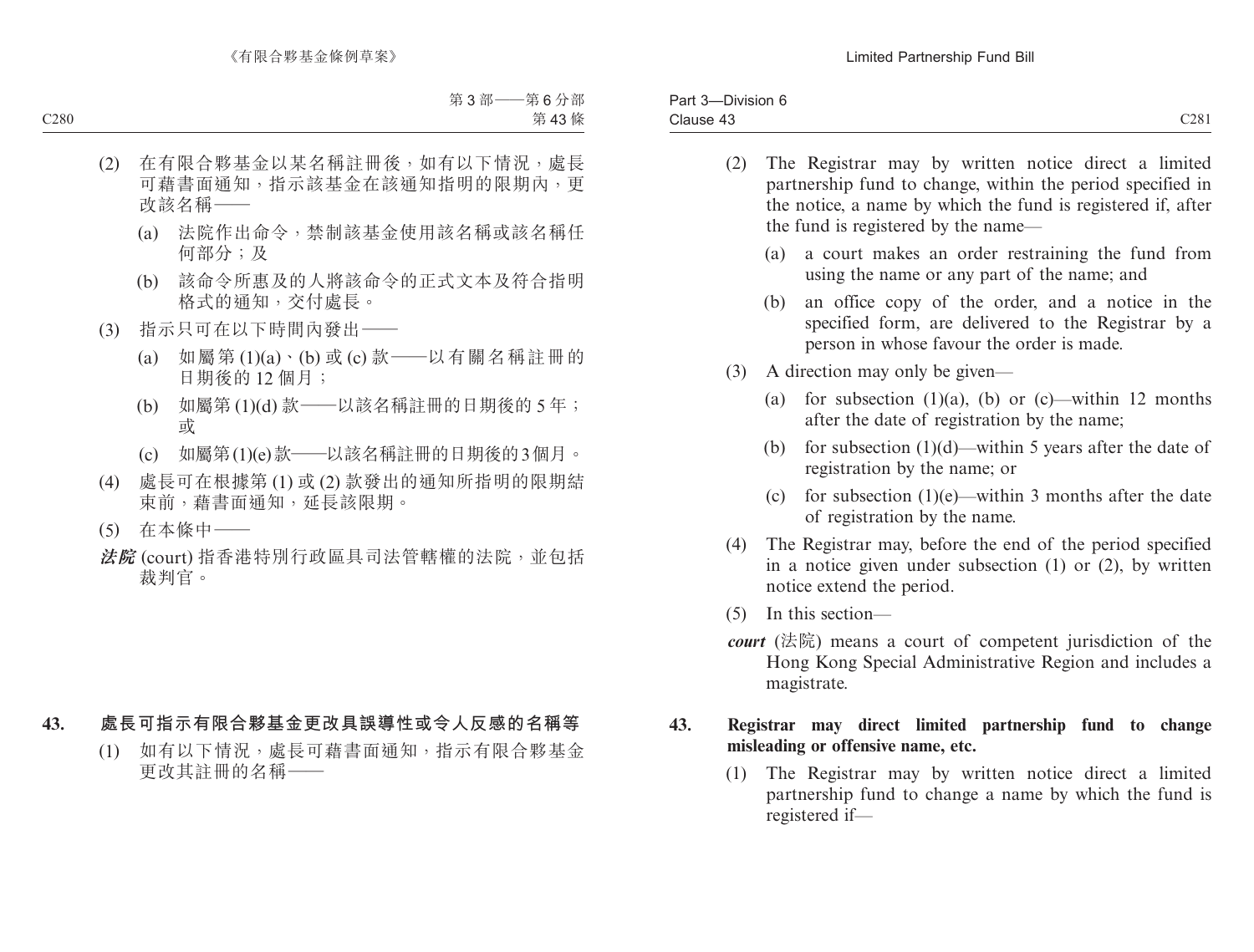- (a) the Registrar is of the opinion that the name gives so misleading an indication of the nature of the fund's activities as to be likely to cause harm to the public; or
- (b) the name is a name by which, as at the time of the registration, a fund must not be registered because of section 9(1)(d) or (e).
- (2) The fund must comply with a direction within the period of 6 weeks after the date of the direction or, if the period is extended under subsection (3), within the extended period.
- (3) The Registrar may, before the expiry of the period of 6 weeks after the date of the direction, by written notice extend the period.

## **44. Registrar may change limited partnership fund's name in case of failure to comply with direction**

- (1) Subsection (2) applies if—
	- (a) the Registrar by written notice directs a limited partnership fund to change its name under section 42(1) or (2), and the fund fails to comply with the direction within the period specified in the notice or, if the period is extended under section 42(4), the extended period; or
	- (b) the Registrar by written notice directs a limited partnership fund to change its name under section 43(1), and the fund fails to comply with the direction within the period specified in the notice or, if the period is extended under section 43(3), the extended period.
- (2) The Registrar may change the fund's name—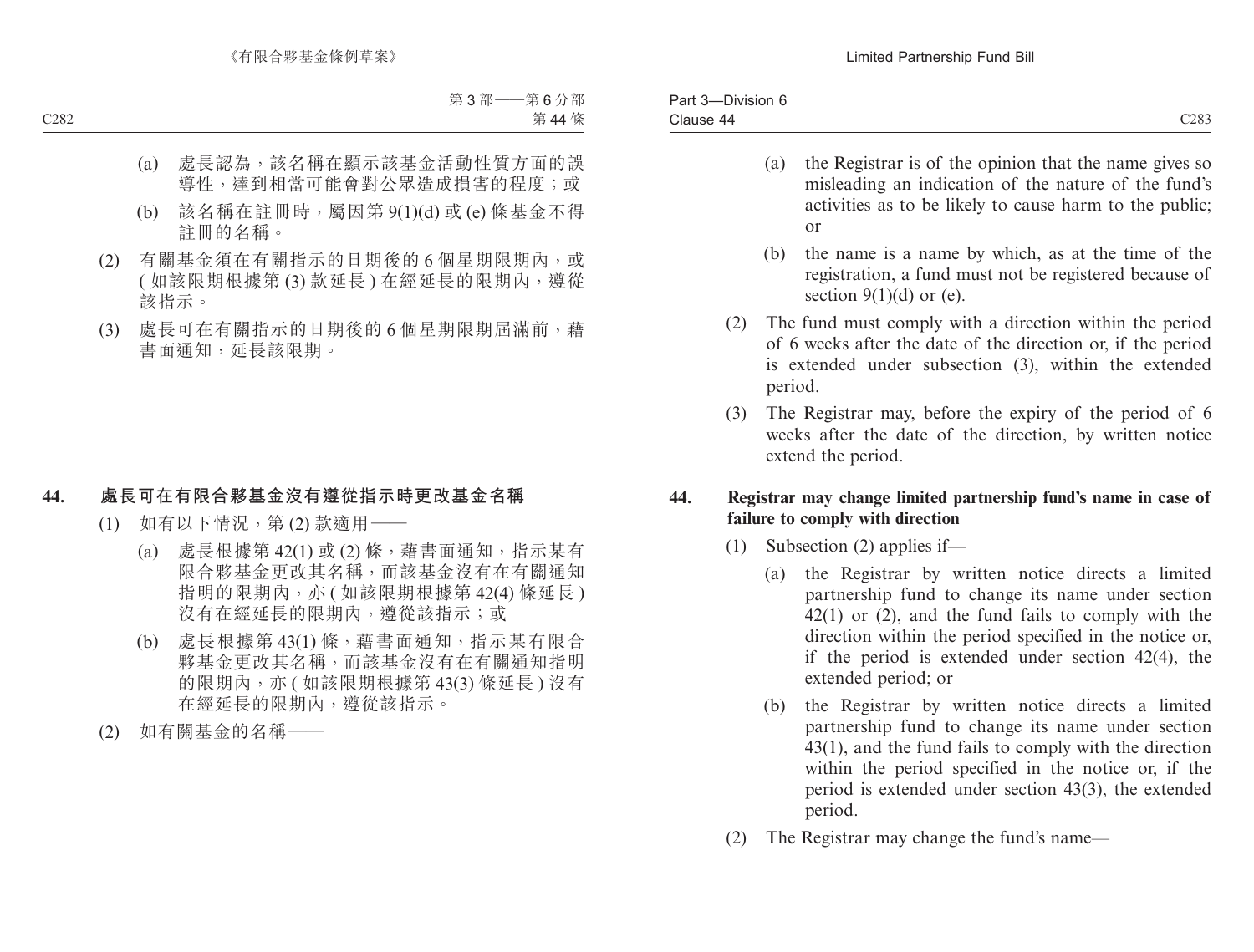- (a) if it is an English name, to a name that consists of the words "Limited Partnership Fund Number" as its prefix, followed by the identification number of the fund;
- (b) if it is a Chinese name, to a name that consists of the characters "有限合夥基金編號" as its prefix, followed by the identification number of the fund; or
- (c) if it is a name consisting of both an English name and a Chinese name, to—
	- (i) an English name that consists of the words "Limited Partnership Fund Number" as its prefix, followed by the identification number of the fund; and
	- (ii) a Chinese name that consists of the characters "有限合夥基金編號" as its prefix, followed by the identification number of the fund.
- (3) The Registrar must enter the new name in the LPF Register in place of the former name.
- (4) The change of name has effect from the date on which the new name is entered in the LPF Register.
- (5) Within 30 days after the date of entering the new name in the LPF Register, the Registrar—
	- (a) must by written notice notify the fund of—
		- (i) the fact that a name of the fund has been changed;
		- (ii) the new name; and
		- (iii) the date on which the change takes effect; and
	- (b) must by notice published in the Gazette publish that fact, the new name and that date.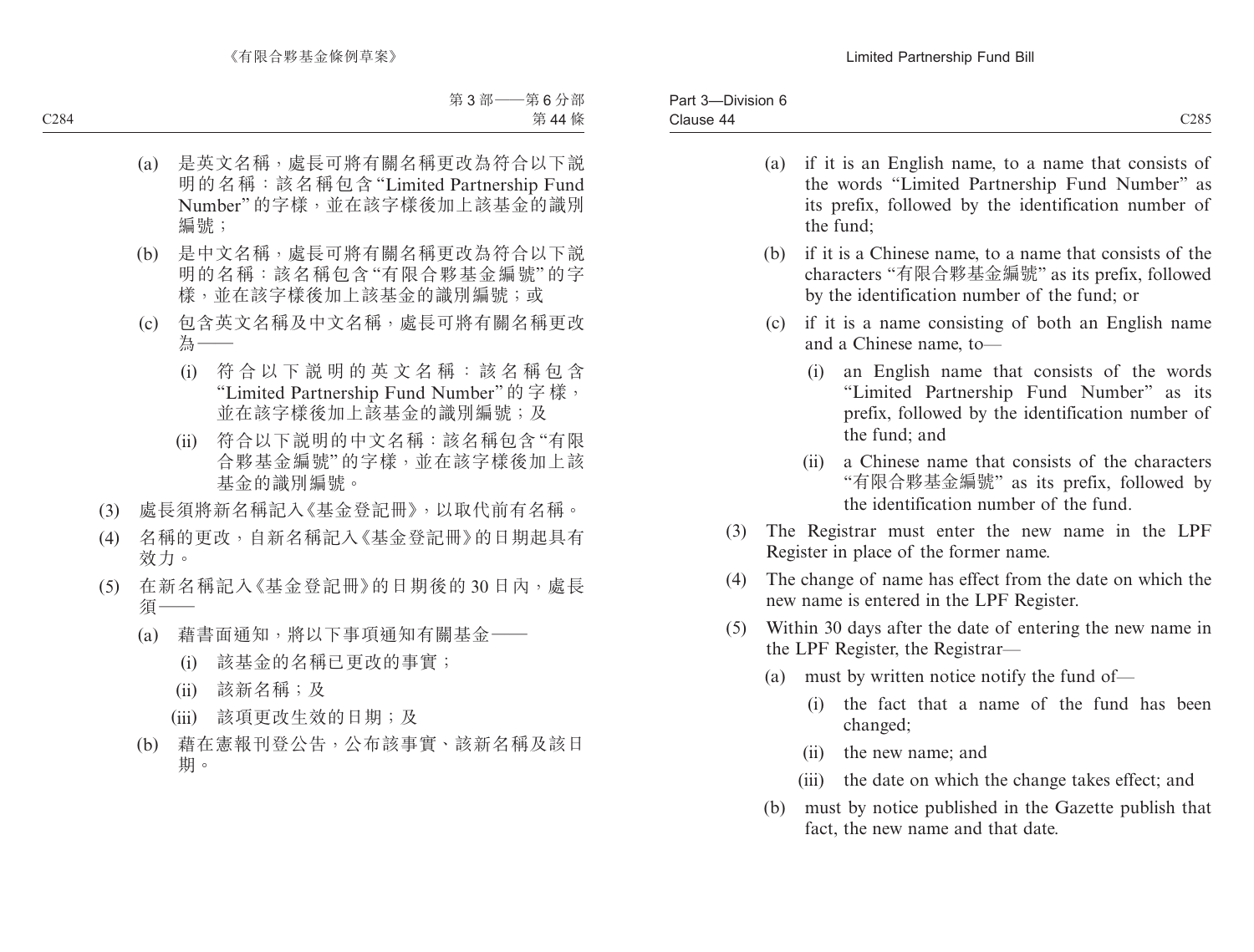(6) A change of name under subsection (2) does not affect any rights or obligations of the fund or render defective any legal proceedings by or against it. Any legal proceedings that could have been commenced or continued by or against it by its former name may be commenced or continued by or against it by its new name.

## **45. Appeal against Registrar's direction to change limited partnership fund's name**

- (1) If a person is aggrieved by a direction of the Registrar to change the name of a limited partnership fund, the person may appeal to the Administrative Appeals Board against the direction.
- (2) The appeal must be made within 3 weeks after the date of the notice of the direction referred to in section 42(1) or (2) or 43(1).

### **46. Determining whether name is same as or similar to another name**

- (1) This section applies in determining whether a name is the same as or too like another name.
- (2) If the definite article is the first word of the name, the definite article must be disregarded.
- (3) If any of the words, expressions or characters specified in subsection (4), or an abbreviation of any of them, appears at the end of the name, the word, expression, character or abbreviation must be disregarded.
- (4) The words, expressions or characters are—
	- (a) "limited partnership fund";
	- (b) "LPF"; and
	- (c) "有限合夥基金".
- (5) The following must be disregarded—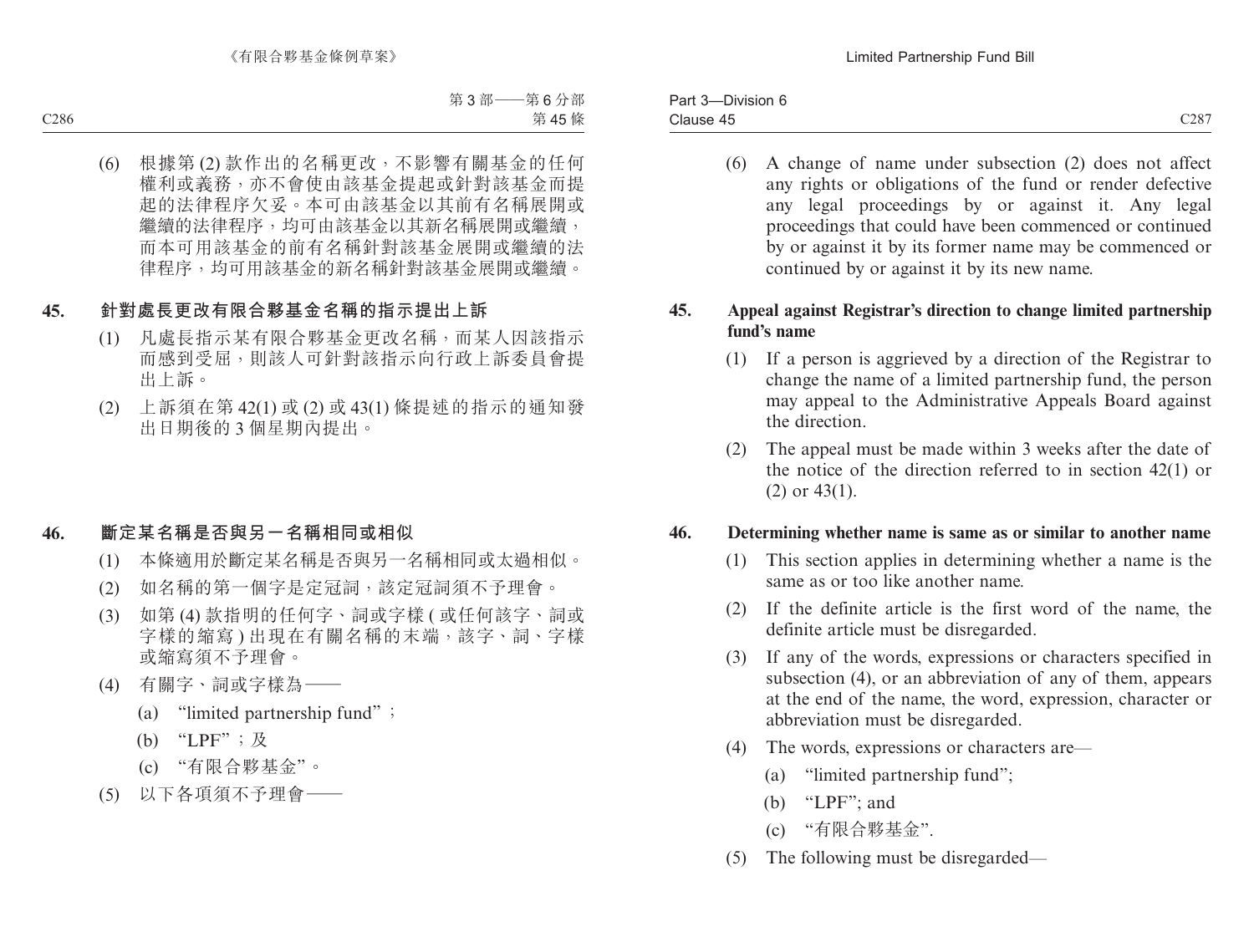| $  -$<br>$\sim$<br>-Division 6<br>Part 3 |               |
|------------------------------------------|---------------|
| ause 46 ا                                | 0.289<br>رە∠ب |

- (a) type or case of letters;
- (b) spaces between letters;
- (c) accent marks;
- (d) punctuation marks.
- (6) The expressions in each of the following paragraphs are regarded as the same—
	- (a) "and" and " $\&$ ";
	- (b) "Hong Kong", "Hongkong" and "HK";
	- (c) "Far East" and "FE".
- (7) A Chinese character is regarded as the same as another Chinese character if the Registrar is satisfied, having regard to the usage of the 2 characters in Hong Kong, that the 2 characters can reasonably be used interchangeably.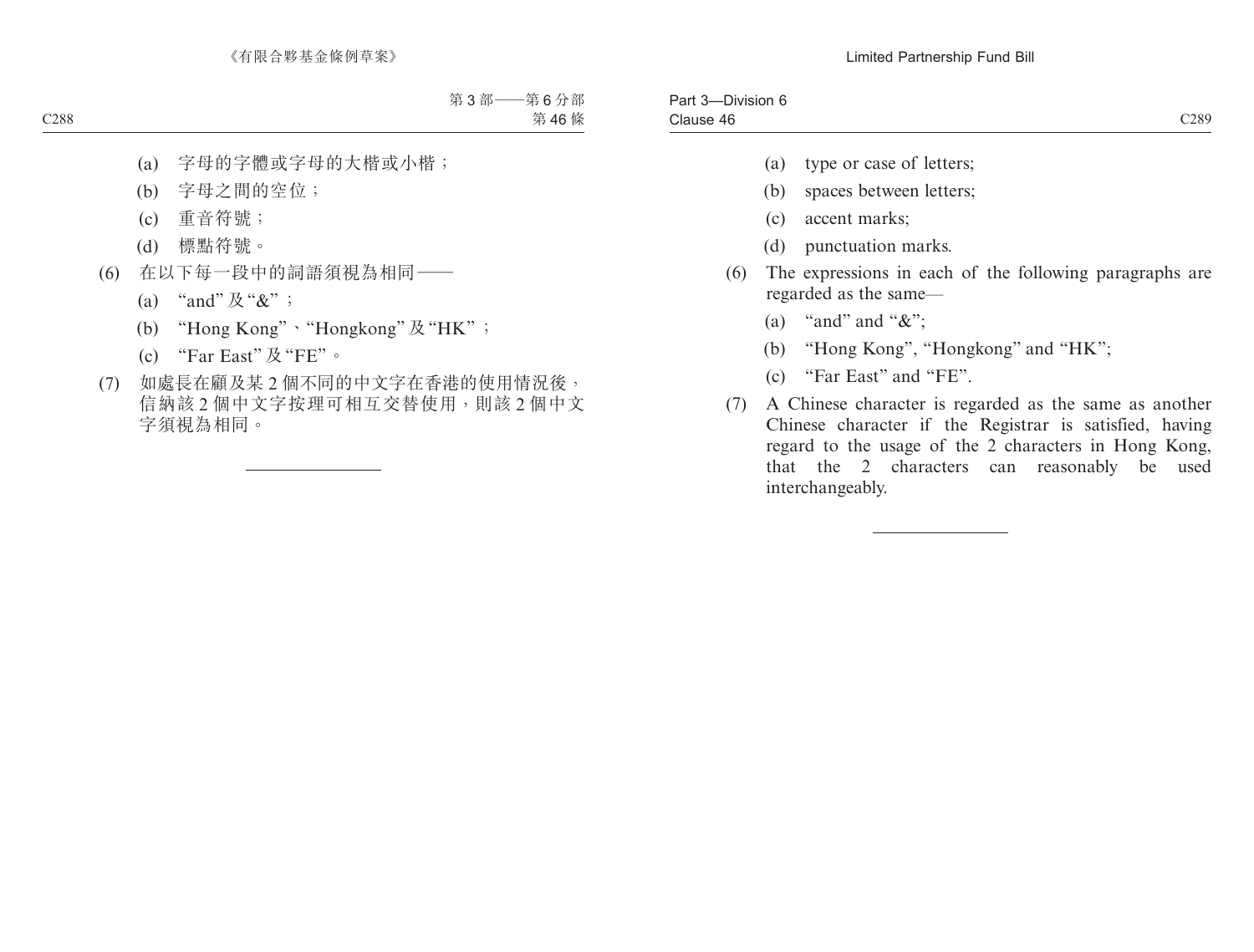# **Part 4**

# **LPF Register and LPF Index**

# **Division 1—Registrar Must Establish and Maintain LPF Register and LPF Index**

### **47. Registrar must establish and maintain LPF Register**

The Registrar must establish and maintain a register of limited partnership funds to keep, in relation to each limited partnership fund, records of the information contained in—

- (a) every document that—
	- (i) is delivered to the Registrar; and
	- (ii) the Registrar decides to register under this Ordinance; and
- (b) every certificate that is issued by the Registrar under this Ordinance.

### **48. Provisions supplementary to section 47**

- (1) The information records must be kept—
	- (a) in a way determined by the Registrar so that—
		- (i) the information relating to a limited partnership fund is associated with the fund; and
		- (ii) a person may retrieve all the information relating to the fund; and
	- (b) in a way that enables a person to—
		- (i) inspect the information in the records; and
		- (ii) make a copy of the information.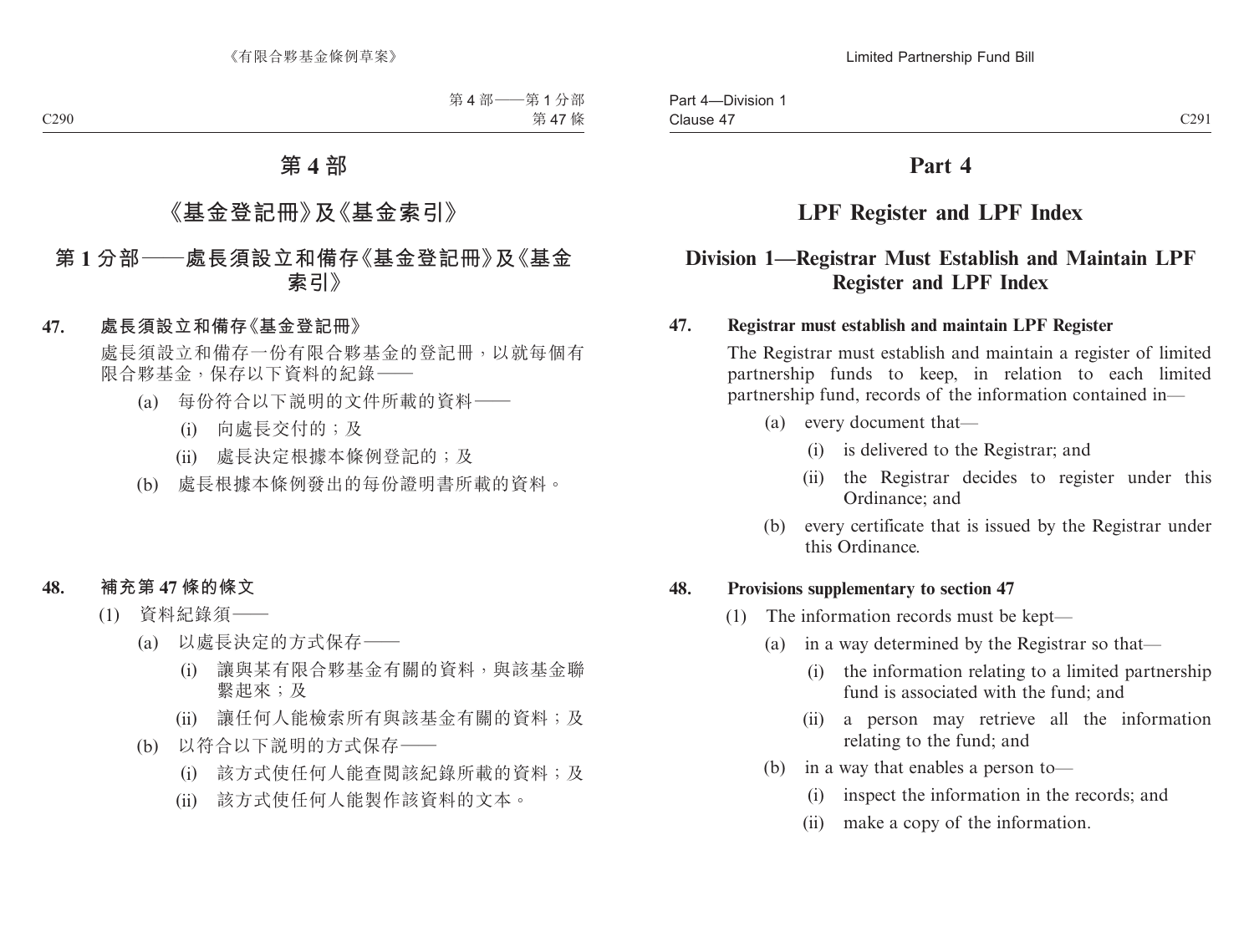| Part 4-<br>-Division            |                |
|---------------------------------|----------------|
| $\sim$<br>Clause<br>. 40<br>. . | C293<br>ر رے ب |

- (2) Subject to subsection (1), the information records may be kept in any form that the Registrar considers appropriate.
- (3) If the Registrar keeps an information record in a form that differs from the form in which the document containing the information was delivered to, or generated by, the Registrar, the record is presumed, unless the contrary is proved, to represent the information contained in the document as delivered or generated.
- (4) If the Registrar records the information contained in a document as required by section 47, the Registrar is taken to have discharged any duty imposed by law on the Registrar to keep, file or register the document.
- (5) In this section—

*information record* (資料紀錄) means a record required to be kept under section 47.

## **49. Registrar not required to keep certain documents etc.**

- (1) The Registrar may destroy or dispose of any document delivered to the Registrar under this Ordinance if the information contained in the document has been recorded by the Registrar under section 47 in a way that complies with section 48.
- (2) If a document or certificate has been kept by the Registrar for at least 7 years for the purposes of section 47, the Registrar may destroy or dispose of the document or certificate.

### **50. Registrar must establish and maintain LPF Index**

The Registrar must establish and maintain an index of the names of every limited partnership fund.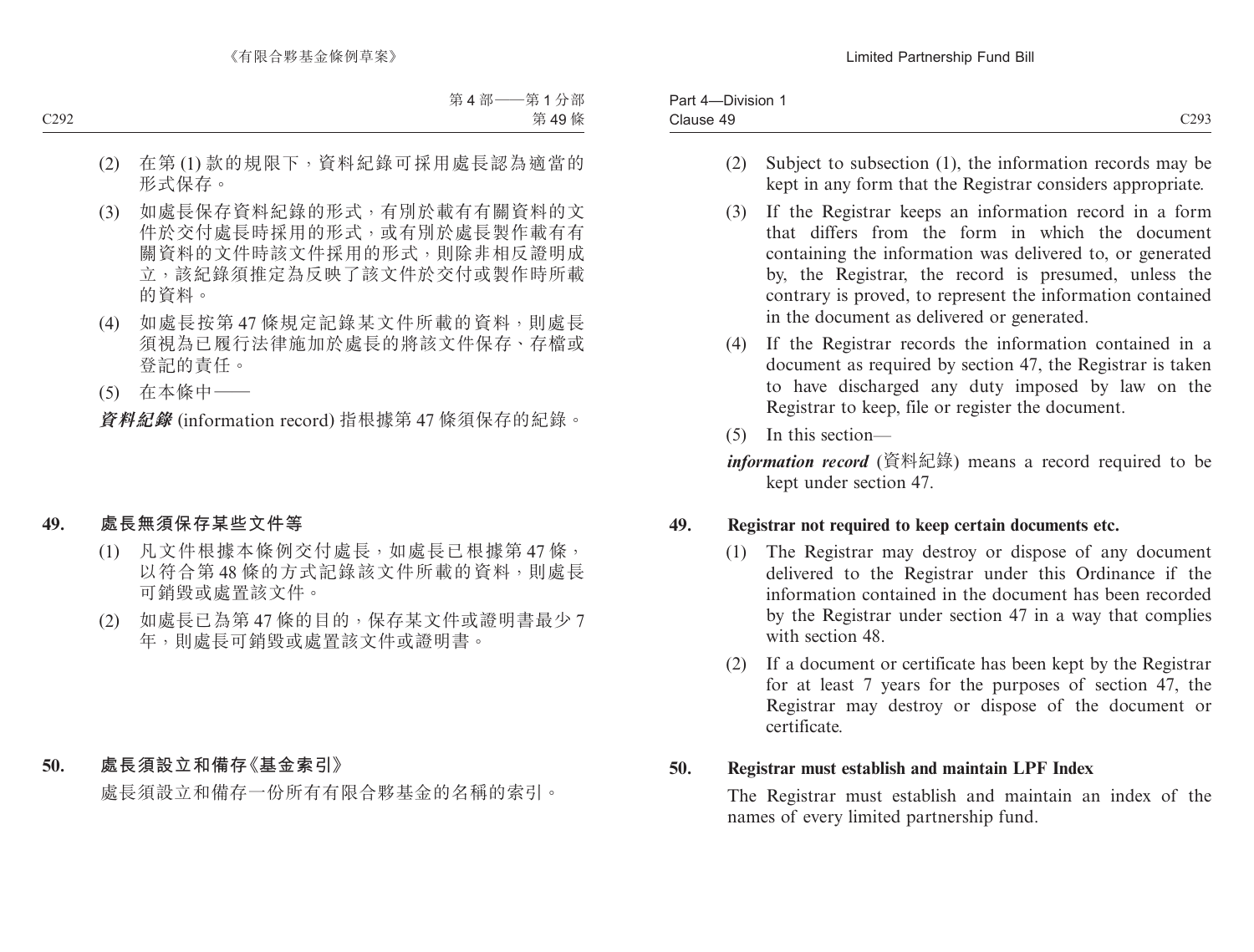# **Division 2—Registration of Documents**

### **51. Unsatisfactory document**

- (1) For the purposes of this Division, a document delivered to the Registrar is unsatisfactory if—
	- (a) the information contained in the document is not capable of being reproduced in a legible form;
	- (b) the document is neither in English nor in Chinese, and is not accompanied by a certified translation of it in English or Chinese;
	- (c) the requirements specified in relation to the document under section 94 are not complied with;
	- (d) the applicable requirements of the Ordinance under which the document is delivered are not complied with;
	- (e) the document is not accompanied by the specified fee payable for filing the document;
	- (f) the document, or any signature on the document, or any digital signature or electronic signature accompanying the document—
		- (i) is incomplete or incorrect; or
		- (ii) is altered without proper authority;
	- (g) the information contained in the document—
		- (i) is internally inconsistent; or
		- (ii) is inconsistent with other information on the LPF Register or other information contained in another document delivered to the Registrar for the purpose of the fund;
	- (h) the information contained in the document is derived from anything that—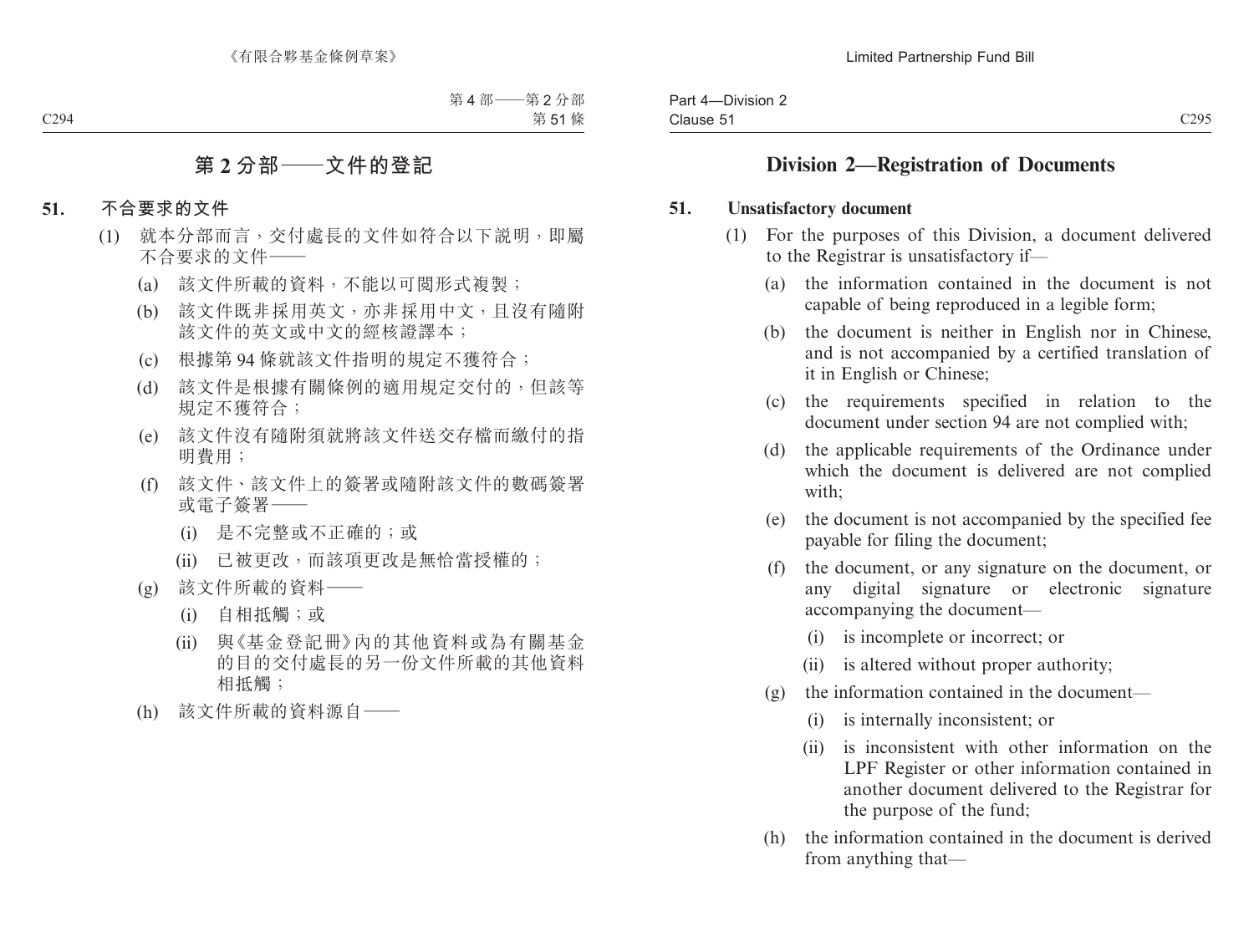- (i) is invalid or ineffective; or
- (ii) has been done without the authority of the general partner in the relevant limited partnership fund; or
- (i) the document contains matters contrary to law.
- (2) In this section—

*applicable requirements* (適用規定), in relation to a document, means the requirements as regards—

- (a) the contents of the document;
- (b) the form of the document;
- (c) the authentication of the document; and
- (d) the manner of delivery of the document;
- *certified translation* (經核證譯本) means a certified translation within the meaning of section 4 of the Companies Ordinance (Cap. 622);
- *digital signature* (數碼簽署) has the meaning given by section 2(1) of the Electronic Transactions Ordinance (Cap. 553);
- *electronic signature* (電子簽署) has the meaning given by section 2(1) of the Electronic Transactions Ordinance (Cap. 553).

### **52. Registrar may refuse to accept or register document**

- (1) If the Registrar is of the opinion that a document delivered to the Registrar under this Ordinance is unsatisfactory, the Registrar—
	- (a) may refuse to accept the document; or
	- (b) may, after having accepted the document, exercise the powers specified in subsection (2) or (3).
- (2) The Registrar may refuse to register the document and return the document to the person who delivered it.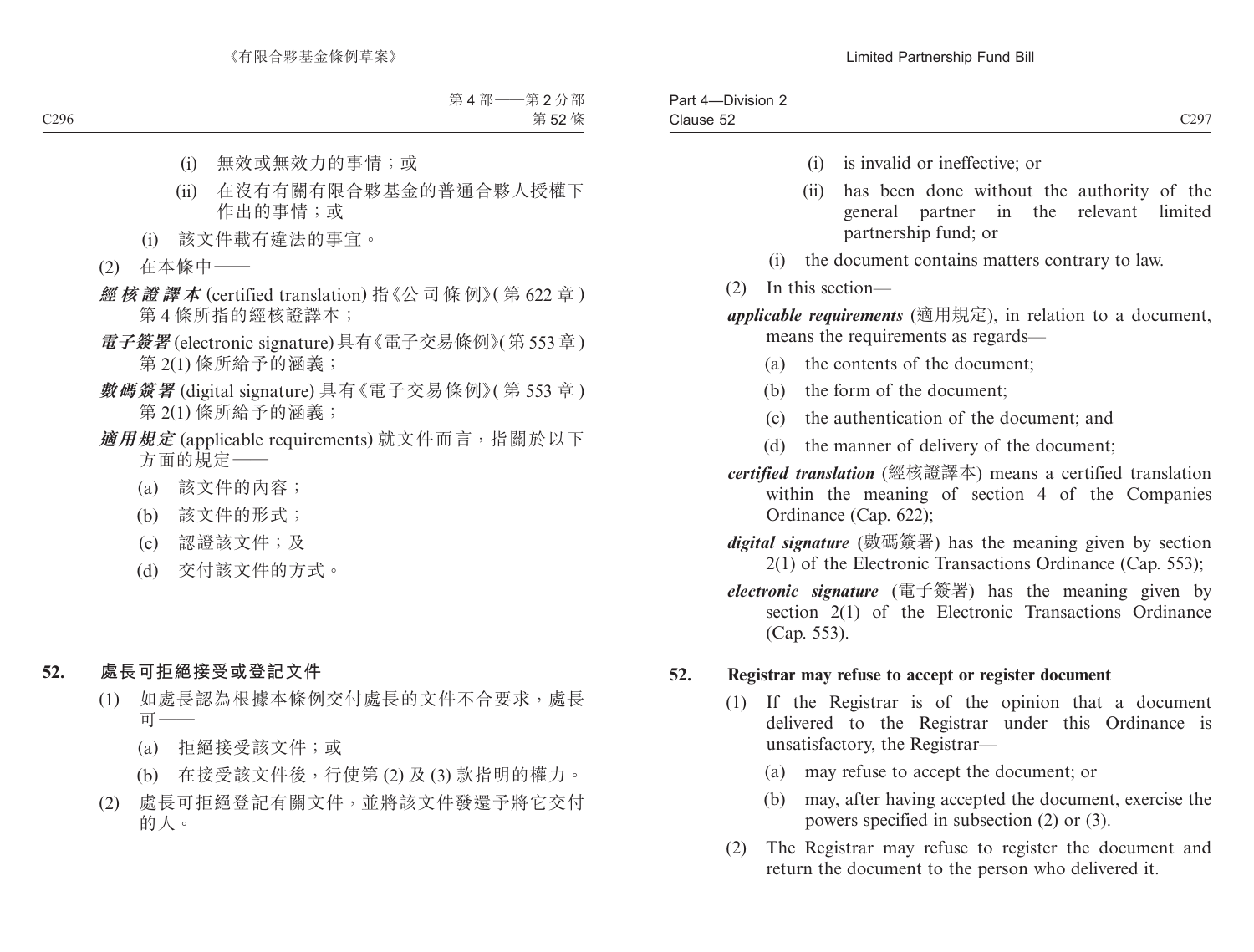| -Division 2<br>-<br>Pan<br><u>д</u> |                  |
|-------------------------------------|------------------|
| Clause 53<br>------ - -             | C <sub>299</sub> |

- (3) The Registrar may also advise that—
	- (a) the document be appropriately amended or completed, and be redelivered with or without a supplementary document; or
	- (b) a fresh document be delivered in its place.
- (4) If the Registrar—
	- (a) has not received a document;
	- (b) refuses to accept a document under subsection  $(1)(a)$ ; or
	- (c) refuses to register a document under subsection (2),

the document is taken as not having been delivered to the Registrar as required or authorized by this Ordinance.

### **53. Registrar may withhold registration of document pending further particulars etc.**

- (1) For the purpose of determining whether the powers specified in section 52(2) and (3) are exercisable in relation to a document, the Registrar may—
	- (a) withhold the registration of the document pending compliance with a request under paragraph (b); and
	- (b) request the person who is required or authorized to deliver the document to the Registrar to do any or all of the following within a period specified by the Registrar—
		- (i) to produce any other document, information or evidence that, in the Registrar's opinion, is necessary for the Registrar to determine the question as to whether the document is unsatisfactory;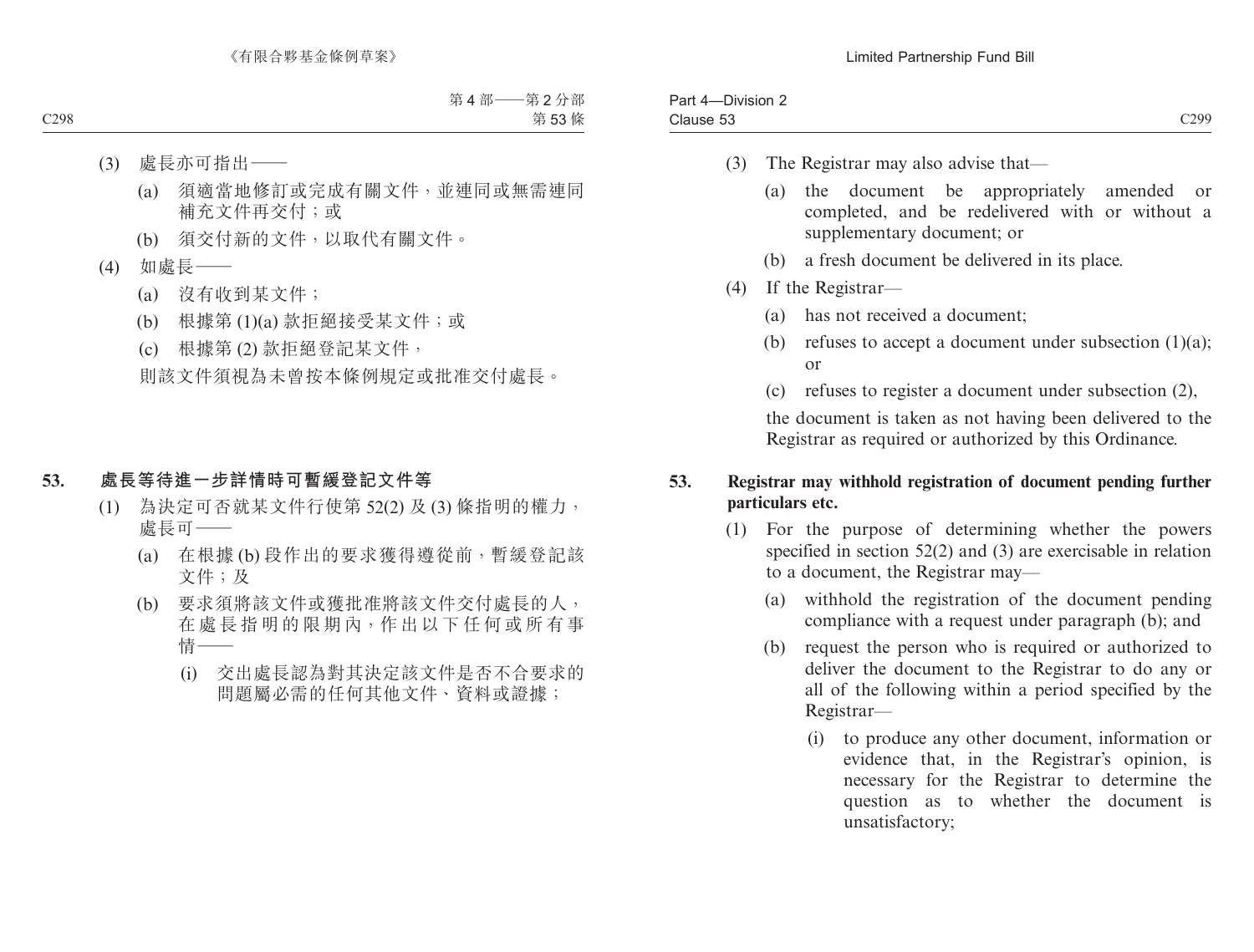- (ii) to appropriately amend or complete the document, and redeliver it with or without a supplementary document;
- (iii) to apply to a court for any order or direction that the Registrar considers necessary and to conduct the application diligently;
- (iv) to comply with any other direction given by the Registrar.
- (2) In this section—
- *court* (法院) means a court of competent jurisdiction of the Hong Kong Special Administrative Region and includes a magistrate.

## **54. Appeal against Registrar's decision to refuse registration**

- (1) If a person is aggrieved by a decision of the Registrar to refuse to register a document under section 52(2), the person may, within 42 days after the decision, appeal to the Court against the decision.
- (2) The Court may make any order that it considers appropriate, including an order as to costs.
- (3) If the Court makes an order as to costs against the Registrar under subsection (2), the costs are payable out of the general revenue, and the Registrar is not personally liable for the costs.

## **55. Certain period to be disregarded for calculating daily penalty for failure to deliver document to Registrar**

- (1) This section applies if—
	- (a) a document is delivered to the Registrar under an Ordinance; and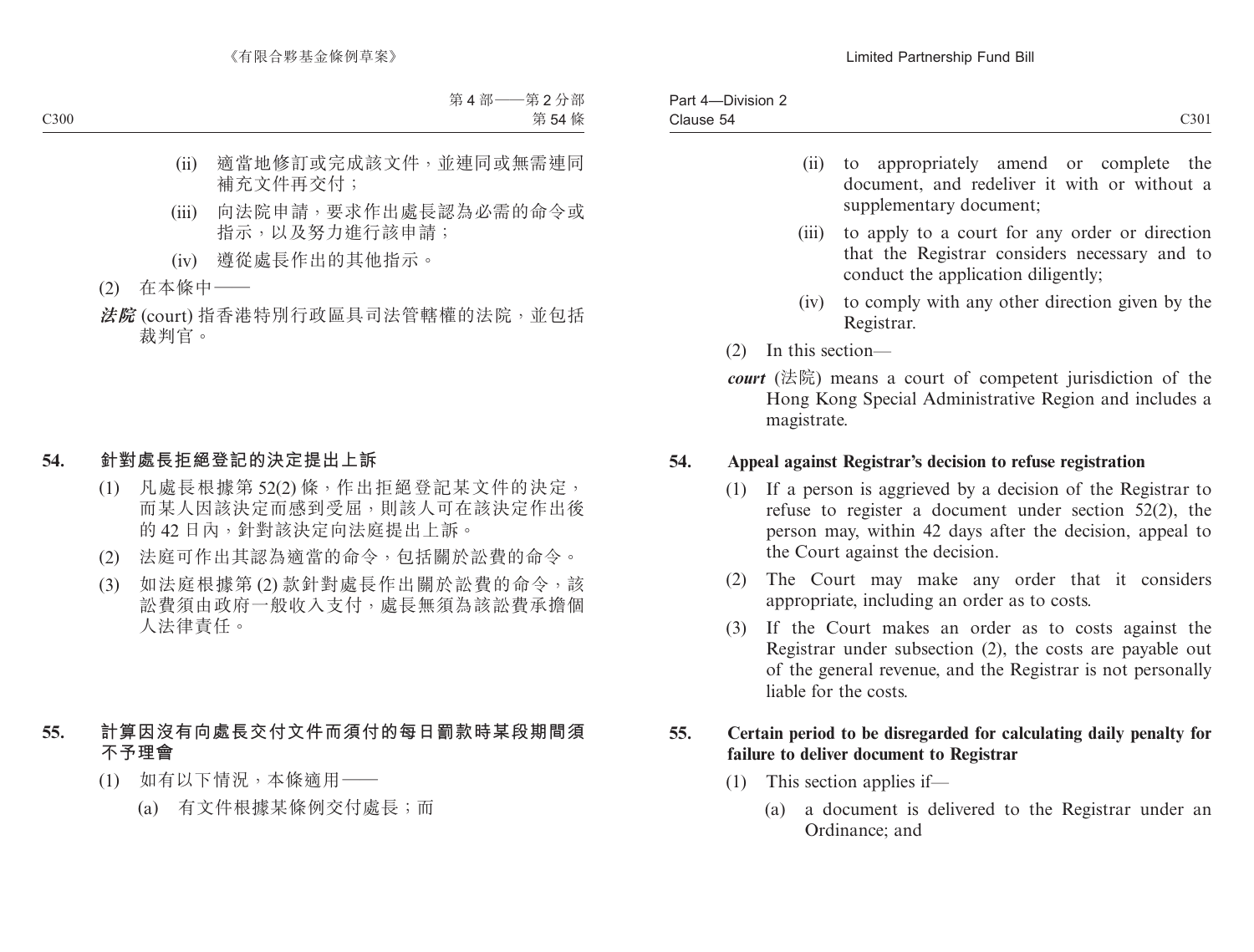| $ -$<br>-Division 3<br>3 <sub>cm</sub><br>ᅩ<br>∽art |                |
|-----------------------------------------------------|----------------|
| Clause 56                                           | C303<br>$\sim$ |
|                                                     |                |

- (b) the Registrar refuses to register the document under section 52(2).
- (2) The Registrar must send a notice of the refusal, and the reasons for the refusal, to—
	- (a) the person who is required to deliver the document to the Registrar under the Ordinance or, if more than one person is so required, any of those persons; or
	- (b) if another person delivers, on behalf of the person so required, the document to the Registrar, that other person.
- (3) If a notice is sent to a person under subsection (2) with respect to a document, the period specified in subsection (4) is to be disregarded for the purpose of calculating the daily penalty under an Ordinance that makes it an offence for failing to comply with a requirement to deliver the document and that imposes a penalty for each day during which the offence continues.
- (4) The period is one beginning on the date on which the document was delivered to the Registrar and ending with the 14th day after the date on which the notice is sent under subsection (2).

# **Division 3—Registrar's Powers in relation to Maintaining LPF Register**

## **56. Registrar may require general partner to resolve inconsistency with LPF Register**

(1) If it appears to the Registrar that the information contained in a document registered by the Registrar in respect of a limited partnership fund is inconsistent with other information relating to the fund on the LPF Register, the Registrar may give notice to the general partner in the fund—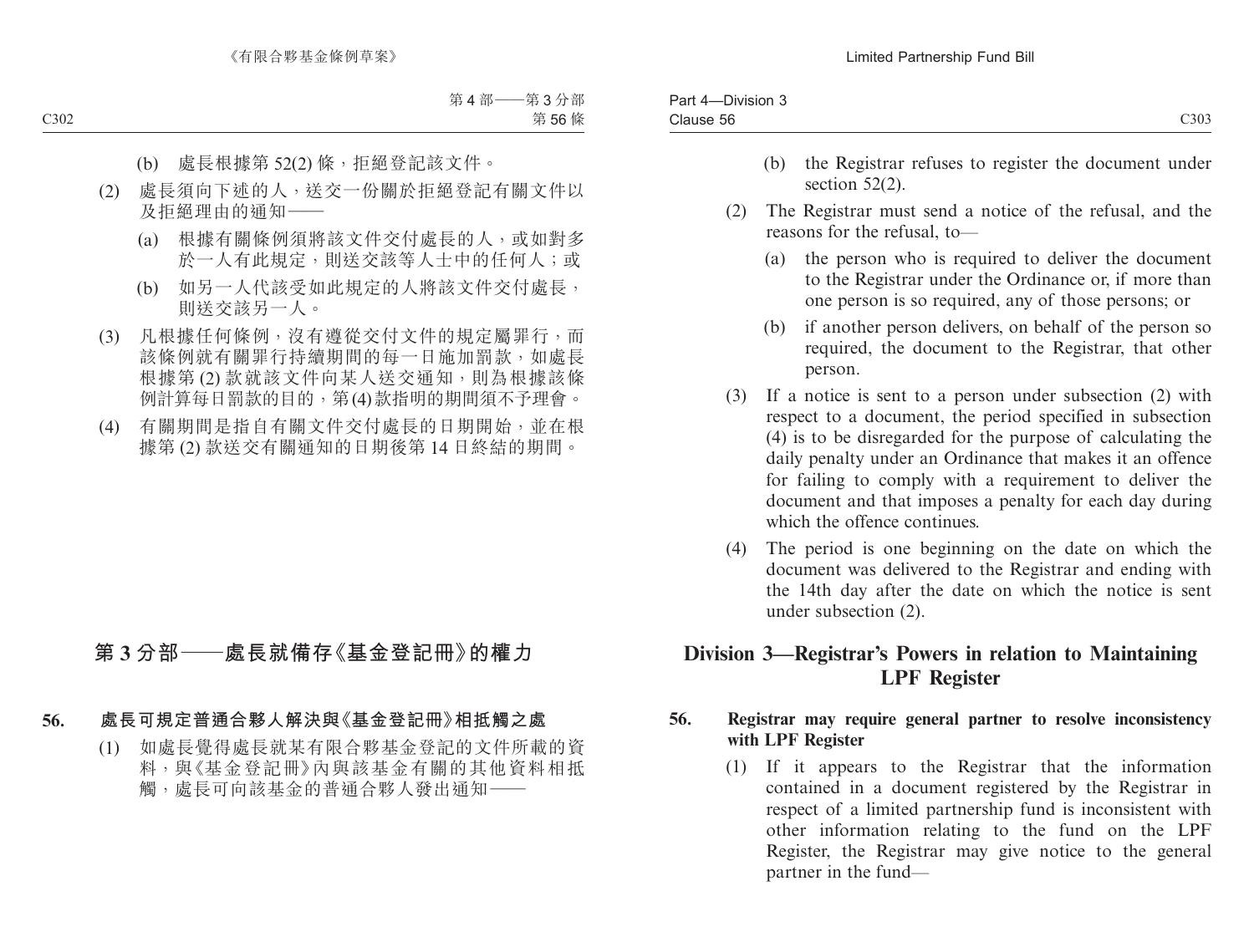| Par<br>Division-<br>. . |      |
|-------------------------|------|
| $ -$<br>Clause 57       | C305 |

- (a) stating in what respect the information contained in the document appears to be inconsistent with other information on the LPF Register; and
- (b) requiring the general partner to take steps to resolve the inconsistency.
- (2) For the purposes of subsection (1)(b), the Registrar may require the general partner to deliver to the Registrar within the period specified in the notice—
	- (a) information required to resolve the inconsistency; or
	- (b) evidence that proceedings have been commenced by the general partner as a partner in the fund in the Court for the purpose of resolving the inconsistency and that the proceedings are being conducted diligently.
- (3) If the general partner fails to comply with a requirement under subsection  $(1)(b)$ , the general partner commits an offence and is liable—
	- (a) to a fine at level 5; and
	- (b) in the case of a continuing offence—to a further fine of \$1,000 for each day during which the offence continues.

### **57. Registrar may require further information for updating etc.**

(1) For the purpose of ensuring that a person's information on the LPF Register is accurate or bringing the information up to date, the Registrar may send a notice to the person requiring the person to give the Registrar, within a period specified by the Registrar, any information about the person, being information of the kind that is included on the LPF Register.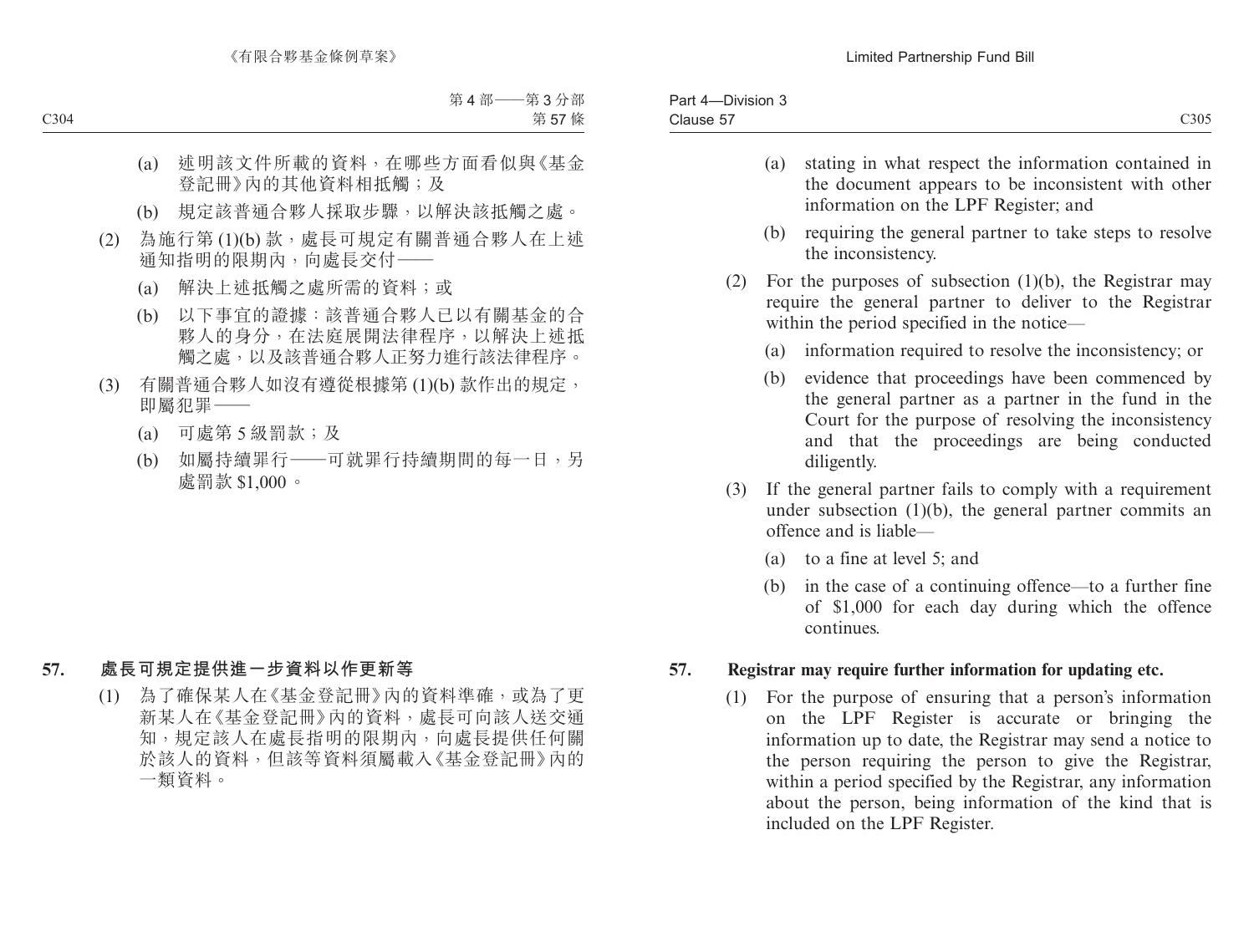Part 4—Division 3 Clause 58  $\alpha$  Clause 58 C307

- (2) However, in the case of a limited partnership fund, for the purpose of ensuring that the fund's information on the LPF Register is accurate or bringing the information up to date, the Registrar may send a notice to the general partner in the fund requiring the general partner to give the Registrar, within a period specified by the Registrar, any information about the fund, being information of the kind that is included on the LPF Register.
- (3) If a person or general partner fails to comply with a requirement under subsection (1) or (2), the person or the general partner commits an offence and is liable—
	- (a) to a fine at level 5; and
	- (b) in the case of a continuing offence—to a further fine of \$1,000 for each day during which the offence continues.

## **58. Registrar may rectify typographical or clerical error on LPF Register**

- (1) The Registrar may, on the Registrar's own initiative, rectify a typographical or clerical error contained in any information on the LPF Register.
- (2) The Registrar may, on application by the general partner in a limited partnership fund, rectify a typographical or clerical error contained in any information relating to the fund on the LPF Register.
- (3) If, in relation to an application under subsection (2), a document showing the rectification is delivered to the Registrar, the Registrar may rectify the error by registering the document.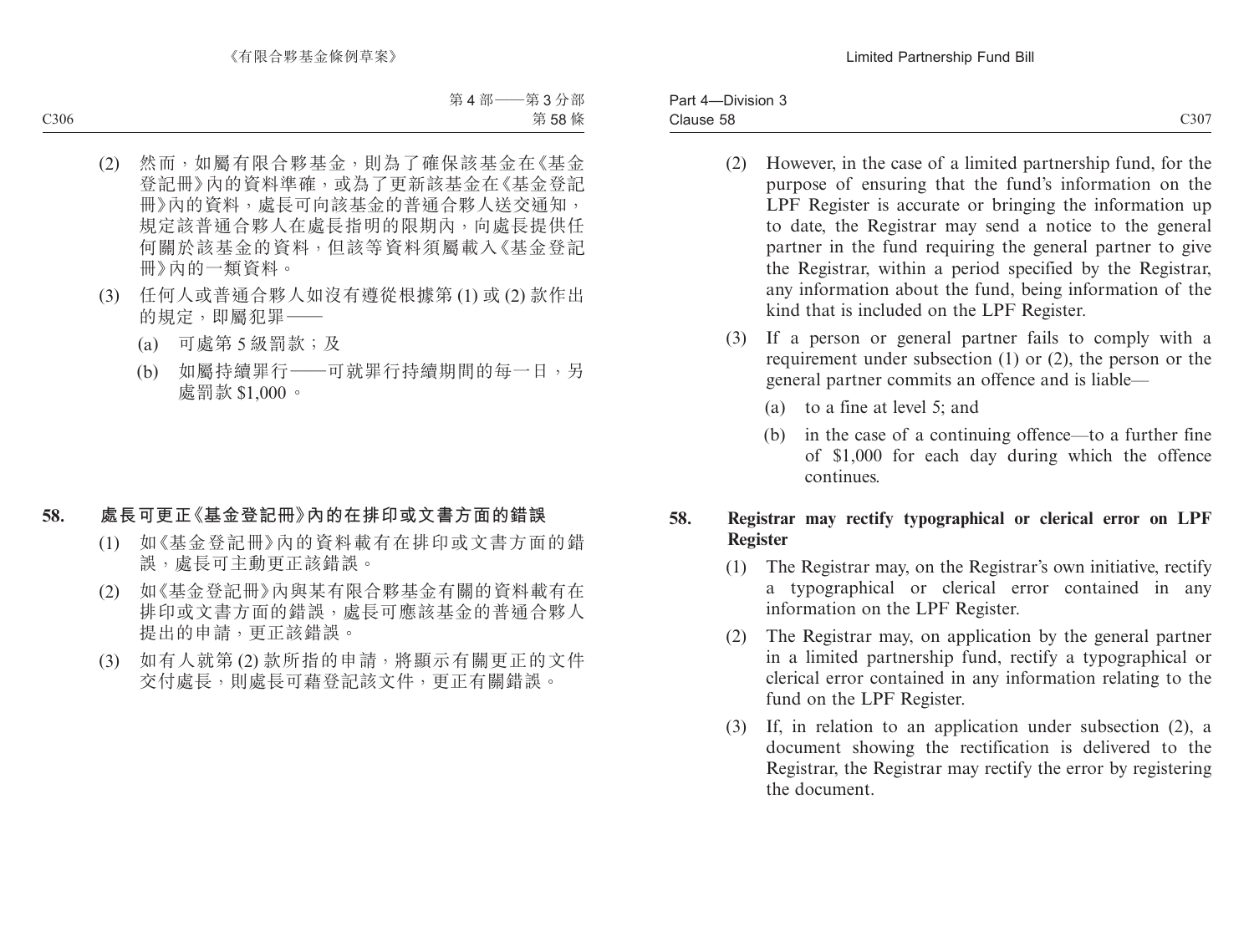| C309<br>- -<br>Clause 59<br>- | റപ<br><b>DIVISION</b><br>dΙ<br>. . |  |
|-------------------------------|------------------------------------|--|
|                               |                                    |  |

- (4) Without limiting section 94, the Registrar may, in relation to any document authorized to be delivered to the Registrar under subsection (3), specify requirements as  $to$ —
	- (a) the form of, and the manner of delivery of, the document to enable it to be associated with the document containing the error; and
	- (b) the identification of the document containing the error.

## **59. Registrar must rectify information on LPF Register on order of Court**

- (1) The Court may, on application by any person, by order direct the Registrar to rectify any information on the LPF Register or to remove any information from it if the Court is satisfied that the information—
	- (a) is factually inaccurate; or
	- (b) is derived from anything that—
		- (i) is invalid or ineffective;
		- (ii) has been done without the authority of the general partner in the relevant limited partnership fund; or
		- (iii) is factually inaccurate or forged.
- (2) If, in relation to an application under subsection (1), a document showing the rectification is filed with the Court, the Court may require the Registrar to rectify the information by registering the document.
- (3) The Court must not order the removal of any information from the LPF Register under subsection (1) unless it is satisfied that—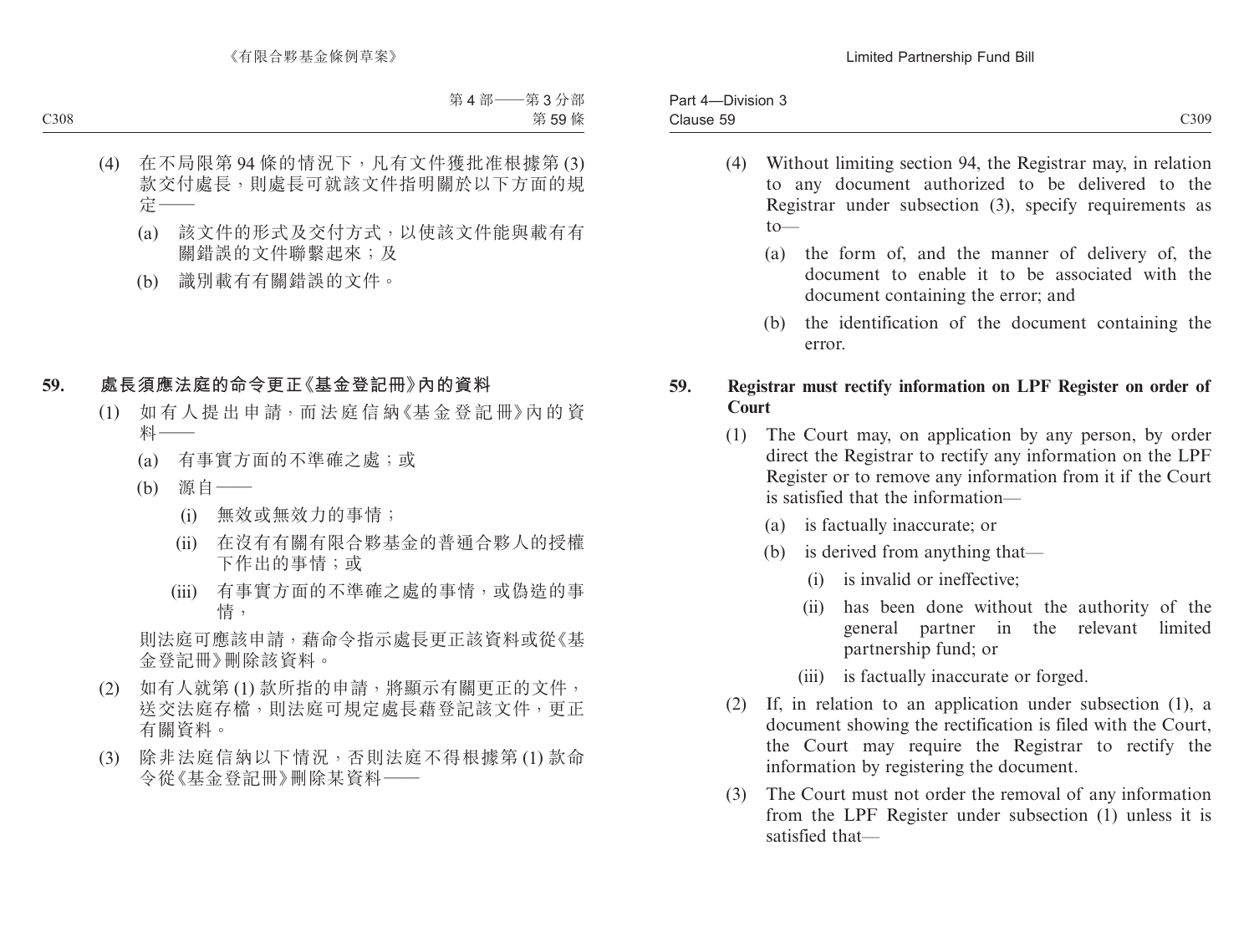- (a) even if a document showing the rectification in question is registered, the continuing presence of the information on the LPF Register will cause material damage to the fund concerned; and
- (b) the interest of the partners in the fund in removing the information outweighs the interest of other persons in the information continuing to appear on the LPF Register.
- (4) If the Court makes an order for the rectification of any information on or the removal of any information from the LPF Register under subsection (1), the Court may make any consequential order that it considers to be just with respect to the legal effect (if any) to be accorded to the information by virtue of its having appeared on the LPF Register.
- (5) If the Court makes an order for the removal of any information from the LPF Register under subsection (1), it may direct—
	- (a) that a note made under section 61(1) in relation to the information is to be removed from the LPF Register;
	- (b) that the order is not to be made available for public inspection as part of the LPF Register; and
	- (c) that—
		- (i) no note is to be made under section  $61(1)$  as a result of the order; or
		- (ii) any such note is to be restricted to providing information in relation to the matters specified by the Court.
- (6) The Court must not give a direction under subsection (5) unless it is satisfied that—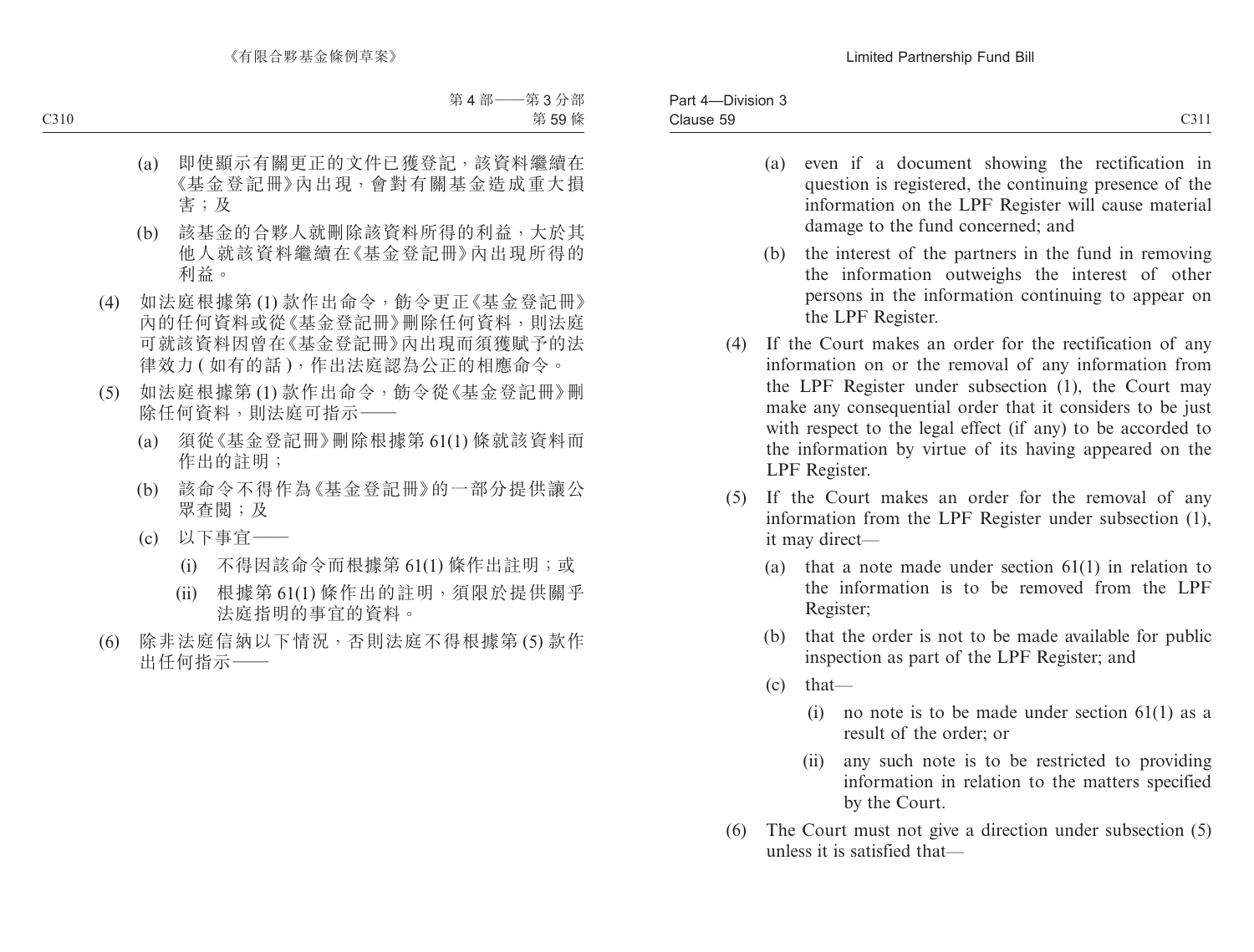| $- \cdot \cdot \cdot$<br>$\sim$<br>Part<br>-Division 3<br>-4 |                                       |
|--------------------------------------------------------------|---------------------------------------|
| $\sim$<br>Clause 60                                          | 0.222<br>$\rightarrow$<br><u>UJIJ</u> |

- (a) any of the following may cause damage to the fund—
	- (i) the presence on the LPF Register of the note or a note not so restricted under subsection  $(5)(c)(ii)$  (as the case may be):
	- (ii) the availability for public inspection of the order; and
- (b) the interest of the partners in the fund in nondisclosure outweighs the interest of other persons in disclosure.
- (7) If the Court makes an order under this section, the person who made the application must deliver an office copy of the order to the Registrar.

### **60. Registrar may appear in proceedings for rectification**

- (1) In any proceedings before the Court for the purposes of section 59, the Registrar—
	- (a) is entitled to appear or be represented, and be heard; and
	- (b) must appear if so directed by the Court.
- (2) Whether or not the Registrar appears in those proceedings, the Registrar may submit to the Court a written statement signed by the Registrar, giving particulars of the matters relevant to the proceedings and within the Registrar's knowledge.
- (3) Unless otherwise directed by the Court, a statement submitted under subsection (2) is to be regarded as forming part of the evidence in the proceedings.

### **61. Registrar may annotate LPF Register**

(1) The Registrar may make a note on the LPF Register for the purpose of providing information in relation to—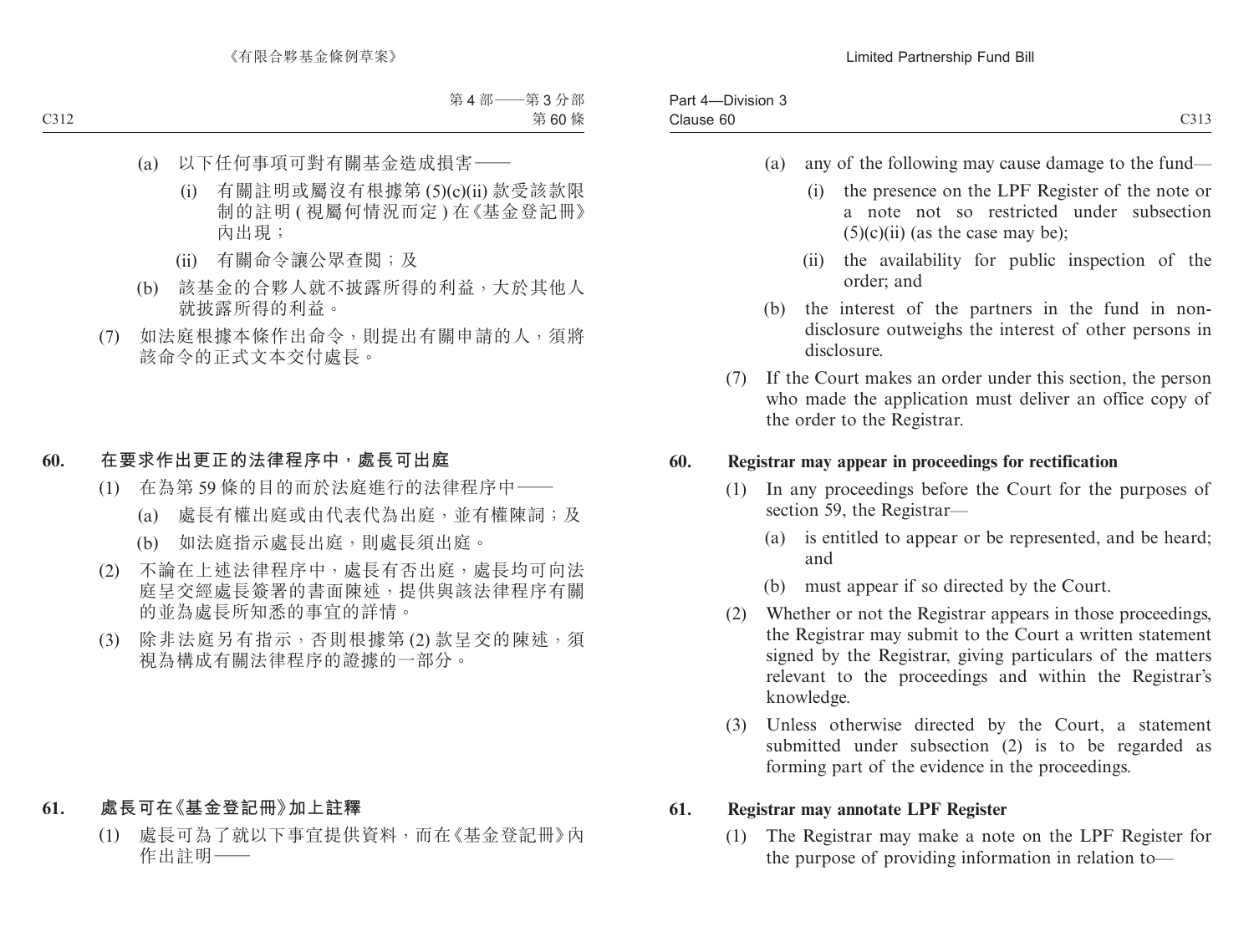| -Division 4<br>Part 4–<br>---- |      |
|--------------------------------|------|
| Clause 62                      | C315 |

- (a) a rectification of a typographical or clerical error contained in any information on the LPF Register under section 58;
- (b) a rectification of any information on the LPF Register under section 59;
- (c) a removal of any information from the LPF Register under section 59; or
- (d) any other information on the LPF Register.
- (2) A note made under subsection (1) is part of the LPF Register.
- (3) The Registrar may remove a note if the Registrar is satisfied that it no longer serves any useful purpose.

# **Division 4—Inspection of LPF Register and LPF Index**

### **62. Registrar must make LPF Register available for public inspection**

- (1) The Registrar must make the LPF Register available for public inspection at all reasonable times so as to enable any member of the public to ascertain, in relation to a limited partnership fund—
	- (a) whether the member of the public is dealing with—
		- (i) the general partner in the fund;
		- (ii) the authorized representative of the fund (if any); or
		- (iii) the investment manager of the fund,

in relation to the administration of the fund or its property; and

- (b) the particulars of—
	- (i) the fund;
	- (ii) the general partner in the fund;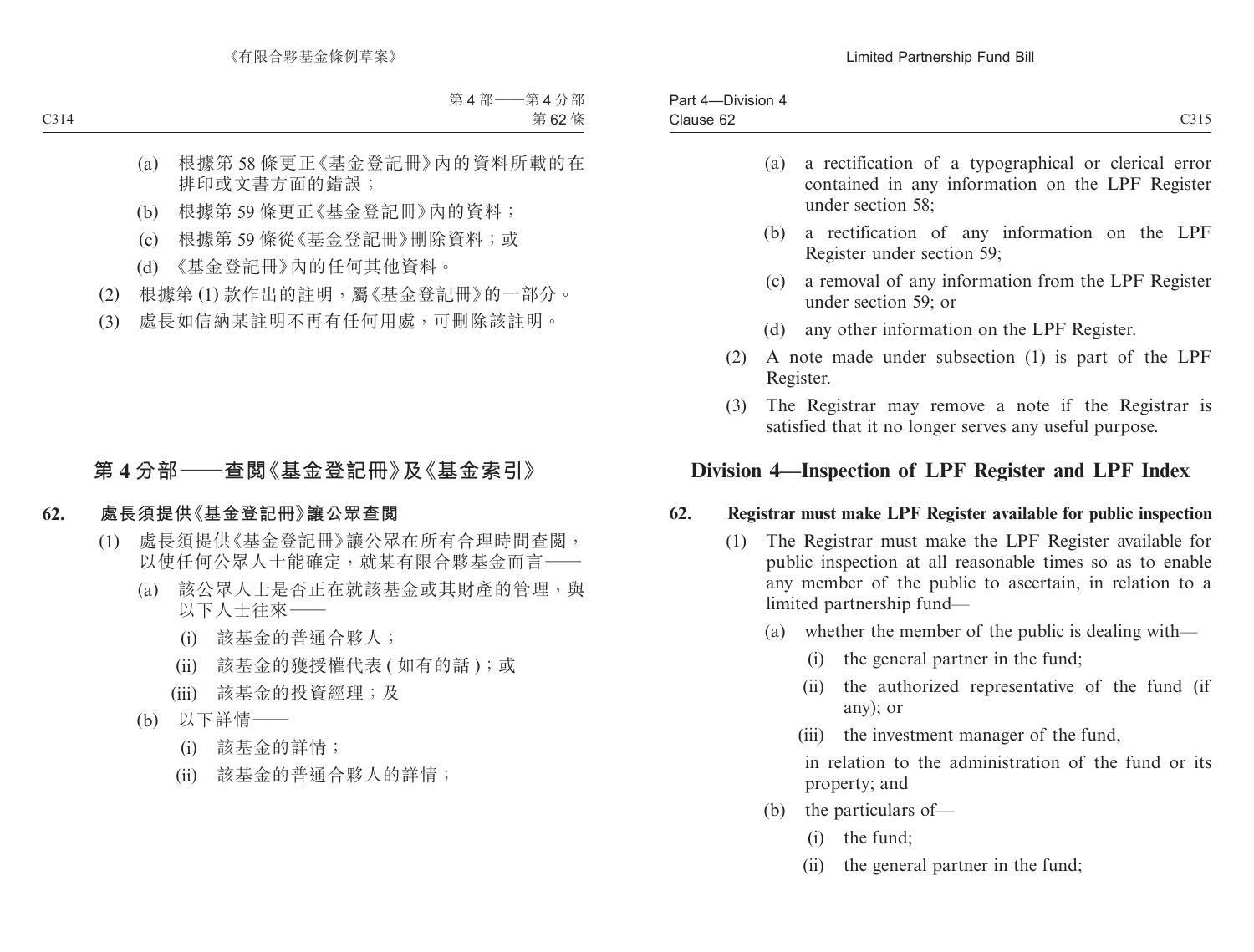- any);
- (iv) the investment manager of the fund;
- (v) a former general partner in the fund (if any);
- (vi) a former authorized representative of the fund (if any); or
- (vii) a former investment manager of the fund (if any).
- (2) However, the Registrar must not make available for public inspection under subsection (1) any information excluded from public inspection by or under an Ordinance or by an order of a court.
- (3) For the purposes of subsection (1), the Registrar must, on receiving the specified fee payable for inspection, allow a person to inspect any document on the LPF Register in any form that the Registrar considers appropriate.
- (4) For the purposes of subsection (1), the Registrar may, on receiving the specified fee payable for certification, produce to a person a certified true copy of any document or information on the LPF Register, in so far as the document or information may be made available for public inspection, in any form that the Registrar considers appropriate.
- (5) In this section—
- *court* (法院) means a court of competent jurisdiction of the Hong Kong Special Administrative Region and includes a magistrate.

## **63. Registrar's certified true copy admissible as evidence**

In any proceedings—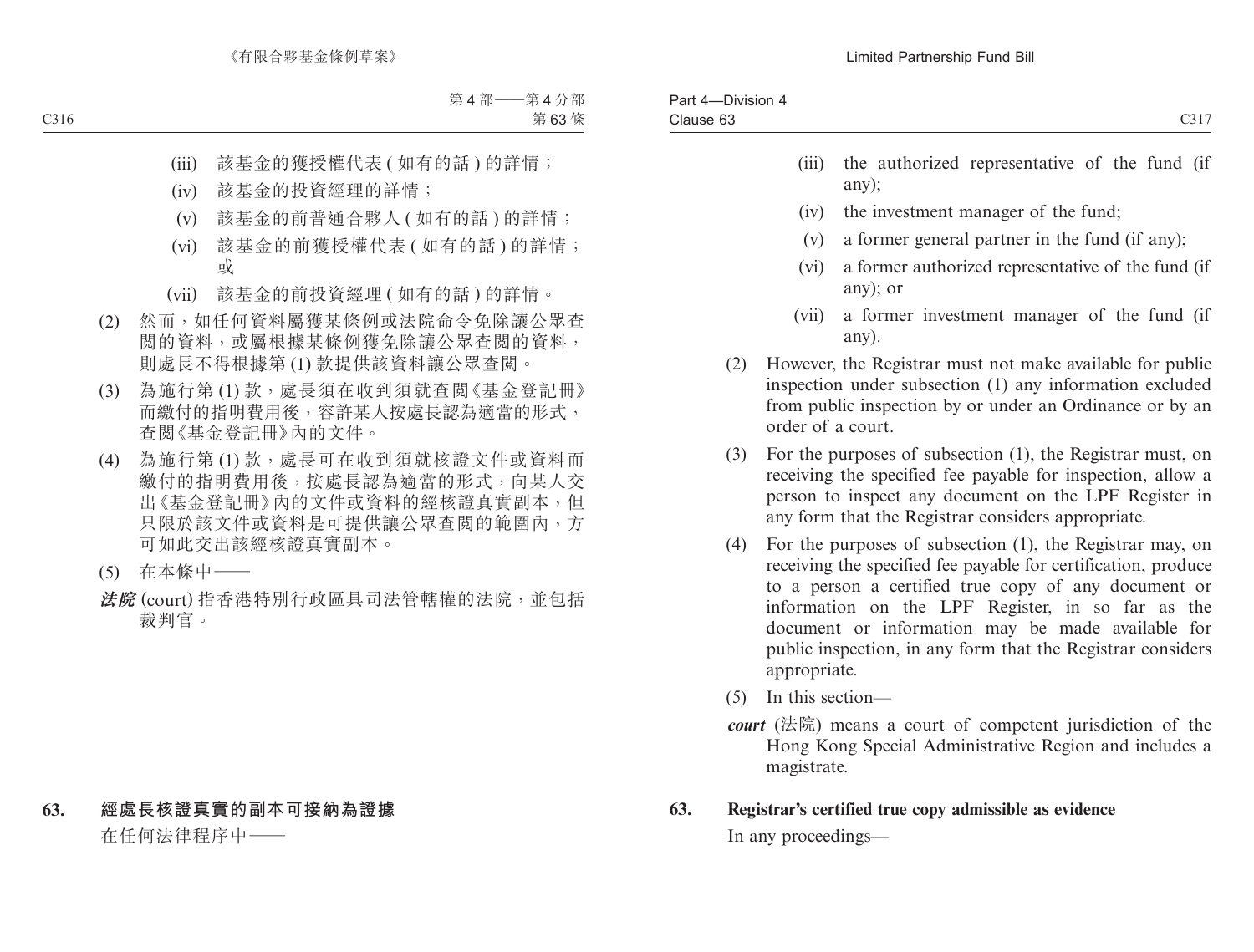- (a) a document purporting to be a copy of any information produced by the Registrar, and purporting to be certified by the Registrar under section 62(4) as a true copy of the information, is admissible in evidence on its production without further proof; and
- (b) on being admitted in evidence under paragraph (a), the document is proof of the information in the absence of evidence to the contrary.

#### **64. Registrar must make LPF Index available for public inspection**

The Registrar must make the LPF Index available for public inspection at all reasonable times.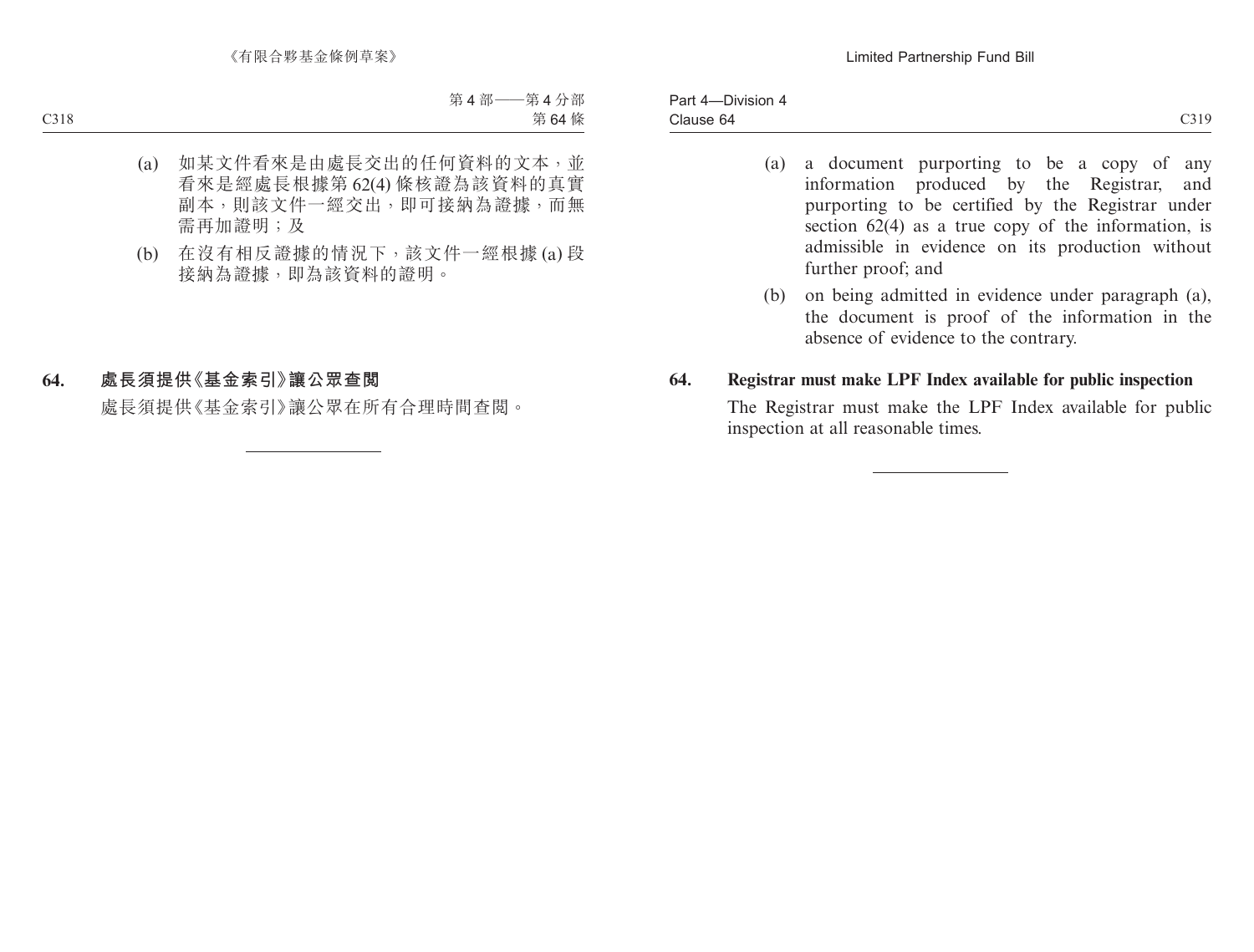# **Part 5**

# **Striking off and Deregistration of Limited Partnership Funds**

## **Division 1—Striking off**

#### **65. Registrar may send inquiry letter to general partner**

- (1) If the Registrar has reasonable cause to believe that, in relation to a limited partnership fund, any of the circumstances specified in subsection (2) exists, the Registrar may send to the general partner in the fund by post a letter inquiring whether the circumstance exists.
- (2) The circumstances are that—
	- (a) the fund does not meet the eligibility requirements in section 7;
	- (b) the fund does not have an investment manager;
	- (c) the fund does not have a responsible person;
	- (d) if section 23 applies in relation to the fund—the fund does not have an authorized representative; and
	- (e) after the second anniversary of the date on which the certificate of registration is issued to the fund under section 13—
		- (i) the fund is not in operation or is not carrying on business as a fund; or
		- (ii) all the partners in the fund are corporations in the same group of companies.
- (3) The letter mentioned in subsection (1) must be sent to—
	- (a) the fund's registered office; or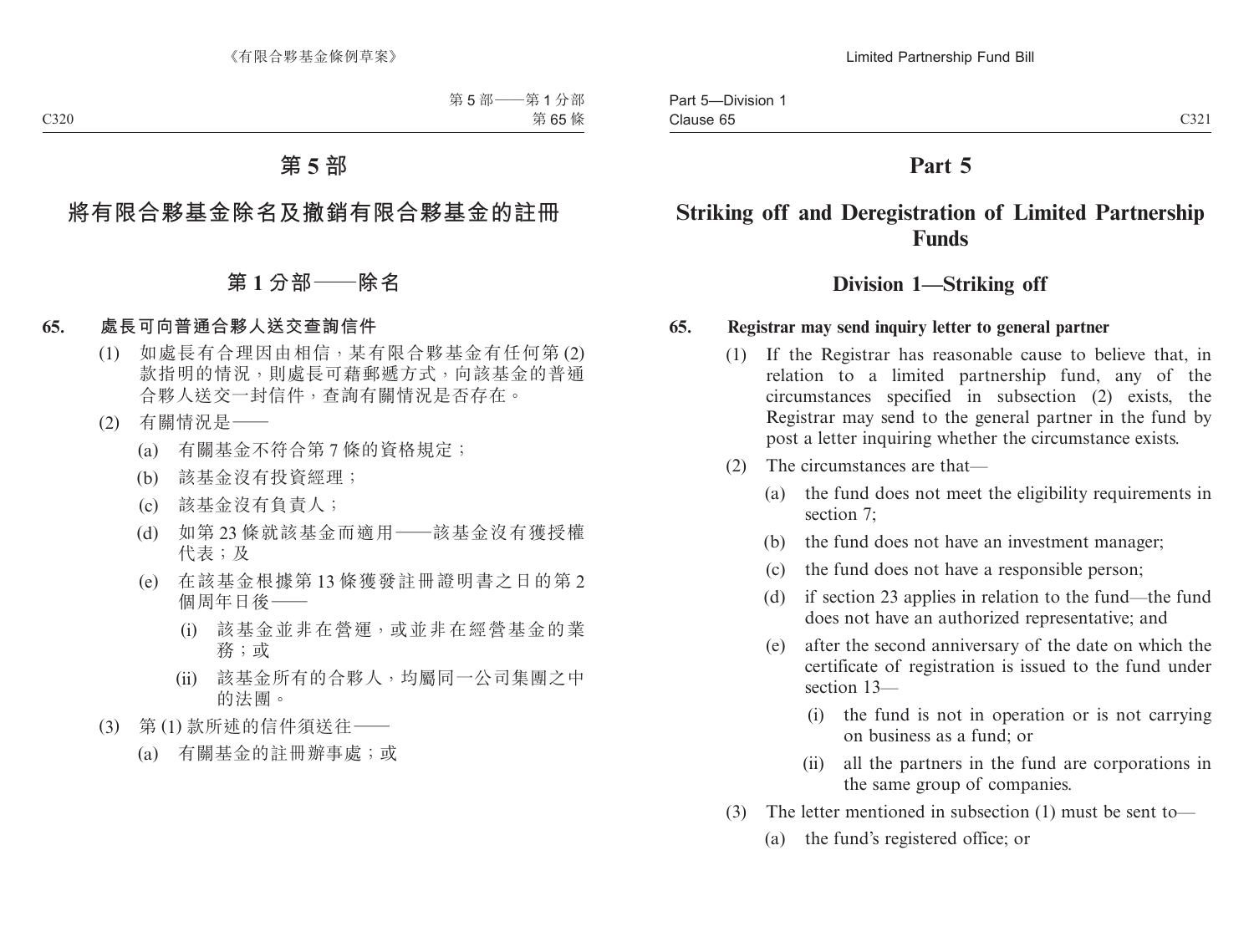- (b) if the Registrar is of the opinion that the letter is unlikely to be received by the general partner in the fund if the letter is sent to the fund's registered office—the general partner's address.
- (4) If the Registrar is of the opinion that a letter under subsection (1) is unlikely to be received by the general partner in the fund, the Registrar may, instead of sending a letter, publish in the Gazette a notice that, unless cause is shown to the contrary, the fund's name will be struck off the LPF Register at the end of 3 months after the date of the notice.

#### **66. Registrar must follow up under certain circumstances**

- (1) This section applies if, within 1 month after sending a letter under section 65(1)—
	- (a) the Registrar does not receive a reply to the letter; or
	- (b) the Registrar receives a reply to the letter to the effect that the circumstance specified in the letter exists in relation to the limited partnership fund.
- (2) The Registrar must, within 30 days after the end of that 1 month—
	- (a) subject to subsection (4), send to the general partner in the fund by registered post another letter that meets the requirements set out in subsection (3); and
	- (b) publish in the Gazette a notice that, unless cause is shown to the contrary, the fund's name will be struck off the LPF Register at the end of 3 months after the date of the notice.
- (3) The letter mentioned in subsection (2)(a) must—
	- (a) refer to the letter sent under section 65(1);
	- (b) state that—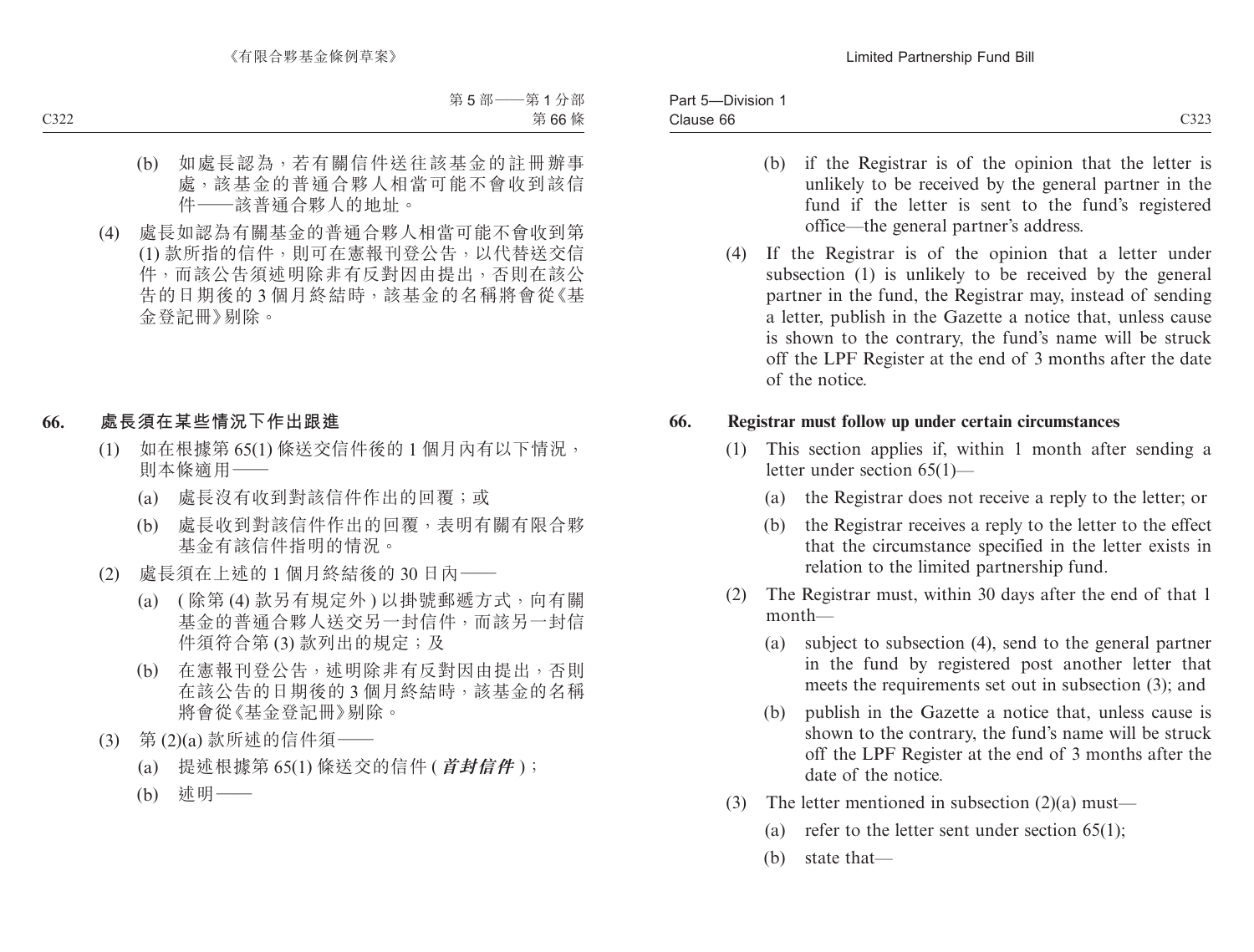- (i) no reply to it has been received; or
- (ii) the Registrar has received a reply to it to the effect that the circumstance specified in the letter exists in relation to the fund; and
- (c) be sent to—
	- (i) the fund's registered office; or
	- (ii) if the Registrar is of the opinion that the letter is unlikely to be received by the general partner in the fund if the letter is sent to the fund's registered office—the general partner's address.
- (4) The Registrar is not required to send a letter under subsection (2)(a) if the Registrar is of the opinion that the letter is unlikely to be received by the general partner in the fund.

#### **67. Registrar may strike off limited partnership fund's name**

- (1) At the end of 3 months after the date of publication of a notice under section 65(4) or 66(2)(b), the Registrar may, unless cause is shown to the contrary, strike the limited partnership fund's name off the LPF Register by publishing in the Gazette another notice declaring it to be struck off.
- (2) On the date of publication of the notice under subsection  $(1)$ —
	- (a) the fund's name is struck off the LPF Register;
	- (b) the fund ceases to be a limited partnership fund; and
	- (c) if the fund was still in existence immediately before that date—
		- (i) the fund continues in existence in the form of a partnership (*continuing partnership*); but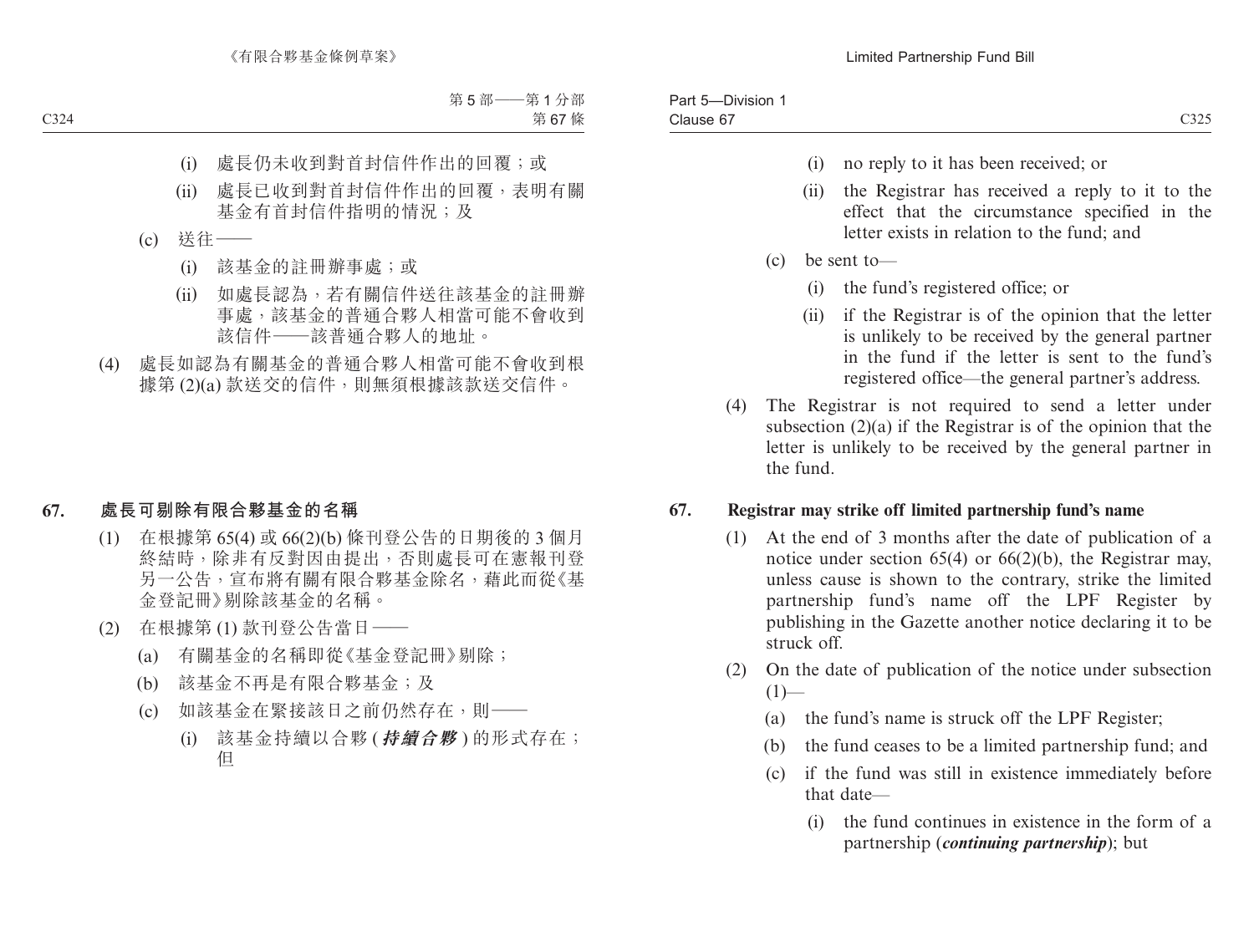- (ii) this Ordinance ceases to apply to the continuing partnership.
- (3) Unless the continuing partnership is a non-Hong Kong limited partnership—
	- (a) the continuing partnership is to be regarded as a partnership that is not a limited partnership; and
	- (b) the general partner or a limited partner in the former limited partnership fund is to be regarded as a partner in the continuing partnership.

# **Division 2—Deregistration**

#### **68. Application for deregistration**

- (1) The general partner in a limited partnership fund may apply to the Registrar for the deregistration of the fund.
- (2) An application must not be made unless, at the time of the application—
	- (a) all the partners in the fund agree to the deregistration;
	- (b) the fund has no outstanding liabilities;
	- (c) the general partner in the fund is not suing or being sued as a partner in the fund in respect of the affairs of the fund in any legal proceedings; and
	- (d) the fund's assets do not consist of any immovable property situate in Hong Kong.
- (3) An application must be—
	- (a) in the specified form;
	- (b) delivered in the specified manner;
	- (c) accompanied by the specified fee payable for lodging the application; and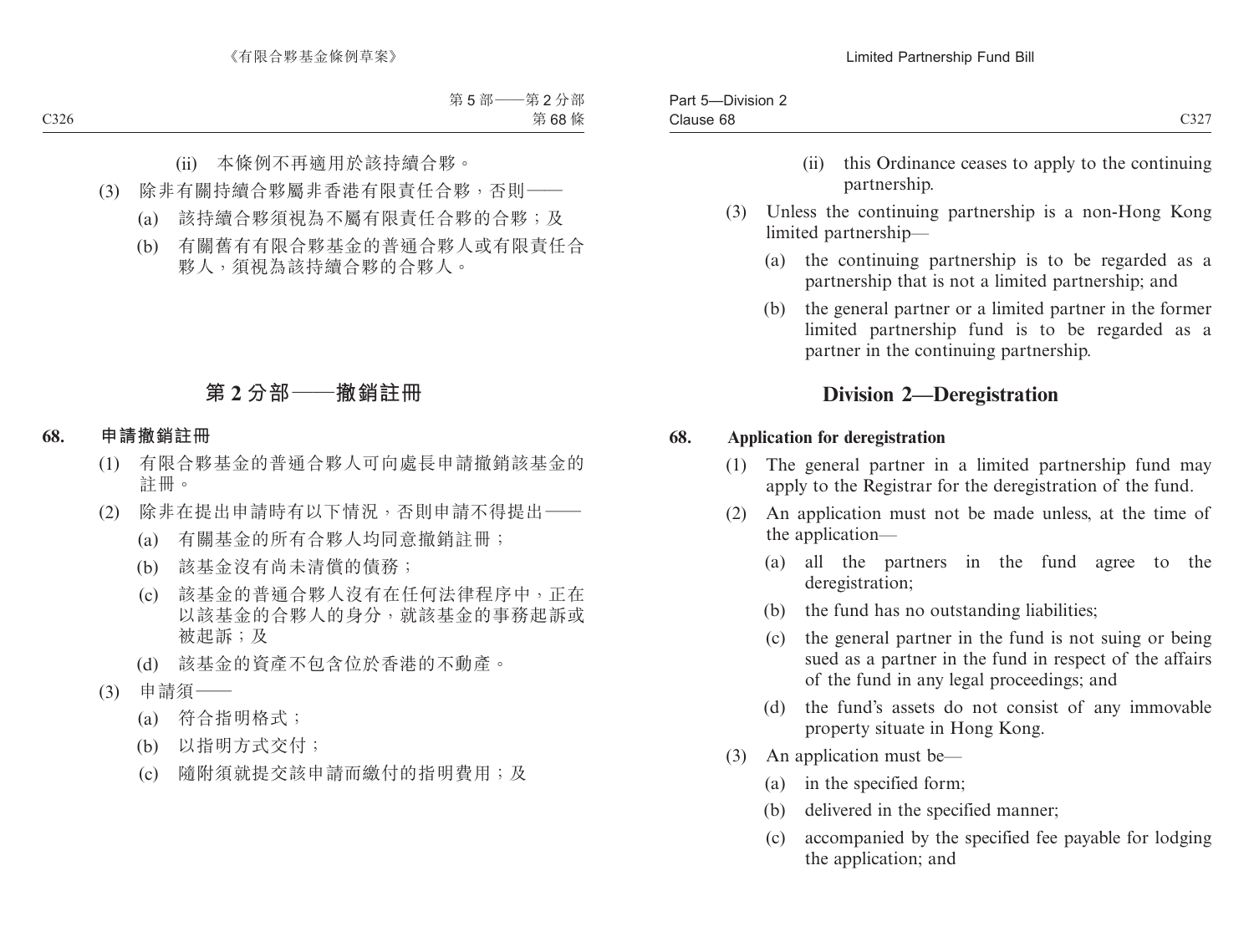- 
- (d) accompanied by a written notice from the Commissioner of Inland Revenue stating that the Commissioner has no objection to the deregistration.
- (4) The applicant must give the Registrar any further information that the Registrar may request in relation to an application.

#### **69. Registrar may deregister limited partnership fund**

- (1) On receiving an application under section 68, the Registrar must publish in the Gazette a notice of the proposed deregistration of the limited partnership fund unless the Registrar is aware of a failure to comply with subsection  $(2)$ ,  $(3)$  or  $(4)$  of that section.
- (2) The notice must state that the Registrar may deregister the fund unless an objection to the deregistration is received within 3 months after the date of publication of the notice.
- (3) If, at the end of those 3 months, the Registrar has not received any objection to the deregistration, the Registrar may deregister the fund by publishing in the Gazette another notice declaring it to be deregistered.
- (4) On the date of publication of the notice under subsection  $(3)$ —
	- (a) the fund is deregistered;
	- (b) the fund ceases to be a limited partnership fund; and
	- (c) if the fund was still in existence immediately before that date—
		- (i) the fund continues in existence in the form of a partnership (*continuing partnership*); but
		- (ii) this Ordinance ceases to apply to the continuing partnership.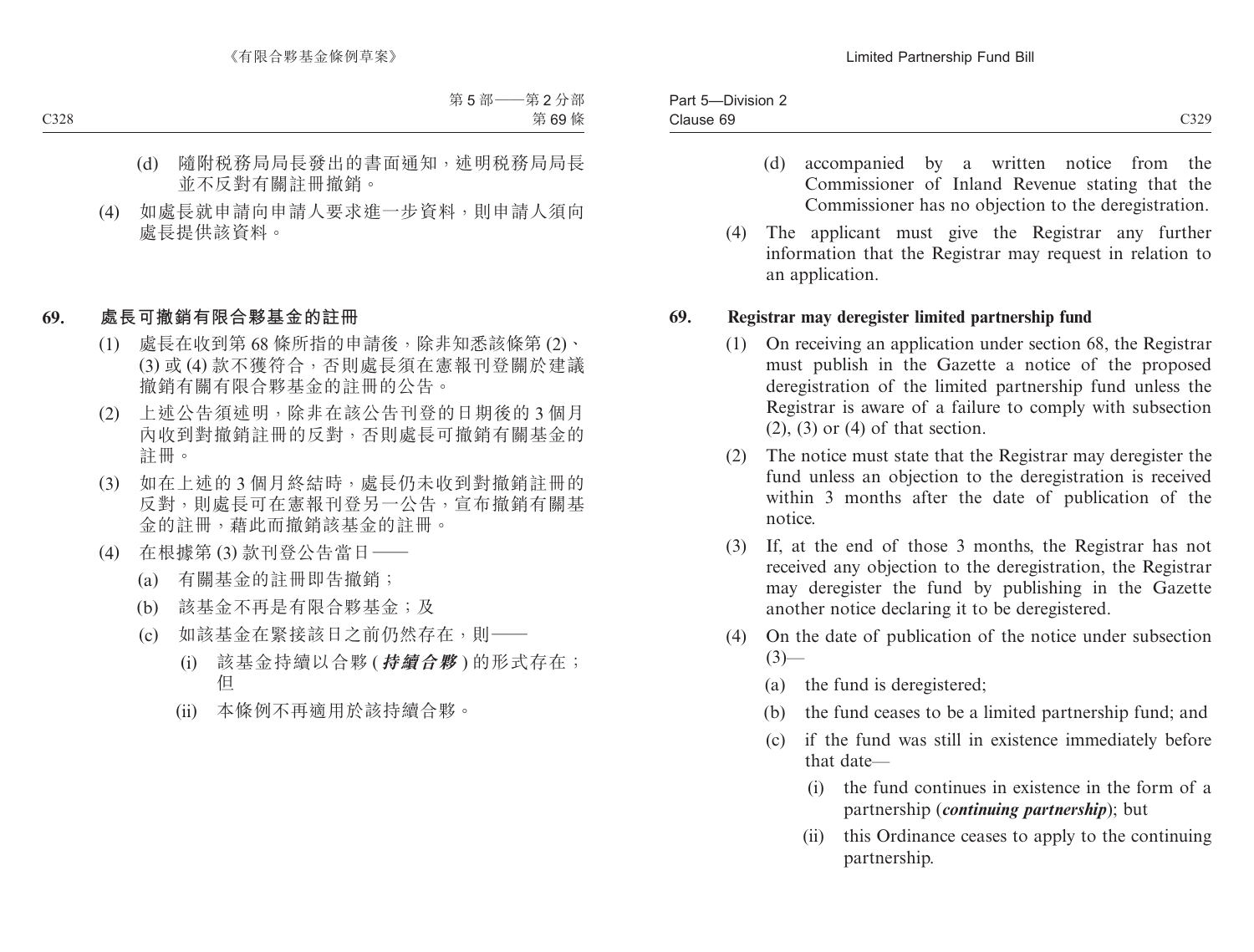| $\sim$<br>$-1$<br>udust.<br>$\overline{\phantom{a}}$<br>UJJ 1<br>$  -$ | $1 - r$<br>UIVISION.<br>a<br>$\cdot$ |  |
|------------------------------------------------------------------------|--------------------------------------|--|
|                                                                        |                                      |  |

- (5) Unless the continuing partnership is a non-Hong Kong limited partnership—
	- (a) the continuing partnership is to be regarded as a partnership that is not a limited partnership; and
	- (b) the general partner or a limited partner in the former limited partnership fund is to be regarded as a partner in the continuing partnership.
- (6) On the deregistration of the fund, the Registrar must give notice of the deregistration to the applicant.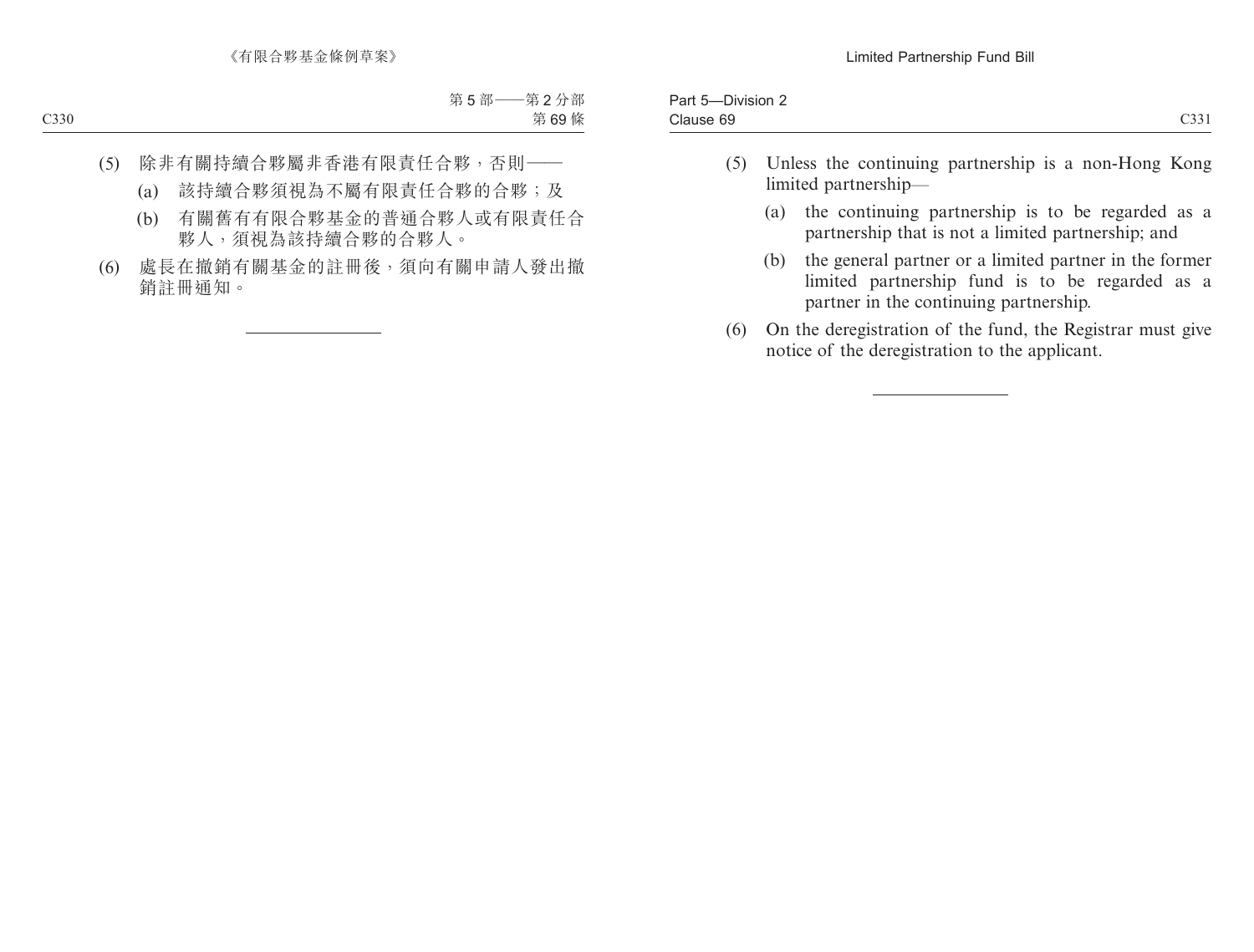# **Part 6**

# **Dissolution and Winding up of Limited Partnership Funds**

## **Division 1—Dissolution**

#### **70. Dissolution without Court order**

- (1) A limited partnership fund may be dissolved in accordance with the limited partnership agreement of the fund.
- (2) In addition—
	- $(a)$  if—
		- (i) the general partner in, or (if applicable) the authorized representative of, the fund is bankrupt, dissolved or dead;
		- (ii) a winding-up order is made by the Court under the Companies (Winding Up and Miscellaneous Provisions) Ordinance (Cap. 32), or a similar order is made under the laws of a jurisdiction outside Hong Kong, in respect of the general partner in, or (if applicable) the authorized representative of, the fund; or
		- (iii) the general partner in, or (if applicable) the authorized representative of, the fund ceases to be such; and
	- (b) if the general partner or authorized representative is not replaced within a period of 30 days after the date on which the circumstance referred to in paragraph (a) arises,

the fund is dissolved on the expiry of the period.

(3) Subsection (2) does not apply if—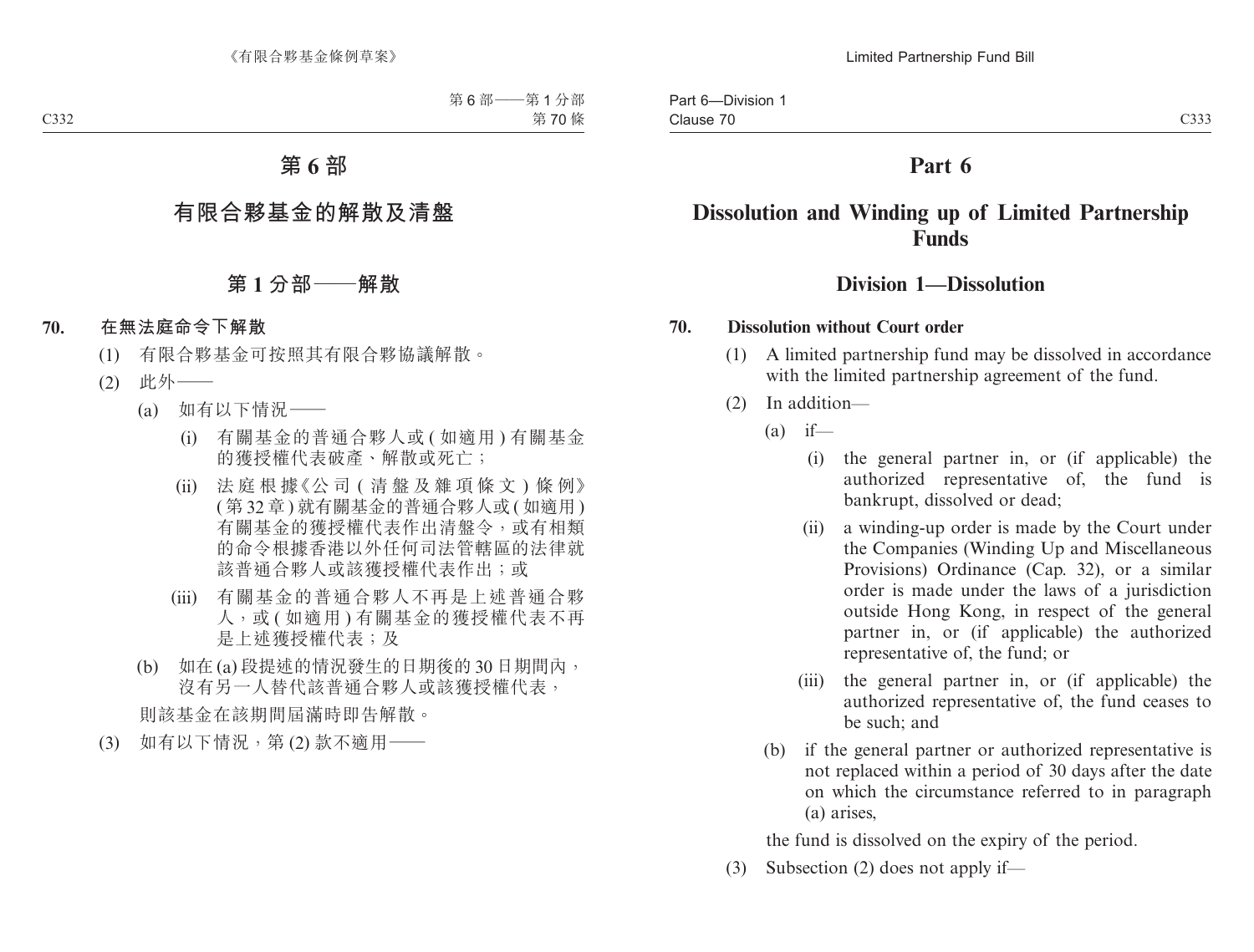| $\sim$<br>Part $6-$<br>-Division   |                                                  |
|------------------------------------|--------------------------------------------------|
| $\overline{\phantom{a}}$<br>Clause | $\sim$ $\sim$ $\sim$<br>$\rightarrow$ 11<br>ーンンン |

- (a) the circumstance referred to in subsection  $(2)(a)$ arises in respect of the authorized representative of the limited partnership fund; and
- (b) section 23 no longer applies in relation to the fund.
- (4) The general partner in, and (if applicable) the authorized representative of, a limited partnership fund must each ensure that a notification of dissolution is filed with the Registrar in accordance with subsection (6) within 15 days after the fund is dissolved under subsection (1) or (2).
- (5) If a limited partnership fund has neither a general partner nor an authorized representative when it is dissolved under subsection (1) or (2), each limited partner in the fund must ensure that a notification of dissolution is filed with the Registrar in accordance with subsection (6) within 15 days after the fund is so dissolved.
- (6) The notification of dissolution must be—
	- (a) in the specified form;
	- (b) delivered in the specified manner;
	- (c) if the limited partnership fund is dissolved by a resolution of the partners in the fund—accompanied by a copy of the resolution; and
	- (d) accompanied by the specified fee payable for filing the notification.
- (7) A person who fails to comply with subsection (4) or (5) commits an offence and is liable—
	- (a) to a fine at level 5; and
	- (b) in the case of a continuing offence—to a further fine of \$1,000 for each day during which the offence continues.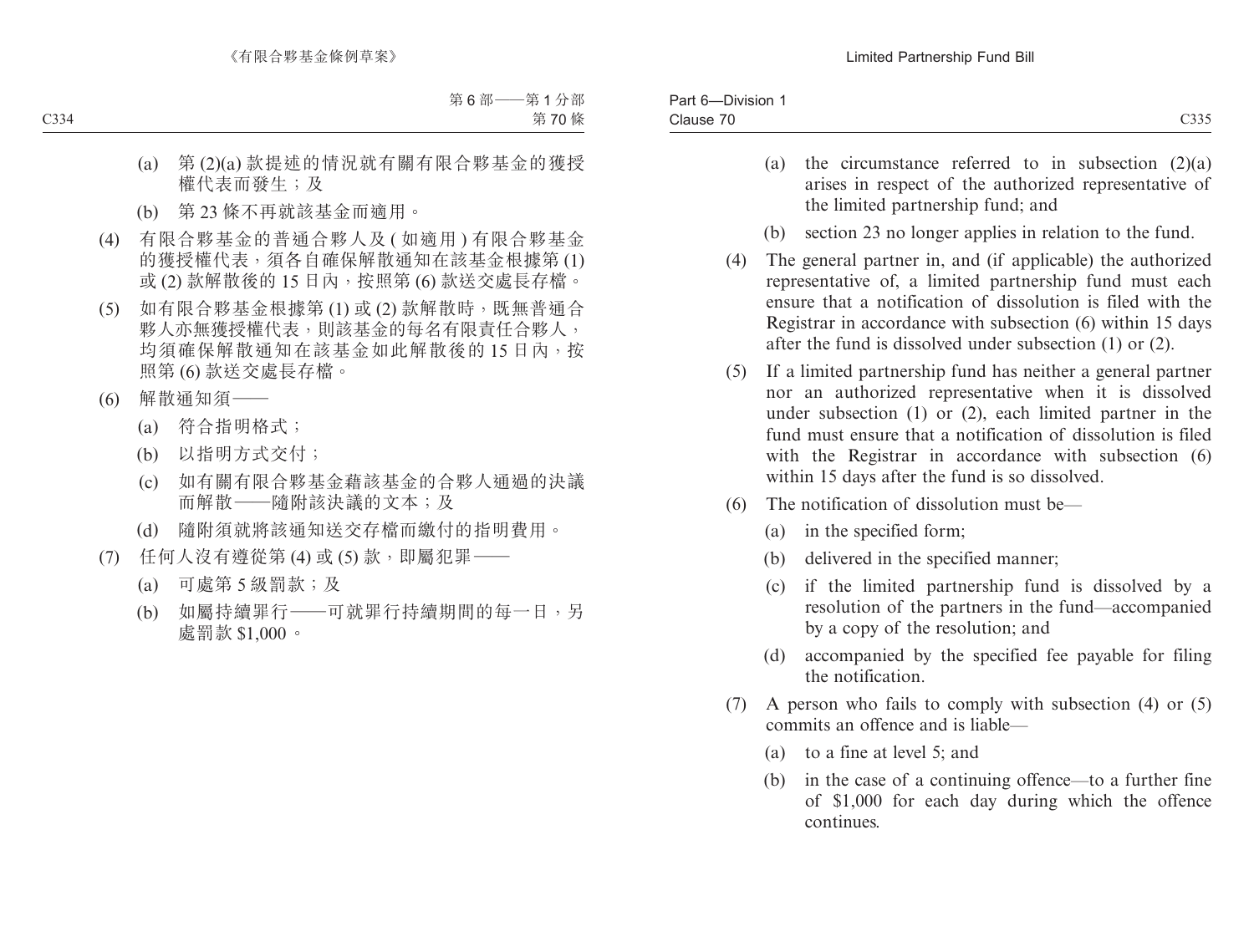| ____<br>$\sim$<br>Part $6-$<br>-Division |                               |
|------------------------------------------|-------------------------------|
| $\sim$<br>Clause                         | $\sim\sim\sim$<br>$-55$<br>ັບ |

#### **71. Dissolution ordered by Court**

- (1) On application by a partner in, or a creditor of, a limited partnership fund, the Court may order a dissolution of the fund if—
	- (a) the Court, having regard to the nature of the business of the fund, is of the opinion that a partner in the fund (other than the applicant partner) has done any act or made any omission calculated to affect prejudicially the carrying on of the business of the fund;
	- (b) a partner in the fund (other than the applicant partner)—
		- (i) wilfully or persistently commits a breach of the limited partnership agreement of the fund; or
		- (ii) otherwise so conducts themselves in matters relating to the business of the fund that it is not reasonably practicable for the other partner or partners to carry on the business in partnership with that partner;
	- (c) the business of the fund can only be carried on at a loss;
	- (d) the Court is of the opinion that it is just and equitable that the fund be dissolved;
	- (e) the general partner in the fund is mentally incapacitated (as defined by section 2(1) of the Mental Health Ordinance (Cap. 136)); or
	- (f) the general partner in the fund becomes in any other way permanently incapable of performing their part of the limited partnership agreement.
- (2) In the case of subsection  $(1)(e)$ , the application may also be made by—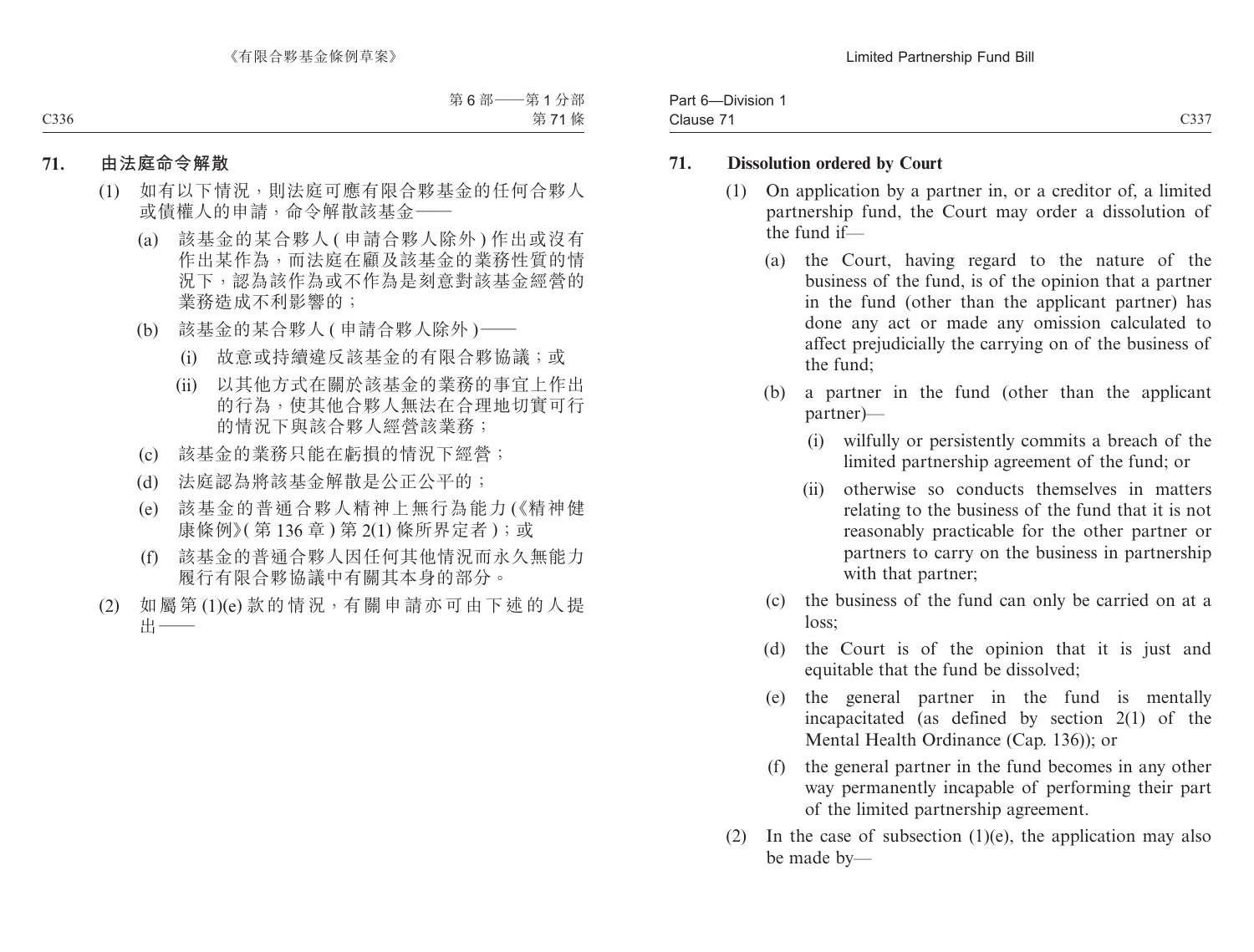| C339<br>Clause 72 | -Division<br>Part $6-$ |  |
|-------------------|------------------------|--|
|                   |                        |  |

- (a) the committee of the estate of the general partner appointed under Part II of the Mental Health Ordinance (Cap. 136);
- (b) a next friend of the general partner; or
- (c) a person having title to intervene.
- (3) If the Court makes an order under subsection (1), the person who makes the application for the order must file a copy of the order with the Registrar within 15 days after the order is made.
- (4) In this section—
- *applicant partner* (申請合夥人), in relation to an application made under subsection (1) by a partner in a limited partnership fund, means that partner.

## **72. Keeping of records of dissolved limited partnership fund**

- (1) If a limited partnership fund is dissolved, the former general partner in, and the former investment manager of, the fund must each ensure that the records of the fund that are required to be kept under section 29(1) are kept for at least 6 years after the date of the dissolution.
- (2) In subsection  $(1)$ 
	- (a) a reference to the former general partner in a limited partnership fund is a reference to the person who is the general partner in the fund immediately before the fund is dissolved; and
	- (b) a reference to the former investment manager of a limited partnership fund is a reference to the person who is the investment manager of the fund immediately before the fund is dissolved.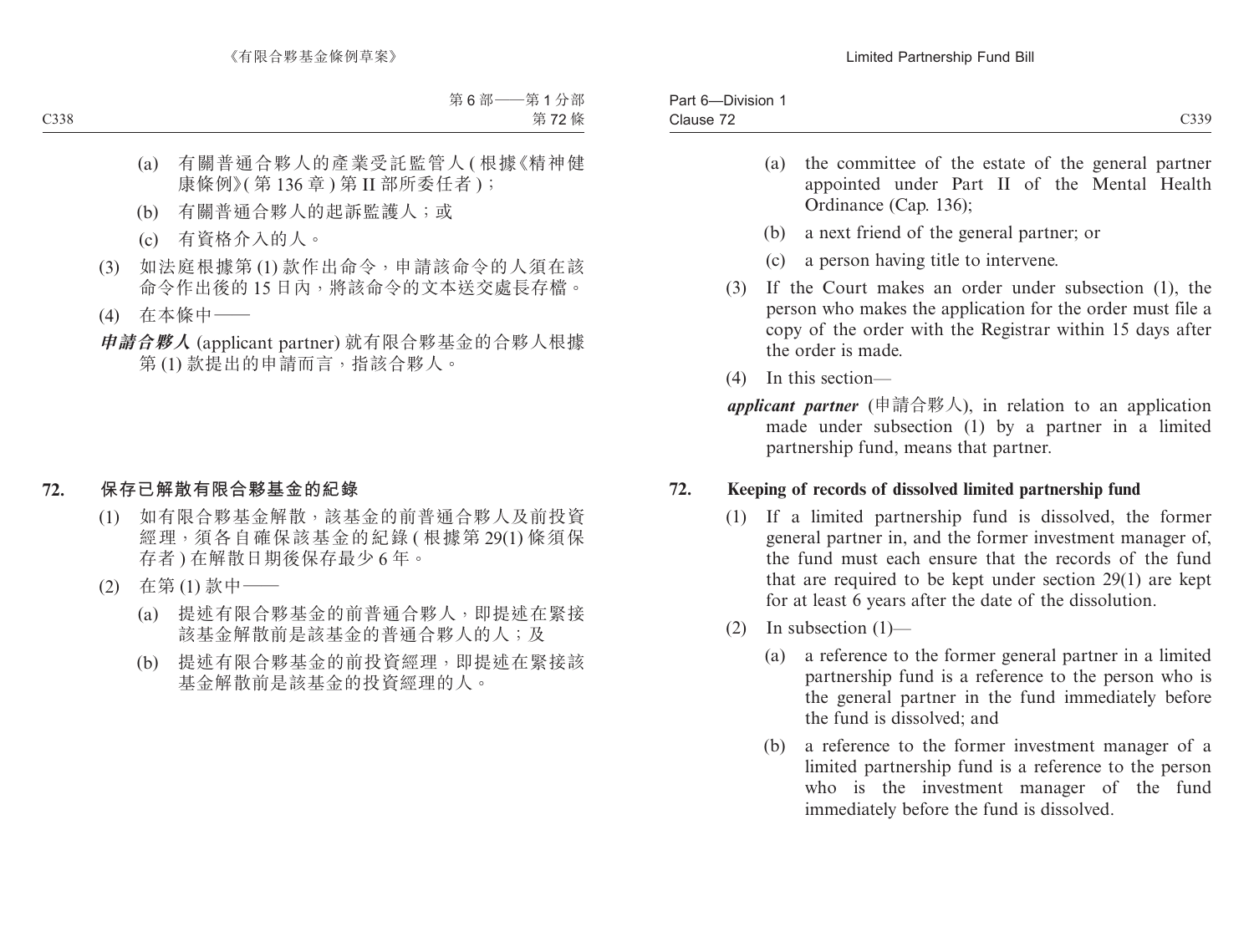| ___<br>$\overline{\phantom{a}}$<br>Part<br>Division<br>. n- |                                |
|-------------------------------------------------------------|--------------------------------|
| $\overline{\phantom{a}}$<br>Clause                          | $\sim$ $\sim$<br>-34<br>$\sim$ |

- (3) Subsection (1) does not apply to the records that are otherwise required to be kept by another person under this Ordinance or any other Ordinance.
- (4) A person who fails to comply with subsection (1) commits an offence and is liable to a fine at level 3.

# **Division 2—Winding up**

#### **73. Interpretation of Division 2**

In this Division—

*Cap. 32* (《第32章》) means the Companies (Winding Up and Miscellaneous Provisions) Ordinance (Cap. 32);

*member* (成員), in relation to an entity, means—

- (a) if the entity is a limited partnership fund—a partner in that fund or the authorized representative of that fund (if any);
- (b) if the entity is a partnership other than a limited partnership fund—a partner in that partnership; or
- (c) if the entity is a body of persons of any other kind a member of that body.

### **74. Winding up of limited partnership fund**

- (1) For the purposes of Part X of Cap. 32, a limited partnership fund is an unregistered company within the meaning of that Part.
- (2) Accordingly, in relation to the winding up of a limited partnership fund—
	- (a) Part X of Cap. 32 applies subject to sections 75 and 77; and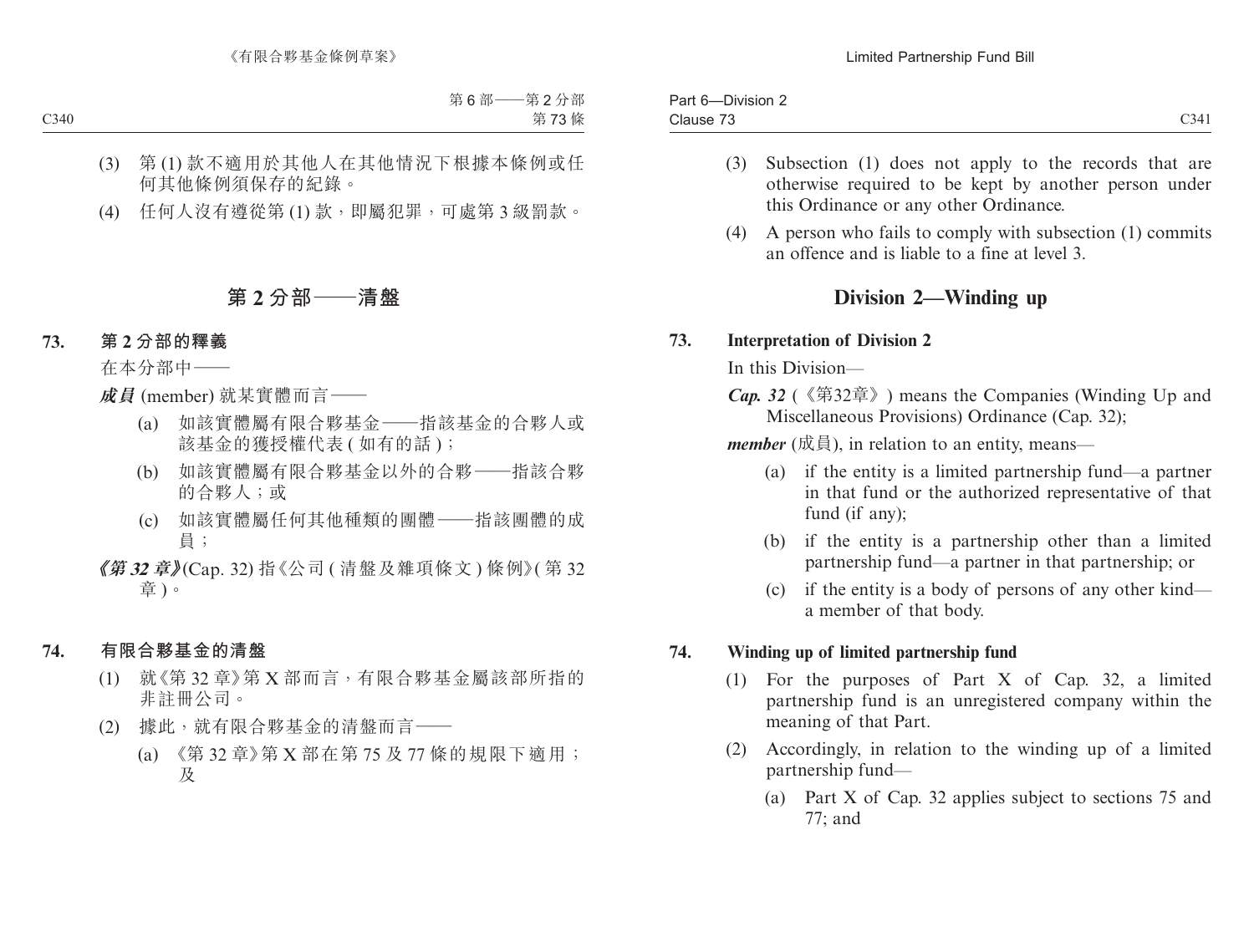| ____<br>$\sim$<br>Part $6-$<br>Division 2- |             |
|--------------------------------------------|-------------|
| $\overline{\phantom{a}}$<br>ડીause         | C343<br>ں ب |

(b) other provisions of Cap. 32 apply by virtue of section 327(1) of Cap. 32 subject to necessary modifications, including those set out in sections 76 and 77.

## **75. Application of Part X of Cap. 32 to winding up of limited partnership fund**

- (1) Section 326(1)(b) of Cap. 32 does not apply to a limited partnership fund.
- (2) Apart from the circumstances mentioned in section 327(3) of Cap. 32, a limited partnership fund may be wound up by the Court, on the application of the Registrar by petition, if it appears to the Court that—
	- (a) the fund is being carried on for an unlawful purpose or any purpose that is lawful itself but cannot be carried out by the fund; or
	- (b) obligations under this Ordinance have been persistently breached in relation to the fund.
- (3) For the purposes of section  $327(4)(a)(i)$  of Cap. 32, apart from sub-subparagraphs  $(A)$ ,  $(B)$  and  $(C)$  of that section, the written demand referred to in that section is taken to have been served on a limited partnership fund if it has been served by leaving it at the registered office of the fund.
- (4) Subsections (5), (6), (7) and (8) have effect in place of section 328(1) of Cap. 32.
- (5) If a limited partnership fund is being wound up, each of the partners in the fund and (if applicable) the authorized representative of the fund is a contributory and is, subject to sections 19(1) and (3) and 26(4) and (5), liable to—
	- (a) pay or contribute to the payment of any debt or liability of the fund;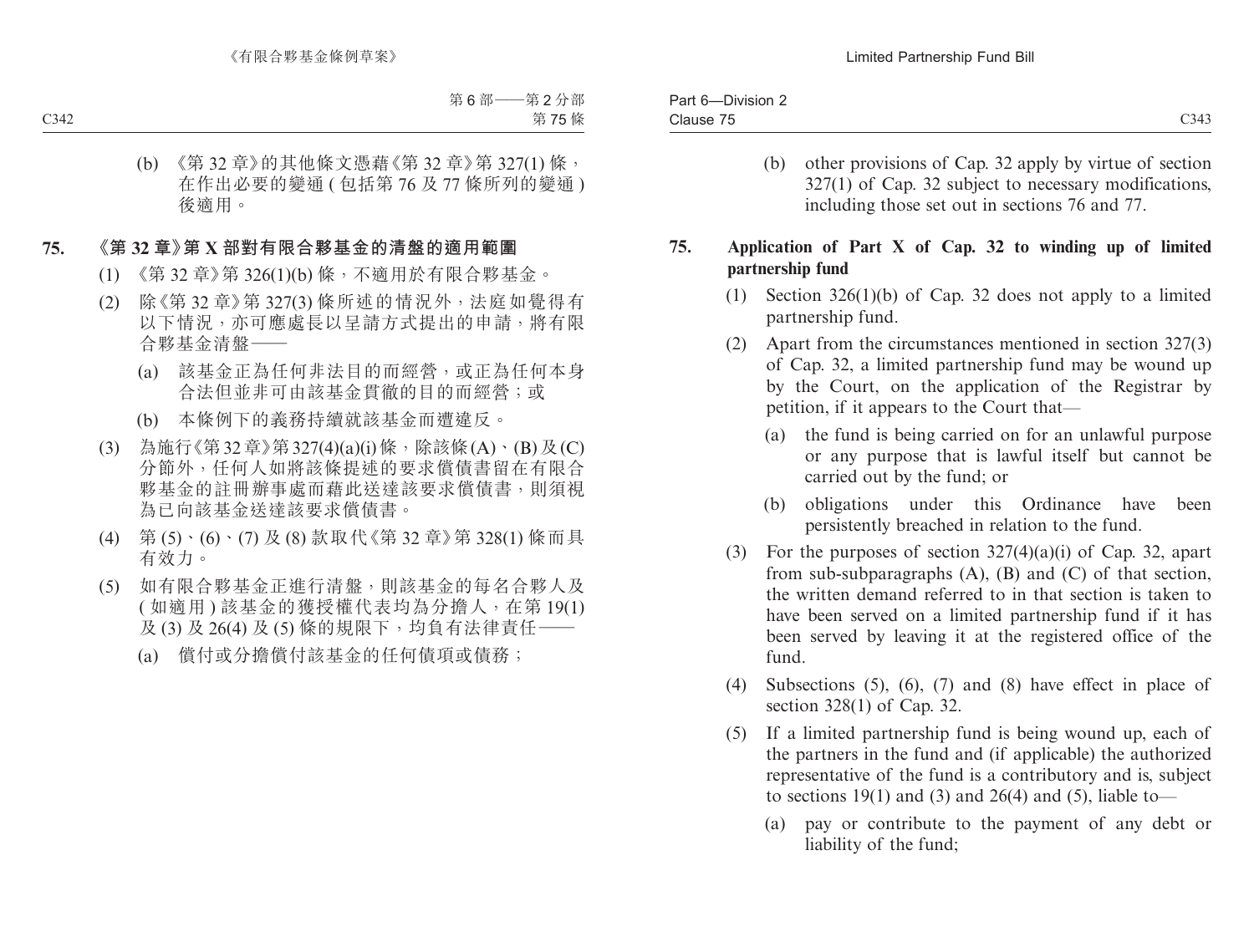| $- \cdot$<br>-<br>Division 2-<br>Par.<br>- 0 |               |
|----------------------------------------------|---------------|
| $\sim$<br>Clause                             | 0.217<br>C345 |
|                                              |               |

- (b) pay or contribute to the payment of any sum for the adjustment of their rights among themselves:
- (c) pay or contribute to the payment of the costs and expenses of winding up the fund; and
- (d) contribute to the assets of the fund all sums due from each of them in respect of any liability under paragraph (a), (b) or (c).
- (6) For the winding up of a limited partnership fund, if a contributory entity is a body of persons without a legal personality, each member of the entity is taken to be a contributory.
- (7) In subsection (6)—

*contributory entity* (分擔人實體) means an entity—

- (a) that is a contributory under subsection (5); or
- (b) that is taken to be a contributory because of subsection  $(6)$ .
- (8) Unless otherwise specified in the limited partnership agreement of a limited partnership fund, the voting right of each contributory at a meeting of the contributories of the fund is to be determined in accordance with the proportion of the capital of the fund contributed by the contributory (excluding the amount of any capital contribution that has been withdrawn).

## **76. Application of other provisions of Cap. 32 to winding up of limited partnership fund**

- (1) The following provisions of Cap. 32 do not apply to the winding up of a limited partnership fund—
	- (a) Part IVA;
	- (b) paragraphs (a), (d) and (e) in the proviso in section 179(1); and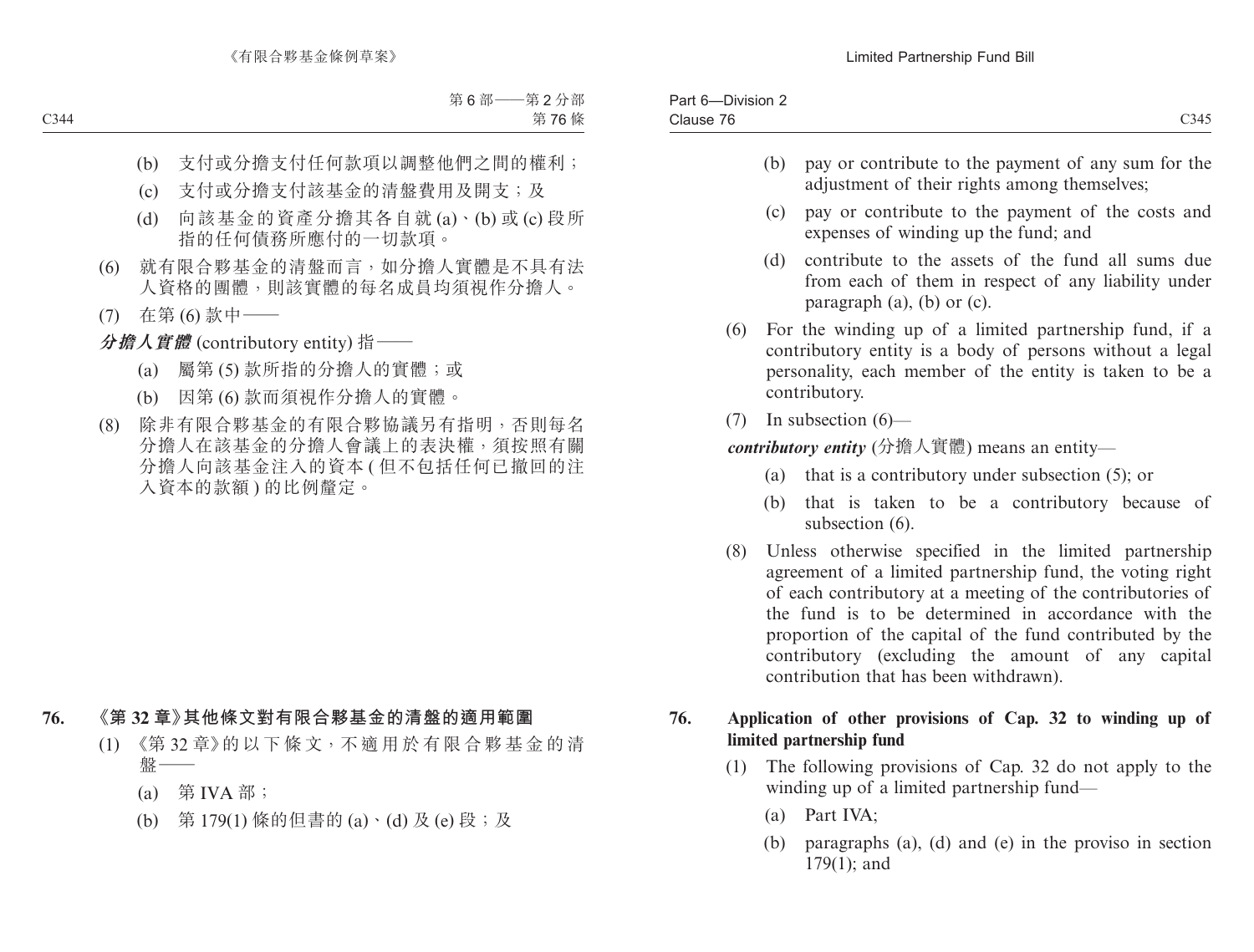| -<br>יar<br>Division |              |
|----------------------|--------------|
| --<br>Clause         | C347<br>UJ 1 |

- (c) Part VI.
- (2) Section 182 of Cap. 32 applies as if the words "interests in the limited partnership fund" were substituted for the word "shares" in that section.
- (3) Section 262B of Cap. 32 applies as if the following were added after subsection (3)(e) of that section—
	- "(ea) if the company is a limited partnership fund—the investment manager of the fund;".
- (4) Section 262D of Cap. 32 applies as if—
	- (a) the following were added after subsection  $(2)(a)(v)$  of that section—
		- "(va) if the company is a limited partnership fund the investment manager of the fund;"; and
	- (b) in subsection  $(2)(b)$ ,  $(c)(ii)$  and  $(d)(ii)$  of that section, the words "paragraph  $(a)(iii)$ ,  $(v)$ ,  $(va)$ ,  $(vi)$  or  $(vii)$ " were substituted for the words "paragraph (a)(iii), (v), (vi) or  $(vii)$ ".

#### **77. Meaning of certain expressions in Cap. 32**

- (1) In applying a provision of Cap. 32 applicable to a company being wound up to the winding up of a limited partnership fund—
	- (a) a reference to a member of the company is a reference to—
		- (i) (subject to subsection (2)) a partner in the fund; or
		- (ii) the authorized representative of the fund (if any);
	- (b) a reference to a director of the company is a reference to—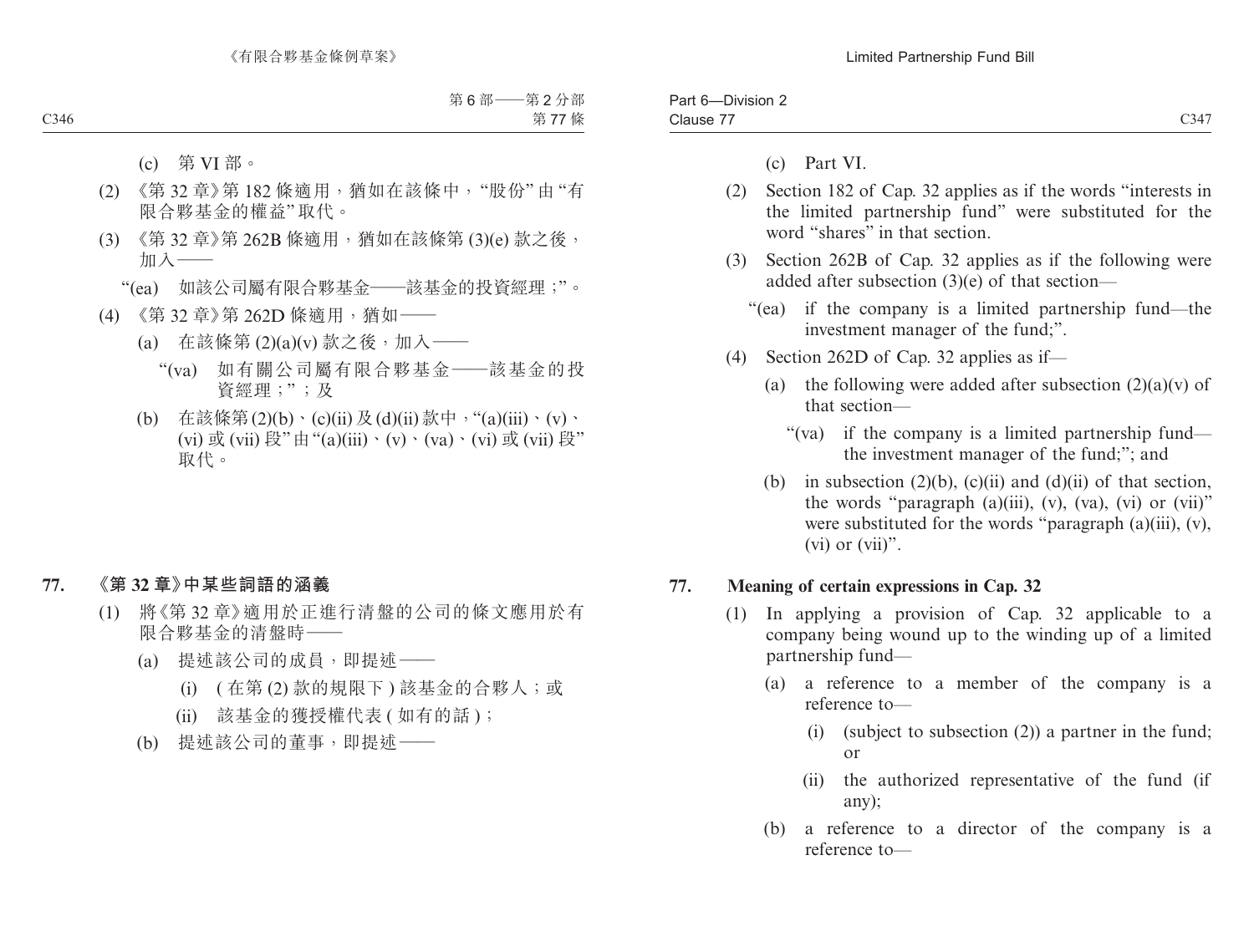Part 6—Division 2

| Part 6-DIVISION 2<br>Clause 77 |       | C349                                                                                                                                                                                                                            |
|--------------------------------|-------|---------------------------------------------------------------------------------------------------------------------------------------------------------------------------------------------------------------------------------|
|                                | (i)   | the general partner in the fund;                                                                                                                                                                                                |
|                                | (ii)  | the authorized representative of the fund (if<br>any); or                                                                                                                                                                       |
|                                | (iii) | any person who takes or took part in the<br>management of the fund at any time;                                                                                                                                                 |
|                                | (c)   | a reference to an officer of the company is a<br>reference to-                                                                                                                                                                  |
|                                | (i)   | the general partner in the fund;                                                                                                                                                                                                |
|                                | (ii)  | the authorized representative of the fund (if<br>any);                                                                                                                                                                          |
|                                | (iii) | any person who takes or took part in the<br>management of the fund at any time; or                                                                                                                                              |
|                                |       | (iv) the investment manager of the fund; and                                                                                                                                                                                    |
|                                | (d)   | a reference to the articles of association of the<br>company is a reference to the limited partnership<br>agreement of the fund.                                                                                                |
|                                |       | (2) For the purposes of subsection $(1)(a)(i)$ , if a partner entity<br>in the limited partnership fund is a body of persons<br>without a legal personality, each member of the entity is<br>taken to be a partner in the fund. |
|                                |       | $(3)$ In subsection $(2)$ —                                                                                                                                                                                                     |
|                                |       | <i>partner entity</i> (合夥人實體), in relation to a limited partnership<br>fund, means an entity-                                                                                                                                   |
|                                |       | (a) that is a partner in the fund; or                                                                                                                                                                                           |
|                                | (b)   | that is taken to be a partner in the fund because of<br>subsection $(2)$ .                                                                                                                                                      |
|                                |       |                                                                                                                                                                                                                                 |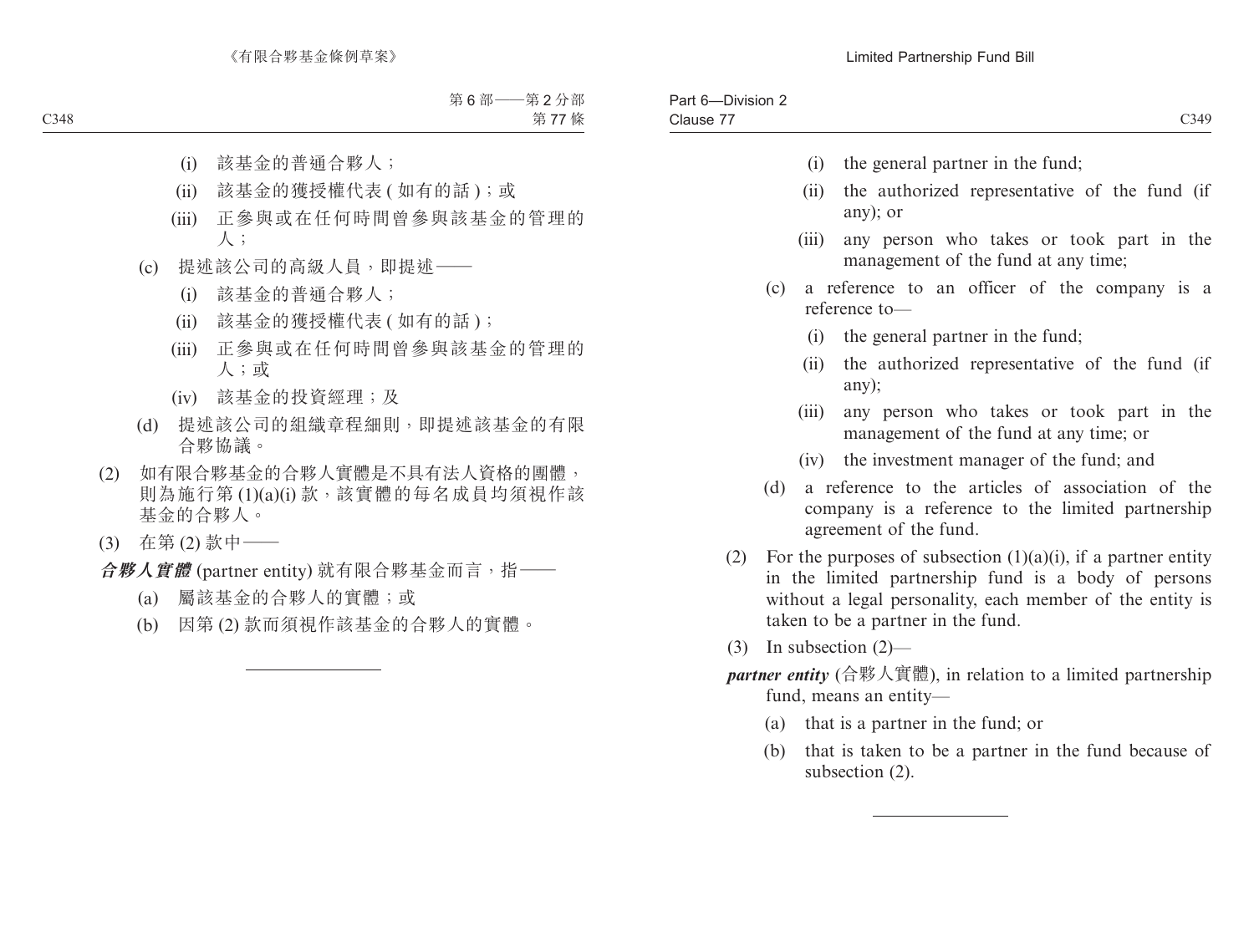# **Part 7**

# **Migration of Fund Set up in Form of Limited Partnership Registered under Limited Partnerships Ordinance to this Ordinance**

**78. Interpretation of Part 7**

In this Part—

- *Cap. 37* (《第37章》) means the Limited Partnerships Ordinance (Cap. 37);
- *registration date* (註冊日期), in relation to a specified fund registered as a limited partnership fund, means the registration date specified on the certificate of registration issued under section 80;
- *specified fund* (指明基金) means a fund set up in the form of a limited partnership registered under Cap. 37;
- *specified partnership* (指明合夥), in relation to a specified fund, means the limited partnership in the form of which the fund is set up.

#### **79. Application for registration of specified fund as limited partnership fund**

- (1) A specified fund is eligible to be registered as a limited partnership fund if it meets the eligibility requirements in section 7.
- (2) An application for the registration of a specified fund as a limited partnership fund must be made to the Registrar by a general partner in the specified partnership who is named in the application as the person proposed to be the general partner in the limited partnership fund.
- (3) The application must be—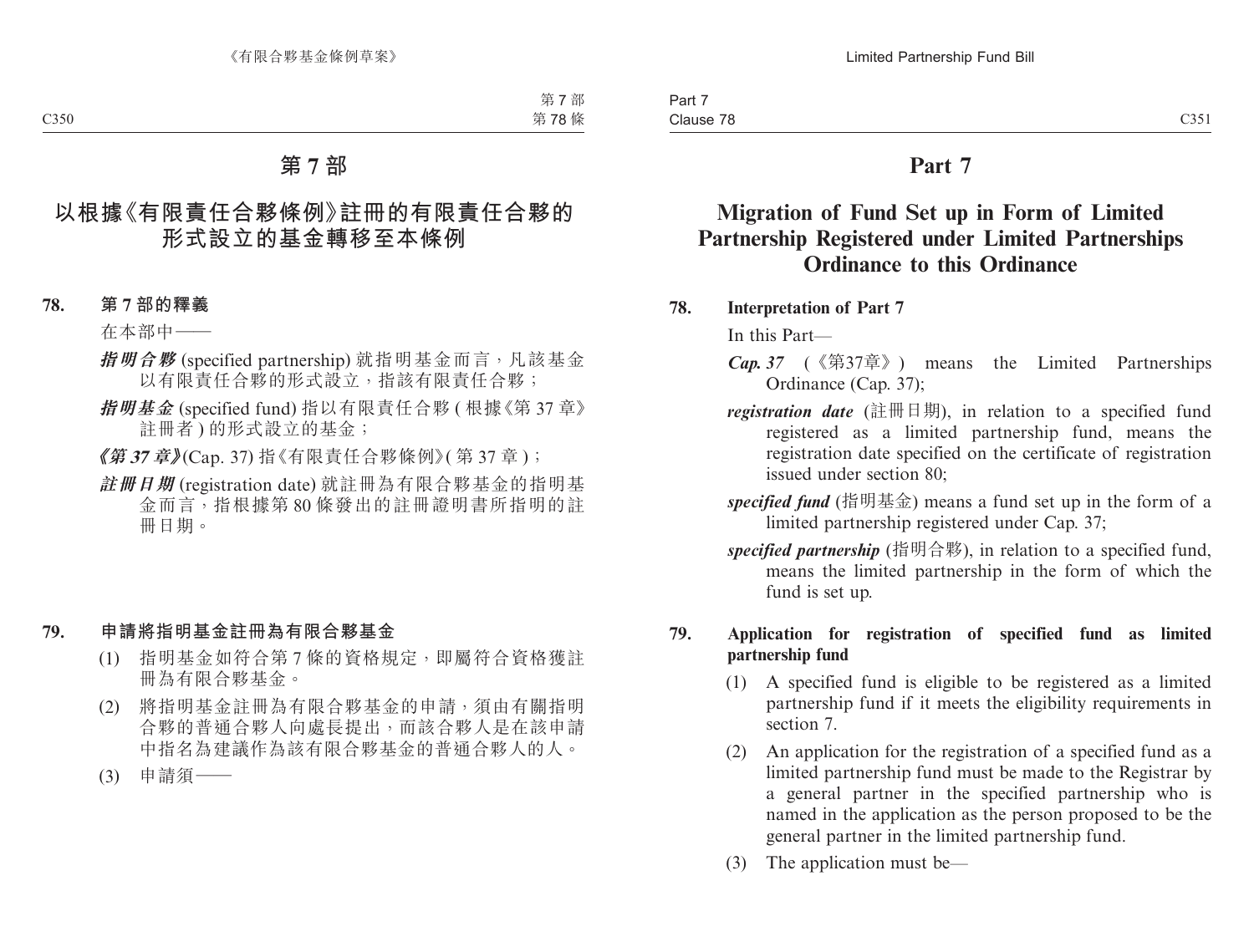- (a) in the specified form;
- (b) delivered in the specified manner; and
- (c) accompanied by—
	- (i) the specified fee payable for lodging the application; and
	- (ii) the specified fee payable for the registration.

### **80. Registration**

- (1) The Registrar may, on application, register a specified fund as a limited partnership fund.
- (2) The Registrar must not register a specified fund as a limited partnership fund unless the Registrar is satisfied that—
	- (a) on its registration, the fund meets the eligibility requirements in section 7; and
	- (b) the application meets the requirements in section 79(3).
- (3) On registering a specified fund as a limited partnership fund, the Registrar must—
	- (a) issue a certificate of registration to the fund; and
	- (b) give notice in the Gazette of the registration.
- (4) The certificate of registration is conclusive evidence that the fund is a limited partnership fund.

### **81. Effect of registration of specified fund as limited partnership fund**

(1) If a specified fund is registered as a limited partnership fund—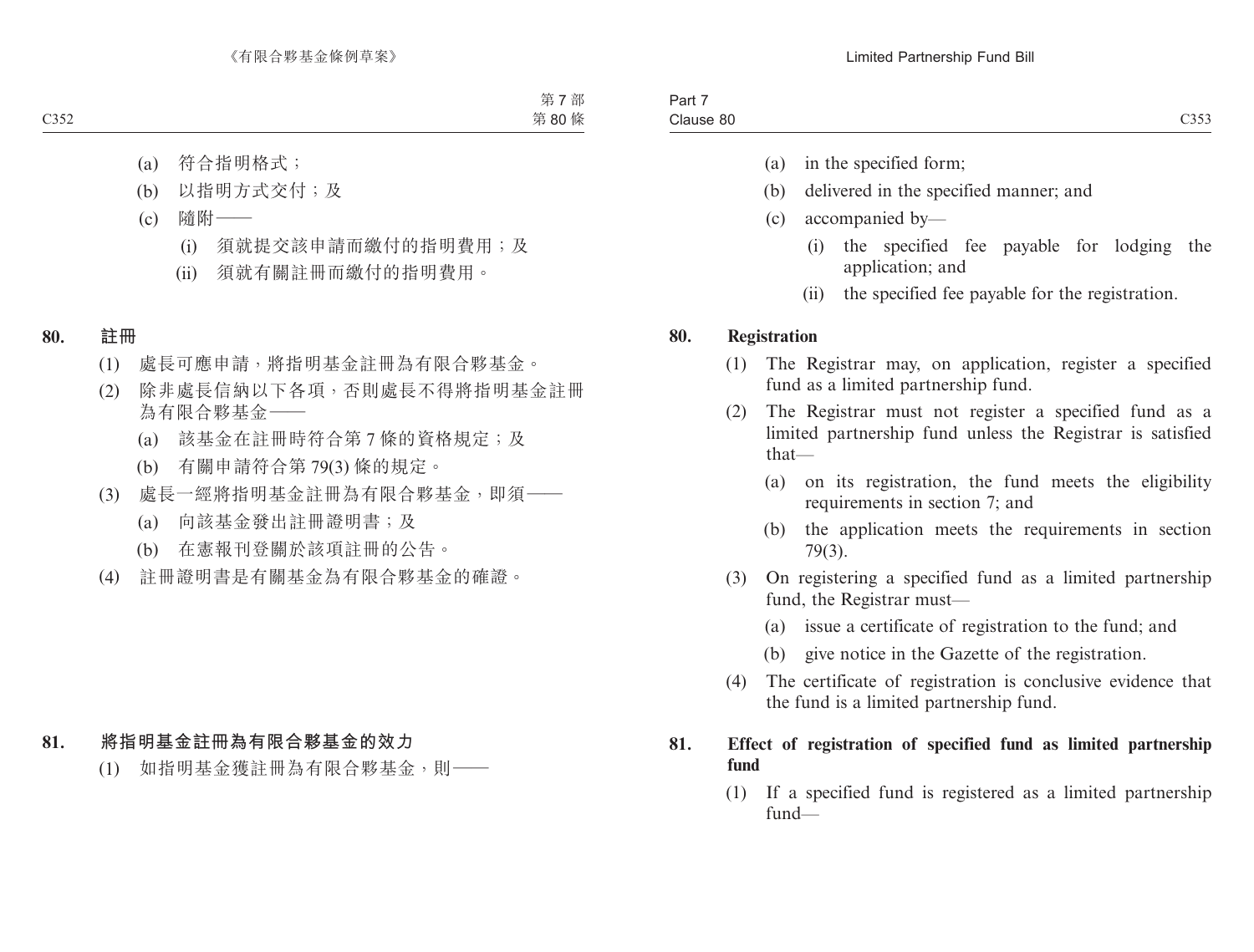| $\overline{\phantom{a}}$<br>$\sim$<br>Part 7 |      |
|----------------------------------------------|------|
| Clause 82                                    | C355 |

- (a) the registration does not cause the partnership that was registered as the specified partnership (*partnership*) to be dissolved;
- (b) the partnership continues in existence as a limited partnership fund; and
- (c) with effect from the registration date, the partnership is taken to be a limited partnership fund registered under section 12 and, accordingly—
	- (i) the partnership ceases to be registered under Cap. 37; and
	- (ii) this Ordinance applies, and Cap. 37 ceases to apply, to the partnership (registered as a limited partnership fund).
- (2) To avoid doubt—
	- (a) with effect from the registration date, all property of the specified partnership is the property of the limited partnership fund; and
	- (b) for tax purposes, the registration of the specified fund as a limited partnership fund does not amount  $to$ —
		- (i) a transfer of assets of the fund; or
		- (ii) a change in the beneficial ownership of the assets of the fund.
- (3) For subsection  $(1)(c)(i)$ , the Registrar must update the records in relation to the specified partnership in the register and the index kept at the Registrar's office under section 13 of Cap. 37.

### **82. Business registration**

(1) If, immediately before a specified fund is registered as a limited partnership fund, the specified partnership does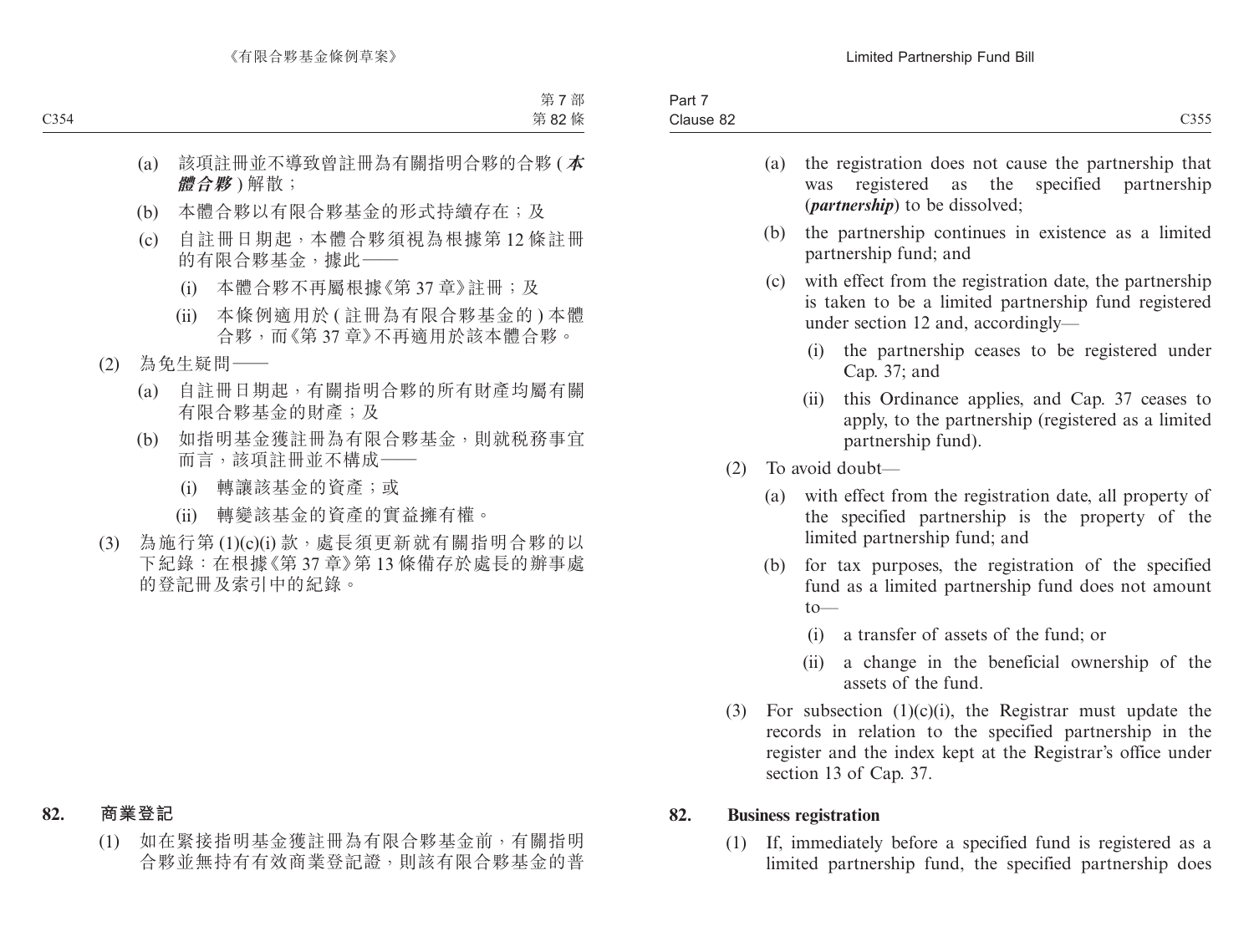| Part 7    |      |
|-----------|------|
| Clause 82 | C357 |

not hold a valid business registration certificate, the general partner in the limited partnership fund must, within 1 month after the registration date, apply for a business registration certificate for the limited partnership fund.

- (2) If, immediately before a specified fund is registered as a limited partnership fund, the specified partnership holds a valid business registration certificate, the general partner in the limited partnership fund must, within 1 month after the registration date, notify the Commissioner of Inland Revenue of—
	- (a) the registration;
	- (b) the name in which the limited partnership fund is registered; and
	- (c) the details of the general partner in the limited partnership fund.
- (3) In this section—
- *valid business registration certificate* (有效商業登記證) has the meaning given by section 2(1) of the Business Registration Ordinance (Cap. 310).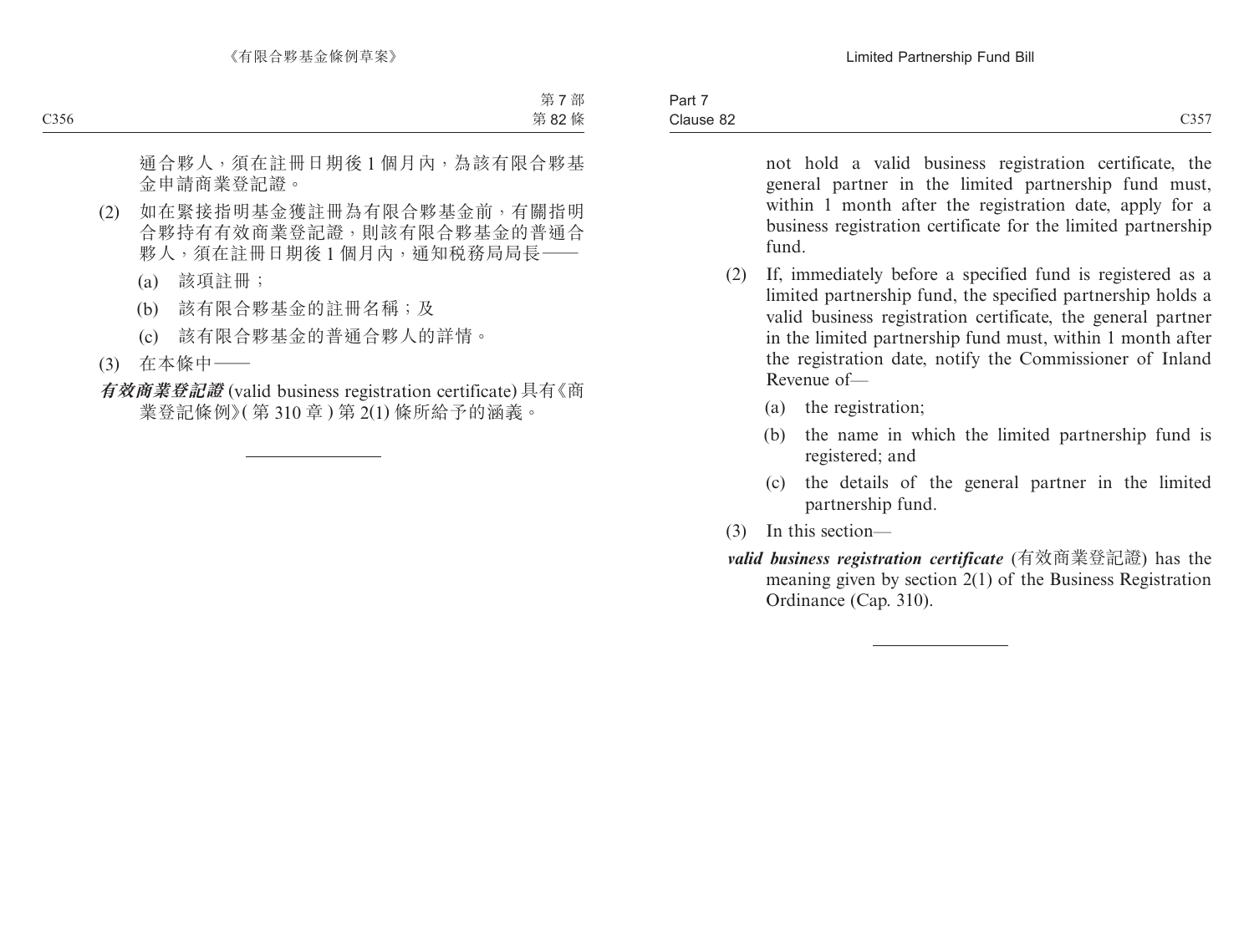# **Part 8**

# **Offences**

#### **83. Offence for claiming entity as limited partnership fund**

- (1) A person commits an offence if—
	- (a) an entity—
		- (i) is not a limited partnership fund; or
		- (ii) was a limited partnership fund, but the name of the fund has been struck off the LPF Register, or the fund has been deregistered or dissolved; and
	- (b) the person, for soliciting investors to a business carried on by the entity, claims that the entity is a limited partnership fund.
- (2) A person who commits an offence under subsection (1) is liable—
	- (a) on summary conviction—to a fine at level 6 and to imprisonment for 6 months; or
	- (b) on conviction on indictment—to a fine of \$1,000,000 and to imprisonment for 2 years.

### **84. Offence for pretending to be carrying on business of limited partnership fund**

- (1) A person commits an offence if—
	- (a) an entity—
		- (i) is not a limited partnership fund; or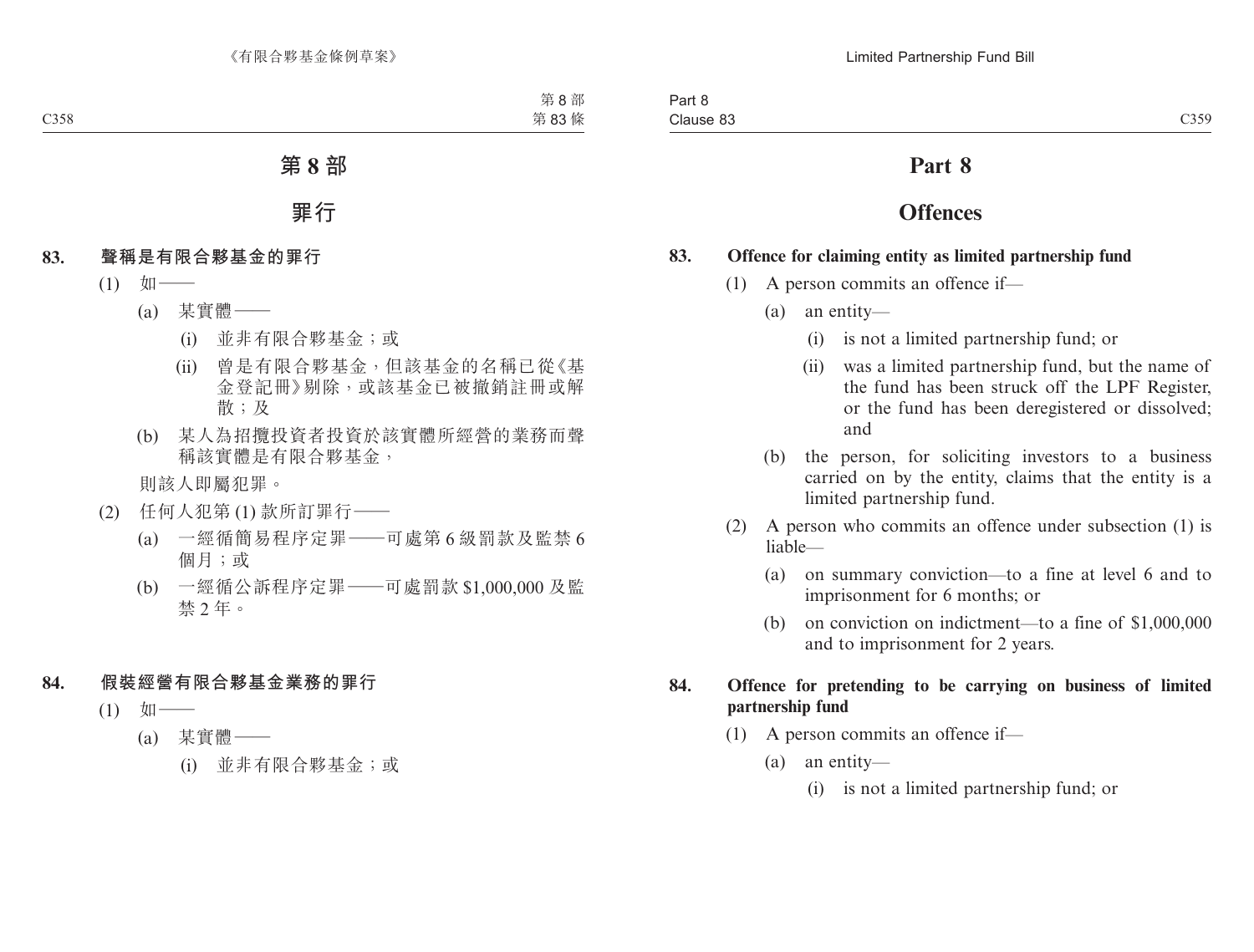- (ii) was a limited partnership fund, but the name of the fund has been struck off the LPF Register, or the fund has been deregistered or dissolved; and
- (b) the person carries on a business of the entity purportedly in the form of a limited partnership fund.
- (2) A person who commits an offence under subsection (1) is liable—
	- (a) on summary conviction—to a fine at level 6 and to imprisonment for 6 months; or
	- (b) on conviction on indictment—to a fine of \$1,000,000 and to imprisonment for 2 years.

#### **85. Offence for failure to comply with direction**

If the general partner in a limited partnership fund fails to comply with a direction or requirement given by the Registrar to the fund under this Ordinance, the general partner commits an offence and is liable—

- (a) to a fine at level 6; and
- (b) in the case of a continuing offence—to a further fine of \$2,000 for each day during which the offence continues.

### **86. Offence for destroying documents**

- (1) A person commits an offence if the person wilfully or maliciously destroys any register, book, or other document that is required by or for the purposes of any provision of this Ordinance.
- (2) A person who commits an offence under subsection (1) is liable—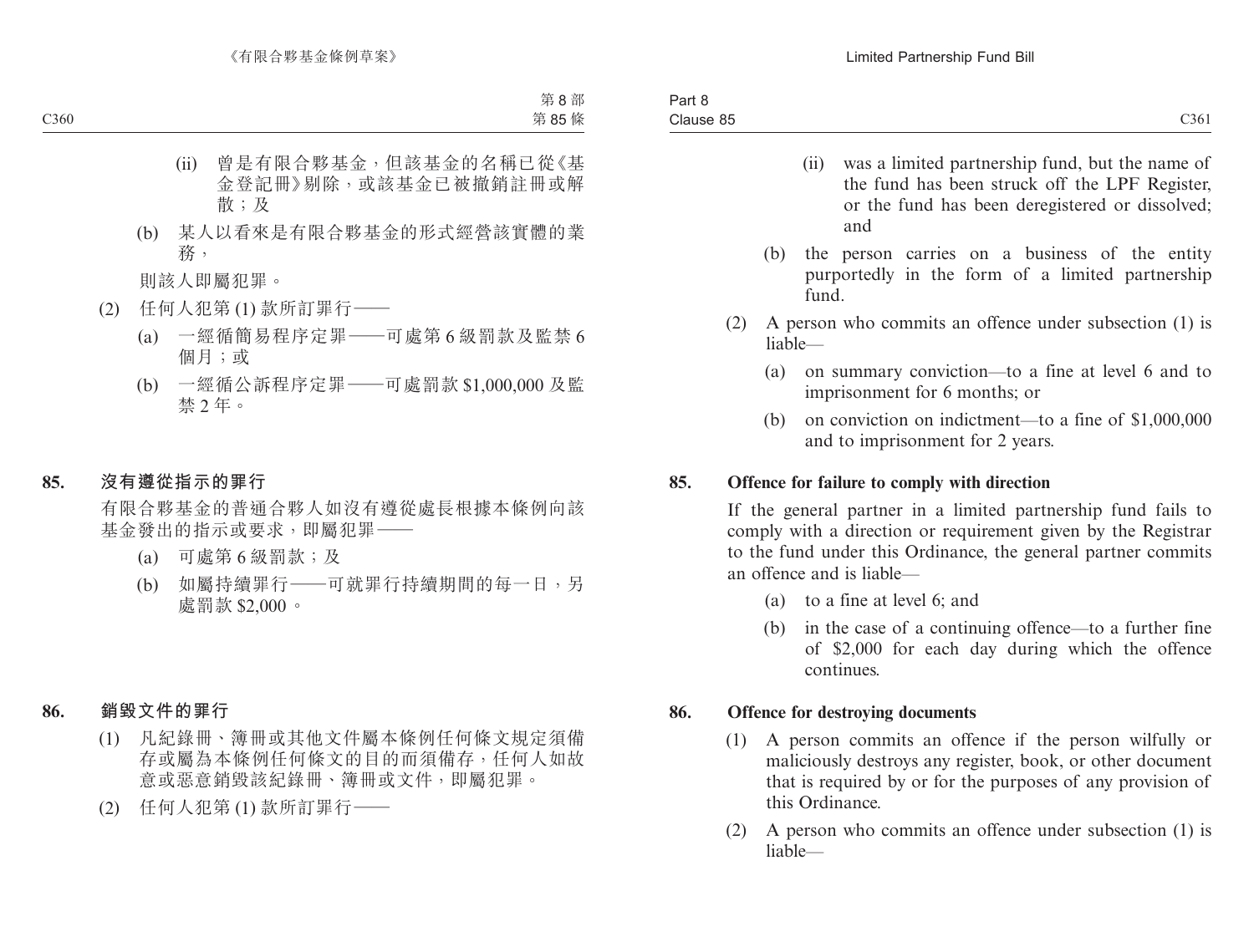| $\overline{\phantom{a}}$<br>. ດ=<br>.:lause 87<br>دەد.<br>. | $1 - -$<br>αιι ο<br>__ |  |
|-------------------------------------------------------------|------------------------|--|
|                                                             | $\cdots$               |  |

- (a) on summary conviction—to a fine at level 5 and to imprisonment for 6 months; or
- (b) on conviction on indictment—to a fine of \$150,000 and to imprisonment for 2 years.

#### **87. Offence for false statement**

- (1) A person commits an offence if the person knowingly or recklessly makes a statement, in any return, report, financial statements, certificate or other information or document required by or for the purposes of any provision of this Ordinance, that is false, misleading or deceptive in a material respect.
- (2) A person who commits an offence under subsection (1) is liable—
	- (a) on summary conviction—to a fine at level 6 and to imprisonment for 6 months; or
	- (b) on conviction on indictment—to a fine of \$300,000 and to imprisonment for 2 years.
- (3) This section does not affect the operation of—
	- (a) Part V of the Crimes Ordinance (Cap. 200); or
	- (b) section 19, 20 or 21 of the Theft Ordinance (Cap. 210).

#### **88. Offence for purported dissolution of limited partnership fund not in compliance with limited partnership agreement**

- (1) A person commits an offence if—
	- (a) the person purports to dissolve a limited partnership fund in accordance with the limited partnership agreement of the fund; and
	- (b) the way in which the fund is purportedly dissolved does not comply with the agreement.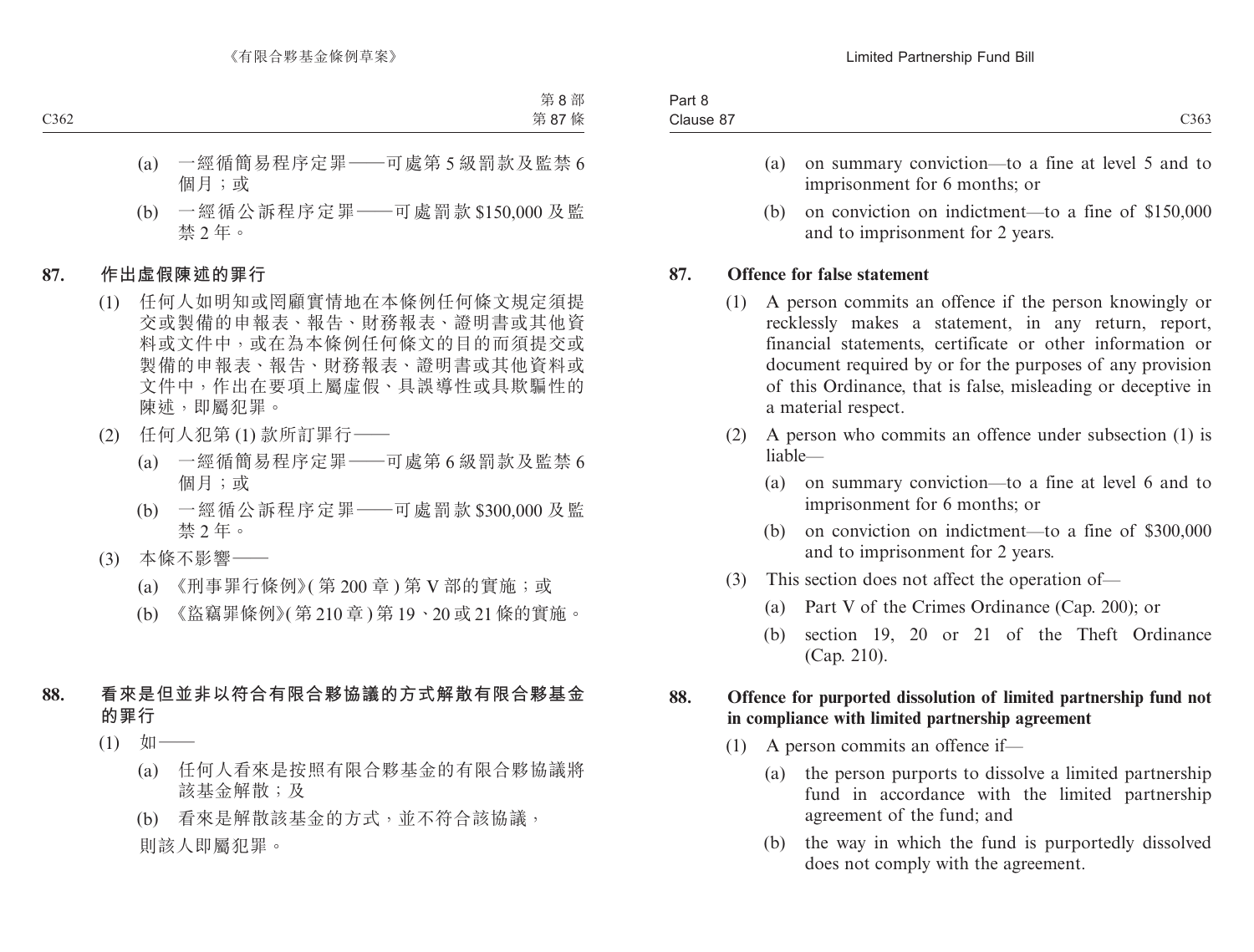| ⊃ort<br>ail o                         |      |
|---------------------------------------|------|
| $\overline{\phantom{0}}$<br>Clause 89 | C365 |
|                                       |      |

- (2) A person who commits an offence under subsection (1) is liable—
	- (a) on summary conviction—to a fine at level 5 and to imprisonment for 6 months; or
	- (b) on conviction on indictment—to a fine of \$150,000 and to imprisonment for 2 years.

#### **89. Defence**

In any legal proceedings against a person for an offence under this Ordinance, it is a defence to establish that the person took all reasonable steps to avoid committing the offence.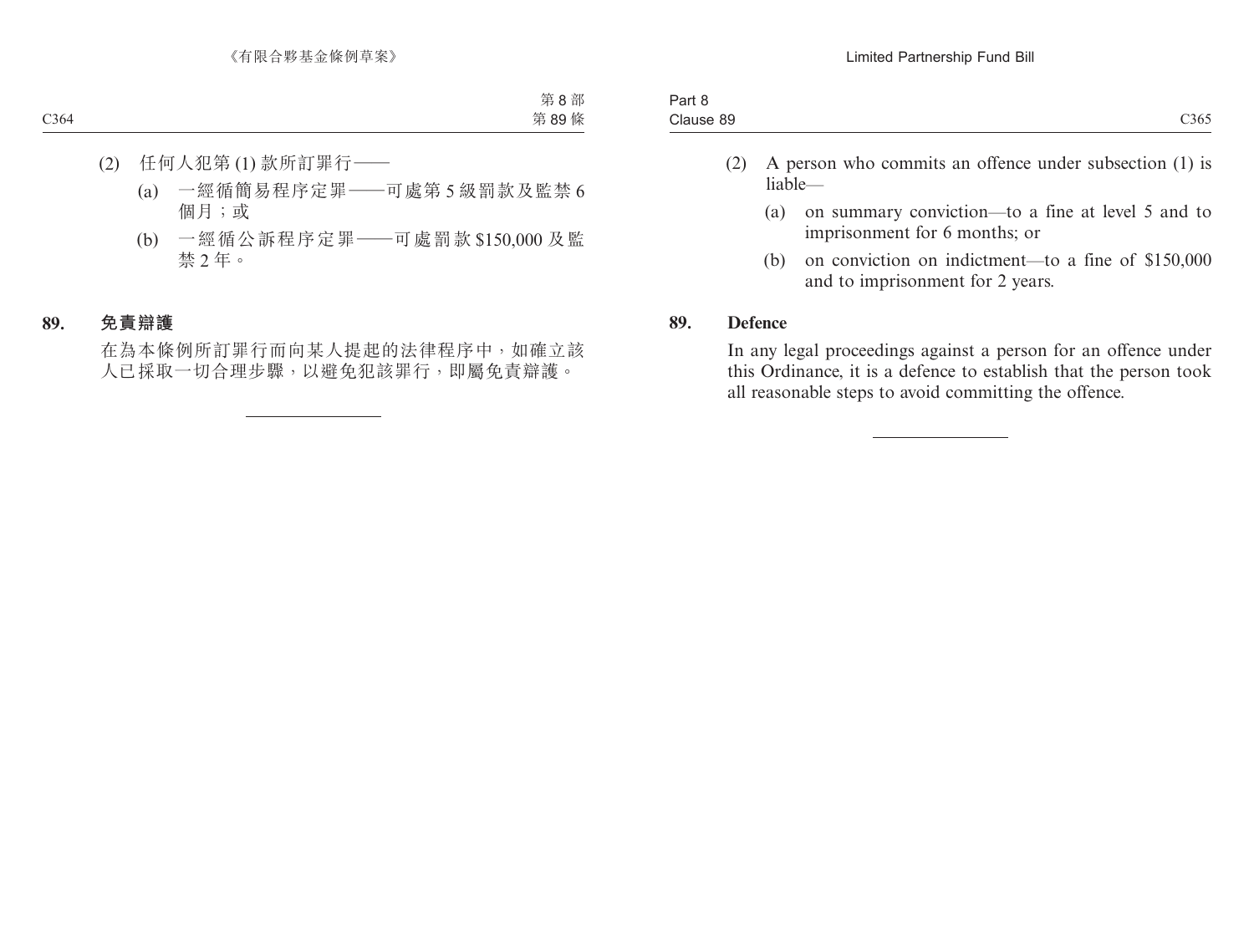# **Part 9**

# **Miscellaneous Provisions**

#### **90. Application of Partnership Ordinance to limited partnership fund**

- (1) The following provisions of the Partnership Ordinance (Cap. 38) apply to a limited partnership fund—
	- (a) section 2;
	- (b) sections 3 and 4 (to the extent that they are not inconsistent with this Ordinance);
	- (c) sections 6, 8, 9, 10, 12, 13, 15, 16, 17 and 18;
	- (d) section 19 (to the extent that it is not inconsistent with this Ordinance);
	- (e) sections 20, 21, 22, 23, 24 and 25;
	- (f) section 26 (to the extent that it is not inconsistent with this Ordinance);
	- (g) sections 27, 29, 31, 33, 36, 39, 40, 41, 42, 43, 44, 45 and 46.
- (2) Subject to subsection (1), the Partnership Ordinance (Cap. 38) does not apply to a limited partnership fund.

### **91. Application of rules of equity and of common law**

The rules of equity and of common law applicable to partnerships, to the extent that they are not inconsistent with this Ordinance, apply to a limited partnership fund.

### **92. Power of Financial Secretary to make regulations**

The Financial Secretary may make regulations for the better carrying out of the purposes of this Ordinance.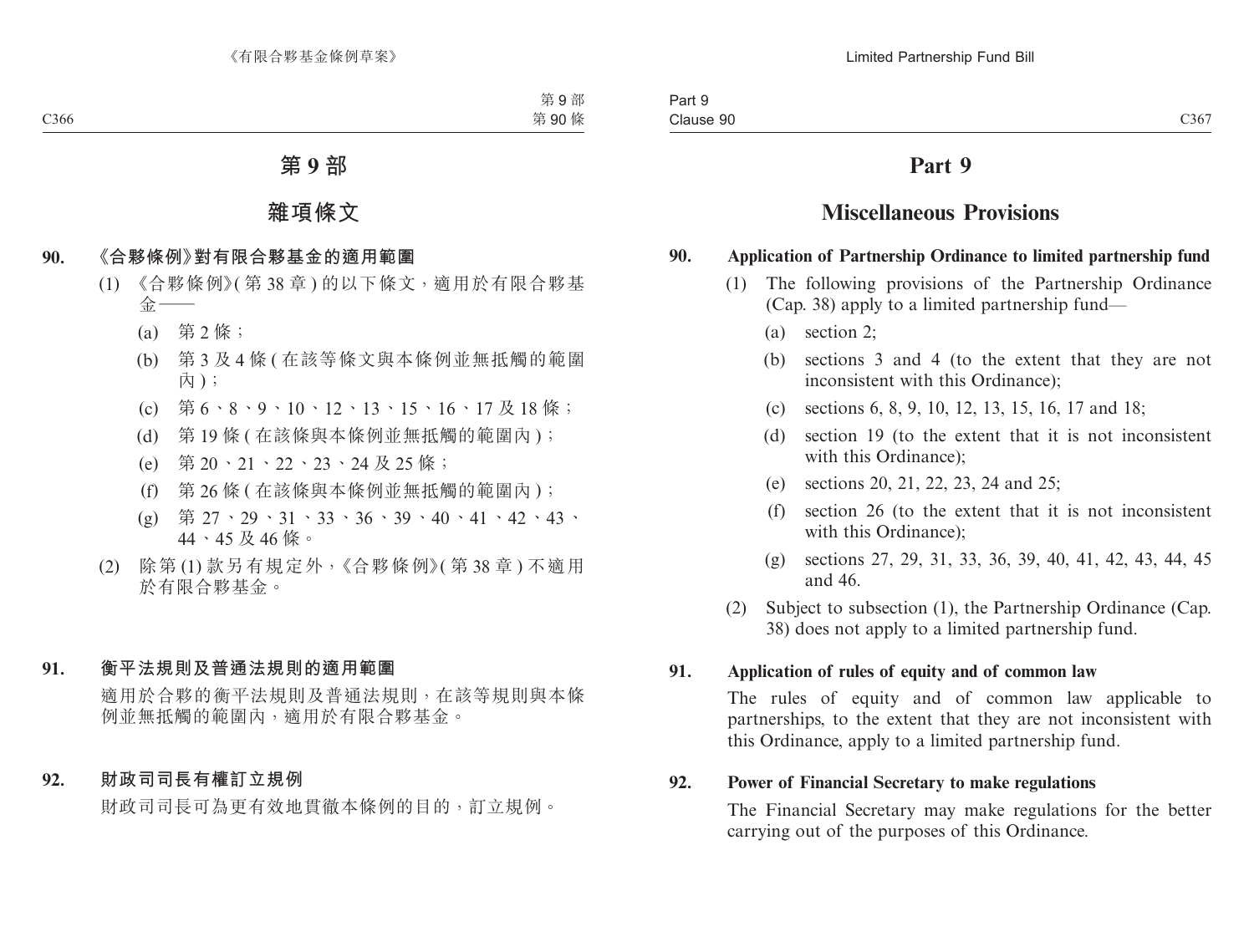| <b>STATES</b><br>$3 \cdot r +$<br>-αιι υ |                                |
|------------------------------------------|--------------------------------|
| $\sim$<br>10.110<br>Clause 93            | $\sim$ $\sim$<br>$\bigcup$ 369 |

#### **93. Power of Registrar to require production of records**

- (1) The Registrar may, for the purposes of investigating whether a limited partnership fund has contravened any provision of this Ordinance, require the fund to produce—
	- (a) any records or information relating to the operation, or business activities or transactions, of the fund; and
	- (b) an explanation in respect of the records or information.
- (2) Without limiting subsection (1), the records that the Registrar may require include the records kept under section 29.

#### **94. Power of Registrar to specify form etc.**

- (1) The Registrar may, in relation to any document required or authorized to be delivered to the Registrar under this Ordinance—
	- (a) specify requirements as to the form of the document;
	- (b) specify requirements for the purpose of enabling the Registrar to make copies or image records of the document and to keep records of the information contained in it;
	- (c) specify requirements as to the authentication of the document; and
	- (d) specify requirements as to the manner of delivery of the document.
- (2) For the purposes of subsection (1), the Registrar may specify different requirements for different documents or classes of documents, or for different circumstances.
- (3) For the purposes of subsection  $(1)(c)$ , the Registrar may—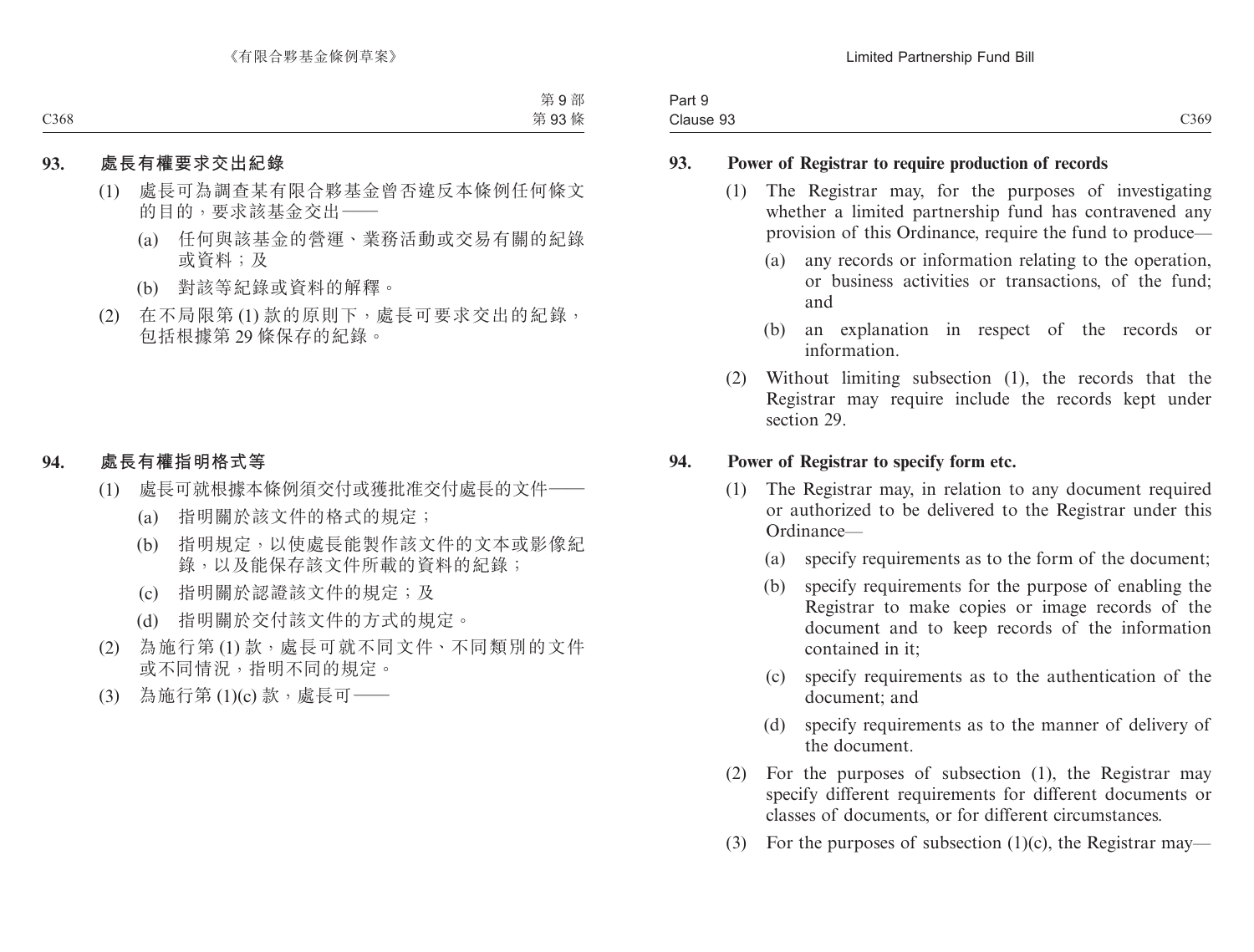| $\sim$<br>Part 9 |                   |
|------------------|-------------------|
| Clause 94        | $\bigcap$<br>U371 |

- (a) require the document to be authenticated by a particular person or a person of a particular description;
- (b) specify the means of authentication; and
- (c) require the document to contain, or to be accompanied by, the name or identification number, or both, of the limited partnership fund to which it relates.
- (4) For the purposes of subsection  $(1)(d)$ , the Registrar may—
	- (a) require the document to be in hard copy form, electronic form or any other form;
	- (b) require the document to be delivered by post or any other means;
	- (c) specify requirements as to the address to which the document is to be delivered; and
	- (d) in the case of a document to be delivered by electronic means—specify requirements as to the hardware and software to be used and the technical specifications.
- (5) This section does not empower the Registrar—
	- (a) to require a document to be delivered to the Registrar by electronic means; or
	- (b) to specify any requirement that is inconsistent with any requirement prescribed by an Ordinance as to—
		- (i) the authentication of the document; and
		- (ii) the manner of delivery of the document to the Registrar.
- (6) Requirements specified under this section are not subsidiary legislation.
- (7) In this section—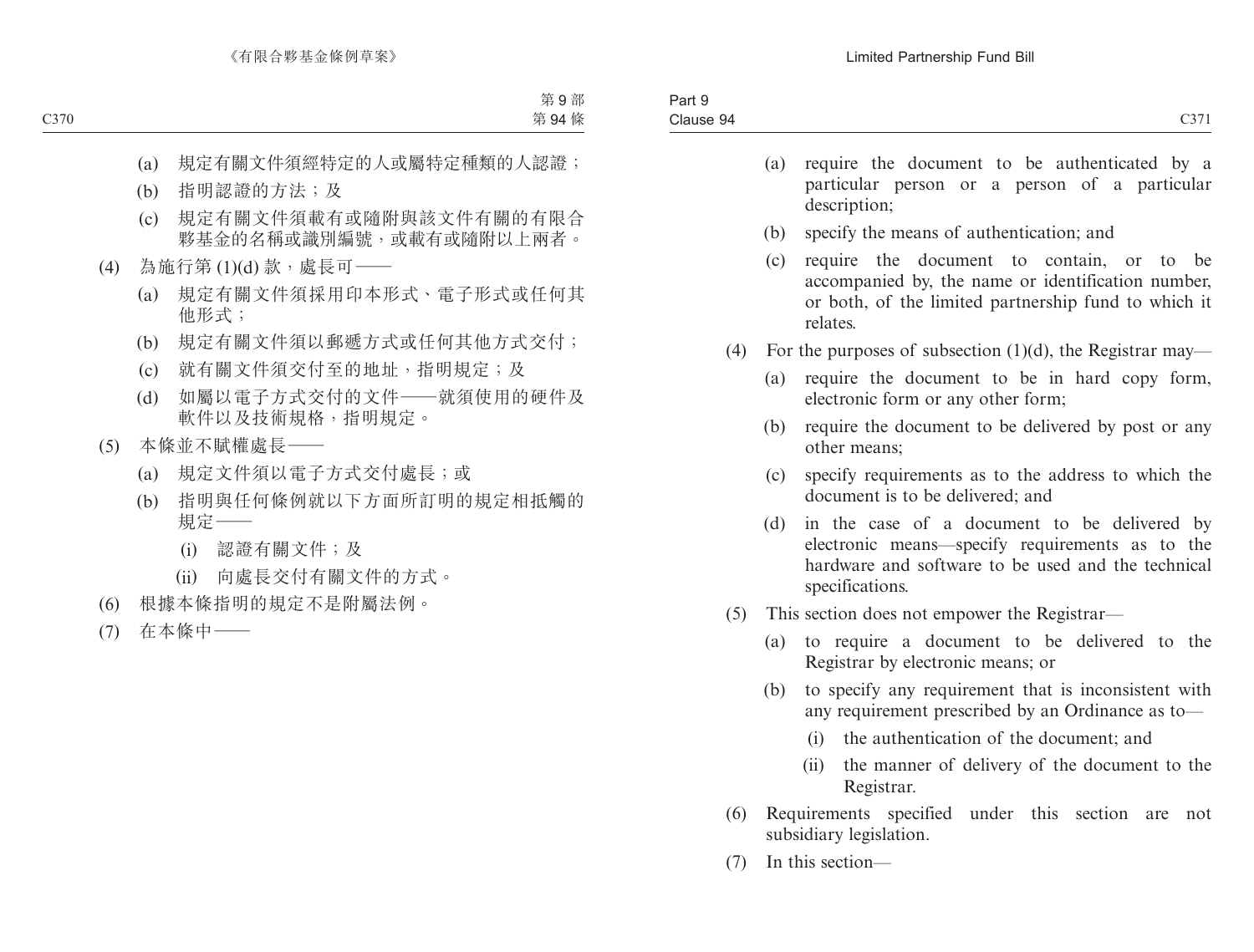| $3 - +$<br>-αιι υ     |                                |
|-----------------------|--------------------------------|
| $\Omega$<br>Clause 95 | $\sim$ $\sim$ $\sim$<br>$\cup$ |

*in hard copy form* (印本形式) means in paper form or similar form capable of being read.

#### **95. Registrar not responsible for verifying information**

- (1) The applicant of an application made under section 11 must ensure the truth of the information contained in the application.
- (2) The general partner in a limited partnership fund must ensure the truth of the information contained in a document delivered to the Registrar under this Ordinance.
- (3) The Registrar is not responsible for verifying—
	- (a) the truth of the information contained in the application or document; or
	- (b) the authority under which the application is made or the document is delivered to the Registrar.

#### **96. Power of Registrar to notify relevant regulatory authority**

- (1) The Registrar may notify the relevant regulatory authority of the investment manager of a limited partnership fund in relation to a statement made by the investment manager to the Registrar that is false, misleading or deceptive in a material respect.
- (2) For subsection (1), the relevant regulatory authority includes—
	- (a) if the investment manager is an authorized institution—the Monetary Authority;
	- (b) if the investment manager is a licensed corporation the Securities and Futures Commission; and
	- (c) any other authority specified by the Financial Secretary for the purposes of this paragraph in regulations made under section 92.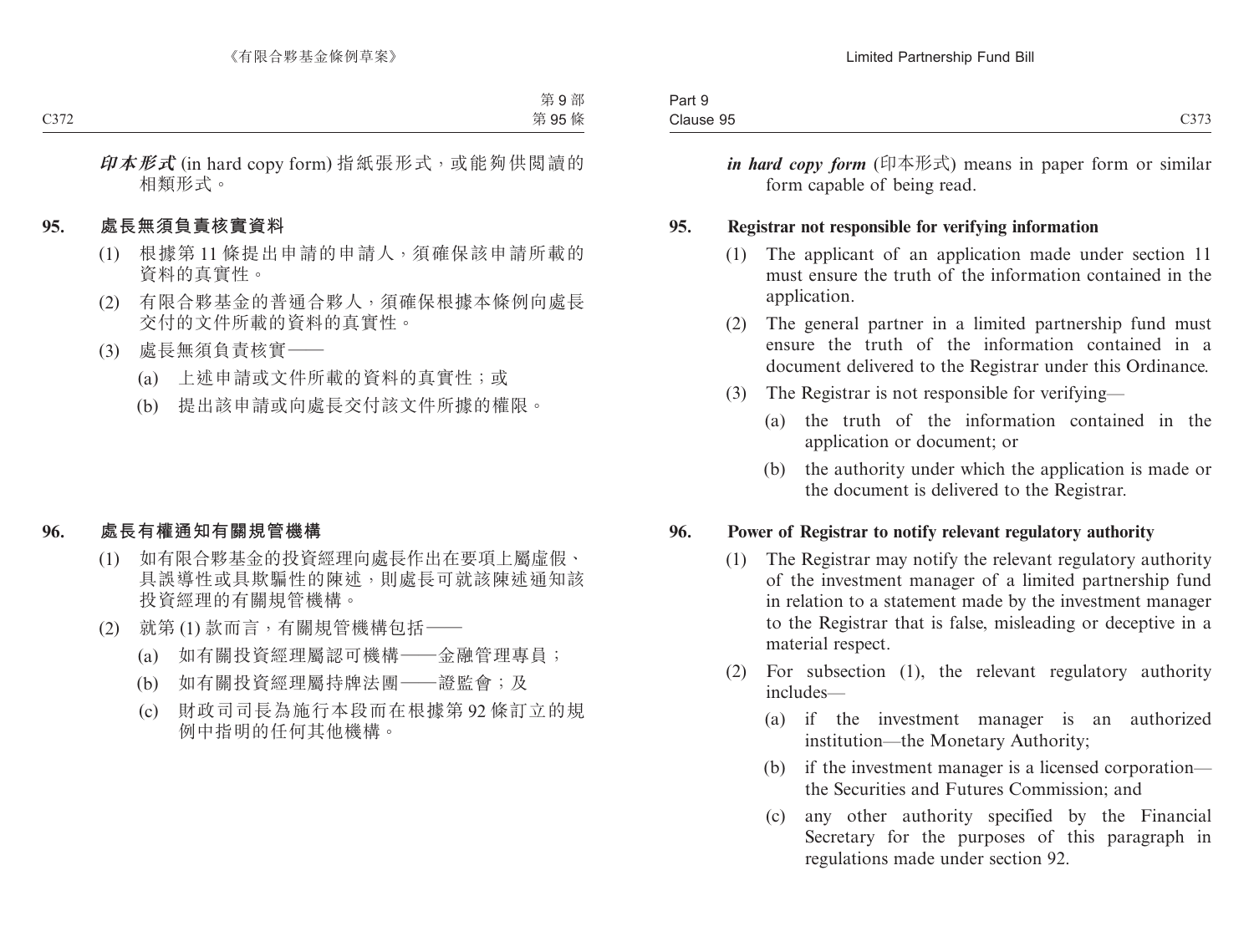| 3 <sub>cm</sub><br>. .<br>ταιι σ<br>. |                                             |
|---------------------------------------|---------------------------------------------|
| $\sim$<br>-<br>Clause 97              | $\sim$ $\sim$ $\sim$<br>-275<br>.<br>-- - - |

#### **97. Immunity**

- (1) Neither the Registrar nor a public officer is civilly liable for an act done or omitted to be done by the Registrar or the public officer in good faith in—
	- (a) performing or purportedly performing a function under this Ordinance; or
	- (b) exercising or purportedly exercising a power under this Ordinance.
- (2) Subsection (1) does not affect any liability of the Government for the act or omission.
- (3) Where, for the purposes of this Ordinance, a protected person provides a service by means of which information in electronic form is supplied to the public, or supplies information by means of magnetic tapes or any electronic mode, the protected person is not personally liable for any loss or damage suffered by a user of the service or information by reason of an error or omission appearing in the information if the error or omission—
	- (a) was made in good faith and in the ordinary course of the discharge of the protected person's duties; or
	- (b) has occurred or arisen as a result of any defect or breakdown in the service or any equipment used for the service or for supplying the information.
- (4) Where, for the purposes of this Ordinance, a protected person provides a service or facility by means of which documents may be delivered to the Registrar by electronic means, the protected person is not personally liable for any loss or damage suffered by a user of the service or facility by reason of an error or omission appearing in a document delivered to the Registrar by means of the service or facility if the error or omission—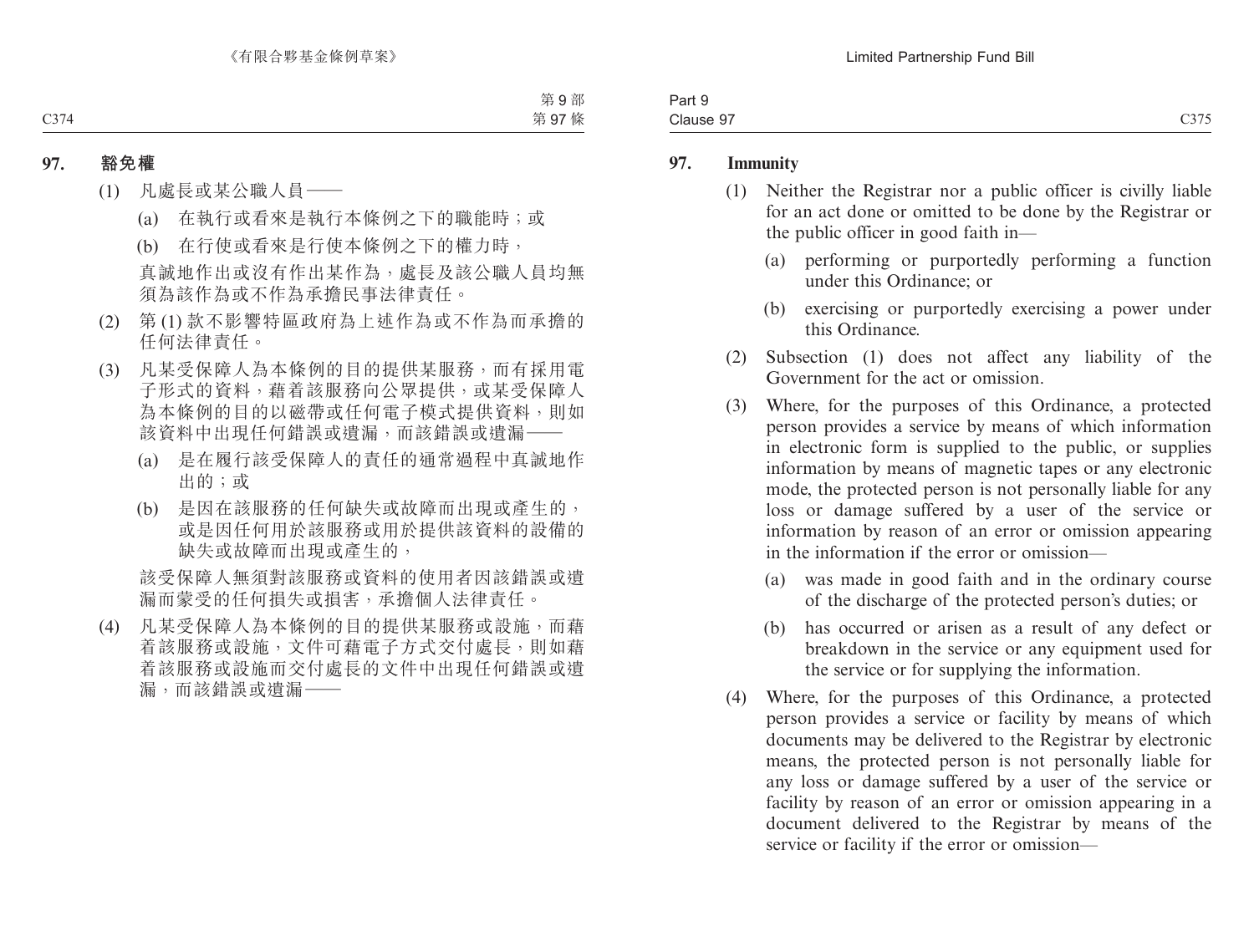- (a) was made in good faith and in the ordinary course of the discharge of the protected person's duties; or
- (b) has occurred or arisen as a result of any defect or breakdown in the service or facility or in any equipment used for the service or facility.
- (5) Subsections (3) and (4) do not affect any liability of the Government for the error or omission.
- (6) In this section—

*protected person* (受保障人) means a person authorized by the Registrar to supply the information or provide the service or facility.

#### **98. Fees**

A fee specified in column 3 of Schedule 3 is payable to the Registrar in respect of the matter described, opposite the fee, in column 2 of that Schedule.

### **99. Amendment of Schedules**

The Financial Secretary may, by order published in the Gazette, amend Schedule 1, 2 or 3.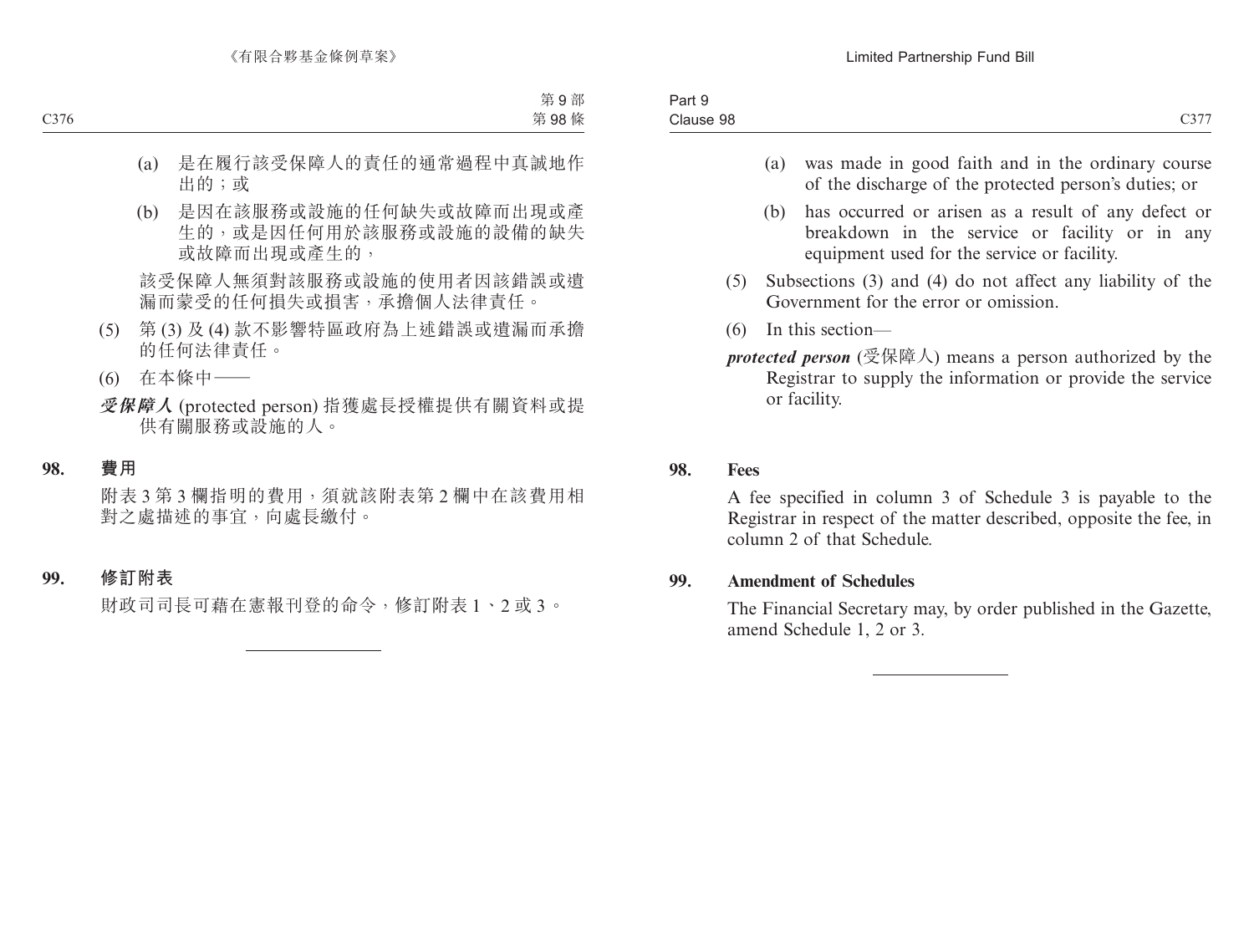# **Part 10**

# **Related and Consequential Amendments**

## **Division 1—Enactments Amended**

#### **100. Enactments amended**

The enactments specified in Divisions 2 to 14 are amended as set out in those Divisions.

## **Division 2—Amendment to Specification of Public Offices Notice (Cap. 1 sub. leg. C)**

#### **101. Schedule amended (specification of public offices)**

The Schedule, after the entry relating to the Registrar of Companies specified for the purposes of the Companies Ordinance (Cap. 622)—

**Add**

"Registrar of Companies Limited Partnership Fund Ordinance ( of 2020).".

## **Division 3—Amendments to Bankruptcy Ordinance (Cap. 6)**

- **102. Section 111 amended (exclusion of corporations, companies and limited partnerships)**
	- $(1)$  Section 111(b)(ii)—

**Repeal**

 $\alpha$ ".

 $(2)$  Section  $111(c)$ —

**Repeal**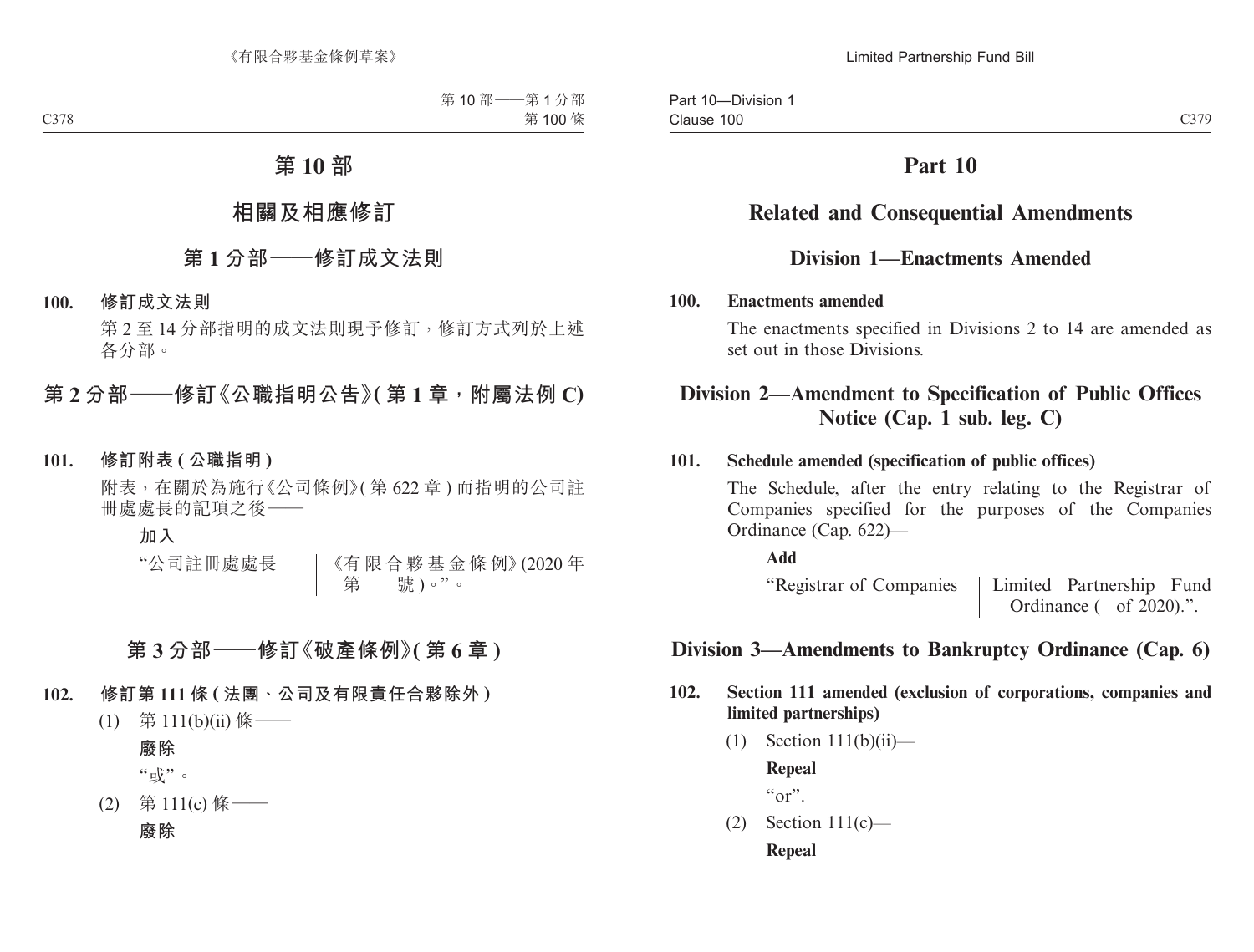"(Cap. 37)."

#### **Substitute**

"(Cap. 37); or".

(3) After section  $111(c)$ —

#### **Add**

"(d) any limited partnership fund registered under the Limited Partnership Fund Ordinance (of 2020).".

# **Division 4—Amendment to Bankruptcy Rules (Cap. 6 sub. leg. A)**

#### **103. Rule 136A added**

After rule 136—

#### **Add**

#### "**136A. Petition by limited partnership fund**

- (1) A limited partnership fund registered under the Limited Partnership Fund Ordinance (of 2020) (*Ordinance*) may present a petition in bankruptcy as creditor in the name of the fund.
- (2) The petition must be signed by—
	- (a) the general partner (as defined by section 2 of the Ordinance) in the fund; or
	- (b) if the fund has an authorized representative (as defined by section 2 of the Ordinance)—the authorized representative.".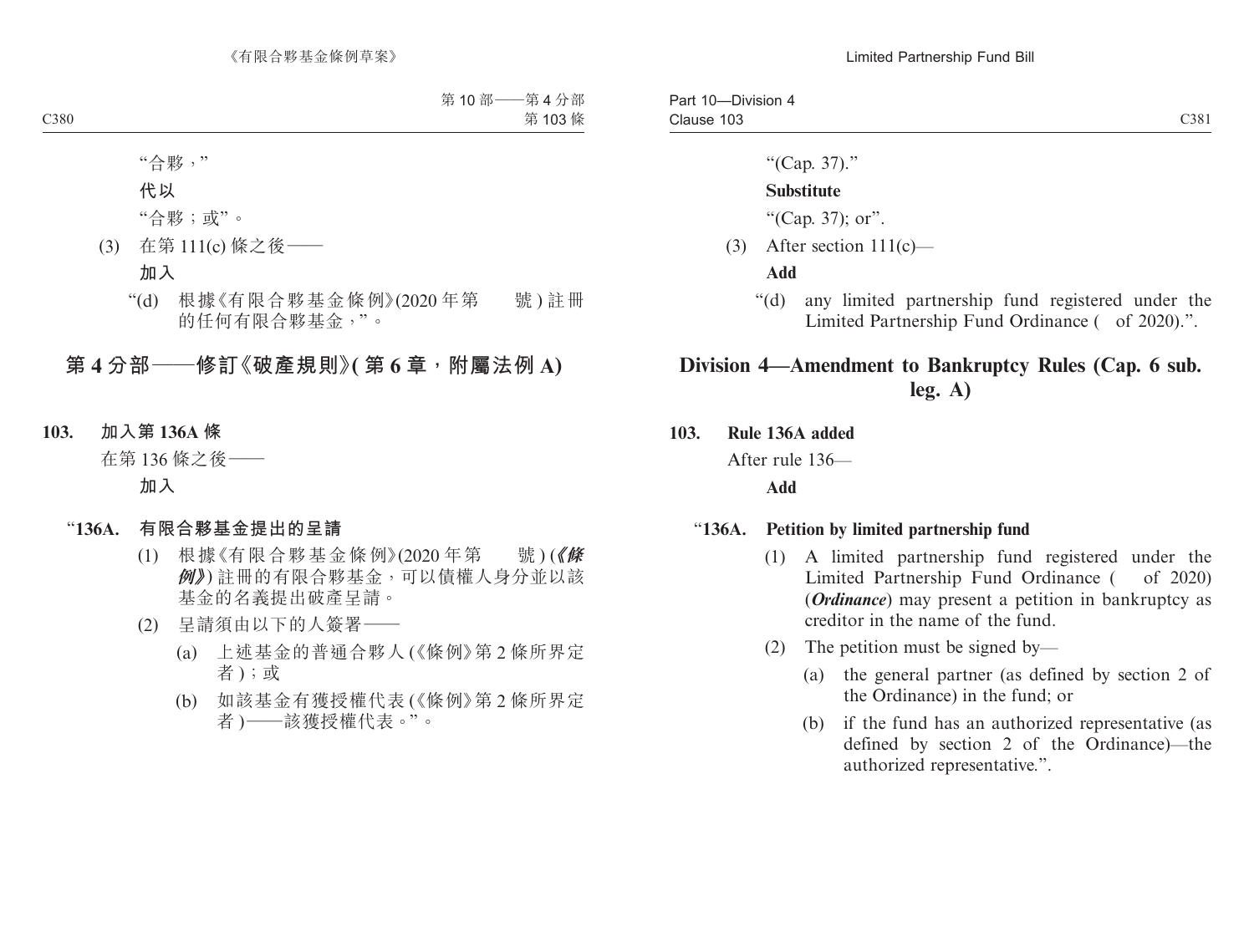## **Division 5—Amendment to Companies (Winding Up and Miscellaneous Provisions) Ordinance (Cap. 32)**

#### **104. Section 326 amended (meaning of unregistered companies)**

At the end of section 326—

**Add**

"**Note—**

For the application of this Part to a limited partnership fund (as defined by section 2 of the Limited Partnership Fund Ordinance ( of 2020)), see Division 2 of Part 6 of that Ordinance.".

# **Division 6—Amendments to Limited Partnerships Ordinance (Cap. 37)**

#### **105. Section 4 amended (registration of limited partnership required)**

 $(1)$  Section 4—

**Renumber the section as section 4(1).**

(2) Section 4(1), after "limited partnership"—

#### **Add**

"(other than a non-Hong Kong limited partnership as defined by section 2 of the Limited Partnership Fund Ordinance ( of 2020))".

(3) After section 4(1)—

**Add**

"(2) Despite subsection (1), a limited partnership fund, as defined by section 2 of the Limited Partnership Fund Ordinance ( of 2020), is not eligible to be registered under this Ordinance."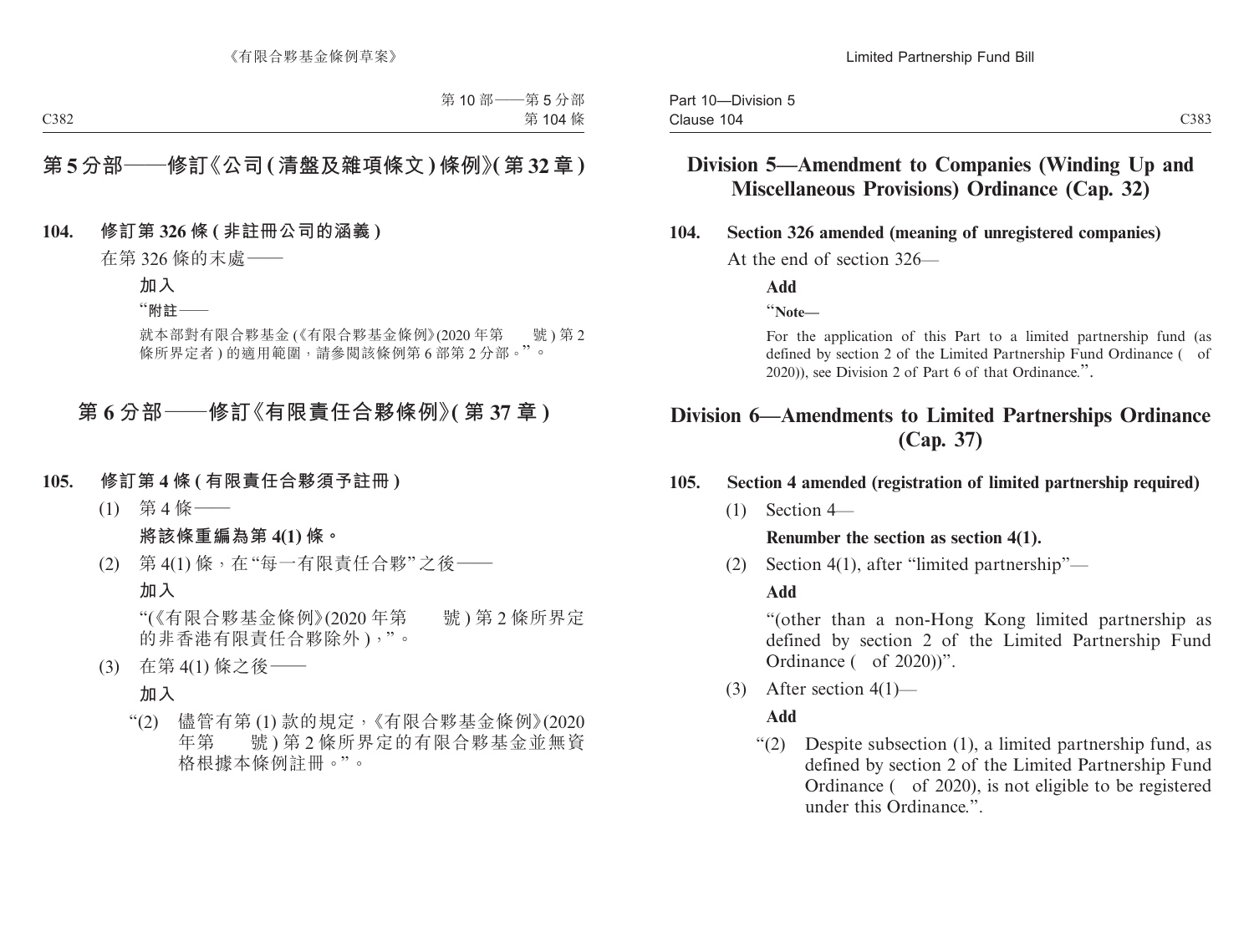# **Division 7—Amendments to Professional Accountants Ordinance (Cap. 50)**

#### **106. Section 34 amended (disciplinary provisions)**

(1) Section  $34(1)(a)(xiv)(B)$ —

**Repeal**

 $``\text{or}"$ 

(2) Section  $34(1)(a)(xy)(B)$ , after the semicolon— **Add**

 $``\alpha"$ 

(3) After section  $34(1)(a)(xy)$ —

#### **Add**

- "(xvi) while being a responsible person of a limited partnership fund—
	- (A) caused or allowed a breach of an AML/CTF requirement by the fund; or
	- (B) failed to take reasonable steps to prevent such a breach;".
- (4) Section 34(4)—

#### **Repeal the definition of** *AML/CTF requirement* **Substitute**

- "*AML/CTF requirement* (反洗錢及恐怖分子集資規定) means a requirement that—
	- (a) is set out in Part 2, 3 or 4 of Schedule 2 to the AMLO; and
	- (b) applies—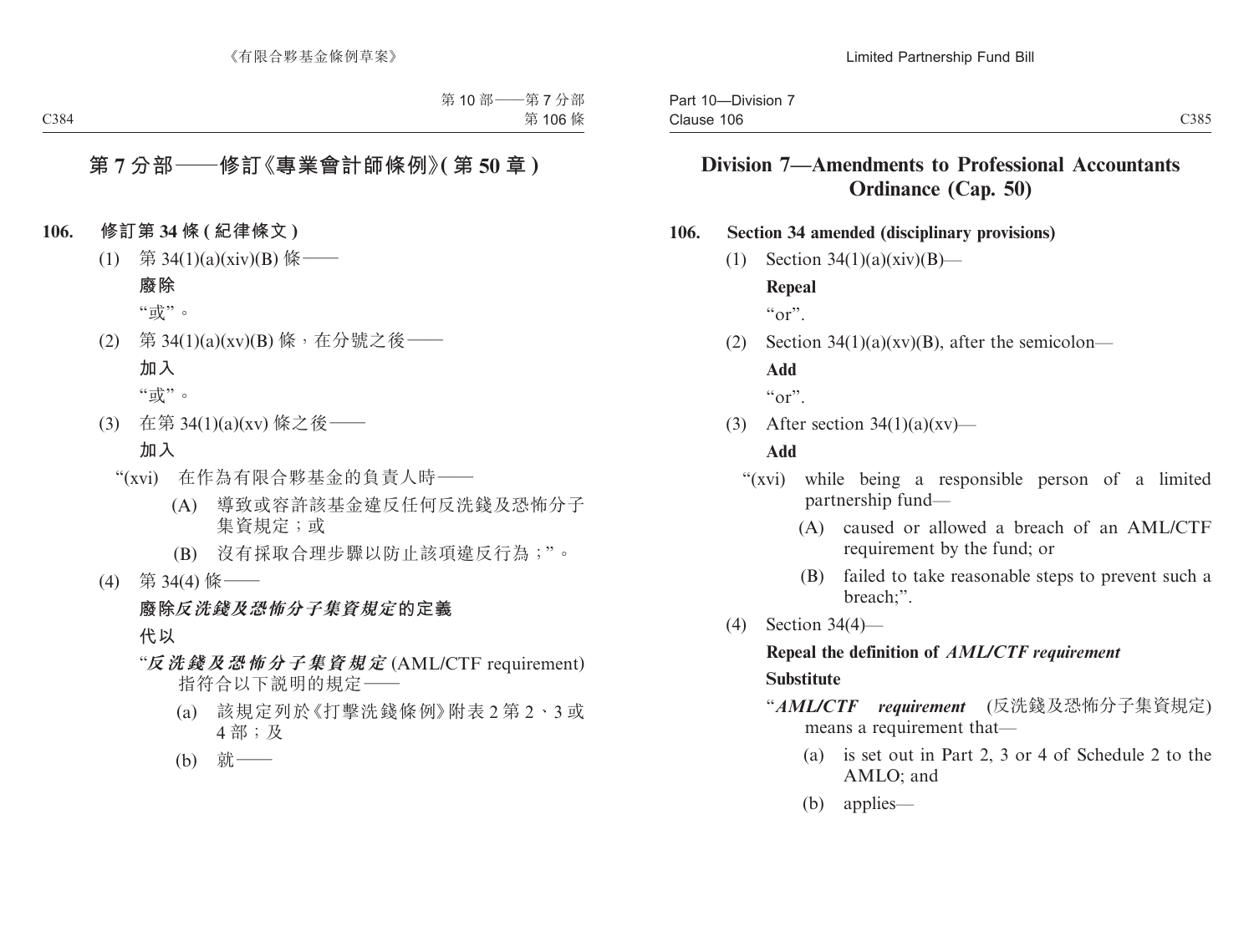- (i) for subsections  $(1)(a)(xiii)$  and  $(xiv)$  and (b)(vi)—under section 5A(3) of the AMLO to an accounting professional;
- (ii) for subsection  $(1)(a)(xy)$ —under section 5A(5) of the AMLO to a TCSP licensee; and
- (iii) for subsection  $(1)(a)(xvi)$ —under section 34(1) of the Limited Partnership Fund Ordinance ( of 2020) to an accounting professional appointed as a responsible person of a limited partnership fund;".
- (5) Section 34(4)—

#### **Add in alphabetical order**

- "*limited partnership fund* (有限合夥基金) has the meaning given by section 2 of the Limited Partnership Fund Ordinance ( of 2020);
- *responsible person* (負責人) has the meaning given by section 2 of the Limited Partnership Fund Ordinance  $($  of 2020);".

# **Division 8—Amendments to Inland Revenue Ordinance (Cap. 112)**

**107. Section 2 amended (interpretation)**

Section 2(1)—

#### **Add in alphabetical order**

"*limited partnership fund* (有限合夥基金) has the meaning given by section 2 of the Limited Partnership Fund Ordinance ( of 2020);".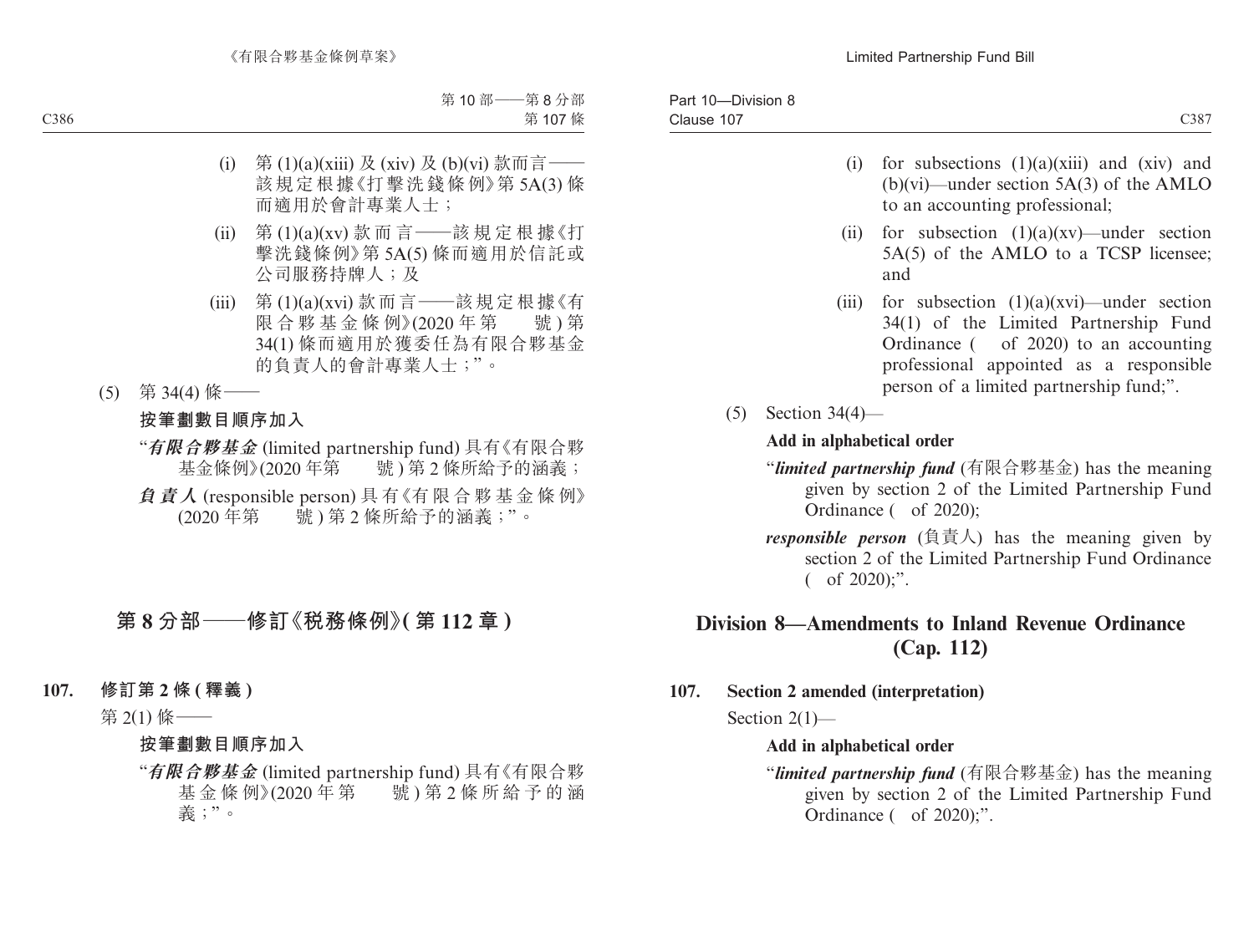#### **108. Section 22 amended (assessment of partnerships)**

(1) After section 22(2)—

#### **Add**

- "(2A) The general partner in a limited partnership fund must make and deliver a statement of the profits or losses of such trade, profession or business, on behalf of the fund, ascertained in accordance with the provisions of this Part relating to the ascertainment of profits.
	- (2B) For the purposes of subsection (2A), if a limited partnership fund has an authorized representative, the reference to the general partner in the fund in that subsection is a reference to the authorized representative.".
- (2) After section 22(5)—

#### **Add**

"(6) In this section—

- *authorized representative* (獲授權代表) has the meaning given by section 2 of the Limited Partnership Fund Ordinance ( of 2020);
- *general partner* (普通合夥人) has the meaning given by section 2 of the Limited Partnership Fund Ordinance ( of 2020).".

#### **109. Section 22B amended (limited partner loss relief)**

(1) Section 22B(1), definition of *limited partner*, after paragraph (a)—

**Add**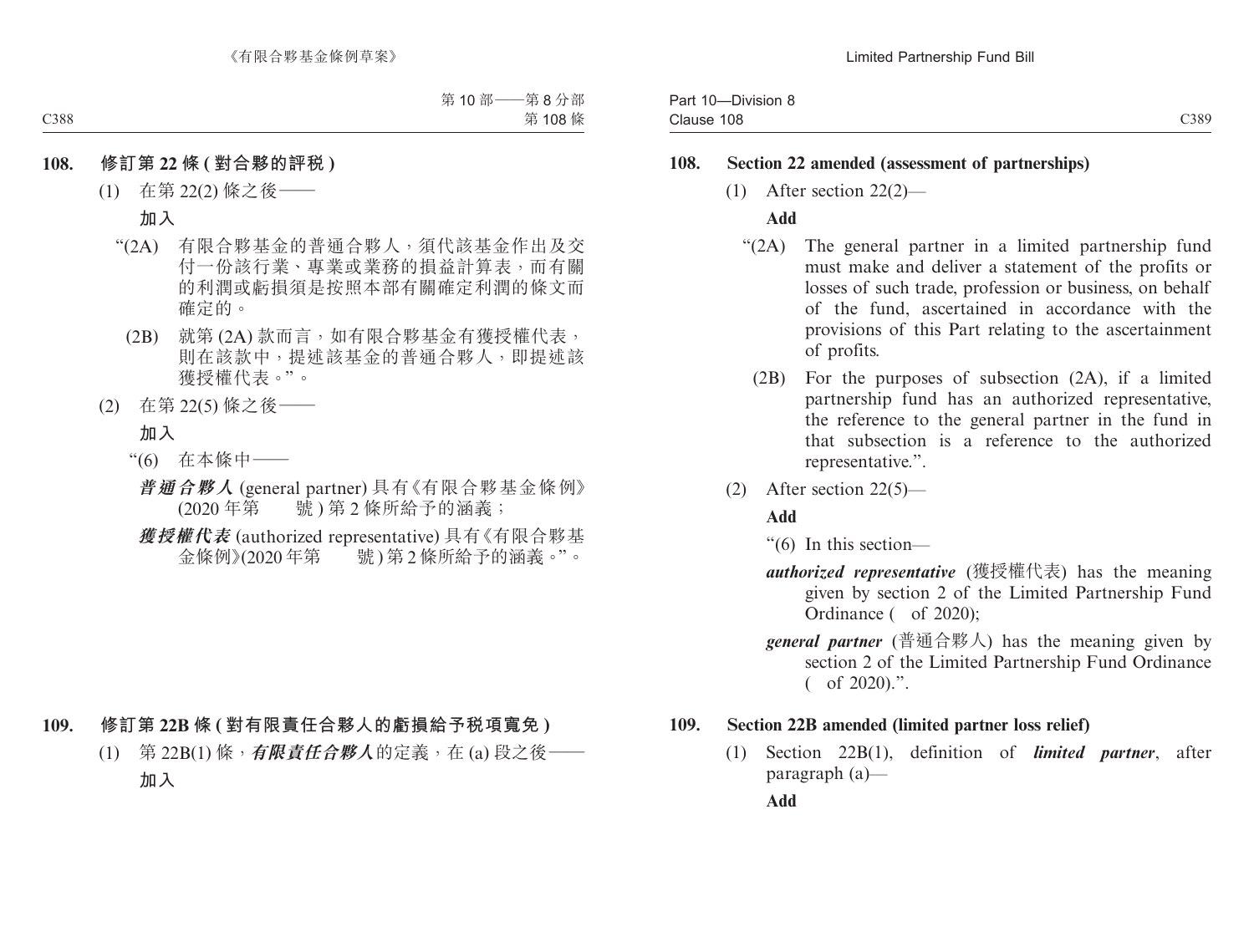| $10 -$<br>-Division 8<br>Part |      |
|-------------------------------|------|
| Clause 110                    | C391 |

- "(ab) a limited partner (as defined by section 2 of the Limited Partnership Fund Ordinance ( of 2020)) in a limited partnership fund;".
- (2) Section 22B(1), definition of *limited partner*, paragraph (b), before "a general partner"—

**Add**

"not being a general partner (as defined by section 2 of the Limited Partnership Fund Ordinance ( of 2020)) in a limited partnership fund,".

### **110. Section 56AA added**

After section 56—

**Add**

### "**56AA. General partner in limited partnership fund etc. to act on behalf of fund**

- (1) The general partner in, or the investment manager of, a limited partnership fund is answerable for doing all the acts, matters and things that are required to be done by the fund under this Ordinance.
- (2) For the purposes of subsection (1), if a limited partnership fund has an authorized representative, the reference to the general partner in the fund in that subsection is a reference to the authorized representative.
- (3) In this section—
- *authorized representative* (獲授權代表) has the meaning given by section 2 of the Limited Partnership Fund Ordinance ( of 2020);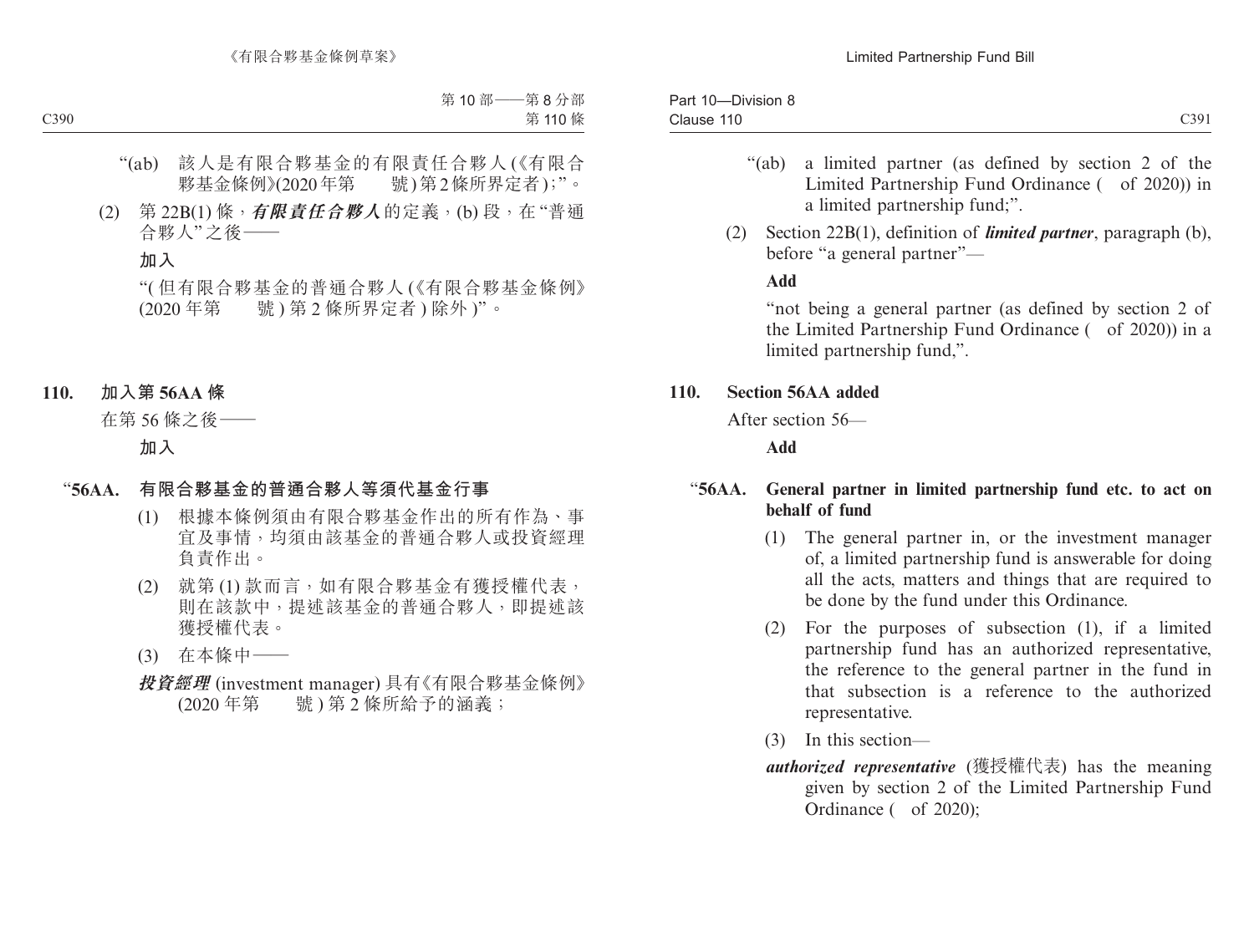| $10 -$<br>-Division 8<br>Part  |                     |
|--------------------------------|---------------------|
| <b>A 4 4 1</b><br>Clause<br>11 | C393<br><b>UJ/J</b> |

- *general partner* (普通合夥人) has the meaning given by section 2 of the Limited Partnership Fund Ordinance  $($  of 2020):
- *investment manager* (投資經理) has the meaning given by section 2 of the Limited Partnership Fund Ordinance ( of 2020).".
- **111. Section 88B amended (notice of no objection in respect of an application to deregister a private company under section 750 of the Companies Ordinance (Cap. 622))**
	- (1) Section 88B, heading—

**Repeal** 

everything after "**deregister**"

**Substitute**

"**a company under section 750 of Companies Ordinance or limited partnership fund under section 68 of Limited Partnership Fund Ordinance**".

(2) Section 88B—

**Repeal subsection (1)**

# **Substitute**

- "(1) On a request made by a person who is entitled to apply for—
	- (a) the deregistration of a company under section 750 of the Companies Ordinance (Cap. 622); or
	- (b) the deregistration of a limited partnership fund under section 68 of the Limited Partnership Fund Ordinance (of 2020),

the Commissioner may issue a written notice stating that the Commissioner has no objection to the deregistration.".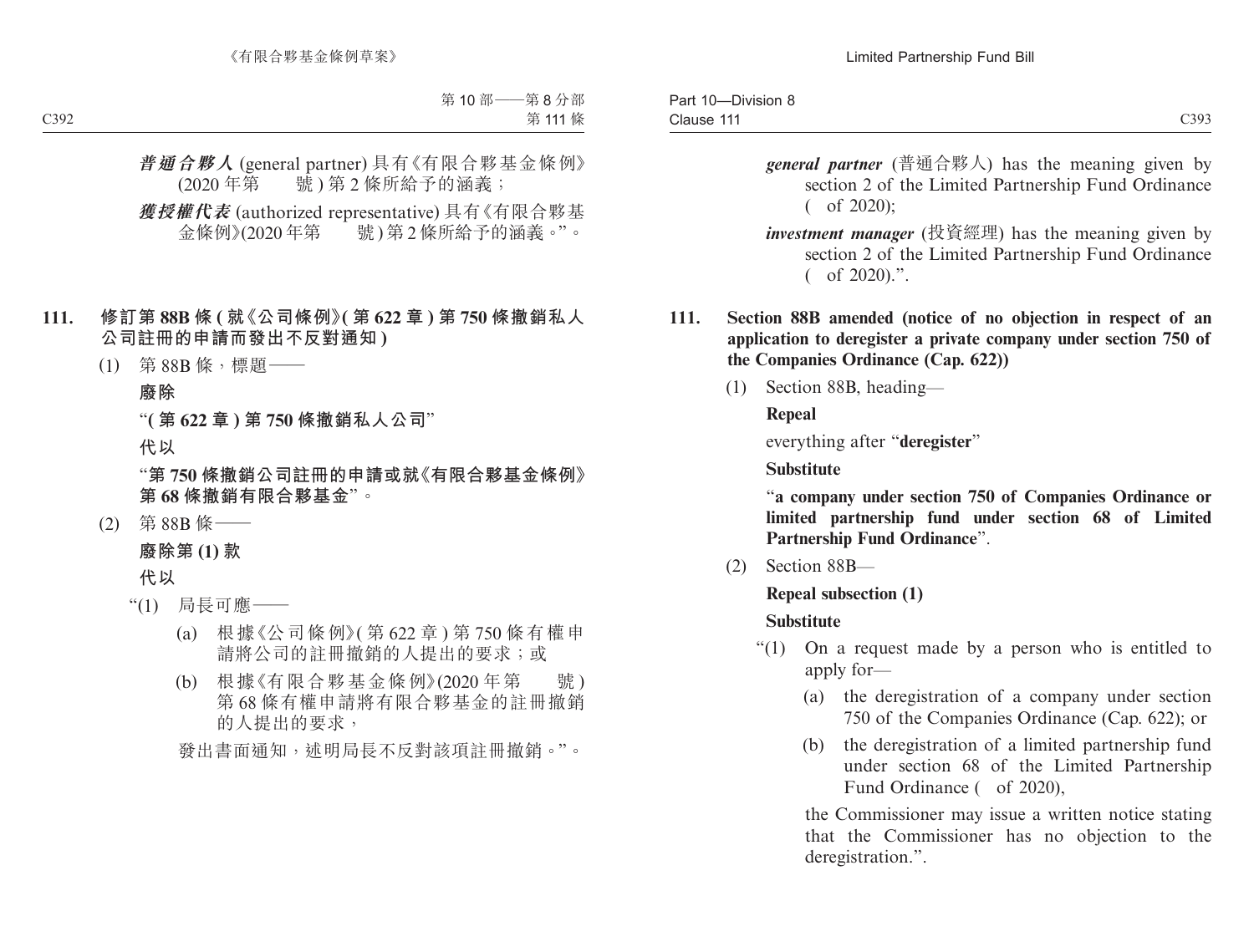# **Division 9—Amendments to Legal Practitioners Ordinance (Cap. 159)**

- **112. Section 9A amended (complaint about conduct of solicitor, foreign lawyer, etc.)**
	- (1) Section  $9A(1AAB)(a)$ —

**Repeal**

 $``\text{or}"$ 

 $(2)$  Section  $9A(1AAB)(b)(ii)$ —

#### **Repeal**

"breach."

### **Substitute**

"breach: or".

(3) After section 9A(1AAB)(b)—

#### **Add**

- "(c) while being a responsible person of a limited partnership fund—
	- (i) caused or allowed a breach of an AML/CTF requirement by the fund; or
	- (ii) failed to take reasonable steps to prevent such a breach.".
- (4) Section 9A(3)—

## **Repeal the definition of** *AML/CTF requirement* **Substitute**

- "*AML/CTF requirement* (反洗錢及恐怖分子集資規定) means a requirement that—
	- (a) is set out in Part 2, 3 or 4 of Schedule 2 to the AMLO; and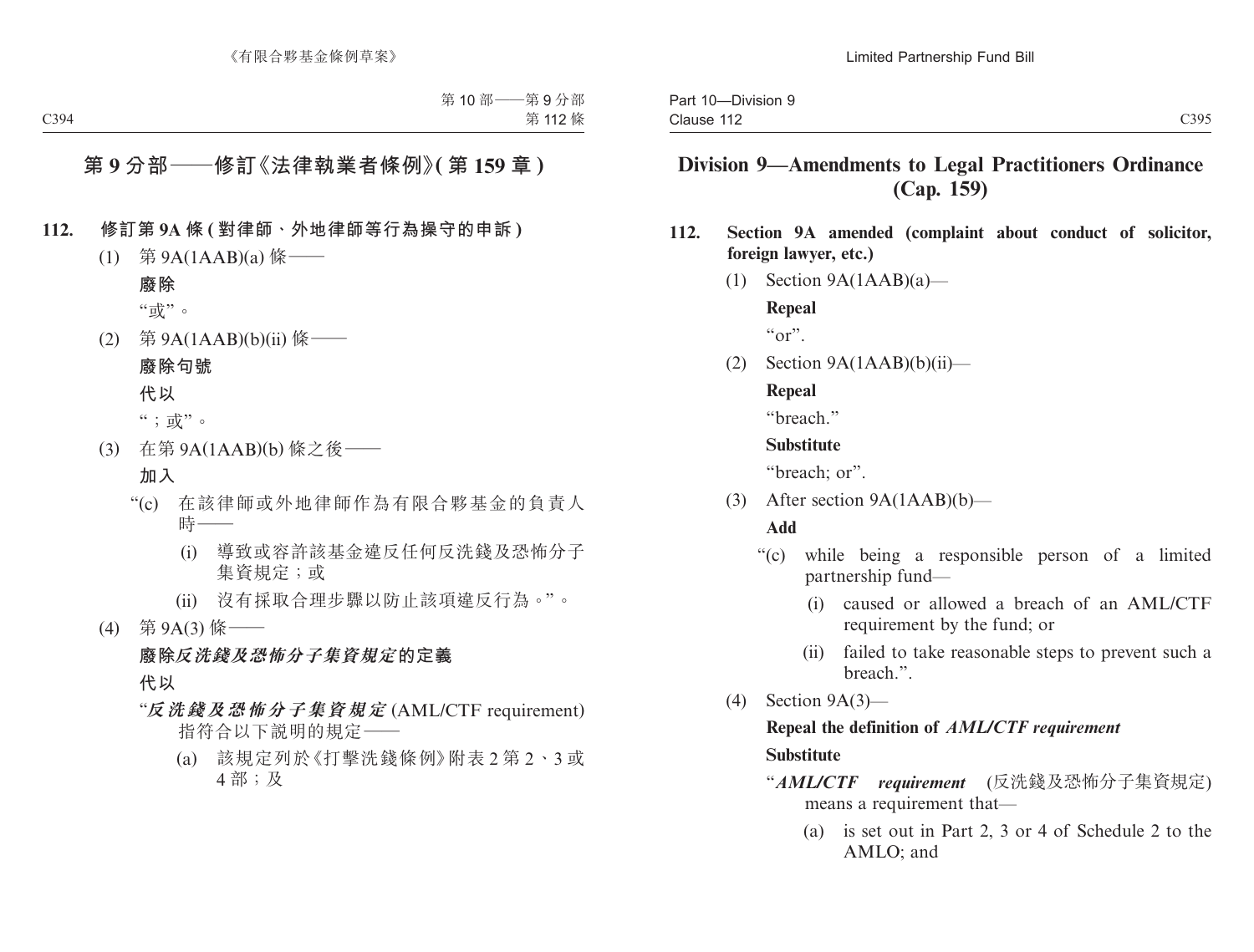- (b) applies—
	- (i) for subsection (1AAB)(a)—under section 5A(3) of the AMLO to a legal professional;
	- (ii) for subsection (1AAB)(b)—under section 5A(5) of the AMLO to a TCSP licensee; and
	- (iii) for subsection (1AAB)(c)—under section 34(1) of the Limited Partnership Fund Ordinance ( of 2020) to a legal professional appointed as a responsible person of a limited partnership fund;".
- (5) Section 9A(3)—

### **Add in alphabetical order**

- "*limited partnership fund* (有限合夥基金) has the meaning given by section 2 of the Limited Partnership Fund Ordinance ( of 2020);
- *responsible person* (負責人) has the meaning given by section 2 of the Limited Partnership Fund Ordinance ( of 2020);".

# **Division 10—Amendments to Business Registration Ordinance (Cap. 310)**

## **113. Section 2 amended (interpretation and application)**

(1) Section 2(1), definition of *place of business*—

### **Repeal paragraph (ab) Substitute**

- "(ab) an open-ended fund company, its registered office;
	- (ac) a limited partnership fund, its registered office; and".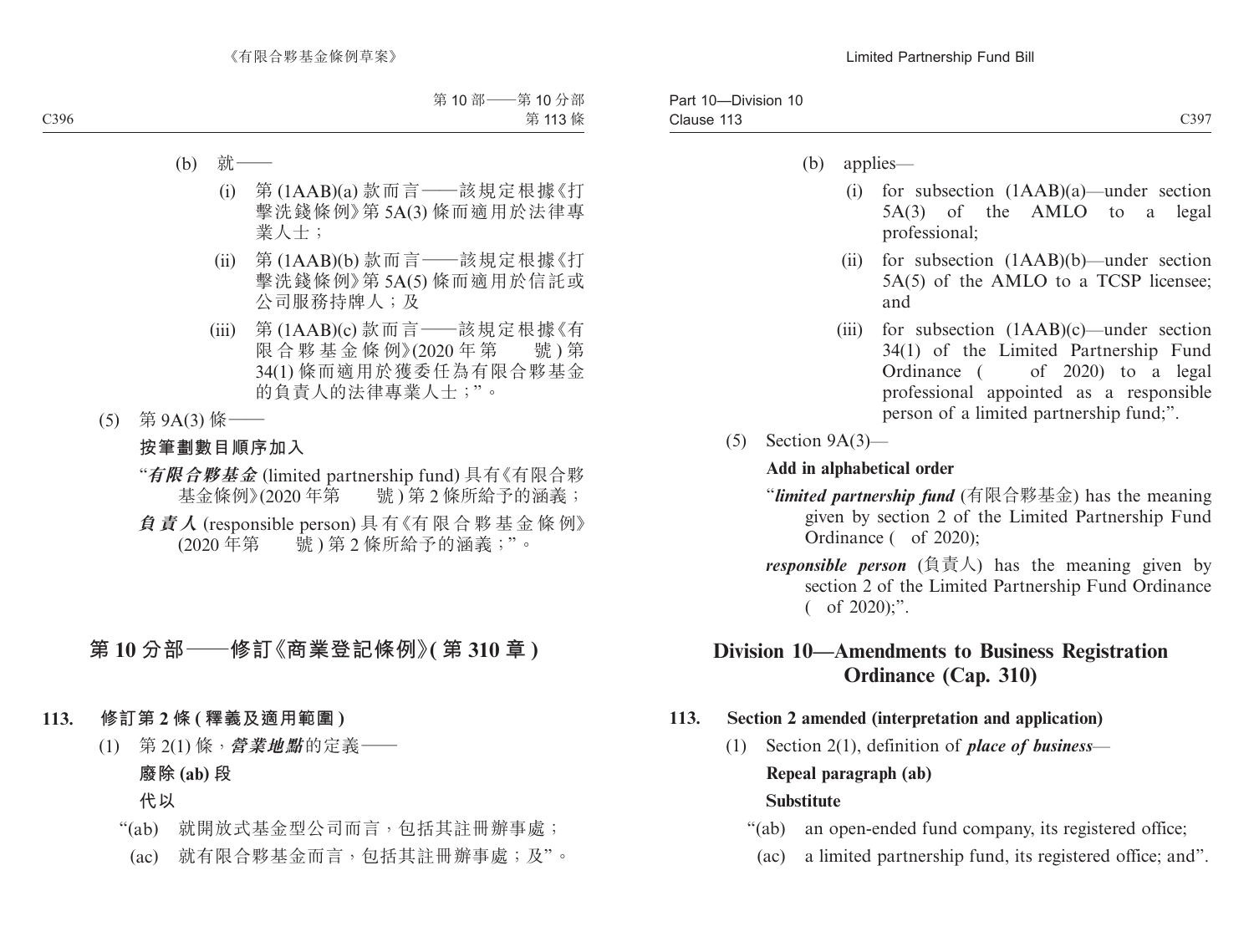| $\sim$<br>Clause<br>14<br>. | $^{\circ}399$<br>) |
|-----------------------------|--------------------|

 $(2)$  Section  $2(1)$ —

## **Add in alphabetical order**

"*limited partnership fund* (有限合夥基金) has the meaning given by section 2 of the Limited Partnership Fund Ordinance ( of 2020);".

(3) Section 2(1A)—

# **Repeal paragraph (ab)**

### **Substitute**

"(ab) an open-ended fund company;

(ac) a limited partnership fund; or".

(4) Section 2(1A), Chinese text—

## **Repeal**

"該公司的"

## **Substitute**

"該公司或基金的".

(5) Section 2(1A), Chinese text—

## **Repeal**

"該公司仍"

## **Substitute**

"該公司或基金仍".

(6) Section 2(1B)(a), after "company"—

## **Add**

"or limited partnership fund".

## **114. Section 3 amended (persons answerable for doing all acts, etc. required to be done)**

(1) Section 3(1)—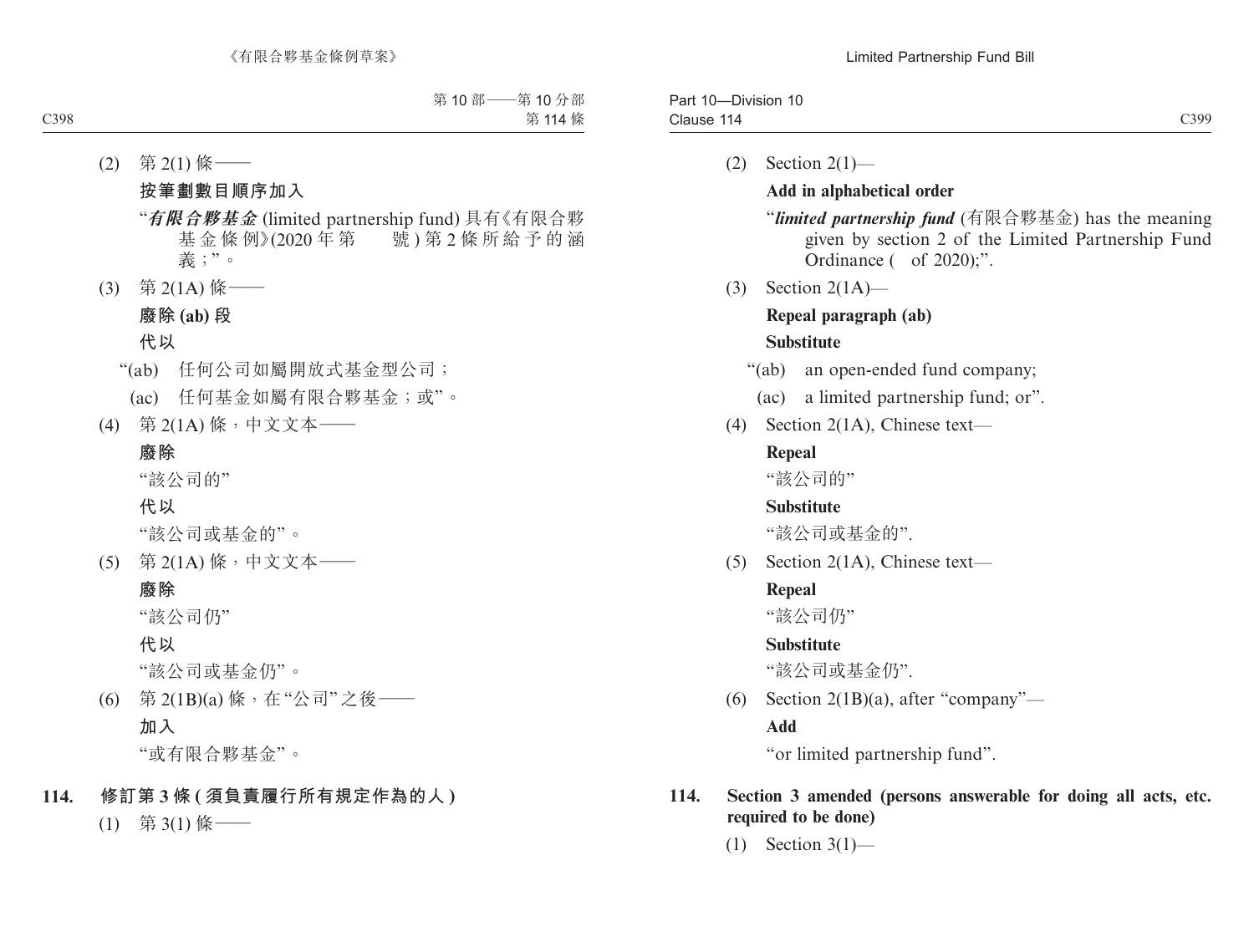### **Repeal paragraph (b) Substitute**

- "(b) in the case of a business carried on by a partnership (other than a limited partnership fund), all partners;
- (ba) in the case of a business carried on by a limited partnership fund—
	- (i) the general partner in the fund;
	- (ii) the authorized representative of the fund (if any); or
	- (iii) the investment manager of the fund; and".
- (2) Section 3(1)(c), Chinese text—

## **Repeal**

"一人以上的".

(3) After section 3(3)—

## **Add**

- "(3A) Where the person carrying on business who is required under this Ordinance to do any act or thing is a limited partnership fund, the general partner in, or investment manager of, the fund is answerable for doing that act or thing.
	- (3B) For the purposes of subsection (3A), if a limited partnership fund has an authorized representative, the reference to the general partner in the fund in that subsection is a reference to the authorized representative.".
- (4) Section 3(5), Chinese text, definition of **無行為能力的人 Repeal**

"人。"

## **Substitute**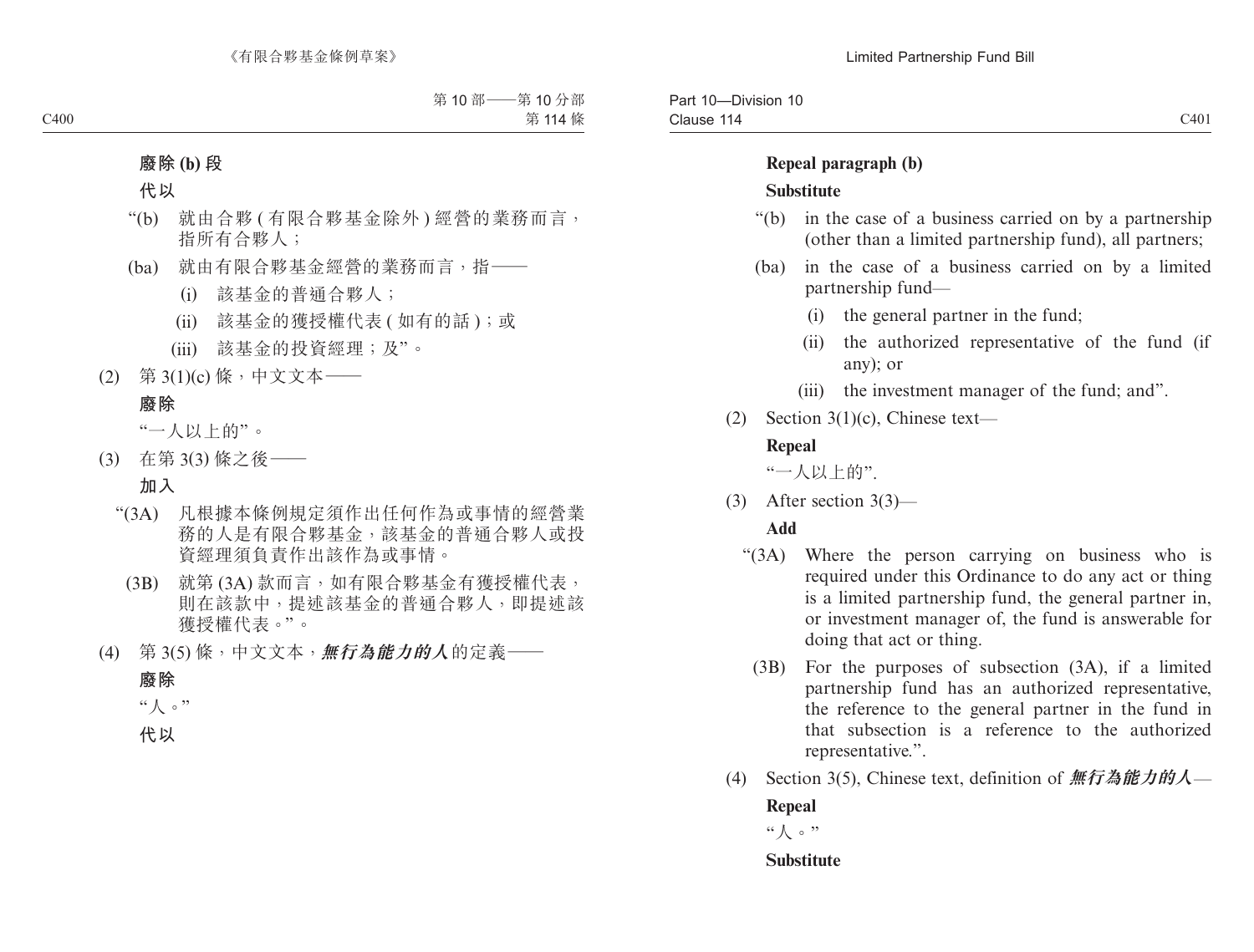| $- \cdot$<br>-<br>$\ddot{\phantom{1}}$<br>Division<br>Pan<br>$\sim$<br>-16<br>1 L J |      |
|-------------------------------------------------------------------------------------|------|
| Clause<br>.                                                                         | C403 |

- "人;".
- (5) Section 3(5)—

## **Add in alphabetical order**

- "*authorized representative* (獲授權代表) has the meaning given by section 2 of the Limited Partnership Fund Ordinance ( of 2020);
- *general partner* (普通合夥人) has the meaning given by section 2 of the Limited Partnership Fund Ordinance ( of 2020);
- *investment manager* (投資經理) has the meaning given by section 2 of the Limited Partnership Fund Ordinance  $($  of 2020);".

## **115. Section 6 amended (registration of business and issue of business registration certificate)**

Section 6(4AA)—

## **Repeal**

everything after "certificate,"

## **Substitute**

 $``if$ —

- (a) the application is made by an open-ended fund company for registration by a name that is not the name of the company; or
- (b) the application is made by a limited partnership fund for registration by a name that is not the name of the fund.".

## **116. Section 7A amended (refund of prescribed business registration fees, prescribed branch registration fees or levies)**

(1) Section 7A(3), after "following companies"—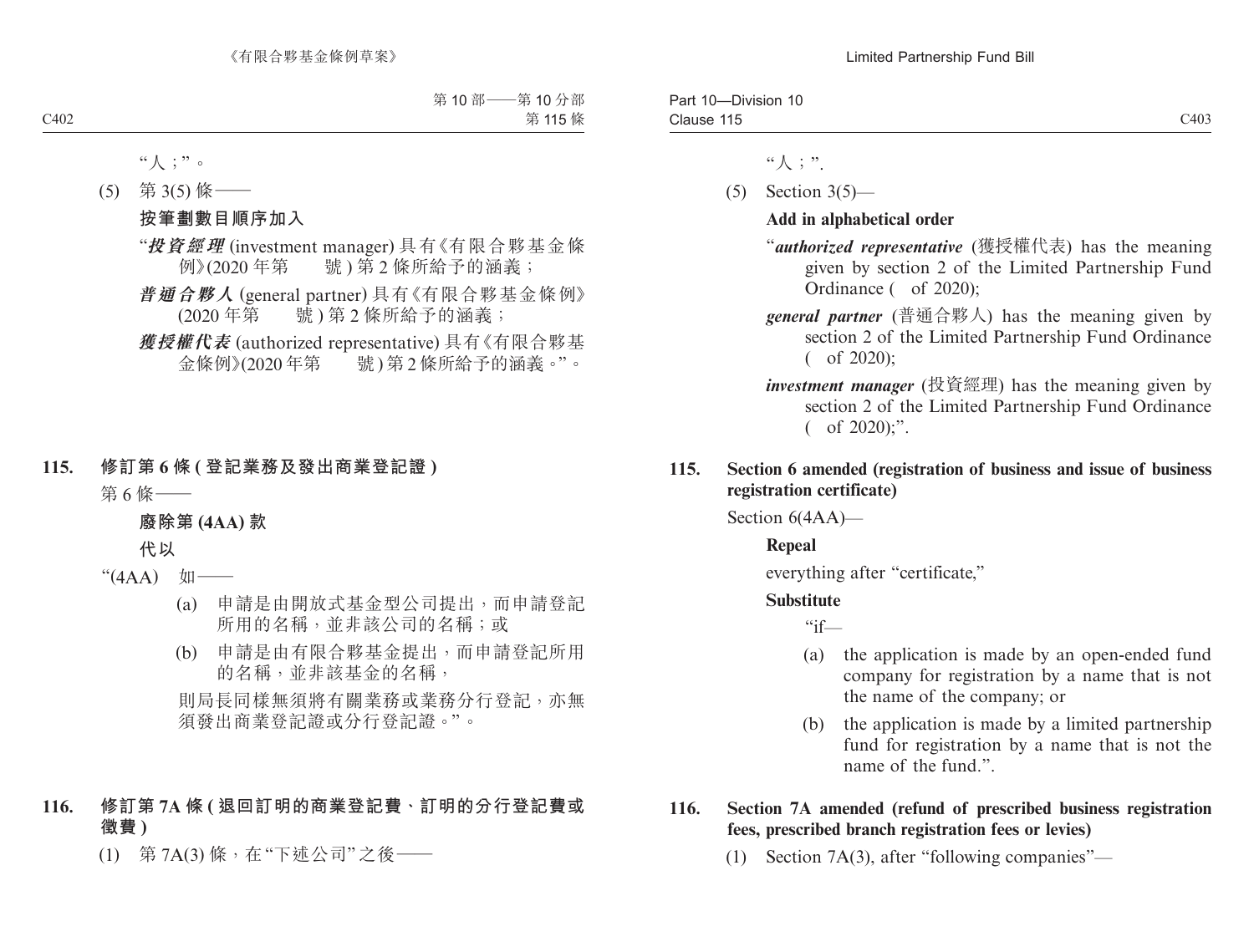#### **Add**

"or fund".

(2) After section 7A(3)(ac)—

#### **Add**

- "(ad) a limited partnership fund;".
- **117. Section 9 amended (exemption from payments of fees for small businesses)**

After section 9(6)(ab)—

**Add**

"(ac) a limited partnership fund;".

# **Division 11—Amendments to Business Registration Regulations (Cap. 310 sub. leg. A)**

#### **118. Regulation 3 amended (application for registration)**

Regulation 3(1)—

#### **Repeal paragraph (c)**

### **Substitute**

- "(c) in the case of a business carried on by a partnership (other than a limited partnership fund) or other body of persons, in Form 1(c);
- (ca) in the case of a business carried on by a limited partnership fund, in Form 1(ca); and".

### **119. Regulation 9 amended (forms)**

(1) Regulation 9, Form 1(c), after "*partnership*"— **Add**

"*(other than limited partnership fund)*".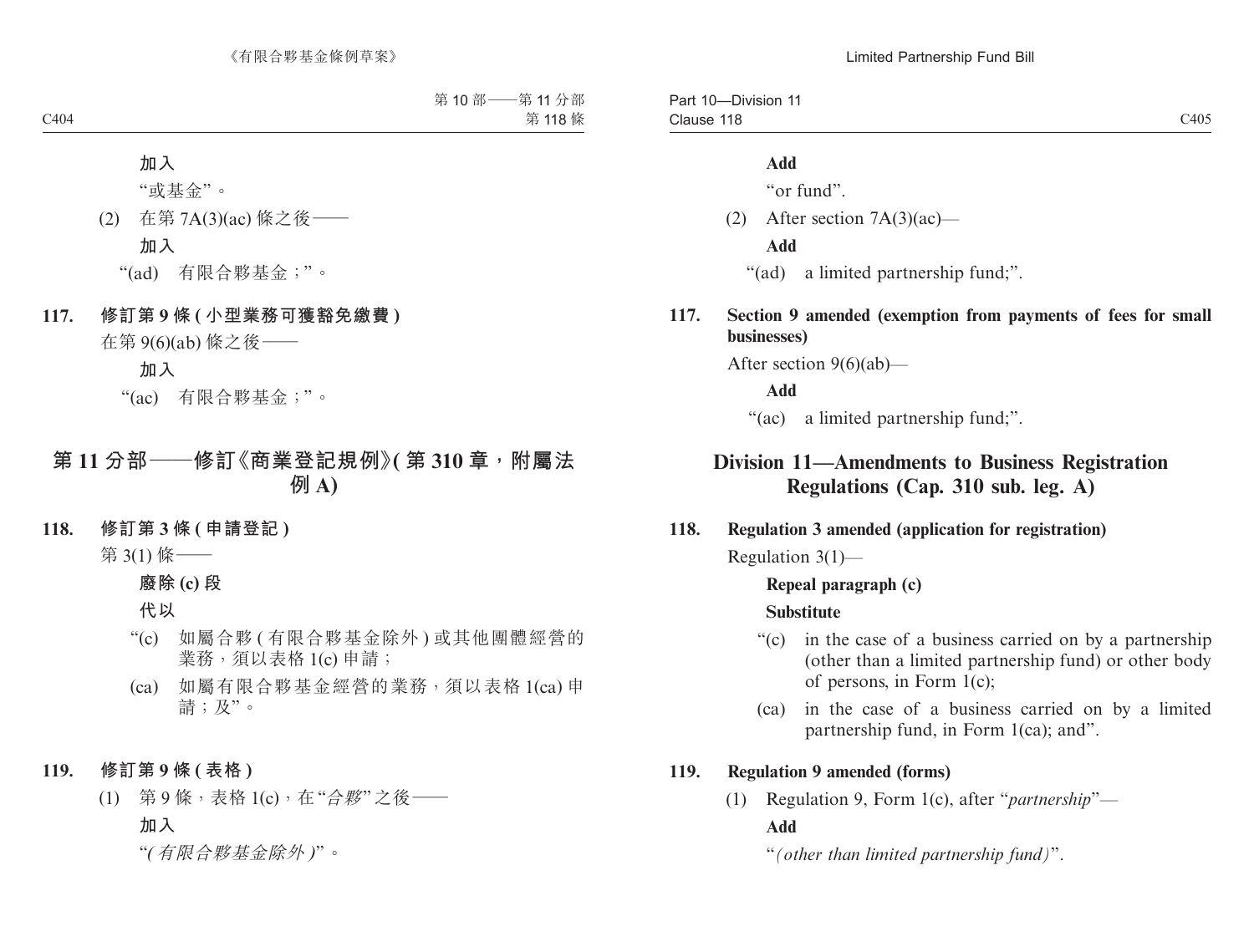# (2) Regulation 9, after Form 1(c)— **Add**

"B.R. No. …………………

Form  $1(ca)$  [reg.  $3(1)$ ]

## Business Registration Regulations

*Application by a limited partnership fund for registration*

### SECTION A.

|     | Business carried on:                                                                                                      |  |
|-----|---------------------------------------------------------------------------------------------------------------------------|--|
| (a) | Name under which<br>carried on:                                                                                           |  |
|     | In English<br>(1)                                                                                                         |  |
|     | In Chinese<br>(i)                                                                                                         |  |
| (b) | Address of                                                                                                                |  |
|     | registered office                                                                                                         |  |
|     |                                                                                                                           |  |
| (c) | Date of certificate<br>of registration<br>issued under the<br>Limited<br>Partnership Fund<br>Ordinance<br>$\int$ of 2020) |  |
| (d) | Address of place<br>of business                                                                                           |  |
|     |                                                                                                                           |  |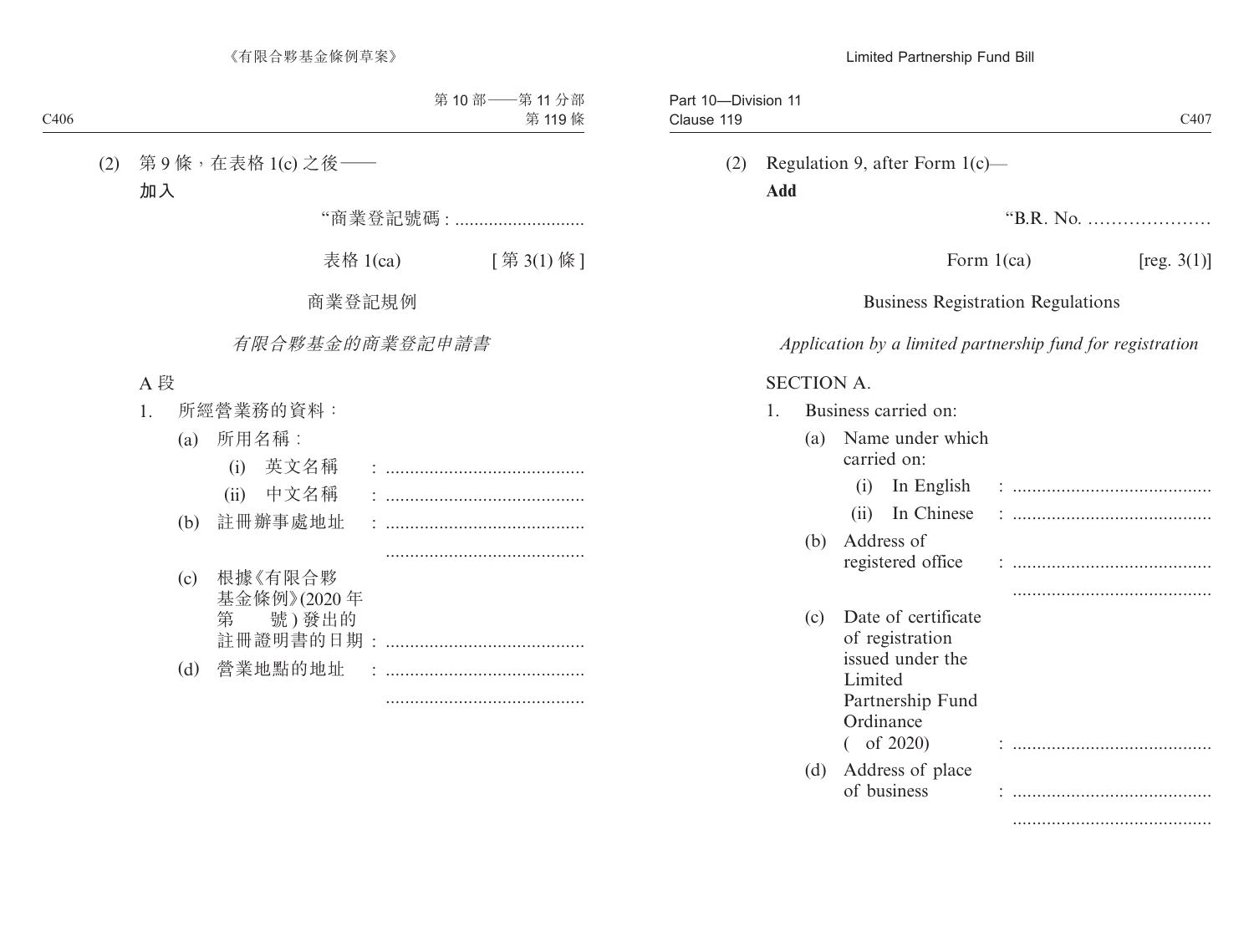| C <sub>409</sub> |                                                                                 |     | Part 10-Division 11 |
|------------------|---------------------------------------------------------------------------------|-----|---------------------|
|                  | Description and                                                                 | (e) |                     |
|                  | Date commenced                                                                  | (1) |                     |
|                  | General Partner:                                                                |     | 2.                  |
|                  | Name                                                                            | (a) |                     |
|                  | Aliases (if any)                                                                | (b) |                     |
|                  | * Identity card<br>number/Passport<br>number/Business<br>registration<br>number | (c) |                     |
|                  | * Residential<br>address/<br>Registered office                                  | (d) |                     |
|                  | address                                                                         |     |                     |
|                  |                                                                                 |     |                     |

I wish/do not wish\* to elect that the expiry date to be endorsed on all applicable business registration certificates (as defined by section 6 of the Business Registration Ordinance (Cap. 310)) to be issued at any time afterwards in respect of the above business is to be the date of the expiry of 3 years from the date of commencement endorsed on those certificates.

## CERTIFICATE OF APPLICANT

I certify that the particulars set out in this application are true.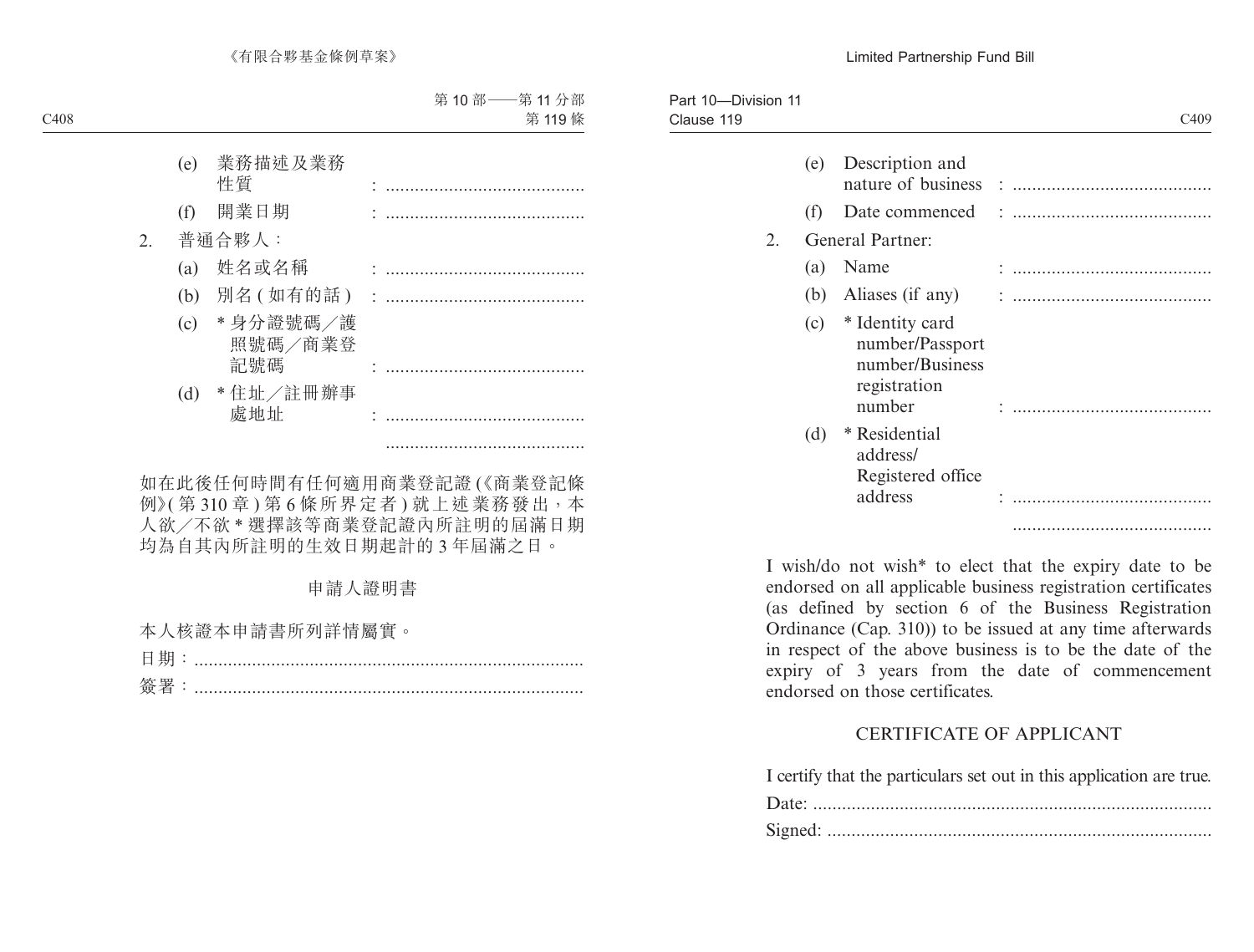Part 10—Division 12 Clause 120 Clause  $120$  C411

Name in block letters: ........................................................ Designation within

the limited partnership fund: ..............................................

(i.e. General Partner/ Authorized Representative/ Investment Manager)

\* Delete as appropriate.

SECTION B. For official use only.".

# **Division 12—Amendment to Resolution of the Legislative Council Establishing Companies Registry Trading Fund (Cap. 430 sub. leg. B)**

**120. Schedule 1 amended (services to be provided by the trading fund)** Schedule 1, after section 4A—

**Add**

"4B. Administering and enforcing the provisions of the Limited Partnership Fund Ordinance ( of 2020) relating to limited partnership funds, including facilitating the registration of limited partnership funds and maintaining a register of limited partnership funds.".

## **Division 13—Amendment to Administrative Appeals Board Ordinance (Cap. 442)**

**121. Schedule amended**

The Schedule—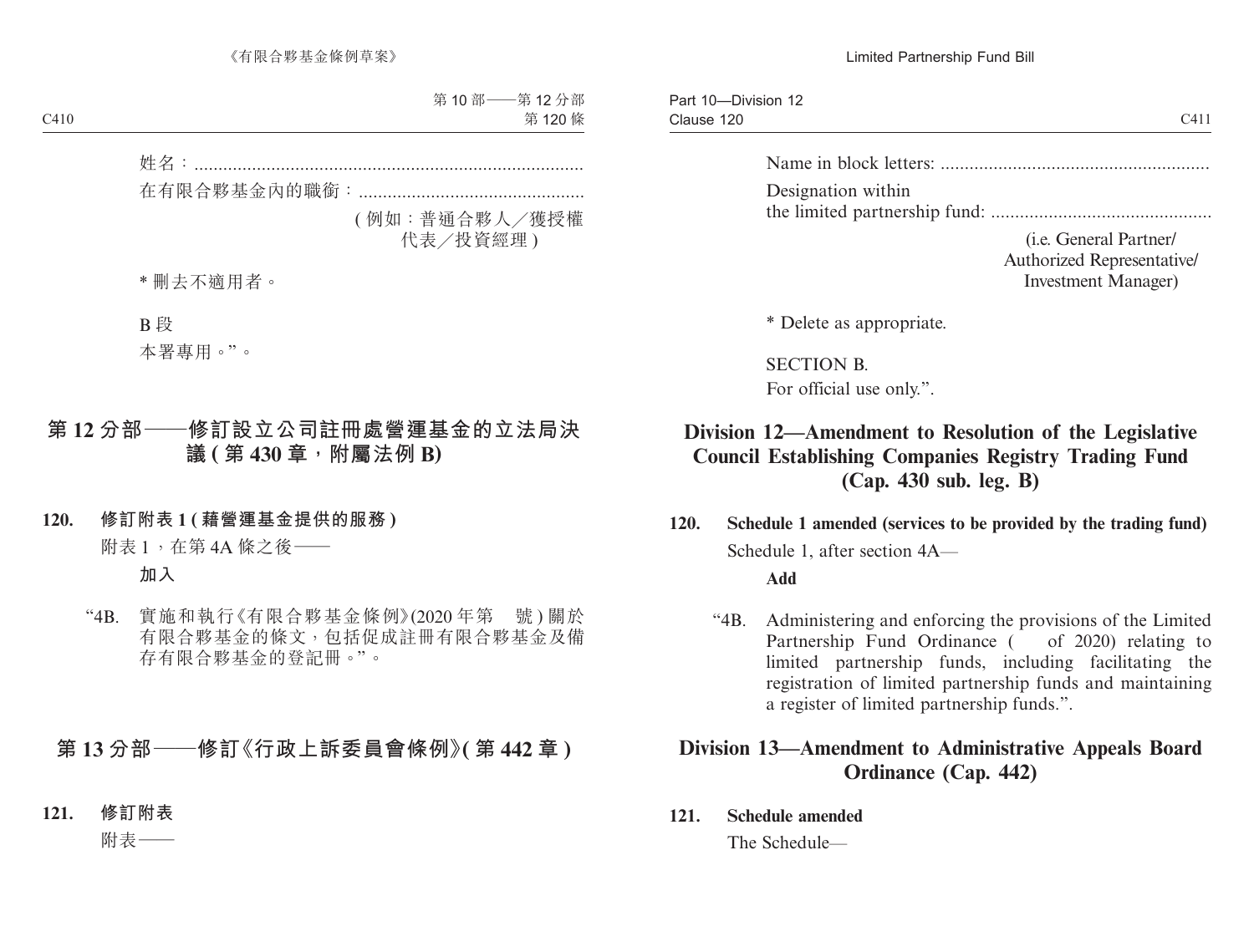| "77. Limited Partnership A dire |       |
|---------------------------------|-------|
| <b>Fund Ordinance</b>           | of Co |
| $($ of 2020)                    | the n |
|                                 |       |

ction of the Registrar ompanies to change name of a limited partnership fund under section 42 or 43.".

# **Division 14—Amendment to Securities and Futures Ordinance (Cap. 571)**

## **122. Schedule 5 amended (regulated activities)**

Schedule 5, Part 2, definition of *leveraged foreign exchange trading*, paragraph (iv)—

## **Repeal**

everything after "to which"

## **Substitute**

 $\mathfrak{g}_{i\mathsf{s}\_\_\}$ 

- (A) a corporation;
- (B) a limited partnership registered under the Limited Partnerships Ordinance (Cap. 37); or
- (C) a limited partnership fund registered under the Limited Partnership Fund Ordinance ( of  $2020$ ;".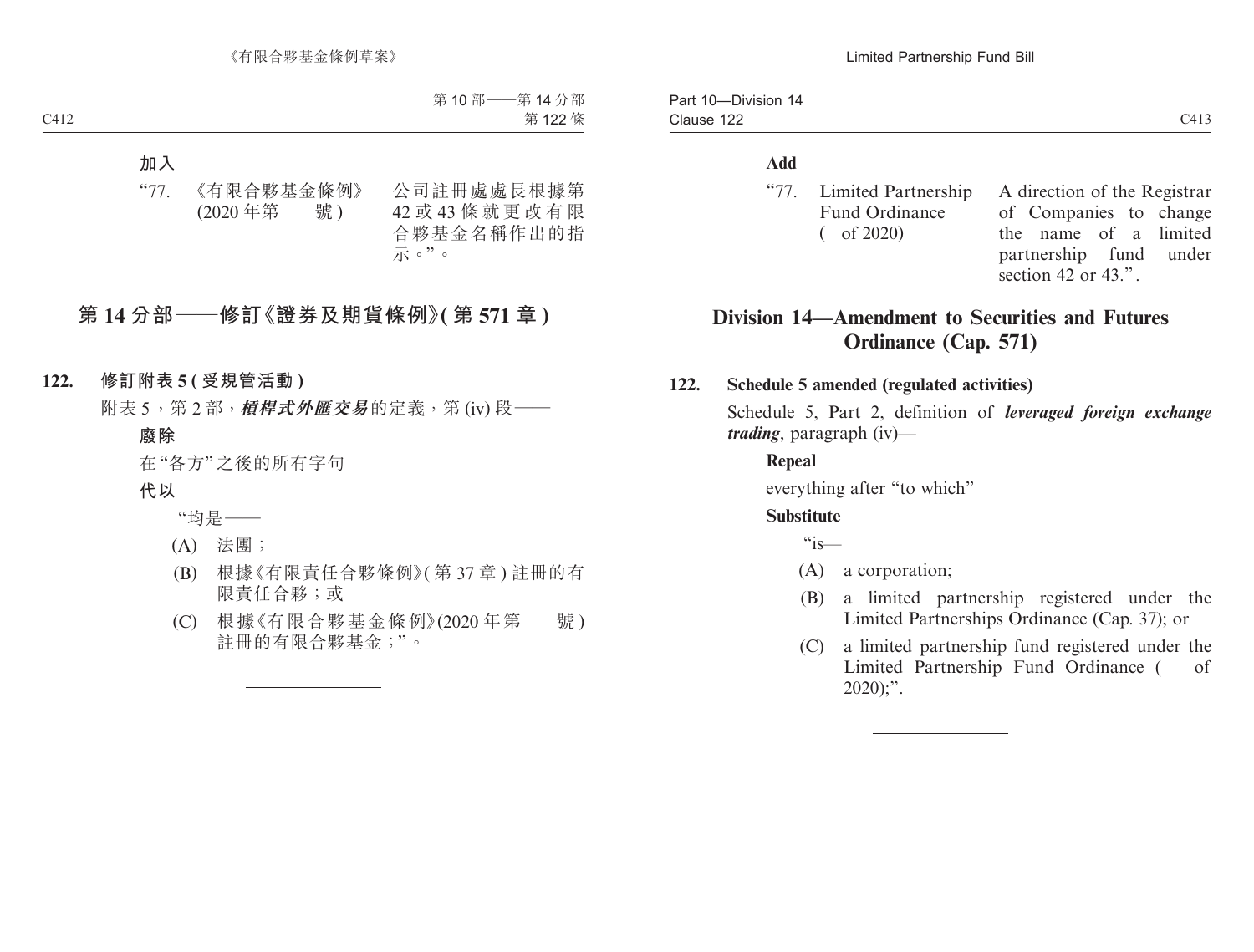# **Schedule 1**

[ss. 11, 18, 20, 23, 33 & 99]

# **Information Required in Application for Registration as Limited Partnership Fund**

- 1. The proposed name of the limited partnership fund.
- 2. The proposed address of the registered office of the limited partnership fund.
- 3. The proposed investment scope and proposed principal place of business of the limited partnership fund.
- 4. If the person proposed to be the general partner in the limited partnership fund (*proposed general partner*) is a natural person who is at least 18 years old—
	- (a) the full name of the person;
	- (b) the correspondence address (which must not be a post office box number) of the person;
	- (c) the number of the person's identity card or, if the person does not have an identity card, the number and issuing country of any passport held by the person; and
	- (d) the signature of the person.
- 5. If the proposed general partner is a private company limited by shares incorporated under the Companies Ordinance (Cap. 622) or a former Companies Ordinance—
	- (a) the full name of the company;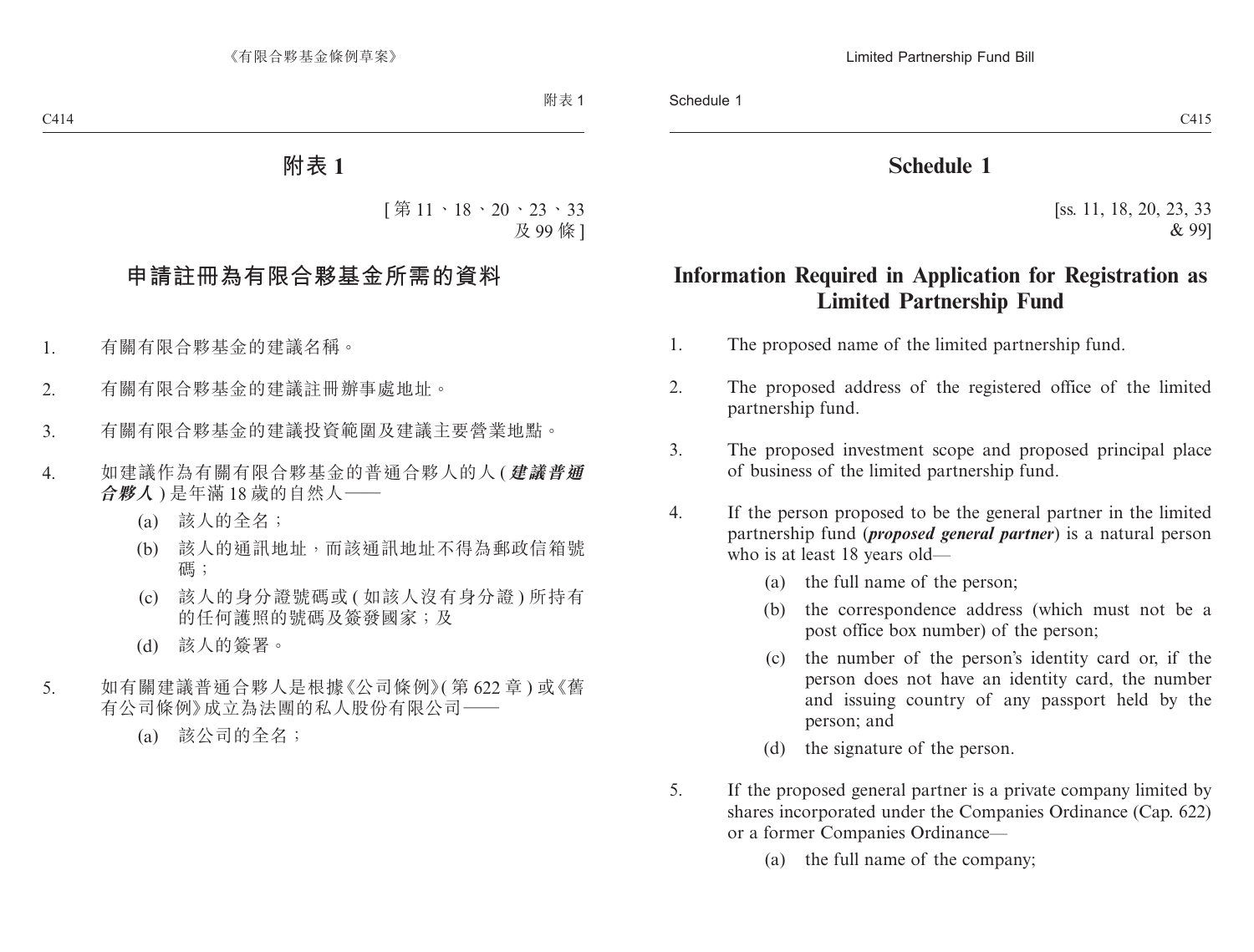- (b) the address of the company's registered office;
- (c) the number of the company's business registration certificate; and
- (d) the signature of a director or company secretary of the company.
- 6. If the proposed general partner is a registered non-Hong Kong company—
	- (a) the full name of the company;
	- (b) the address of the company's principal place of business in Hong Kong;
	- (c) the number of the company's business registration certificate; and
	- (d) the signature of a director, company secretary, manager, or authorized representative (as defined by section 774(1) of the Companies Ordinance (Cap. 622)) of the company.
- 7. If the proposed general partner is a limited partnership registered under the Limited Partnerships Ordinance (Cap. 37)—
	- (a) the full name of the limited partnership;
	- (b) the address of the limited partnership's principal place of business;
	- (c) the number of the limited partnership's business registration certificate; and
	- (d) the signature of a general partner in the limited partnership.
- 8. If the proposed general partner is another limited partnership fund—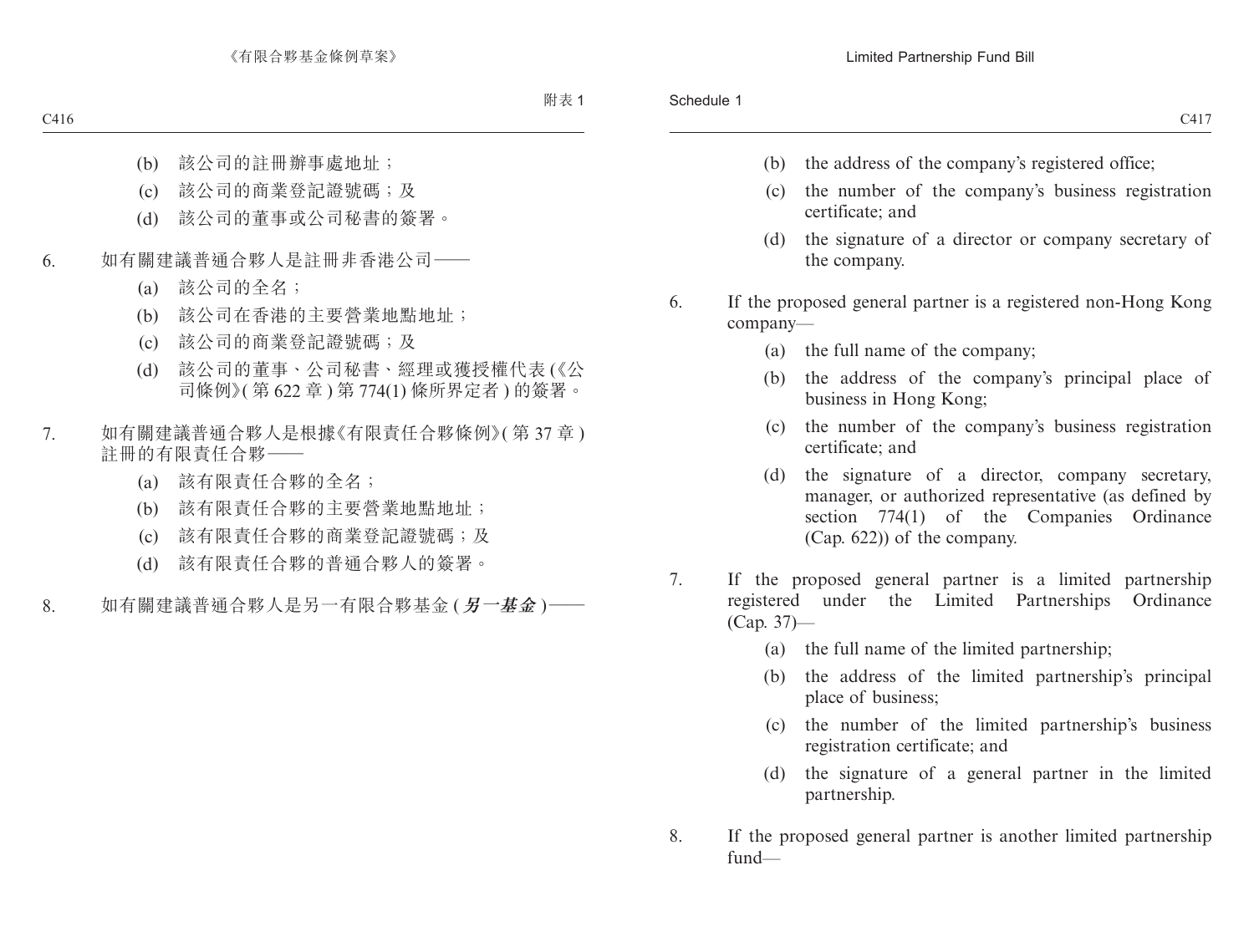- (a) the full name of the fund;
- (b) the address of the fund's registered office;
- (c) the number of the fund's business registration certificate;
- (d) the signature of the general partner in, or (if applicable) the authorized representative of, the fund;
- (e) the full name of—
	- (i) a Hong Kong resident who is at least 18 years old;
	- (ii) a company; or
	- (iii) a registered non-Hong Kong company,

that is proposed to be the authorized representative of the limited partnership fund (*proposed authorized representative*); and

- (f) a statement that the proposed authorized representative consents to be the authorized representative of the limited partnership fund.
- 9. If the proposed general partner is a non-Hong Kong limited partnership with a legal personality—
	- (a) the full name of the limited partnership;
	- (b) the address of the limited partnership's principal place of business;
	- (c) the number of the limited partnership's business registration certificate (if any); and
	- (d) the signature of a general partner in the limited partnership.
- 10. If the proposed general partner is a non-Hong Kong limited partnership without a legal personality—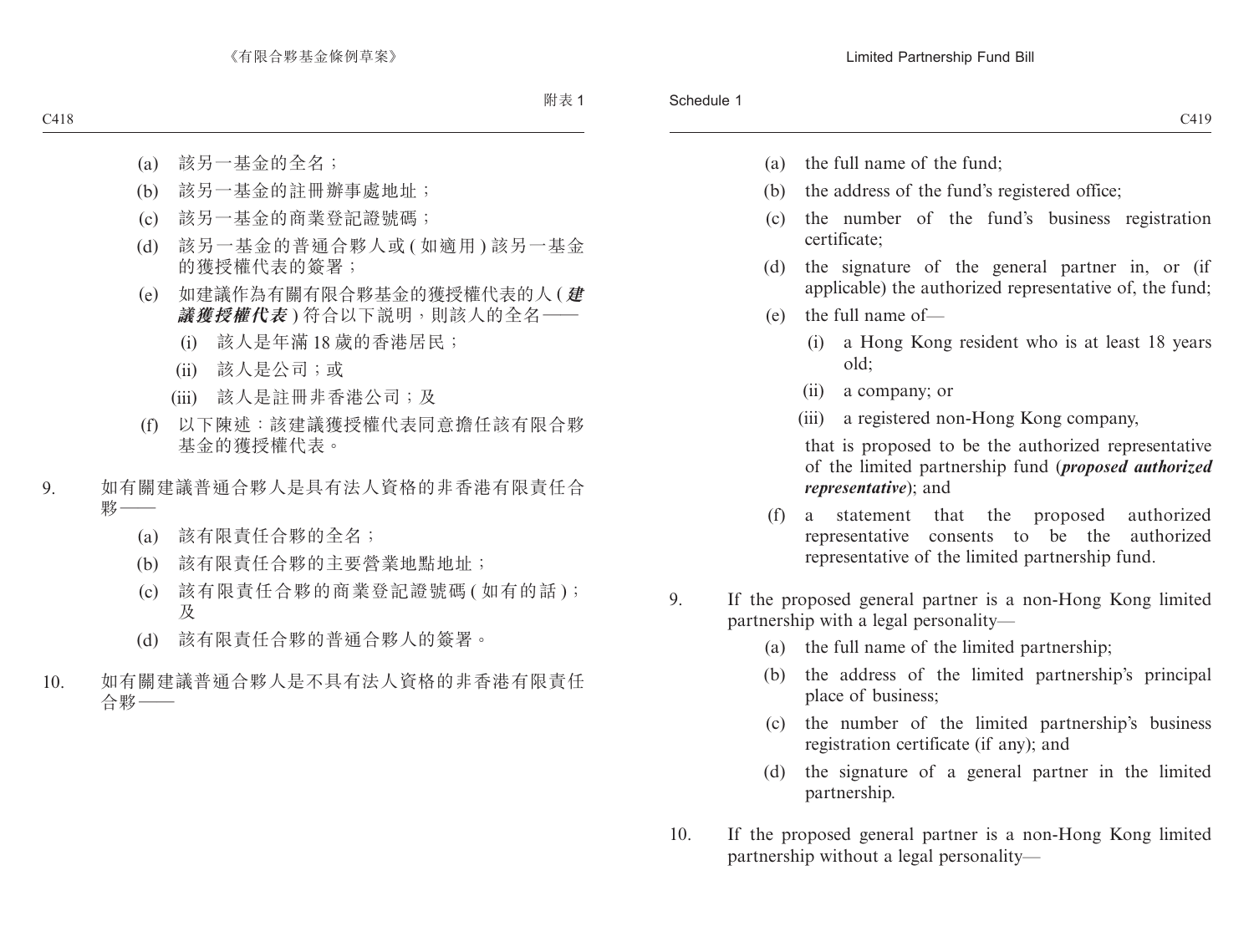- (a) the full name of the limited partnership;
- (b) the address of the limited partnership's principal place of business;
- (c) the number of the limited partnership's business registration certificate (if any);
- (d) the signature of a general partner in the limited partnership;
- (e) the full name of—
	- (i) a Hong Kong resident who is at least 18 years old;
	- (ii) a company; or
	- (iii) a registered non-Hong Kong company,

that is proposed to be the authorized representative of the limited partnership fund (*proposed authorized representative*); and

- (f) a statement that the proposed authorized representative consents to be the authorized representative of the limited partnership fund.
- 11. For items  $8(e)$  and  $10(e)$ 
	- (a) if the proposed authorized representative is a Hong Kong resident—
		- (i) the correspondence address (which must not be a post office box number) of the Hong Kong resident;
		- (ii) the number of the Hong Kong resident's identity card; and
		- (iii) the signature of the Hong Kong resident;
	- (b) if the proposed authorized representative is a company—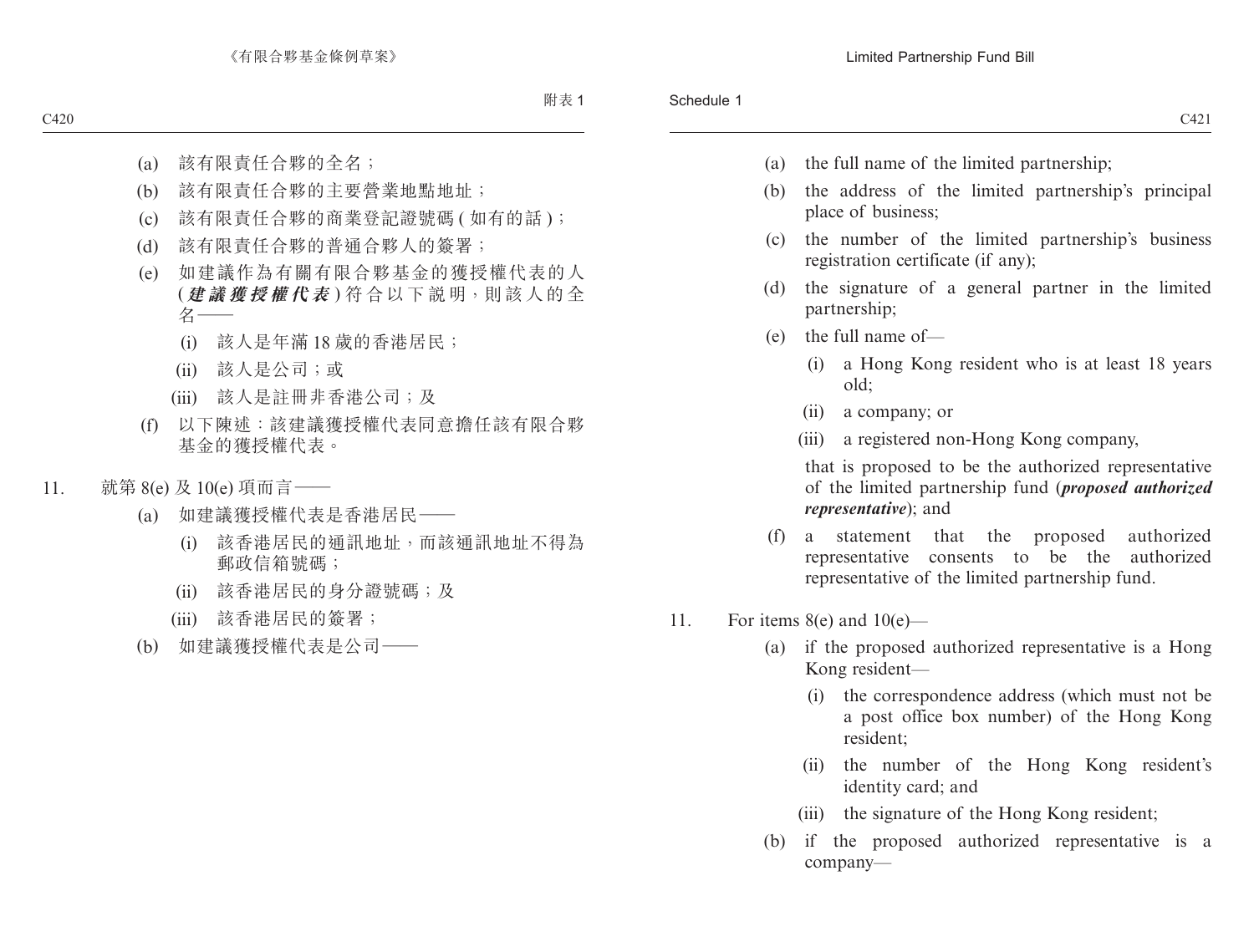- (i) the address of the company's registered office;
- (ii) the number of the company's business registration certificate; and
- (iii) the signature of a director or company secretary of the company; and
- (c) if the proposed authorized representative is a registered non-Hong Kong company—
	- (i) the address of the company's principal place of business in Hong Kong;
	- (ii) the number of the company's business registration certificate; and
	- (iii) the signature of a director, company secretary, manager, or authorized representative (as defined by section 774(1) of the Companies Ordinance (Cap. 622)) of the company.
- 12. The full name of the person proposed to be the investment manager of the limited partnership fund (*proposed investment manager*) and—
	- (a) if the proposed investment manager is a Hong Kong resident, the number of the Hong Kong resident's identity card; or
	- (b) if the proposed investment manager is a company or registered non-Hong Kong company, the number of the company's business registration certificate.
- 13. The full name of the person proposed to be a responsible person of the limited partnership fund (*proposed responsible person*) and—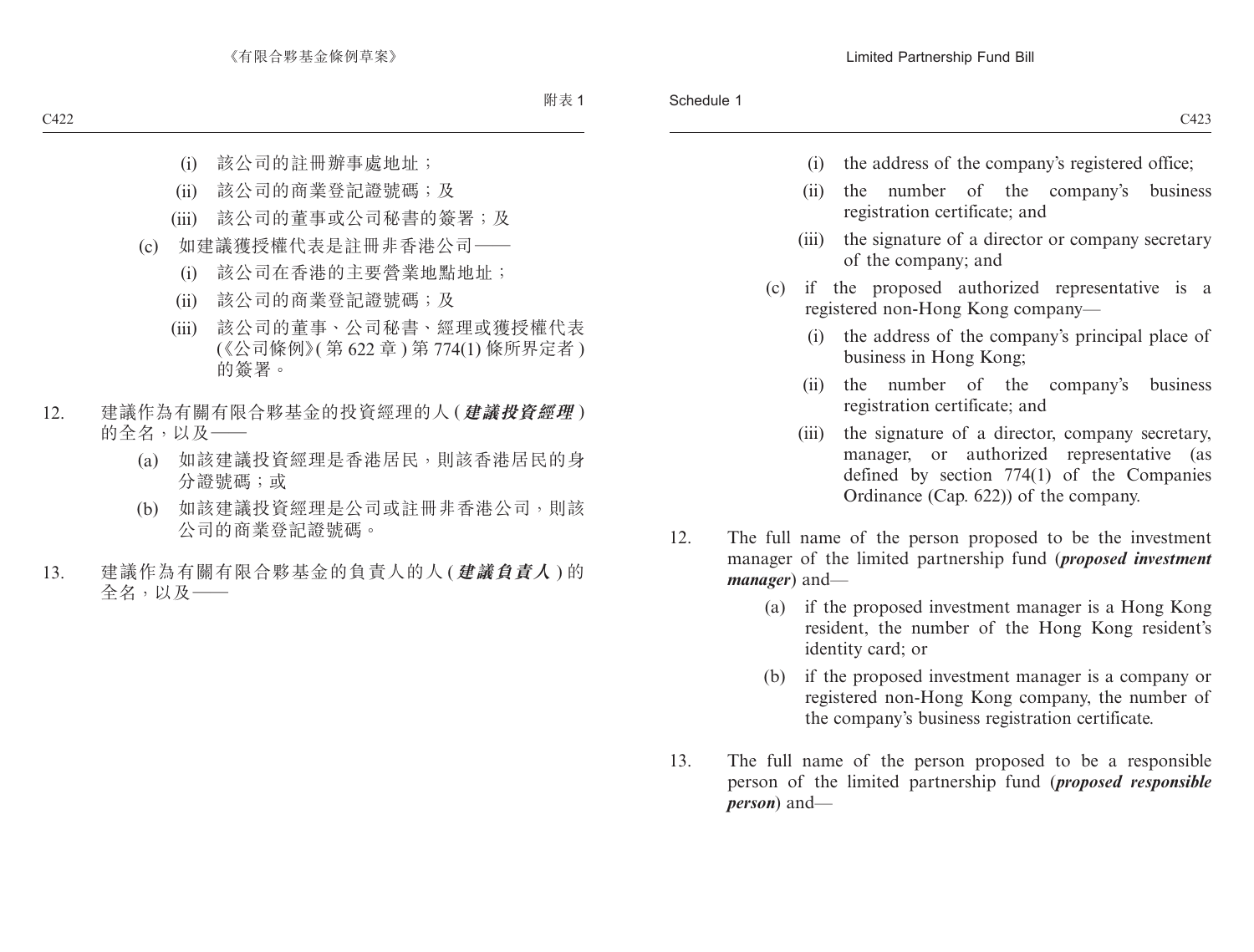- (a) the number of the proposed responsible person's identity card or, if the proposed responsible person does not have an identity card, the number and issuing country of any passport held by the proposed responsible person; or
- (b) if the proposed responsible person is an entity other than a natural person, the number of the proposed responsible person's identification document specified in the application form.
- 14. A declaration and undertaking from the applicant, by way of signature on the application form, that—
	- (a) the fund is intended to be set up as a limited partnership fund; and
	- (b) the fund meets the eligibility requirements in section 7.
- 15. One of the following statements—
	- (a) a statement that not all the proposed partners in the fund are corporations in the same group of companies;
	- (b) a statement that—
		- (i) all the proposed partners in the fund are corporations in the same group of companies; and
		- (ii) the applicant understands that if the fund is registered as a limited partnership fund, the Registrar may strike the name of the fund off the LPF Register if all the partners in the fund are corporations in the same group of companies after the second anniversary of the date on which its certificate of registration is issued under section 13.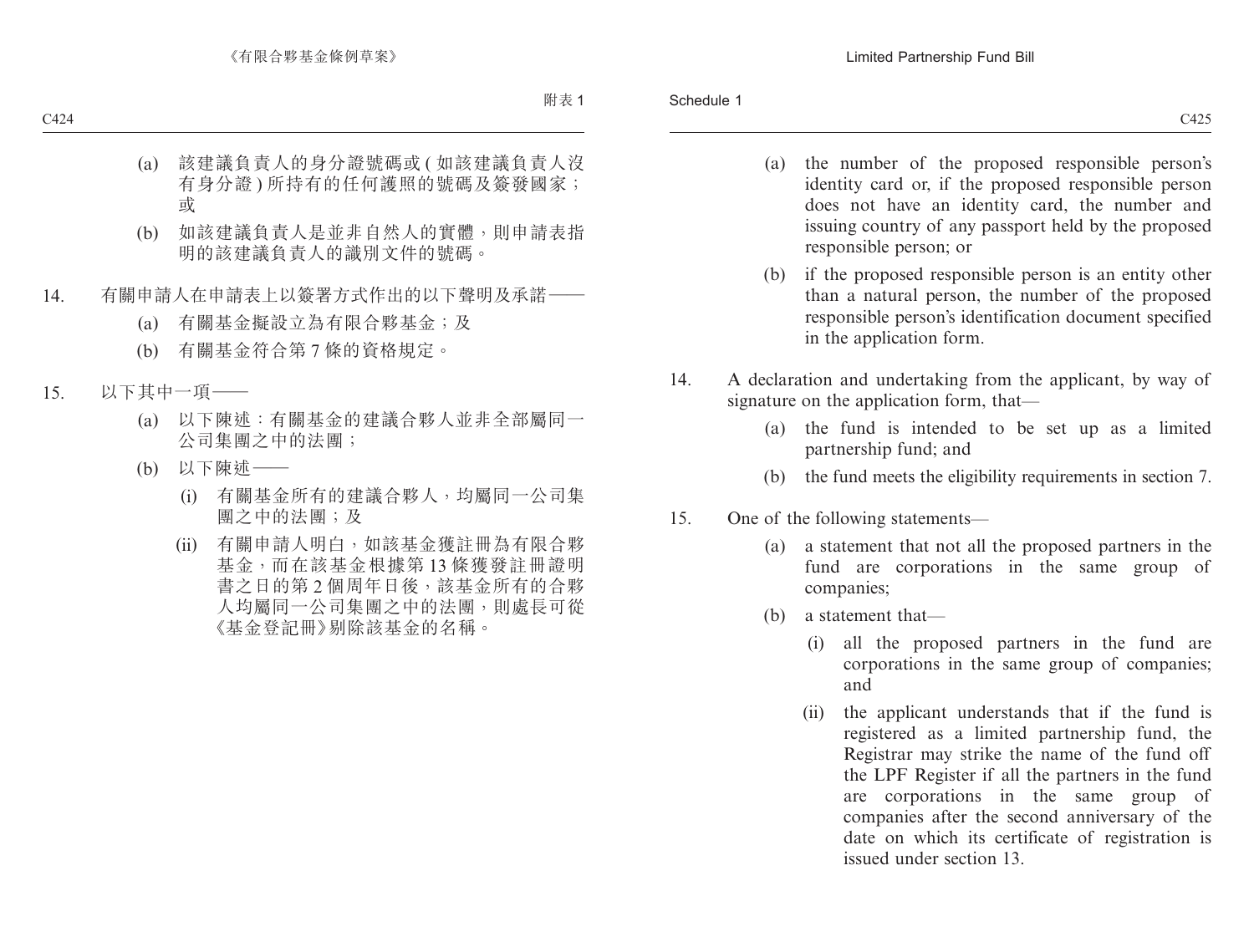#### Schedule 1

- 16. A confirmation on whether or not the records that the fund will be required to keep under section 29 will be kept in the office referred to in item 2 and, if the records will be kept in another place in Hong Kong, the address of that other place.
- 17. A statement that the applicant understands that it is an offence to make a statement in the application that is false, misleading or deceptive in a material respect.
- 18. The full name and contact information of the Hong Kong firm or solicitor referred to in section  $11(2)(d)$  and, if the solicitor is practising in sole proprietorship, the number of the solicitor's business registration certificate.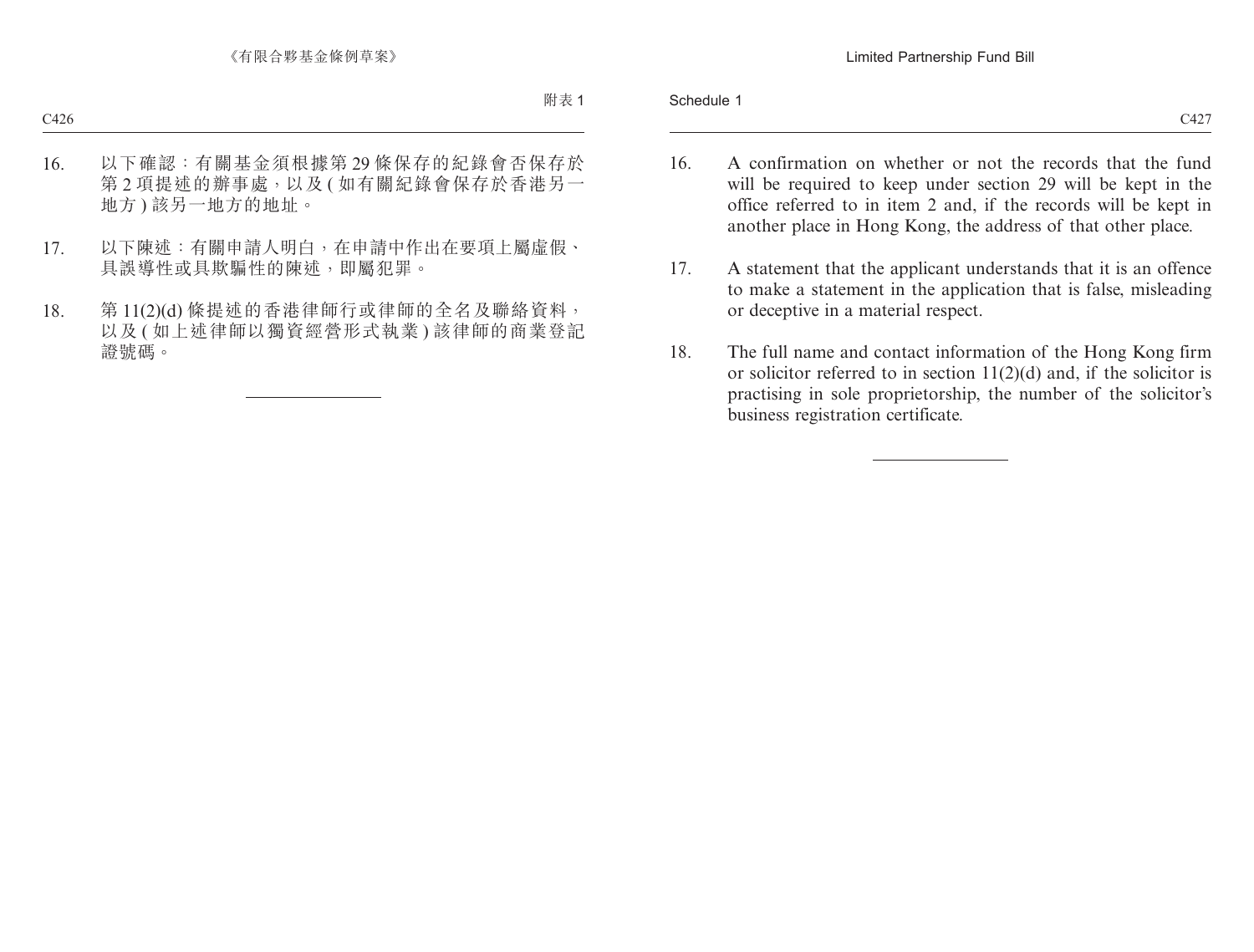# **Schedule 2**

[ss. 27 & 99]

# **Activities not Regarded as Management of Limited Partnership Fund**

- 1. Acting as an agent, member, contractor, officer or employee of the limited partnership fund. Serving on a board or committee of the fund. Exercising any powers or authority or performing any obligations in the capacity of the above positions.
- 2. Acting as an agent, director, shareholder, member, contractor, officer or employee of the general partner in the fund. Serving on a board or committee of the general partner. Exercising any powers or authority or performing any obligations in the capacity of the above positions.
- 3. Authorizing a person to act as an agent, member, contractor, officer or employee of the fund.
- 4. Authorizing a person to act as an agent, director, shareholder, member, contractor, officer or employee of the general partner in the fund.
- 5. Appointing a person to serve on a board or committee of the fund or of the general partner in the fund, or revoking such appointment.
- 6. Entering into, or acting under, a contract with the general partner or a limited partner in the fund, which does not require, or the action under which does not involve, a limited partner taking part in the day-to-day management of the fund.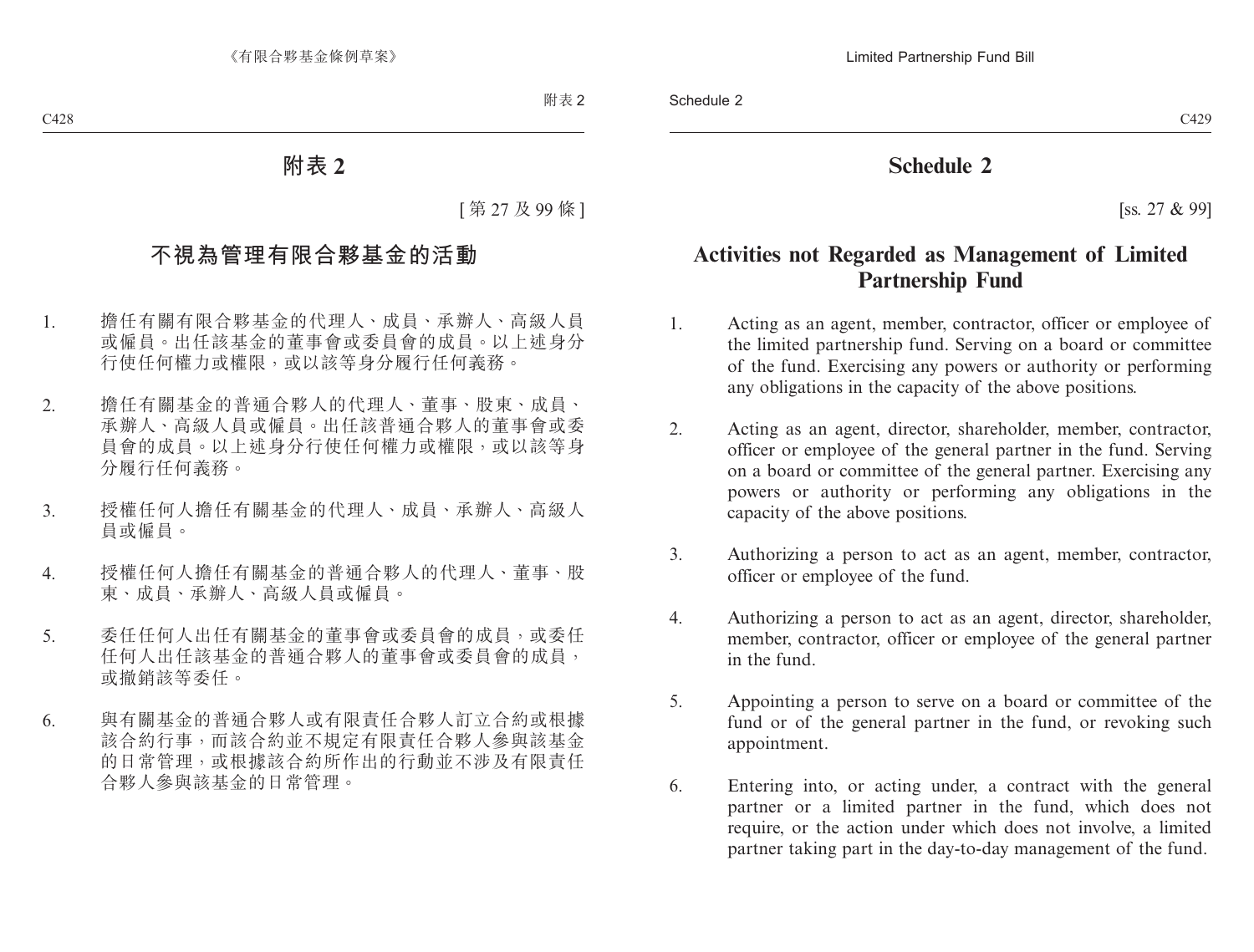- 7. Serving on the board of directors, or a committee, of—
	- (a) any corporation in which the fund has an interest; or
	- (b) any corporation providing management, consultation, custody or other services to the fund, or having a business relationship with the fund.
- 8. Appointing a person to serve on the board of directors, or a committee, of—
	- (a) any corporation in which the fund has an interest; or
	- (b) any corporation providing management, consultation, custody or other services to the fund, or having a business relationship with the fund,

or revoking such appointment.

- 9. Discussing with or advising—
	- (a) the general partner or another limited partner in the fund; or
	- (b) the investment manager of the fund,

about the business, prospects, affairs or transactions of the fund.

- 10. Approving or authorizing—
	- (a) the general partner or another limited partner in the fund; or
	- (b) the investment manager of the fund,

to do anything in connection with the business, prospects, affairs or transactions of the fund.

11. Calling, requesting, attending or participating in a meeting of the partners in the fund.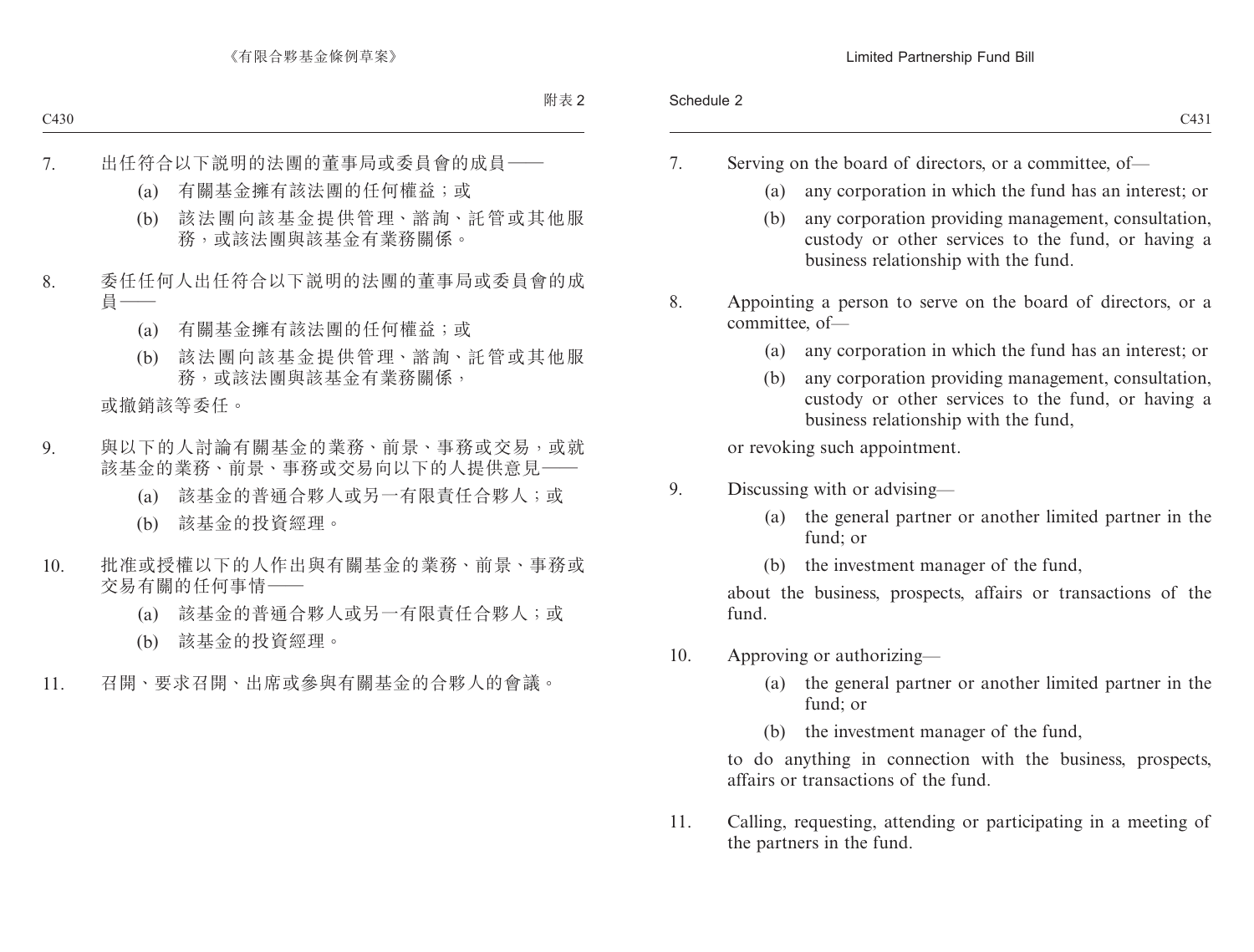- 12. Exercising any right or power conferred under the limited partnership agreement of the fund, other than a power to carry out management functions, but including the right to vote on or signify approval or disapproval to any proposed transaction of the fund.
- 13. Consulting, investigating, reviewing, approving or advising on the accounts, the valuation or the assets of the fund or the affairs of the fund.
- 14. Acting as a guarantor for the fund or for the general partner in the fund.
- 15. Approving or disapproving an amendment to the limited partnership agreement of the fund or taking part in a decision about the variation of, or waiver of a term of, the limited partnership agreement or associated documents.
- 16. Commencing, continuing or defending, or instructing a person to commence, continue or defend, legal proceedings on behalf of the fund if the general partner in the fund has refused to do so without good reason.
- 17. Having the whole or a part of the name of the limited partner included in the name of the fund.
- 18. Taking part in a decision about—
	- (a) whether a person should become or cease to be the general partner or a limited partner in the fund;
	- (b) whether an application should be made for the deregistration of the fund, or whether the fund should be dissolved;
	- (c) whether the term of the fund should be extended;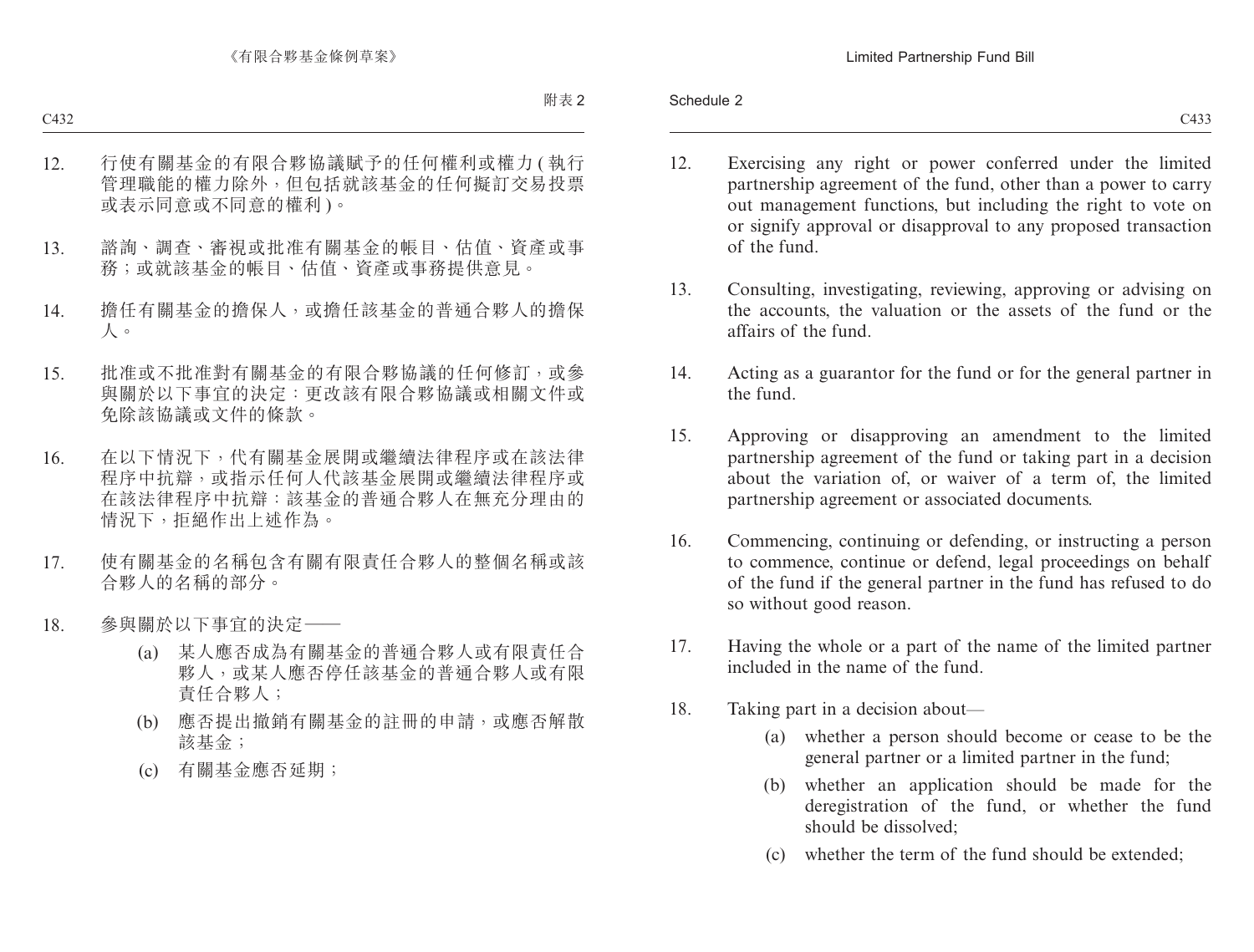- (d) changes in the persons responsible for the day-to-day management of the fund;
- (e) the incurrence or renewal of indebtedness by the fund;
- (f) a change in the investment scope of the fund;
- (g) entering into contracts with other parties in relation to the business of the fund;
- (h) enforcing an entitlement under the limited partnership agreement of the fund, which does not involve a limited partner in the fund taking part in the day-to-day management of the fund;
- (i) the exercise of the fund's rights in respect of an investment;
- (j) the participation by a limited partner in the fund in a particular investment by the fund; or
- (k) the creation, extension, variation or discharge of any other obligation owed by the fund.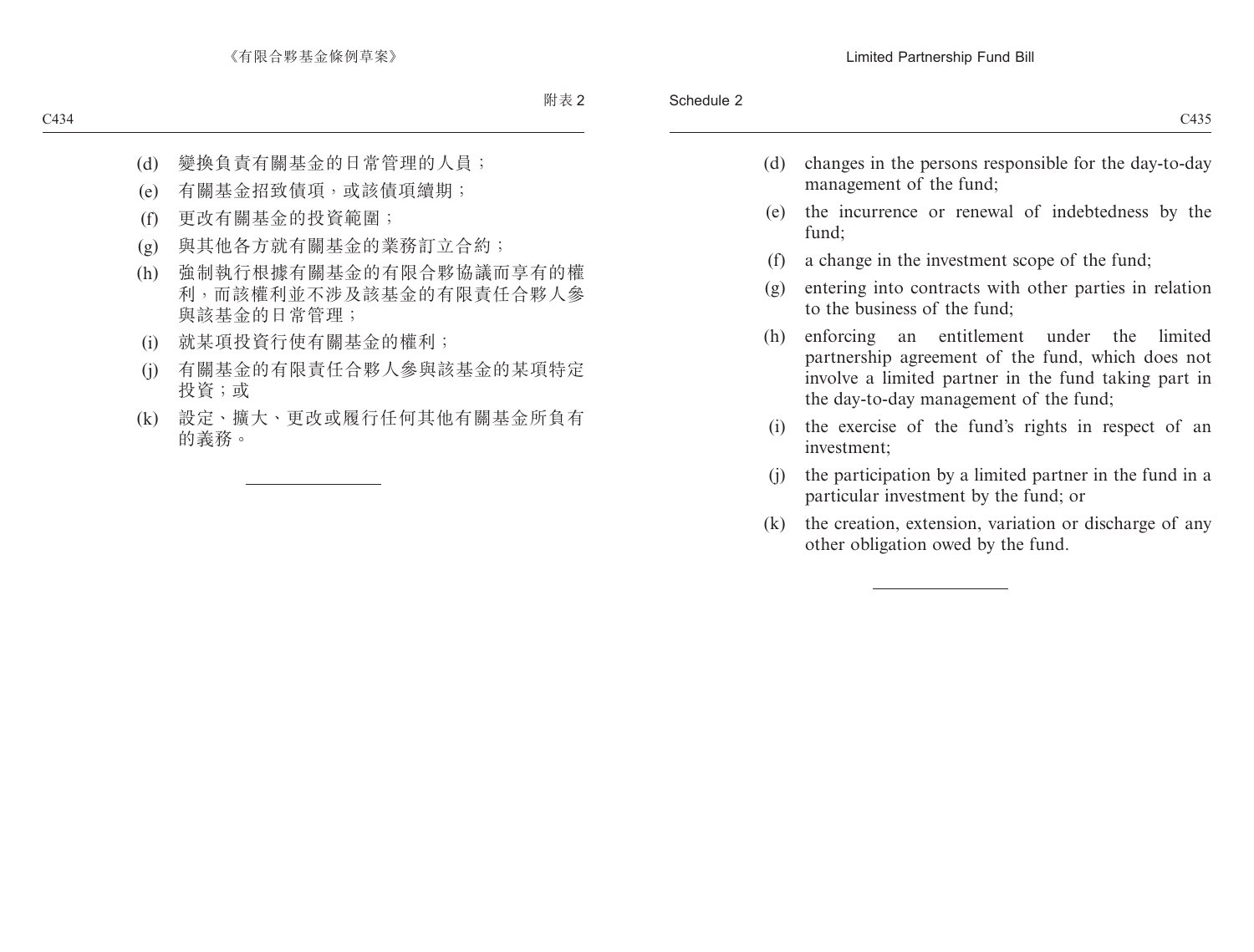# **Schedule 3**

[ss. 2, 98 & 99]

# **Fees**

| Column 1 | Column <sub>2</sub>                                                                                                       | Column 3  |
|----------|---------------------------------------------------------------------------------------------------------------------------|-----------|
| Item     | Matter in respect of which a fee is payable                                                                               | Fee<br>\$ |
| 1.       | For lodging an application for the registration<br>of a fund as a limited partnership fund under<br>section $11(2)(e)(i)$ | 479       |
| 2.       | For registering a fund as a limited partnership<br>fund under section $11(2)(e)(ii)$                                      | 2,555     |
| 3.       | For filing a notification of change of<br>authorized representative under section 23                                      | 26        |
| 4.       | For filing an annual return under section 24                                                                              | 105       |
| 5.       | For filing a notification of change under<br>section 25                                                                   | 26        |
| 6.       | For filing a notification of change of place<br>under section 31                                                          | 26        |
| 7.       | For filing a notification of change of name<br>of a limited partnership fund under section<br>40                          | 160       |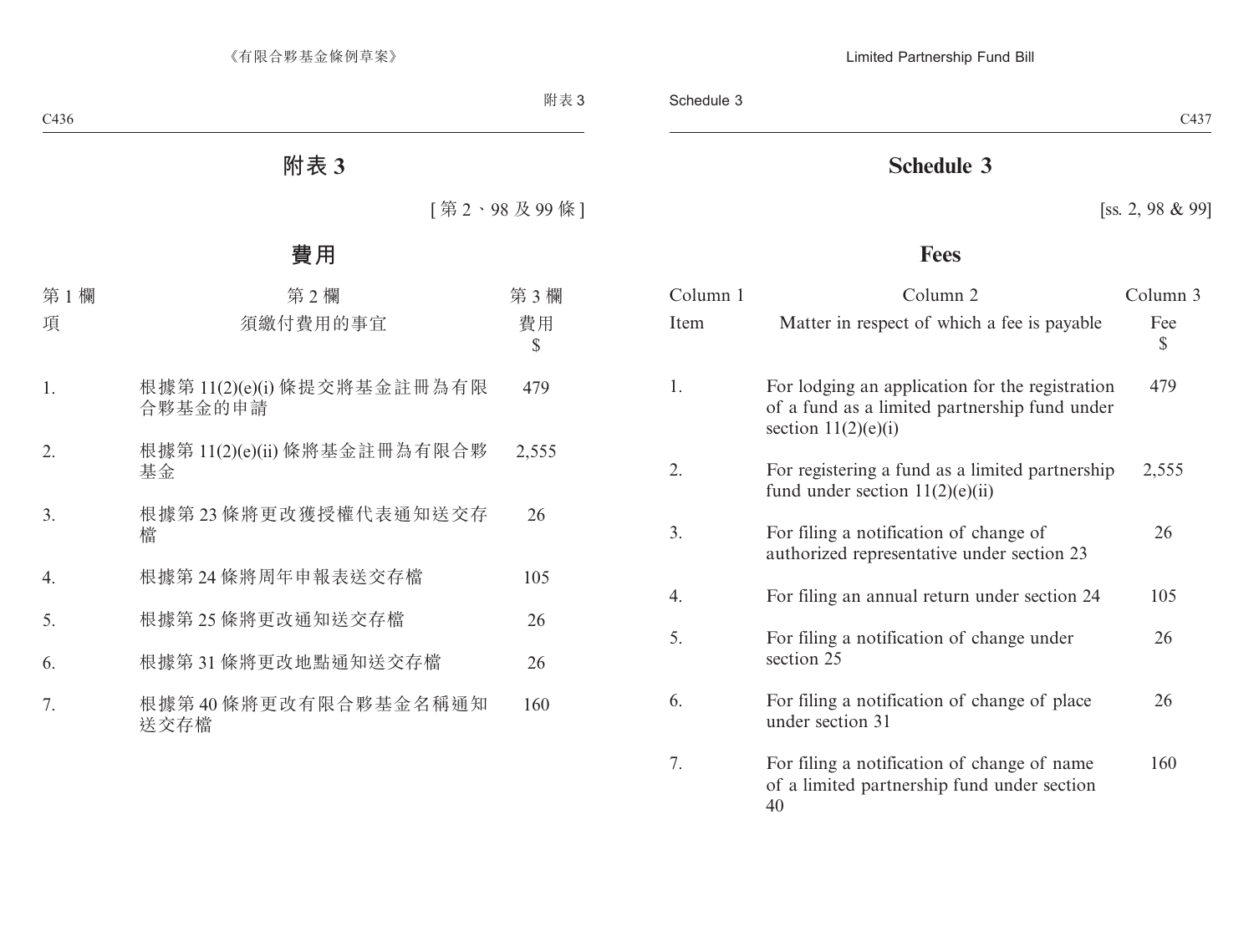### Limited Partnership Fund Bill

Schedule 3

|                                                                                                                                                                 |          |  |          |  | C439                |
|-----------------------------------------------------------------------------------------------------------------------------------------------------------------|----------|--|----------|--|---------------------|
|                                                                                                                                                                 | Column 1 |  | Column 2 |  | Column 3            |
| Matter in respect of which a fee is payable                                                                                                                     |          |  |          |  | Fee<br>$\mathbb{S}$ |
| For issuing a certificate of change of name of<br>a limited partnership fund under section 41                                                                   |          |  |          |  | 1,245               |
| For each inspection of any document on the<br>LPF Register under section $62(3)$                                                                                |          |  |          |  | 13                  |
| For certifying a copy of any document or<br>information on the LPF Register under<br>section $62(4)$                                                            |          |  |          |  | 90                  |
| For lodging an application for the<br>deregistration of a limited partnership fund<br>under section 68                                                          |          |  |          |  | 420                 |
| For filing a notification of dissolution under<br>section 70                                                                                                    |          |  |          |  | 26                  |
| For lodging an application for the registration<br>of a specified fund (as defined by section 78)<br>as a limited partnership fund under section<br>79(3)(c)(i) |          |  |          |  | 479                 |
| For registering a specified fund (as defined by<br>section 78) as a limited partnership fund<br>under section $79(3)(c)(ii)$                                    |          |  |          |  | 2,555               |
|                                                                                                                                                                 |          |  |          |  |                     |

 $\overline{\phantom{a}}$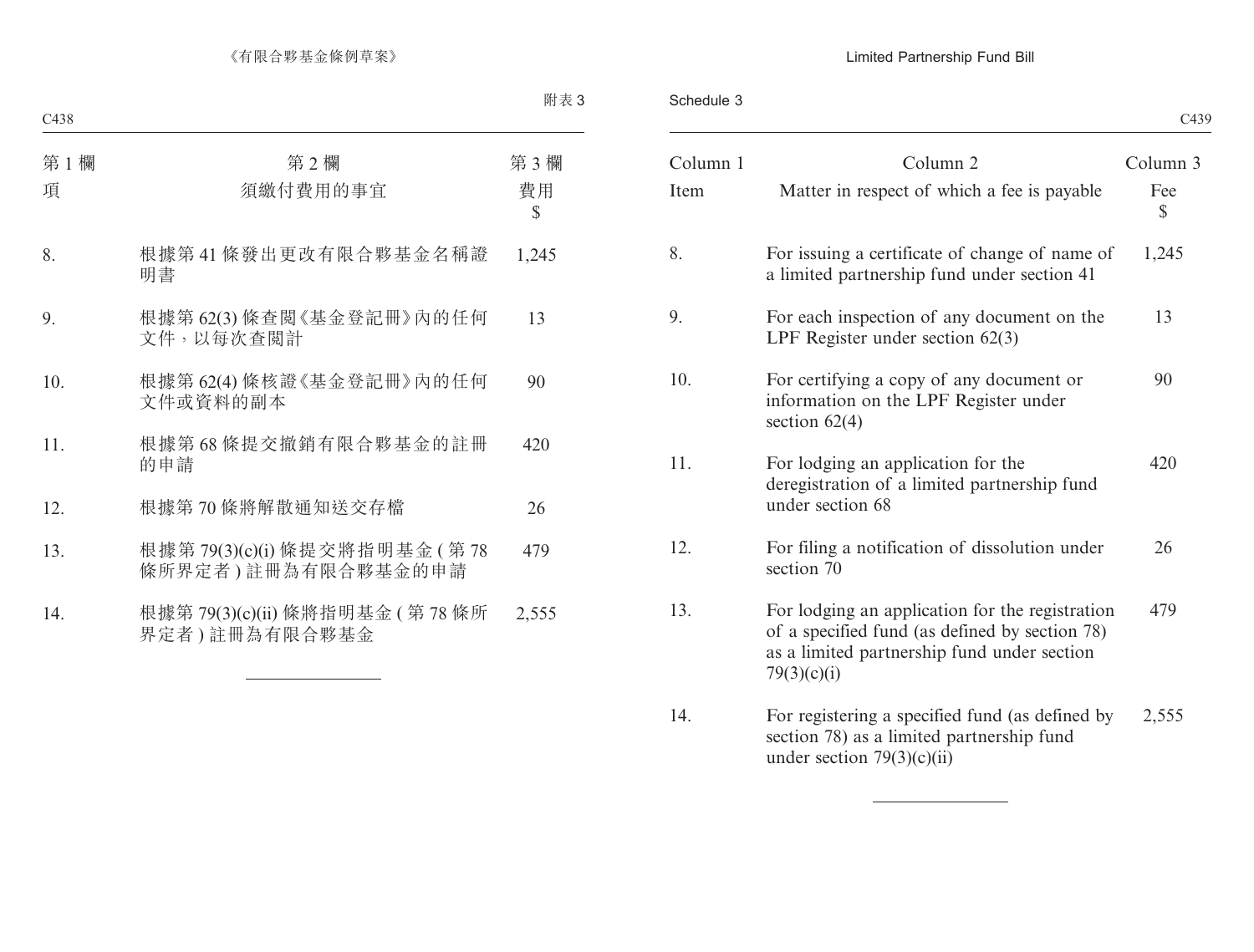#### **Explanatory Memorandum**

The main purpose of this Bill is to provide for the registration of a fund as a limited partnership fund (*LPF*).

- 2. The Bill contains 10 Parts and 3 Schedules.
- 3. Part 1 contains preliminary provisions. In particular—
	- (a) clause 1 sets out the short title and provides for commencement; and
	- (b) clauses 2 to 6 define expressions used in the Bill (including "limited partnership fund", "general partner", "limited partner" and "fund").
- 4. Part 2 provides for how a fund may be registered as an LPF. In particular—
	- (a) Division 1 provides for the eligibility for registration and the naming requirements; and
	- (b) Division 2 sets out the registration procedures.
- 5. Part 3 contains provisions concerning the operation of an LPF. In particular—
	- (a) Divisions 1 to 3 provide for the rights, responsibilities and liabilities of the partners in an LPF;
	- (b) Division 4 requires the general partner in, or investment manager of, an LPF to keep records of the fund;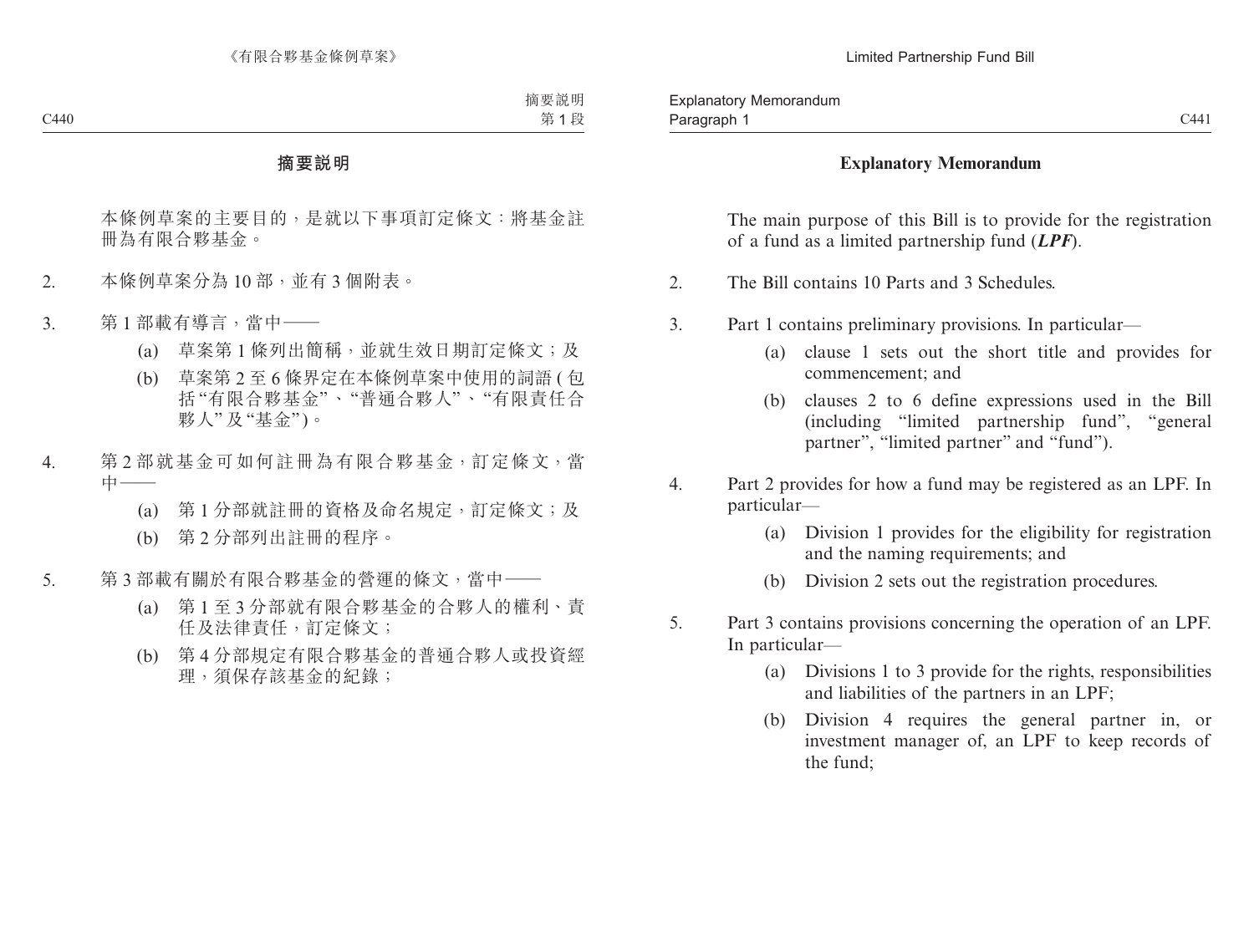- (c) Division 5 requires the general partner in an LPF to appoint a person to perform anti-money laundering and counter-terrorist financing functions and obligations for the fund; and
- (d) Division 6 provides for the change of an LPF's name.
- 6. Part 4 provides for the establishment and maintenance of a register of LPFs and an index of the names of LPFs.
- 7. Part 5 provides for the striking off and deregistration of an LPF.
- 8. Part 6 provides for the dissolution and winding up of an LPF.
- 9. Part 7 provides for how a fund set up in the form of a limited partnership registered under the Limited Partnerships Ordinance (Cap. 37) may be registered as an LPF.
- 10. Part 8 creates various offences (including offences for failure to comply with directions, destroying documents and making false statements).
- 11. Part 9 contains miscellaneous provisions (including the application of the Partnership Ordinance (Cap. 38), and the rules of equity and of common law, to an LPF).
- 12. Part 10 contains related and consequential amendments to various enactments.
- 13. Schedule 1 sets out the information required in an application for registration as an LPF.